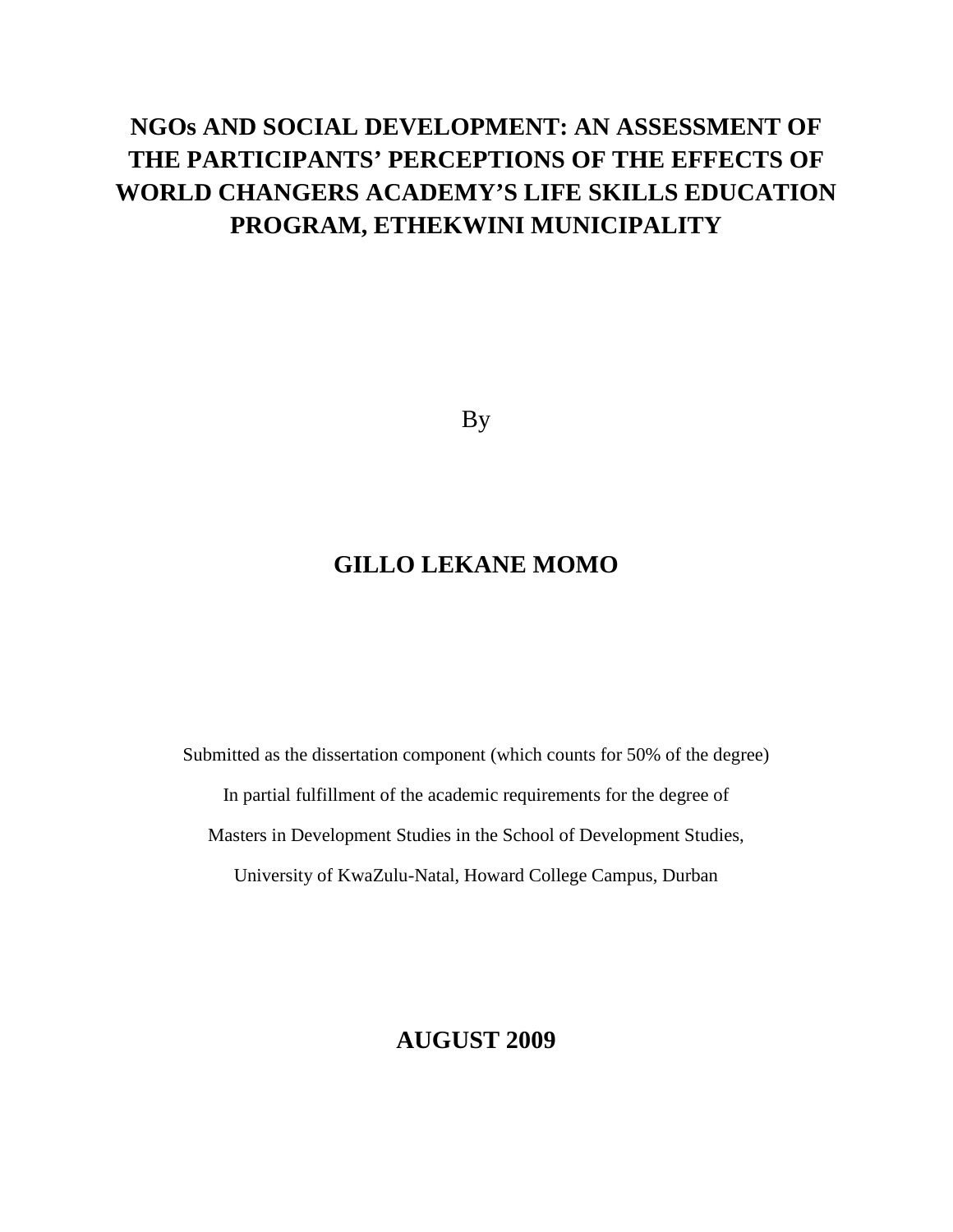## **DECLARATION**

Submitted in partial fulfillment of the requirements for the degree

of Masters, in the Graduate Programme in

Development Studies, University of KwaZulu-Natal,

South Africa.

I declare that this dissertation is my own unaided work. All citations, references and borrowed ideas have been duly acknowledged. I confirm that an external editor was used and that my Supervisor was informed of the identity and details of my editor. It is being submitted for the degree of Masters in Development Studies in the Faculty of Humanity, Development and Social Science, University of KwaZulu-Natal, South Africa. None of the present work has been submitted previously for any degree or examination in any other University.

Student Name: MOMO LEKANE GILLO

Date: AUGUST, 10, 2009

Editor: Samantha Shwarer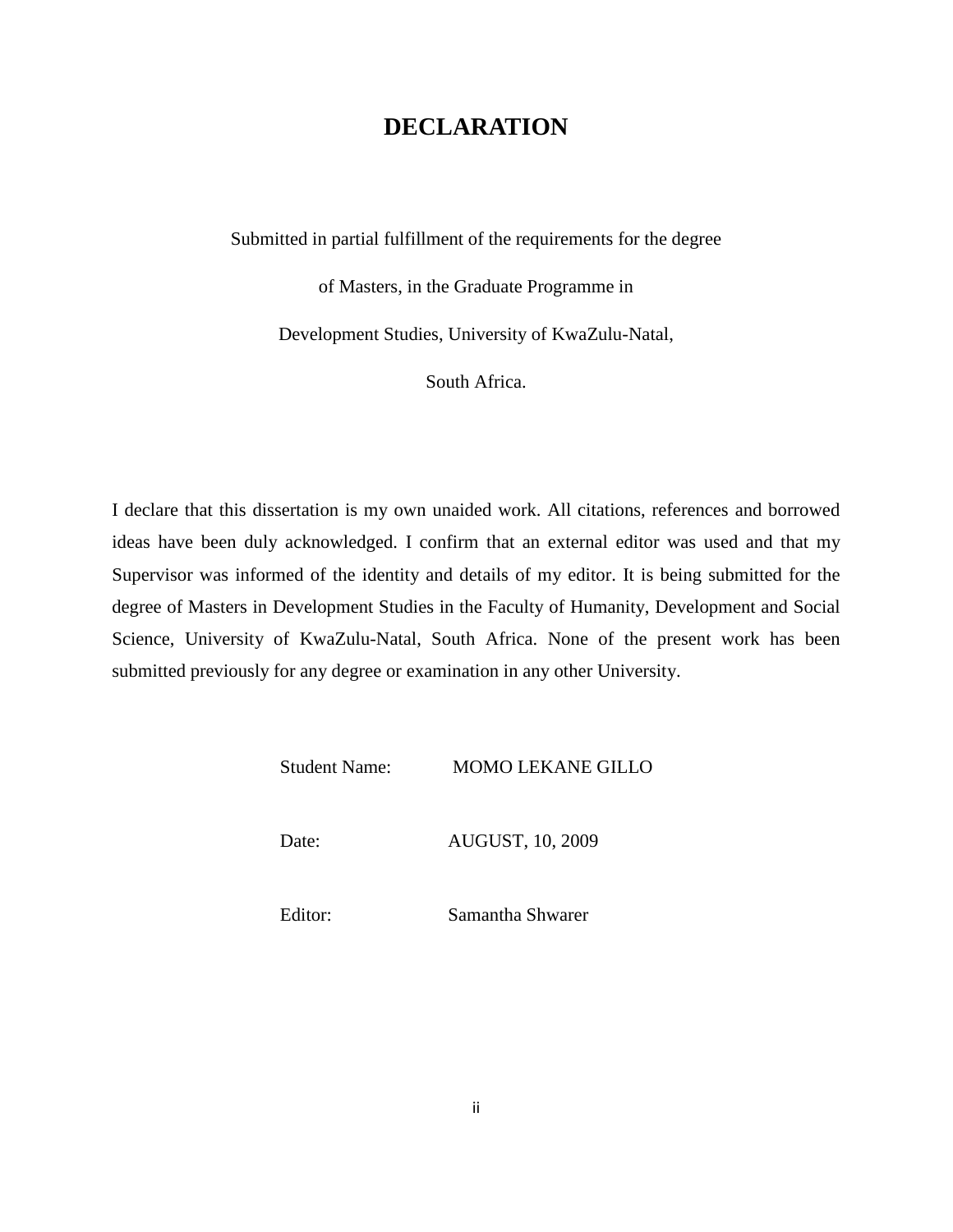## **DEDICATION**

This dissertation is dedicated to my family. Since my early childhood, they have always been my source of inspiration. Even far from them, I have always felt supported, cared for, and loved. Many thanks for your understanding, your prayers and patience. This project is also dedicated to the youth of 'Saint Albert le Grand' parish in Bafoussam, Cameroon. You were the cradle of my moral and spiritual growth, the architect of my personality. May this be your source of inspiration.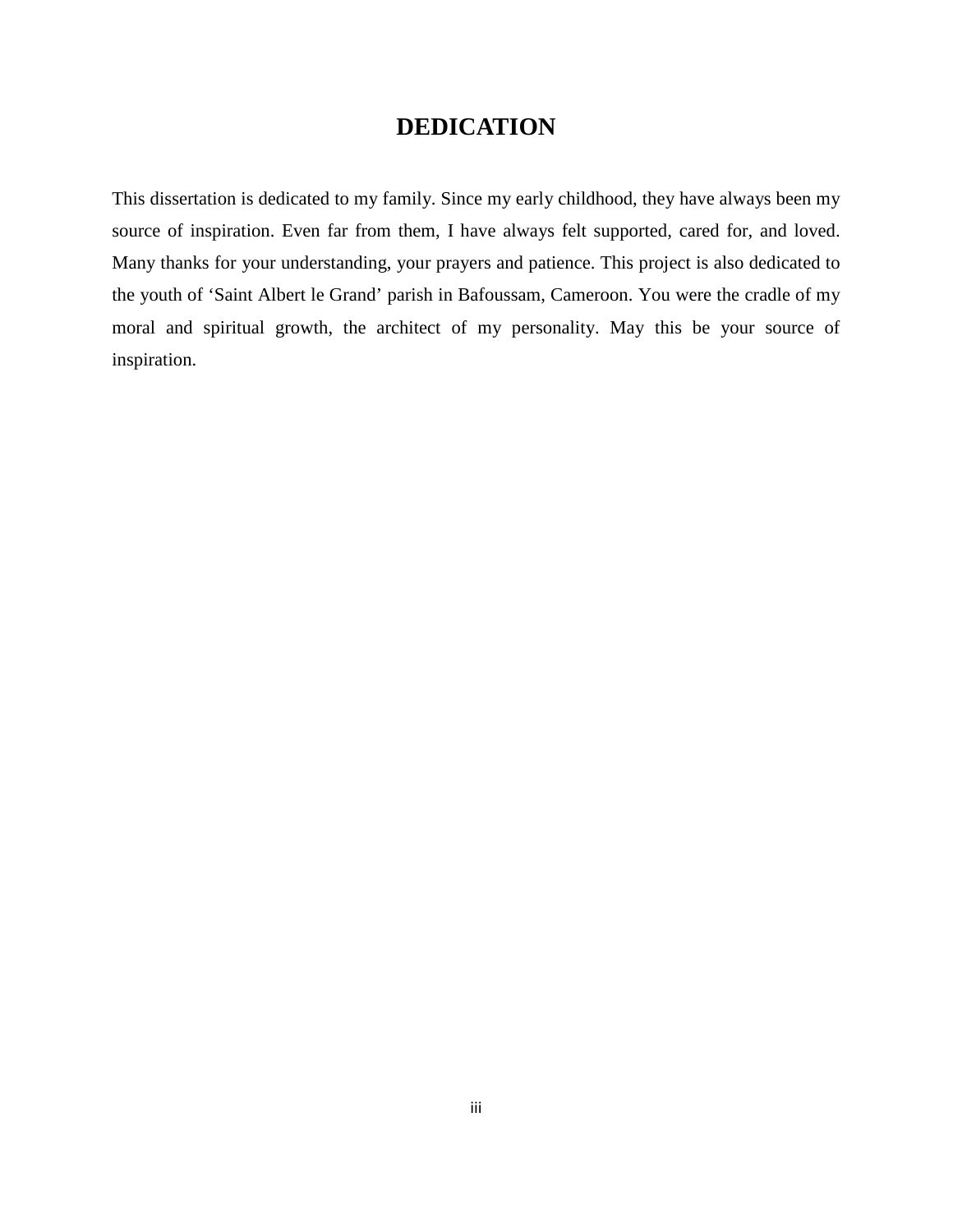## **ACKNOWLEGEMENTS**

I would like to thank the almighty God who has surrounded me with many loving and supporting people. Without them, the completion of this dissertation would have been impossible.

I am particularly grateful to the Momo's family in Cameroon, the Eyono's family, and Flora Asah in South Africa for their constant support, encouragement, prayer and patience.

Thank you to my supervisor, Richard Ballard and the staff at the School of Development Studies, UKZN.

Thank you to Joe White and the staff at World Changers Academy for granting me the permission to conduct this research within their organization.

Thank you for the financial support by the Archbishop Denis E. Hurley Scholarship.

Finally, I would like to thank Zefirino Teka, Ariel Bright, Samanta Shwarer, Antonio Panteghini, Tasmi Quazi, Siboniso Cele, Sarah Scott, Anna Erickson, Cyriaque Hakizimana, Conrad Chibango, Rigobert Tahboula, and everyone who has contributed in one way or another the completion of this study.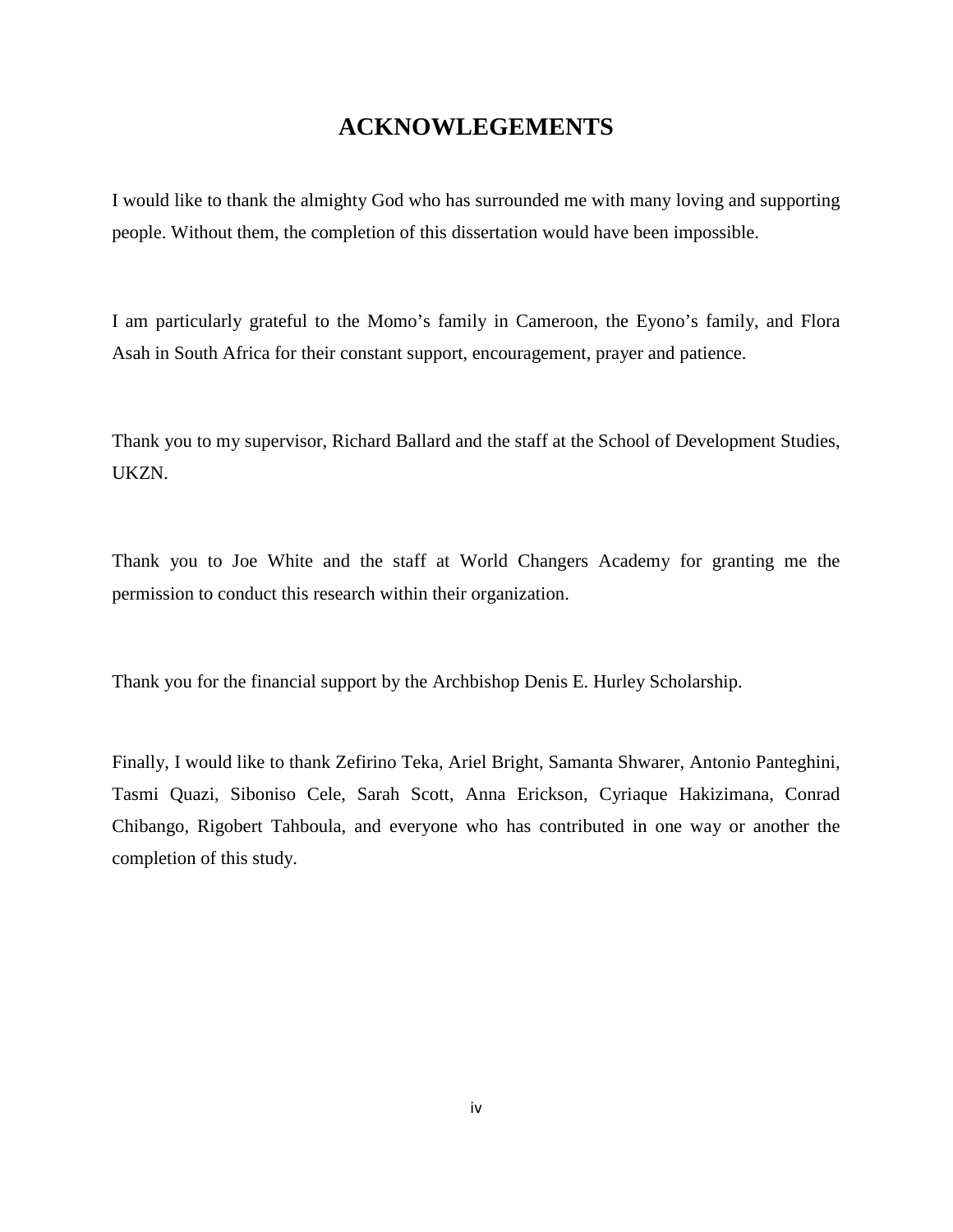## **ABSTRACT**

In South Africa, young people are faced with many challenges such as HIV/AIDS, unemployment, poverty, and access to secure education and skills. In that context, NGOs involved in youth development, through their social intervention programs, can serve as platforms that can help to mitigate some of these social scourges. This research was set out to assess the participants' perceptions of the effects of World Changers Academy's life skills program. World Changers Academy (WCA) is a local NGO that operates in the eThekwini Municipality with the aim of empowering young people for life success through life skills-based education. Data were collected through interviews and a focus group discussion at YMCA, Durban and at WCA's Leadership Centre in Shongweni. According to the findings, many participants perceived that the program was beneficial because it has helped them to increase their knowledge, to develop values and good attitudes, to acquire some job preparation skills, and some other critical skills that will potentially help them to cope better with the challenges they faced regularly.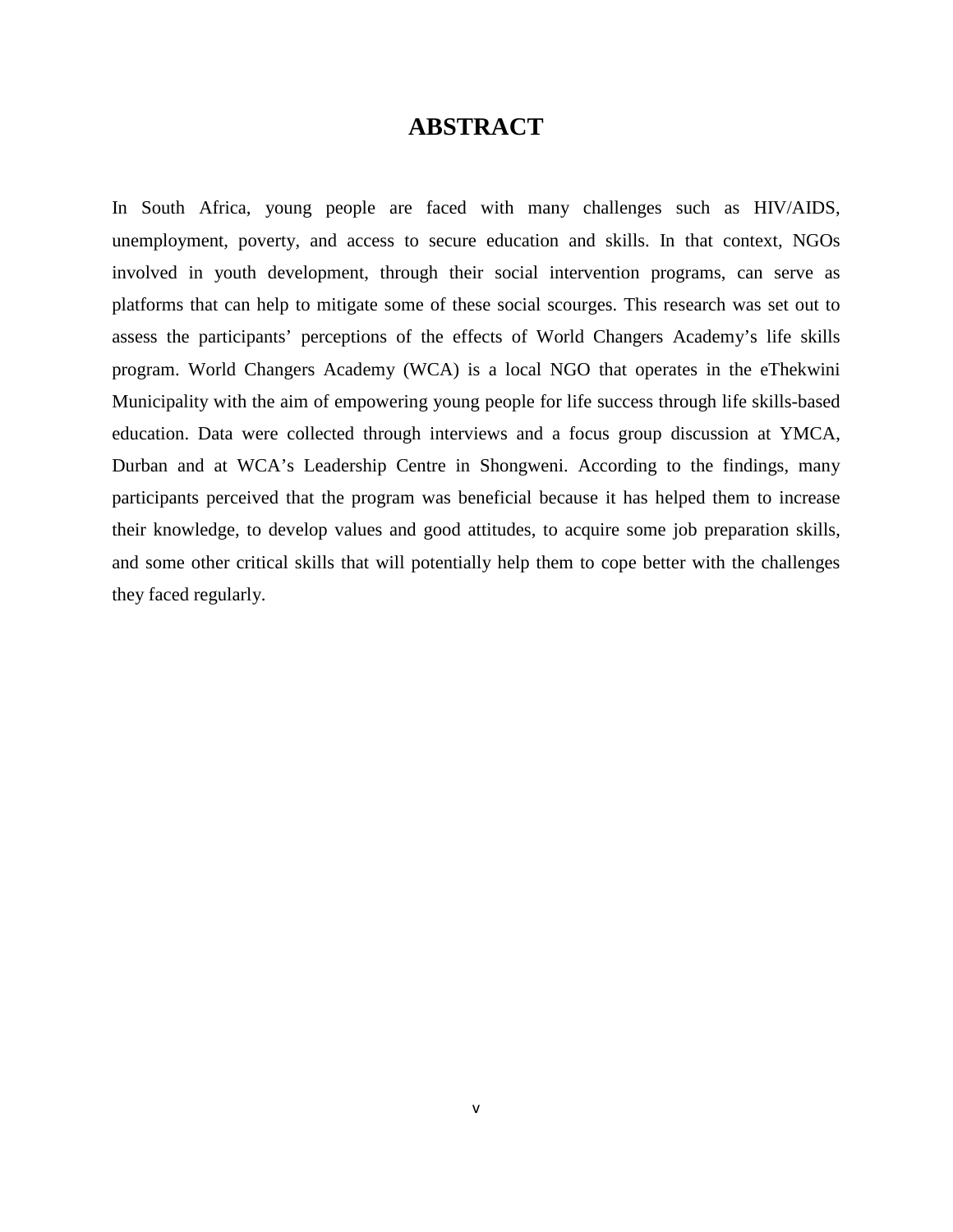# **LIST OF ACRONYMS**

| <b>ANC</b>    | <b>African National Congress</b>              |  |  |
|---------------|-----------------------------------------------|--|--|
| CA            | Capability Approach                           |  |  |
| <b>FBO</b>    | <b>Faith Based Organization</b>               |  |  |
| <b>GEAR</b>   | Growth Employment and Redistribution          |  |  |
| <b>KZN</b>    | Kwa-Zulu Natal                                |  |  |
| <b>NGO</b>    | Non-Governmental Organization                 |  |  |
| <b>RDP</b>    | <b>Reconstruction and Development Program</b> |  |  |
| <b>SETA</b>   | Sector Education and Training Authority       |  |  |
| <b>SAP</b>    | <b>Structural Adjustment Program</b>          |  |  |
| SAQA          | South African Qualifications Authority        |  |  |
| <b>UDF</b>    | <b>United Democratic Front</b>                |  |  |
| <b>UN</b>     | <b>United Nations</b>                         |  |  |
| <b>UNICEF</b> | <b>United Nations Children's Fund</b>         |  |  |
| <b>UNISA</b>  | University of South Africa                    |  |  |
| <b>UNDP</b>   | <b>United Nations Development Program</b>     |  |  |
| <b>WB</b>     | World Bank                                    |  |  |
| <b>WCA</b>    | <b>World Changers Academy</b>                 |  |  |
| <b>WHO</b>    | World Health Organization                     |  |  |
| <b>YMCA</b>   | Young Men's Christian Association             |  |  |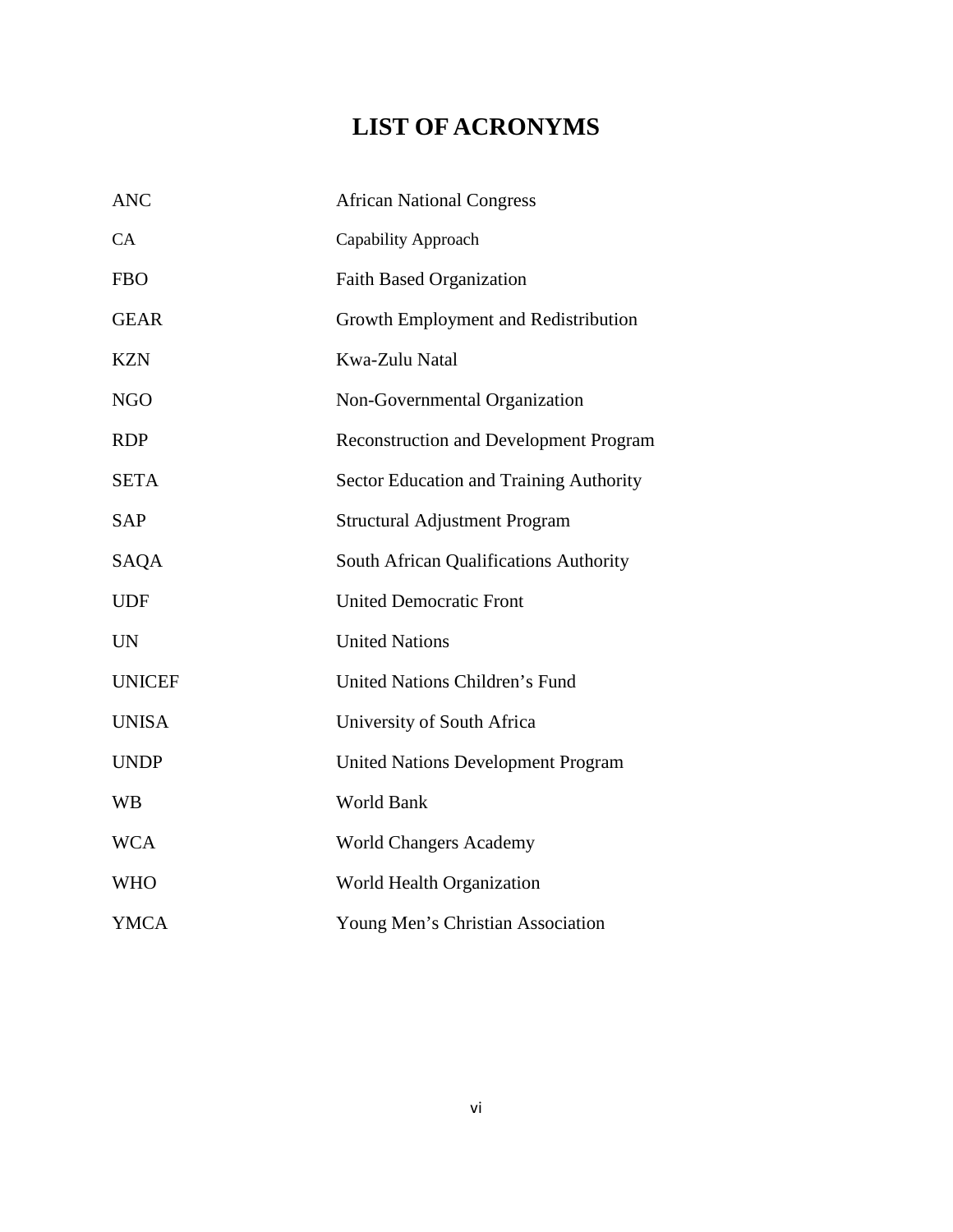# **LIST OF FIGURE AND TABLES**

| Figure 1 |  |
|----------|--|
|          |  |
| Table 2  |  |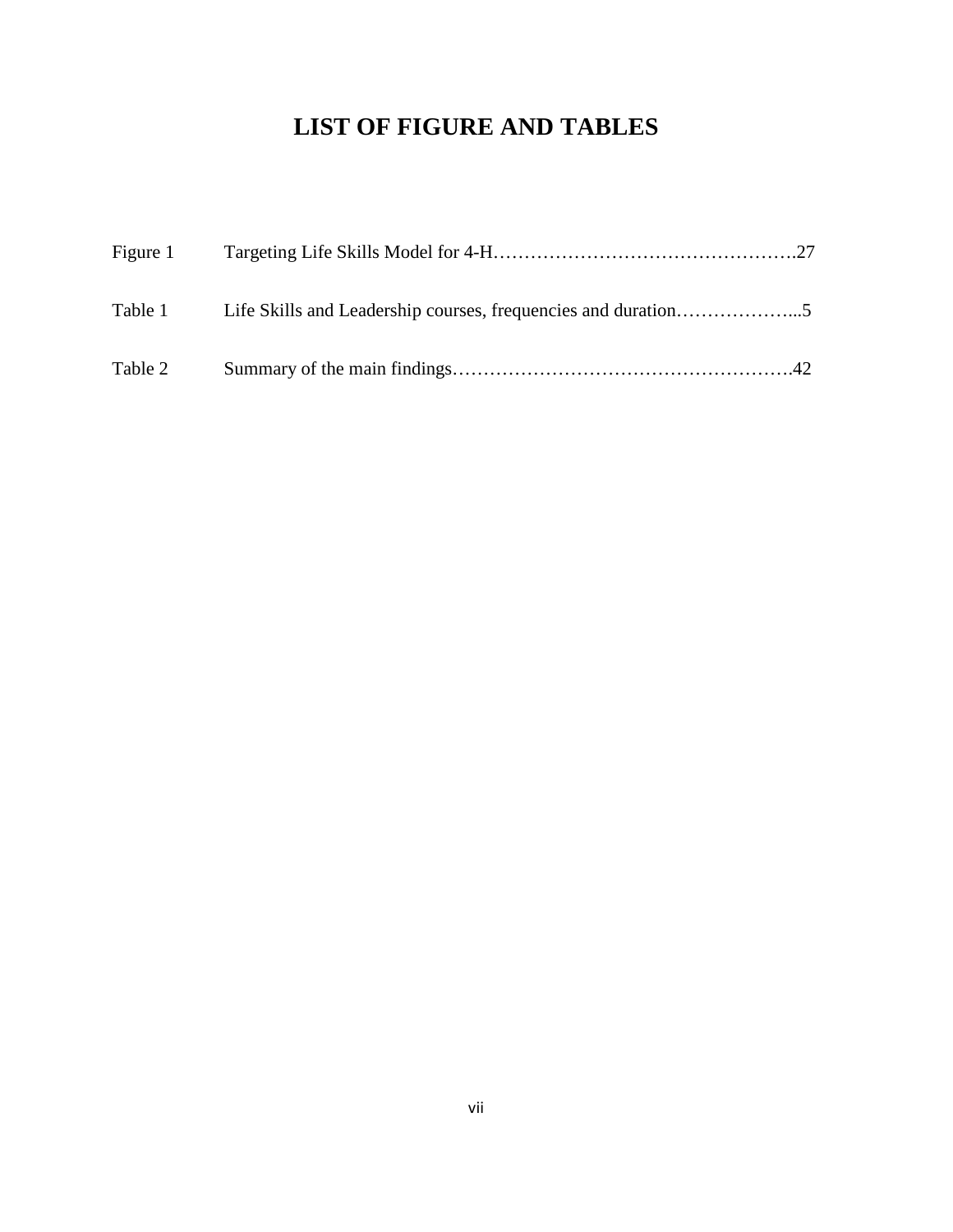# **TABLE OF CONTENTS**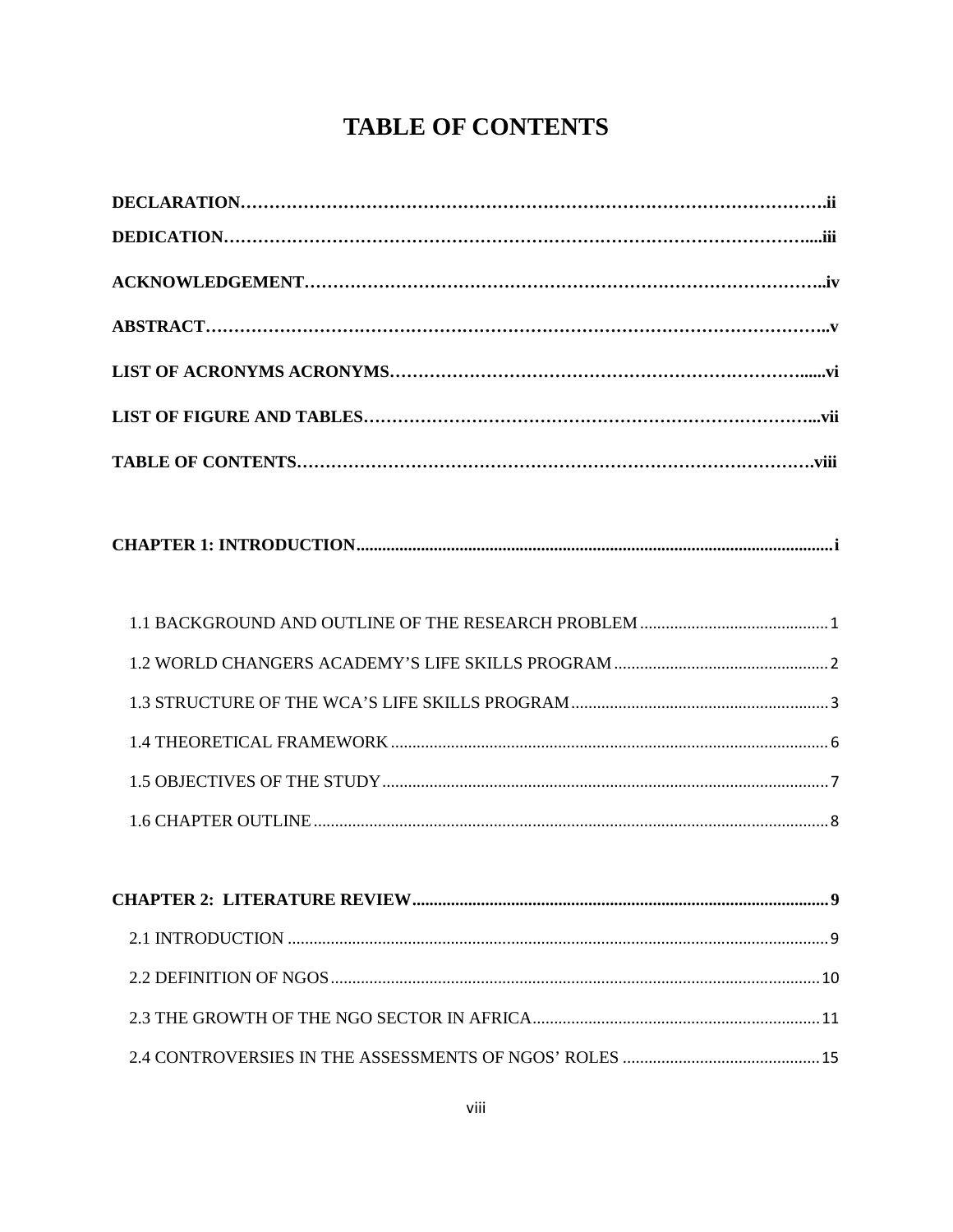| 2.5.2 HISTORY OF POVERTY AND INEQUALITY IN SOUTH AFRICA AND ITS IMPACT ON |  |
|---------------------------------------------------------------------------|--|
|                                                                           |  |
|                                                                           |  |
|                                                                           |  |
|                                                                           |  |
|                                                                           |  |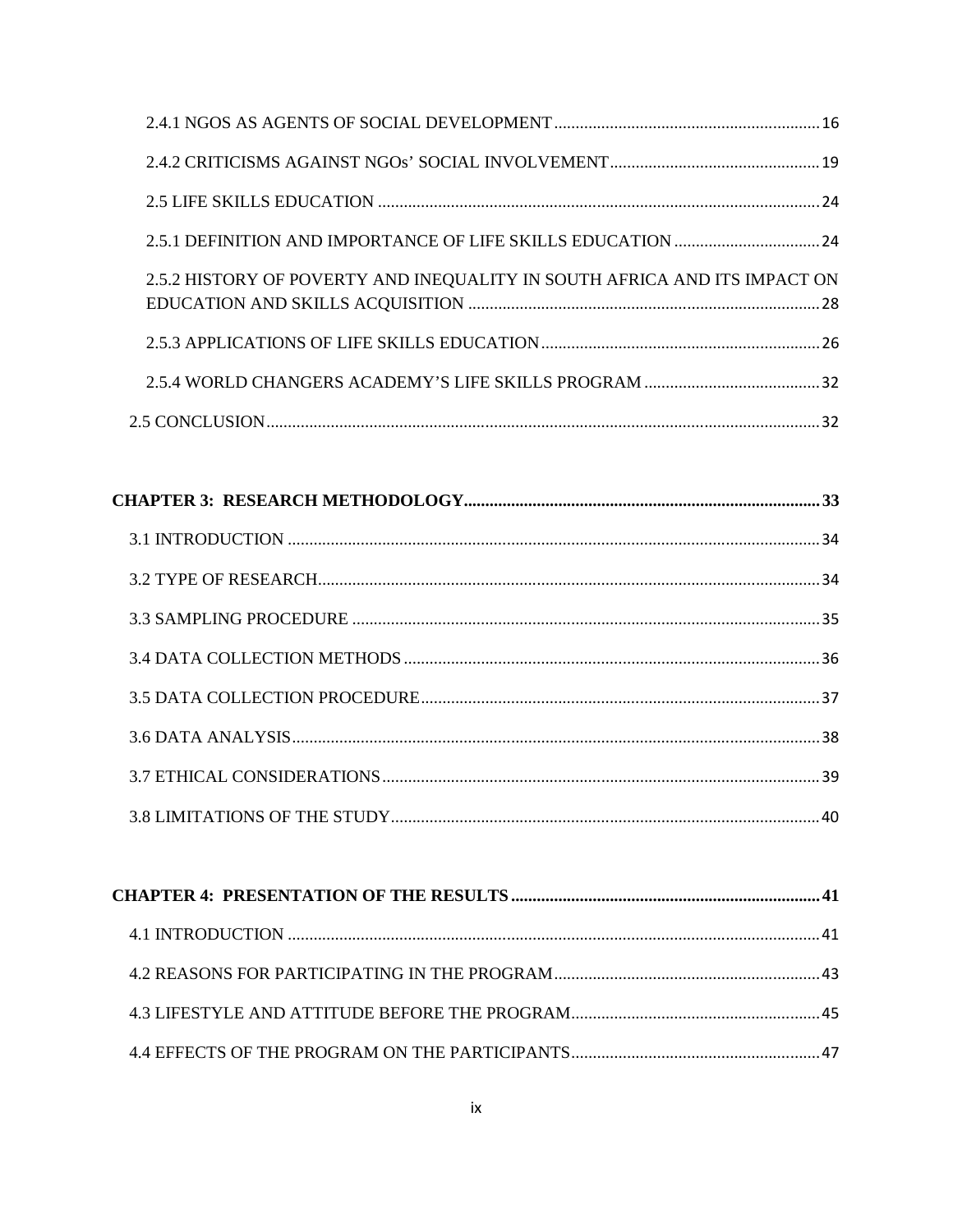| 4.4.2 CHANGE IN MIND, CHANGE IN BEHAVIOUR AND INCREASED SELF-ESTEEM50 |  |
|-----------------------------------------------------------------------|--|
| 4.5 EFFECTS OF THE PROGRAM ON OTHERS AS PERCEIVED BY PARTICIPANTS 52  |  |
|                                                                       |  |
|                                                                       |  |
|                                                                       |  |
|                                                                       |  |

| 5.3 MACHING PARTICIPANTS' EXPECTATIONS AGAINST WCA's GOALS  60       |  |
|----------------------------------------------------------------------|--|
| 5.3.1 WCA's INTERVENTION: INDISPENSABLE AND APPROPRIATE? EMPOWERMENT |  |
|                                                                      |  |
|                                                                      |  |
|                                                                      |  |

|--|

|--|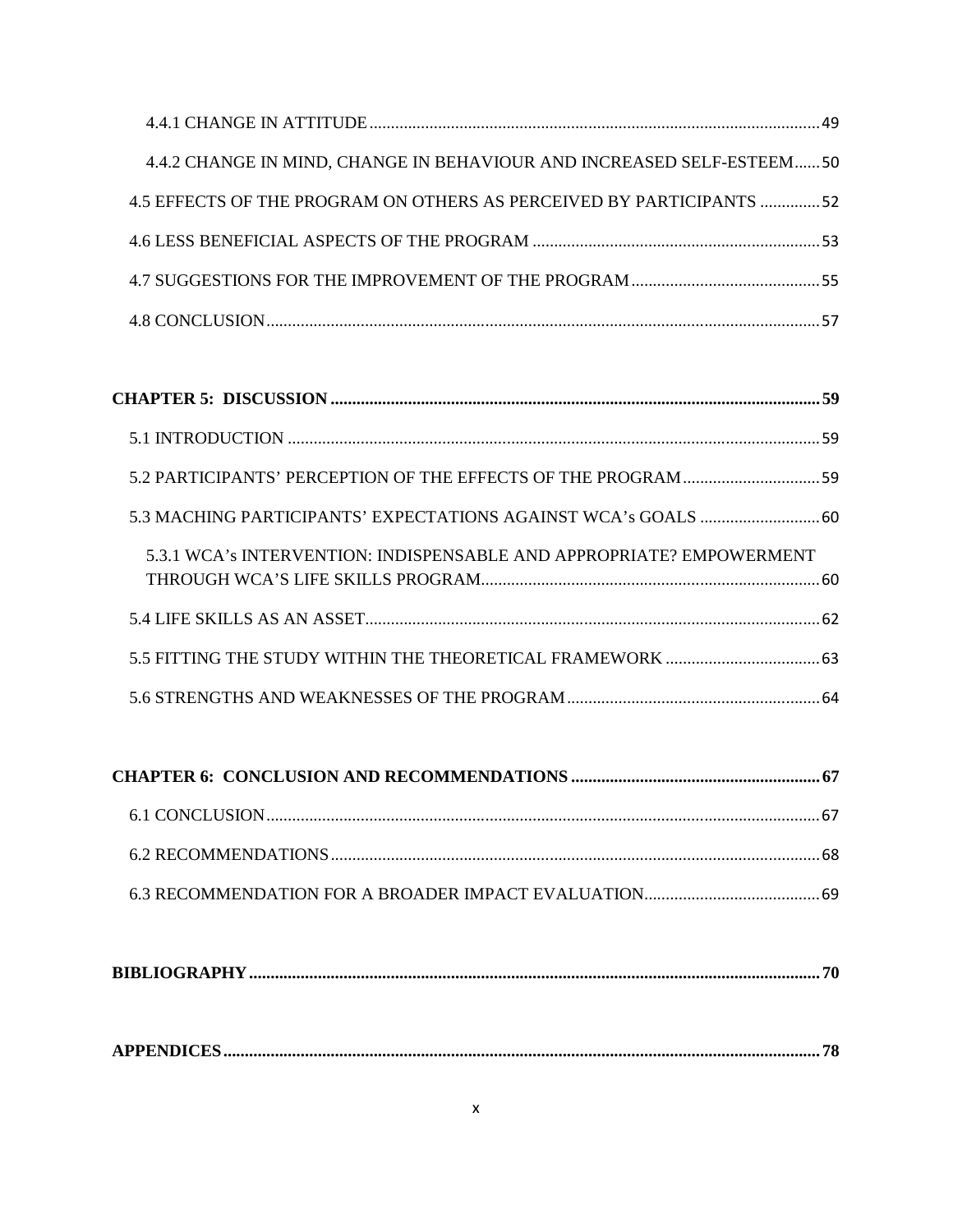# **CHAPTER 1: INTRODUCTION**

 $\overline{a}$ 

## **1.1 BACKGROUND AND OUTLINE OF THE RESEARCH PROBLEM**

In many countries, youth unemployment is reaching severe proportions due to the inability of the social policy, economic, and education systems to accommodate the increasing number of young people. In addition to the problem of high unemployment, many youth have to struggle with issues of HIV/AIDS, poverty, and many other challenges in accessing and securing a decent education and skills acquisition. In the context of these circumstances there are individuals who are struggling to adapt to stressors such as HIV/AIDS, poverty, crime and unemployment which is estimated at around 41 percent on a broad definition and 30 percent on the narrow definition (Kingdon and Knight, 2001 & 2004). According to Ebersohn & Eloff (2006), many circumstances in South Africa lead to cumulative risk<sup>1</sup> and require life skills education. There is always need for adaptation at home, in the community, at work and amongst peers. As a solution to the multiple risk factors facing young people, Ebersohn & Eloff (2006) believe that assetfocused life skills education is a possible way in which 'cumulative protection' could be developed. It would help to facilitate their adaptation, and create processes of awareness, identification, access and mobilization of human, social and material capital. They argue that life skills education programs could improve the capacity of individuals both to respond to threats and to modify the impact of threats on their lives. In reaction to these many challenges facing young people, governments, NGOs and other institutions are combining many approaches to tackle these issues, with various degrees of success. Youth development NGOs in the context of high unemployment coupled with many other cumulative risks can serve as platforms to empower young people in a holistic manner while making an impact on various aspects of their lives (Sangonet, 2009).

<sup>1</sup> Ebersohn & Eloff (2006) define cumulative risk as the sum of the effects of multiple risk factors or the manifestation at a particular time of multiple risk factors. They suggest asset-focused life-skills facilitation as a way of establishing cumulative protection.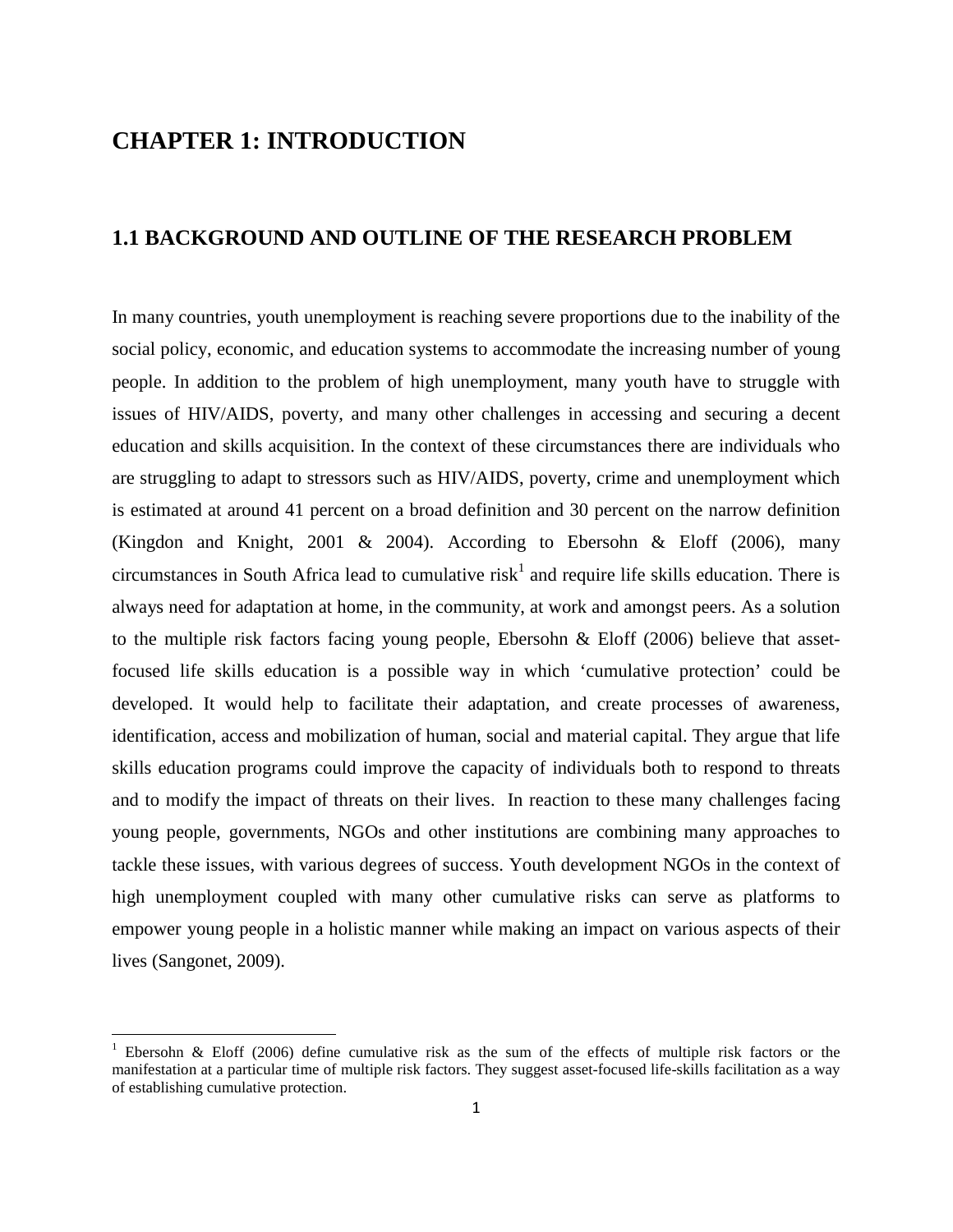While the social involvement of NGOs is widely recognized and addressed in the literature, there are inadequate efforts in learning about their impact, effectiveness, and relevance through program evaluation (Chapman & Fisher 2000). This research project is a contribution to the latter concern because it seeks to assess the participants' perception of the effects of World Changers Academy's (WCA) Life Skills program. World Changers Academy is a local NGO based at Shongweni on the Western outskirts of Durban.

## **1.2 WORLD CHANGERS ACADEMY'S LIFE SKILLS PROGRAM**

World Changers Academy (WCA) is a local NGO founded in 2002 by a former teacher and business consultant from KwaZulu-Natal, Sizwe Mthembu, and an American national, Joe White, who lived in KwaNyuswa, a semi-rural Zulu community near Durban, for five years. Their desire to found WCA arose out of their shared desire to empower people from disadvantaged communities. Both were convinced that individual empowerment had to be based on a combination of social, economic and spiritual factors in a single all encompassing project. In that perspective they decided to found WCA, which started with a three month life skills empowerment course for 100 unemployed youth in August 2002.

World Changers Academy aim and vision is to change the minds and hearts of people and to empower them for life success through value-based life skills education. WCA is run as a Christian organization. This is due particularly to the fact that one of the co-founders of the organization is a pastor. However, despite its strong emphasis on Christian ethos and values, World Changers Academy is not a Faith Based Organization (FBO). Through its program, WCA hopes to make a valuable contribution in raising up emerging leaders who can positively impact their communities, the nation and the world. WCA runs life skills courses in over 50 different communities and schools within the Greater eThekweni municipality. The program targets principally high school students and unemployed people. It is divided into two components. The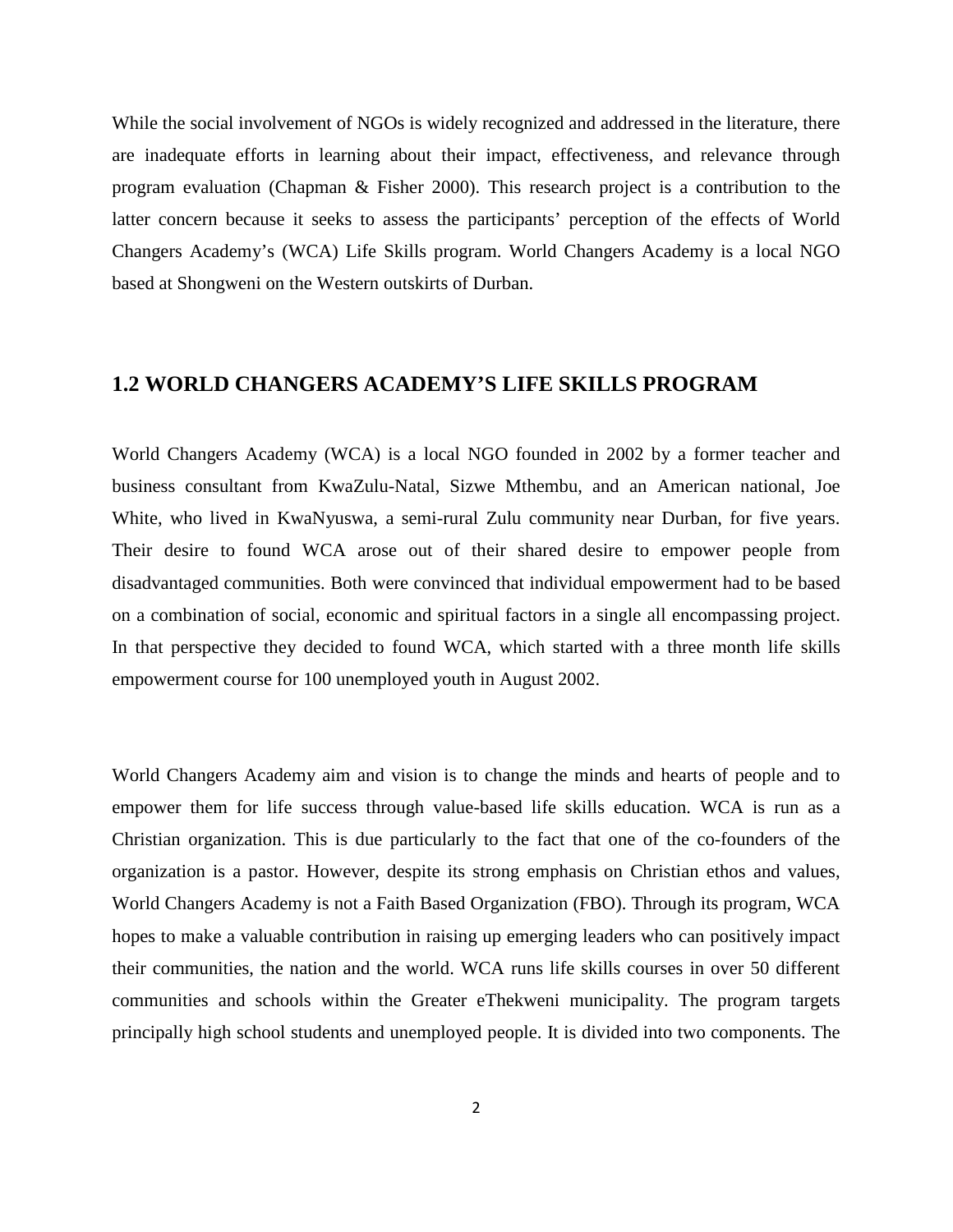life skills course is run at different venues- schools, community resource centers, community halls - while the leadership course is run at WCA's leadership center at Shongweni.

World Changers Academy is provisionally accredited with the Sector Education and Training Authority  $(SETA)^2$  according to the South African Qualifications Authority (SAQA). World Changers relies on its funding partners for its financial viability. They are currently funded by Oaktree Foundation (Australia), Loving South Africa (USA), Foundation for World Changer (USA), Broederlijk Delen (Belgium), Ugu District Municipality (SA) and several individuals and churches in South Africa (WCA 2009).

#### **1.3 STRUCTURE OF THE WCA'S LIFE SKILLS PROGRAM**

The life skills course focuses on 'changing the world within' (WCA 2009). It focuses on helping participants to grow socially, emotionally, mentally and spiritually in order to succeed in their own lives, thereby helping the world around them. This explains why WCA's core maxim revolves around its name: 'changing the world within us to change the world around us'. WCA's students are challenged to develop and nurture their inner selves in order to succeed and impact positively their families, their communities and the world. The course is mostly run free of charge in communities where people live, study or work. The life skills program targets principally unemployed, high school students and organizational leaders. It covers the following topic: vision and goal setting, healing of the past, African renaissance, relationships and interpersonal skills, communication skills, leadership skills, entrepreneurship, volunteerism and social issues, job preparation skills and opportunity awareness. This latter encompasses

 $\overline{a}$ 

<sup>&</sup>lt;sup>2</sup> SETA was established in term of Skills Development Act. SETA ensures that skills needs of the service sector are identified and addressed. Its has four main objectives: firstly ensuring that education and training is provided and is subjected to validation and quality insurance, secondly to ensure whether education and training meets the agreed standards within a national framework, thirdly ensuring that new entrants to the labor market are adequately trained, and acknowledging and enhancing the skills of the current work force (SETA 2009).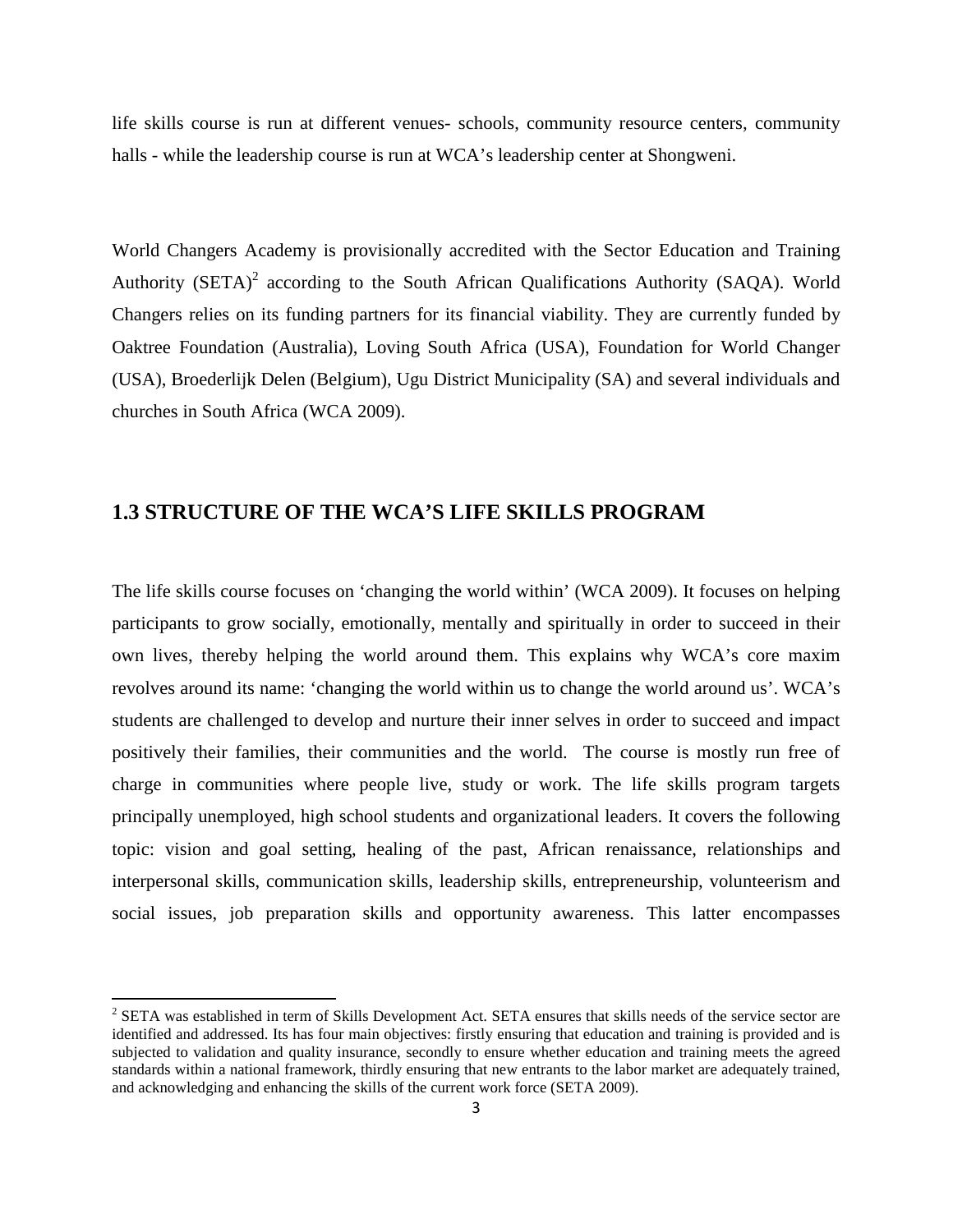employment, learnerships, volunteering and furthering studies. The language used as medium of the course is generally English, sometimes mixed with isiZulu.

After Life Skills graduation, WCA's staff members select an average of 10 to 15 percent of the new graduates to participate in the residential leadership course for 11 weeks at WCA leadership center in Shongweni. The leadership course focuses on 'changing the world around'. The course is divided into two main components: 5 weeks of training within the center and 6 weeks of outreach (WCA 2009). It covers some of the topic already covered in Life Skills but in more depth. These are: vision and goal setting; African renaissance; relationships and interpersonal skills (with particular emphasis on HIV/AIDS); communication skills; leadership skills; entrepreneurship; volunteering and social issues. The outreach program gives the students the opportunity to have some hands on experience. It is an occasion for these new graduates to assist WCA's staff to facilitate life skills courses in their home communities. This is also an opportunity for them to 'give back' to their community, while building their own experience by helping others to learn what they have learned at WCA. World Changers academy uses this course to build up the volunteer base of the organization by approaching some of the graduates and asking them whether they are willing to be WCA volunteers. Table 1 below illustrates the structure of the courses, frequency and duration.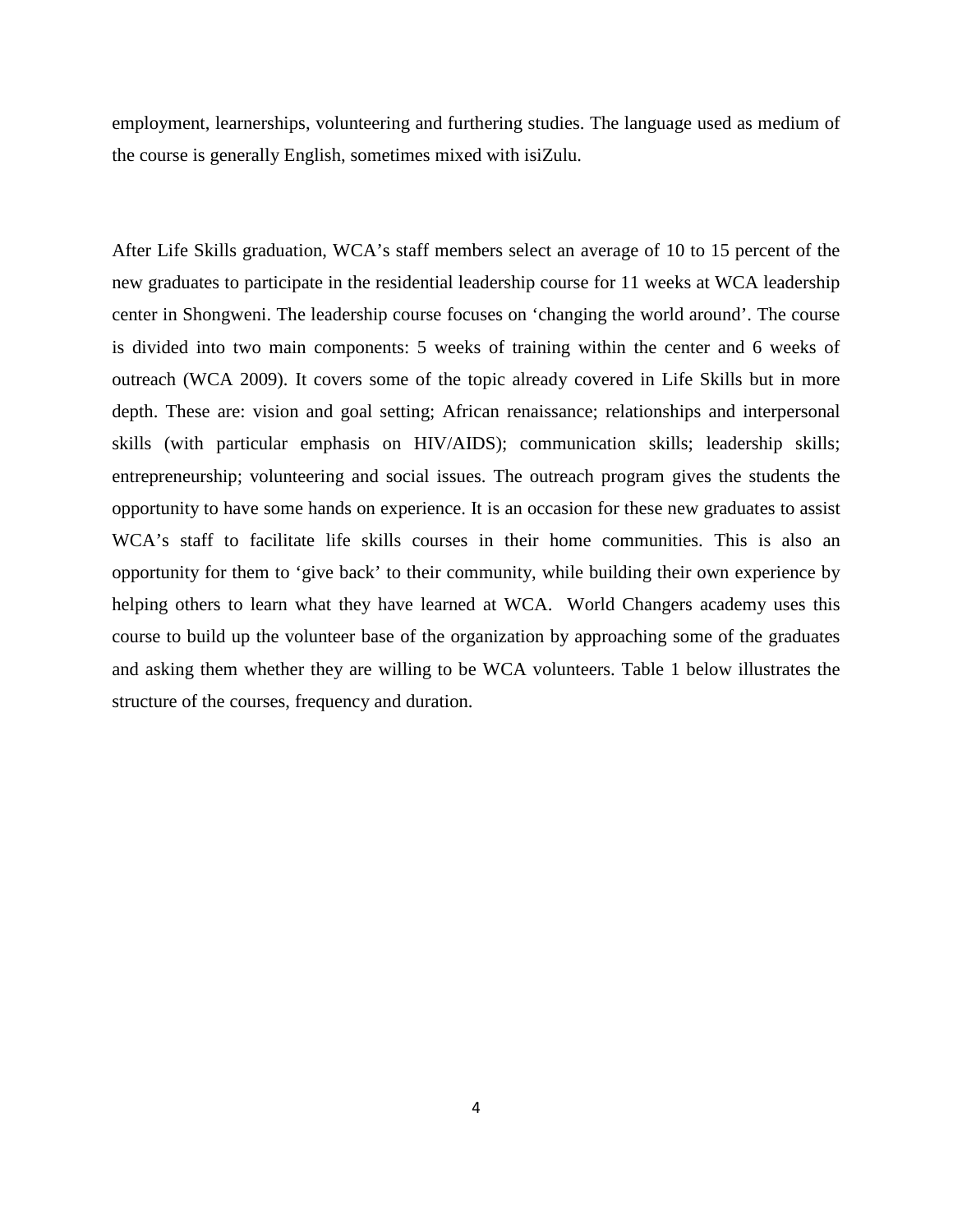#### Table 1. Life Skills and Leadership courses, frequencies and duration

| Source: World Changers master document (WCA 2009) |  |  |  |  |  |
|---------------------------------------------------|--|--|--|--|--|
|---------------------------------------------------|--|--|--|--|--|

| <b>Courses</b>                                  | <b>Frequency</b>                                              | <b>Duration</b>                                                                                                                                         |
|-------------------------------------------------|---------------------------------------------------------------|---------------------------------------------------------------------------------------------------------------------------------------------------------|
| <b>LEADERSHIP COURSES</b>                       | Residential program run at leadership centre                  |                                                                                                                                                         |
| For Unemployed                                  | 7 courses per year                                            | 5 weeks residential, 6 weeks outreach in home<br>community                                                                                              |
| For High School Students                        | 6-7 courses per year                                          | 1 week (7 days)                                                                                                                                         |
| For Employees                                   | According to demand                                           | 2 day, 5 day, 7 day (flexible)                                                                                                                          |
| <b>Organizational Leaders</b>                   | According to demand                                           | 2 days, 5 days, 7 day (flexible)                                                                                                                        |
| <b>LIFE SKILLS COURSES</b>                      | <b>Run in local communities/schools</b>                       |                                                                                                                                                         |
| For Unemployed                                  | 7 outreaches per year<br>(about 6-10 courses per<br>outreach) | 4 weeks (20 days)                                                                                                                                       |
| For High School Students<br>(holiday program)   | According to demand                                           | 1 or 2 weeks (5 days per week)                                                                                                                          |
| For High School Students<br>(year long program) | 10-20 schools per year<br>(simultaneously)                    | $+/-30$ weeks (1 day per week)                                                                                                                          |
| For Employees                                   | According to demand                                           | 12 Week course for employees, run 1-2 hours per<br>week at the place of work, with a 2 day<br>residential program at beginning and end of the<br>course |

WCA's database shows that, as of September 2008, 12861 students have been trained through 457 courses in over 50 different communities (WCA 2009). However no study has been done on the real impact of WCA's Life Skills education program on its participants. Given that a broad impact evaluation is beyond the scope of a mini dissertation, the following research project will narrow its focus on the assessment of the participants' self-perception of the effects of WCA's life skills program. On that account, it can serve as a pilot study for a larger impact evaluation to be conducted in the future.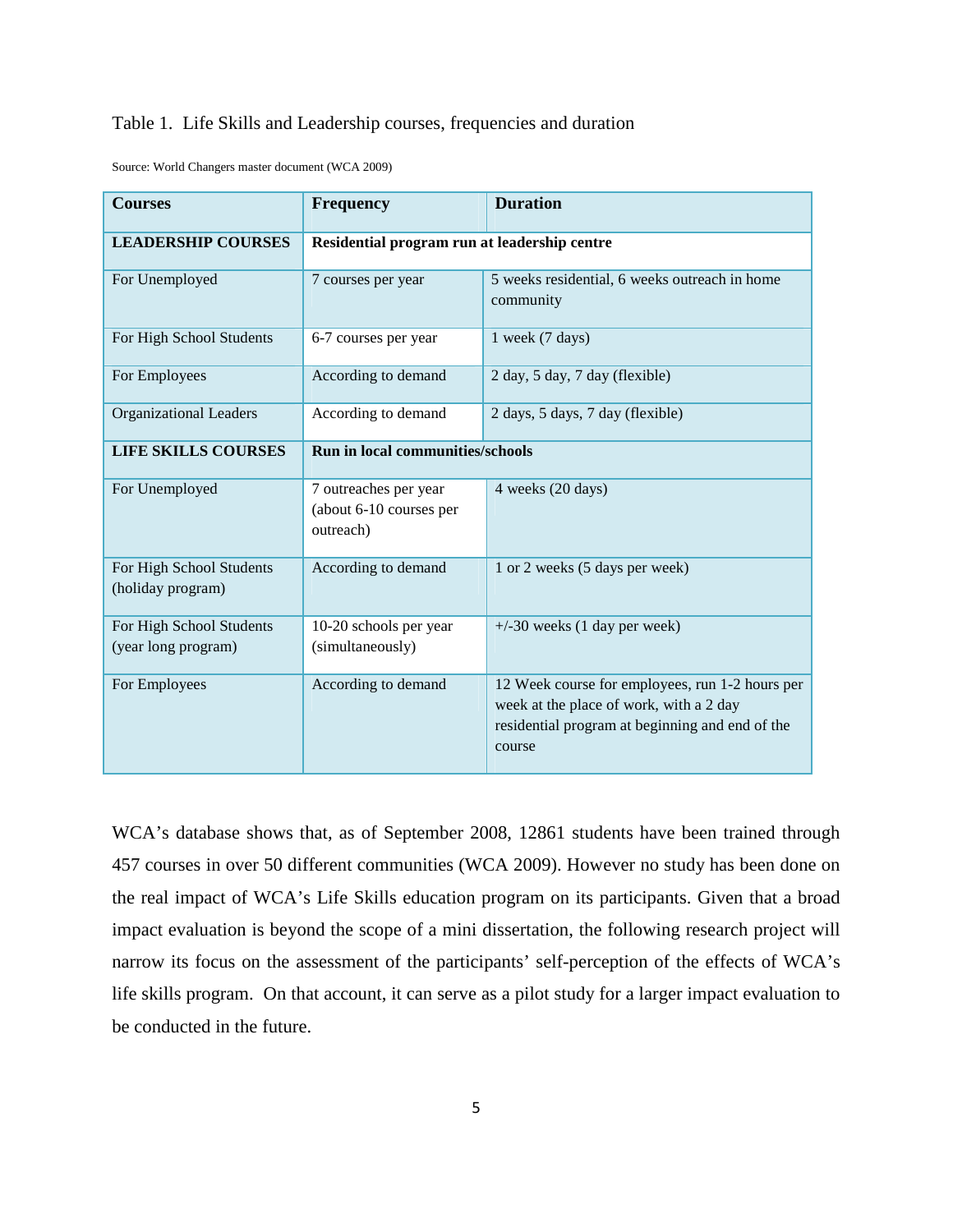The main question this research project seeks to answer is how do the participants perceive the effects of WCA's life skills program in their lives? This question will help in assessing the participants' perceptions of the impact of WCA's program. Participants' self-assessment will help to determine the effectiveness of the program and to assess whether the program is beneficial and is reaching its objectives. It is assumed that the participants in the life skills course learn skills, knowledge and attitudes that cause changes in behavior and empower them for life success.

#### **1.4 THEORETICAL FRAMEWORK**

The study will be based on the capability approach as suggested by Armatya Sen (1999). The capability approach holds that the main objective of development is the expansion of human capabilities. The central element in this approach is that poverty is caused not only by a lack of goods, but by the lack of the ability to be and do things that are essential to leading a human life (Levine 2001). The capability approach suggests that economic growth alone is not always sufficient for development. For that reason, this approach argues that development discourse should shift away from a narrow focus on economic growth toward the expansion of real freedoms that people enjoy (Sen 1999; Levine 2001; Clark 2005). Following this view, Evans (2002: 55) affirms that 'growth in real output per head is also likely to expand people's capabilities, especially at lower levels of income, but it cannot be considered, in itself, the ultimate yardstick of development or well-being'. It is therefore important to distinguish between 'growth mediated' and 'support led' development. The former operates primarily through macroeconomic policy. The latter works first and foremost through proficient welfare programs that support education, health and social security (Clark 2005).

Viewing development as expanding the freedoms that people enjoy directs attention to the ends that make development important. From this perspective, development requires 'the removal of major sources of unfreedom: poverty as well as tyranny, poor economic opportunities as well as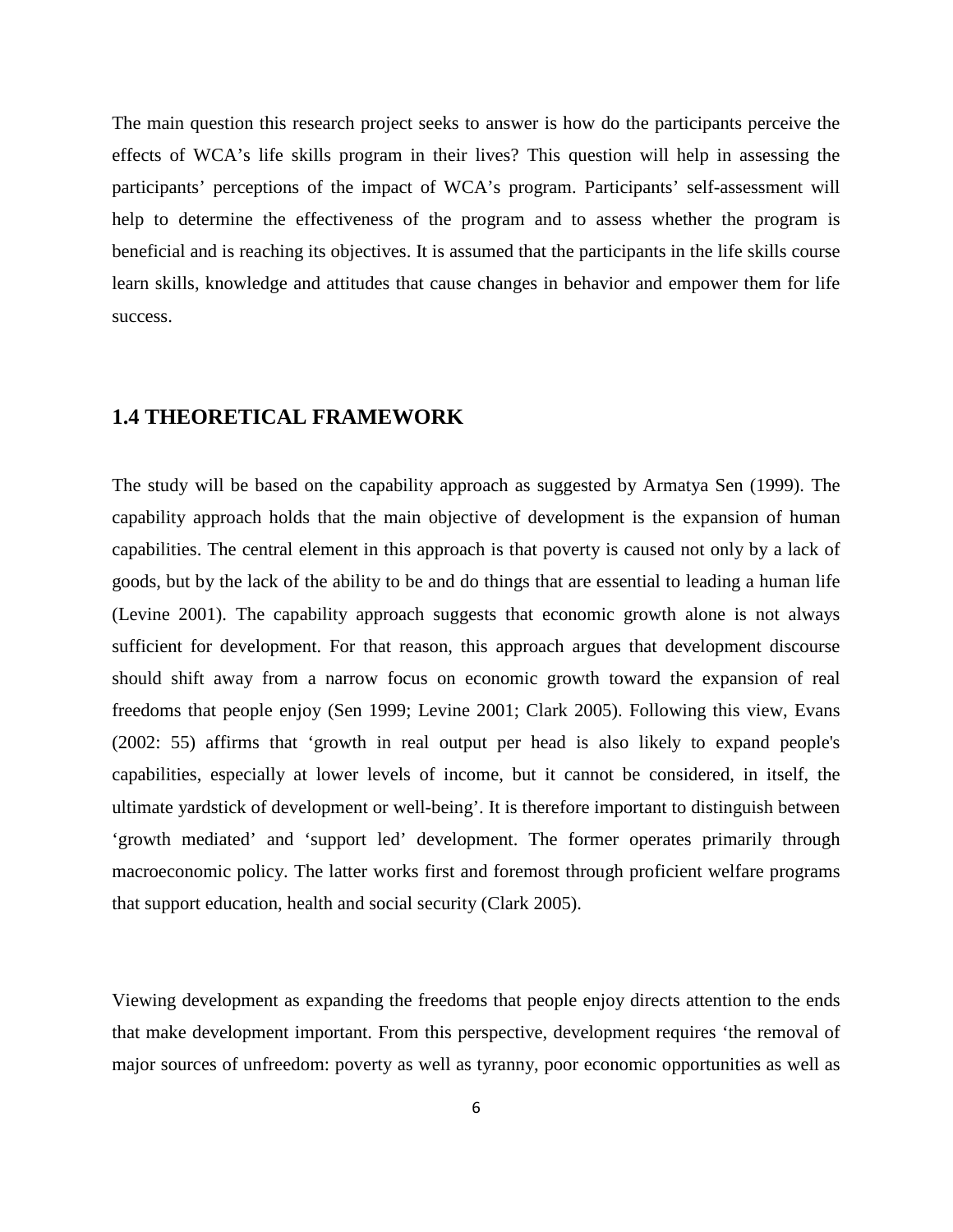systematic social deprivation, neglect of public facilities as well as intolerance or overactivity of repressive states' (Sen 1999: 3). Expansion of freedoms is therefore the primary and the principal means of development. Within this framework, poverty is defined as deprivation of basic capabilities rather than simply as low income, which is a standard measure to identify poverty (Sen 1999: 87).

Attempts to apply the capability approach have expanded in recent years. It has been used to investigate poverty and inequality, social justice, well-being, social exclusion, gender, disability, health, child poverty and identity. It has also been related to human needs, human rights and human security as well as social development in a broad sense (Clark 2005: 11).

The capability approach may consist of capacity building and the increase of opportunities. Capacity refers to people's skills, knowledge and attitudes, including any ability to do something, such as caring for others, the environment or the increase of self-esteem. Opportunities are places and areas where people can utilize their capacity – skills, knowledge and attitude to generate income and other rewards. This study fits within the CA approach because it seeks to assess how WCA's Life Skill program contributes to the expansion of the real capabilities of its participants.

#### **1.5 OBJECTIVES OF THE STUDY**

The study pursues the following objectives:

- To assess the participants' perceptions of the effects of WCA's Life Skills program
- $\div$  To match the participants expectations and experiences against what WCA perceive as its goals
- To give some recommendations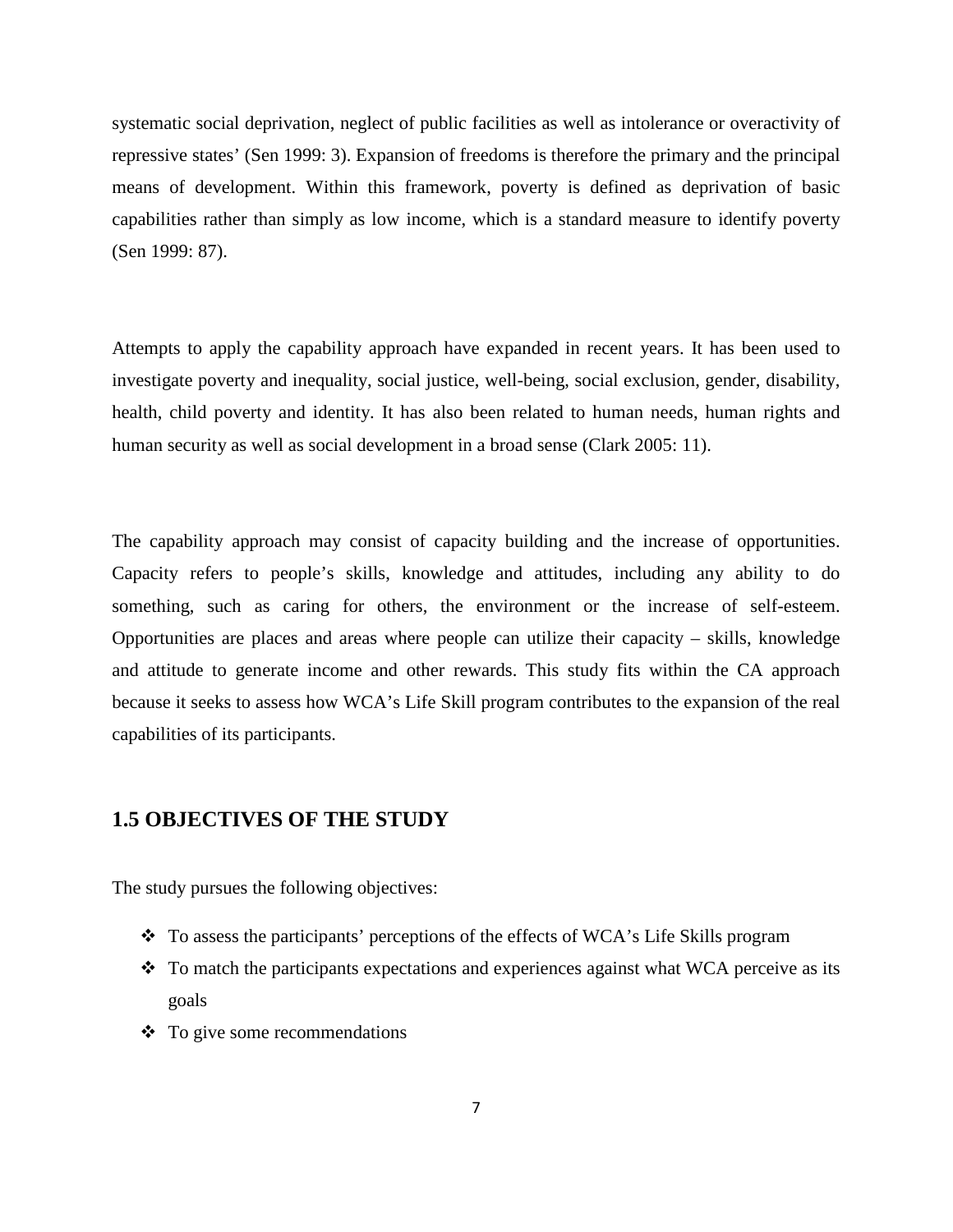### **1.6 CHAPTER OUTLINE**

The study is divided into five chapters. Chapter one is the introductory chapter. It presents the background of the research problem; World Changers Academy; the nature of its life skills program; the theoretical framework; the aims and objectives of the study and the chapter outline.

Chapter two is divided into two parts. The first part explores the literature on NGOs and their contribution to social development, which in turn is divided into two ideological approaches: the pro-NGO which holds that NGOs are critical agents for social development and the anti-NGO that sees NGOs as nothing but new imperialists. The second part explores the literature on life skills education in the context of numerous social stresses such as poverty, unemployment, HIV/AID, violence and the like, with a focus on South Africa. It starts by discussing the history of poverty and inequality in South Africa and what that means for education, skills and job opportunities.

Chapter three presents and justifies the methodology used to assess the participants' perception of the effects of World Changers Academy's life skills program. It looks at the type of research, the sampling procedure, the data collection and data analysis methods and procedure, the ethical considerations and the limitations of the study.

 Chapter four presents, analyzes, and discusses the findings based on the semi-structured interviews and the focus group discussion. Using content analysis the findings are organized into six major themes and several minor themes as illustrated in table 2. These themes illustrate the reasons people participate in the program, their lifestyle and attitude before the program, how they perceive its effects, the less beneficial aspects of the program, and some suggestions and recommendation. Chapter five concludes and suggests some recommendations.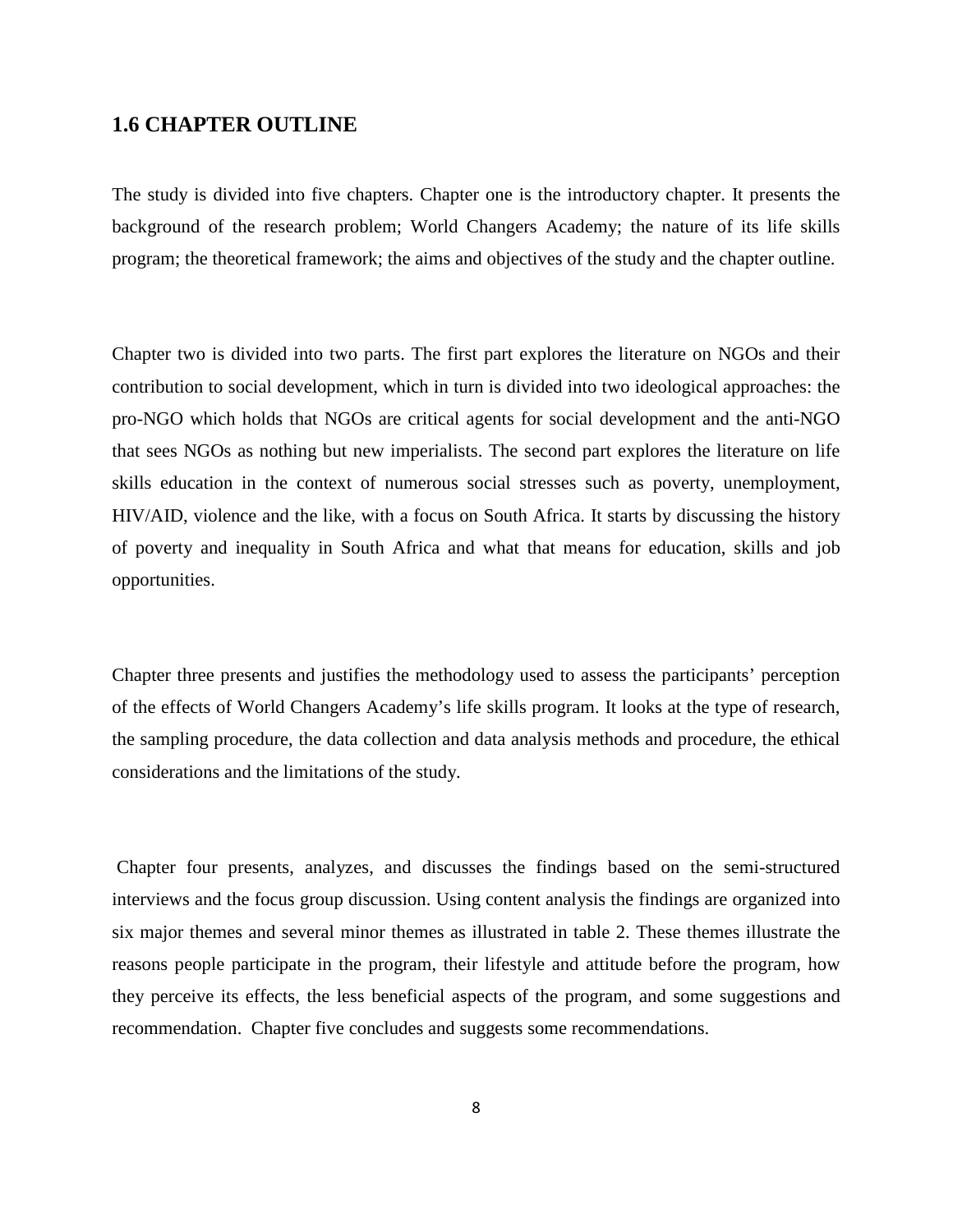## **CHAPTER 2: LITERATURE REVIEW**

### **2.1 INTRODUCTION**

This chapter reviews the literature on NGOs and social development and on life skills education. It should be acknowledged here that, in part, the original interest of this study was to be able to reflect on the broad role of NGOs in development. The first part of this chapter defines NGOs, describes their exponential growth since the 1980s and discusses the controversies in the role they play in social development. These controversies are divided into two main positions. One view holds that NGOs play a vital role in social development through their many social interventions and their advocacy role. The other views NGOs as simply advancing a neoliberal agenda. The controversies over the role that NGOs play in development can be contextualized within debates in sociology on structure and agency. According to the structuralist theories of social change, structures such as economy, politics, religion, social division, etc. shape and constrain the possibilities of an individual agent by setting limits to what we can achieve as individuals (Giddens 1994  $& 2006$ ). From this perspective, the arguments against NGOs that will be discussed later are basically structuralist because they argue that NGOs support or fail to dismantle oppressive, patriarchal and exploitative structures. However, NGOs such as World Changers Academy, and many others, believe in human agency. Their focus therefore is on empowering individuals to have greater agency in order to create change for themselves. Sen (1999), in his capability approach, as discussed earlier, is interested in human capacity and sees it both as goal and engine of development. However, he believes that certain kinds of structures need to be removed in order to achieve the development goals.

The second part of this chapter discusses the impact of the legacy of apartheid in education, income opportunities and skills acquisition in South Africa. It also reviews the literature on life skills education in a context of numerous social scourges such as poverty, unemployment, HIV/AID, violence, and criminality. It should be mentioned that one of the major challenge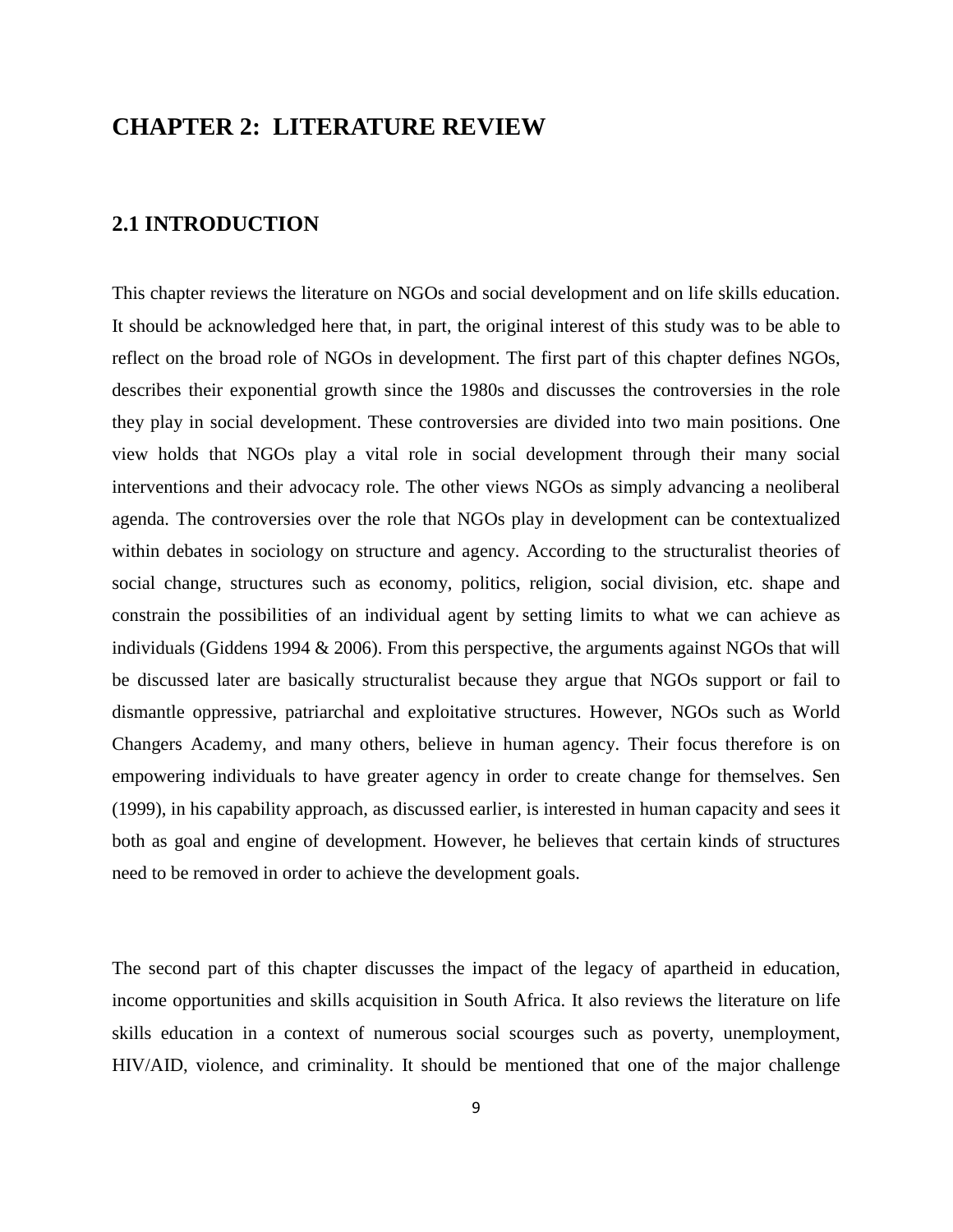faced in this section was the difficulty in finding suitable academic literature addressing the relationship between life skills education and development. However, what was available allowed reflection on the importance of life skills education as an empowerment tool in a context of the cumulative risks that young people are exposed to.

### **2.2 DEFINITION OF NGOS**

Non-governmental organizations (NGOs) are often referred to as 'non-state, non-profit oriented groups who pursue purposes of public interest' (Schmid and Take 1997, cited by Fisher 2007: 3). According to Michael (2004: 3), NGOs are commonly understood as 'independent development actors existing apart from governments and corporations, operating on a non-profit or not for profit basis with an emphasis on voluntarism, and pursuing a mandate of providing development services, undertaking communal development work or advocating development issues'. In turn the World Bank (WB) defines NGOs as private organizations that act to relieve suffering, promote the interest of the poor, protect the environment, provide basic social services or undertake community development (WB 2001). NGOs are an expression of people's need for organization, self-improvement and change. They have initiated new ways of 'thinking about health, the environment, gender, technology, small enterprise and credit. They have become recognized as an important element of civil society, fostering citizen awareness and participation in development, and as part of a new approach to governmental accountability and transparency' (Smillie 1997: 571). Most simply, the term NGO is applicable to any structured not-for-profit institution that is independent from government and that aims at improving people's lives and the environment. NGOs are value-based organizations which depend partly or totally on charitable donations and voluntary service (Fisher 2007: 3). Independence, volunteerism, and altruism therefore are key defining principles of NGOs. There is a great heterogeneity among NGOs involved in social development. Their differences depend on a wide range of factors. These include geopolitics (North/South), size, organizational structure, ideology or motivation, financial resources and funding sources, level of coordination with government and other NGOs, and membership criteria (Atack 1999; Asamoah 2003; Teegen et al., 2004). The strategies they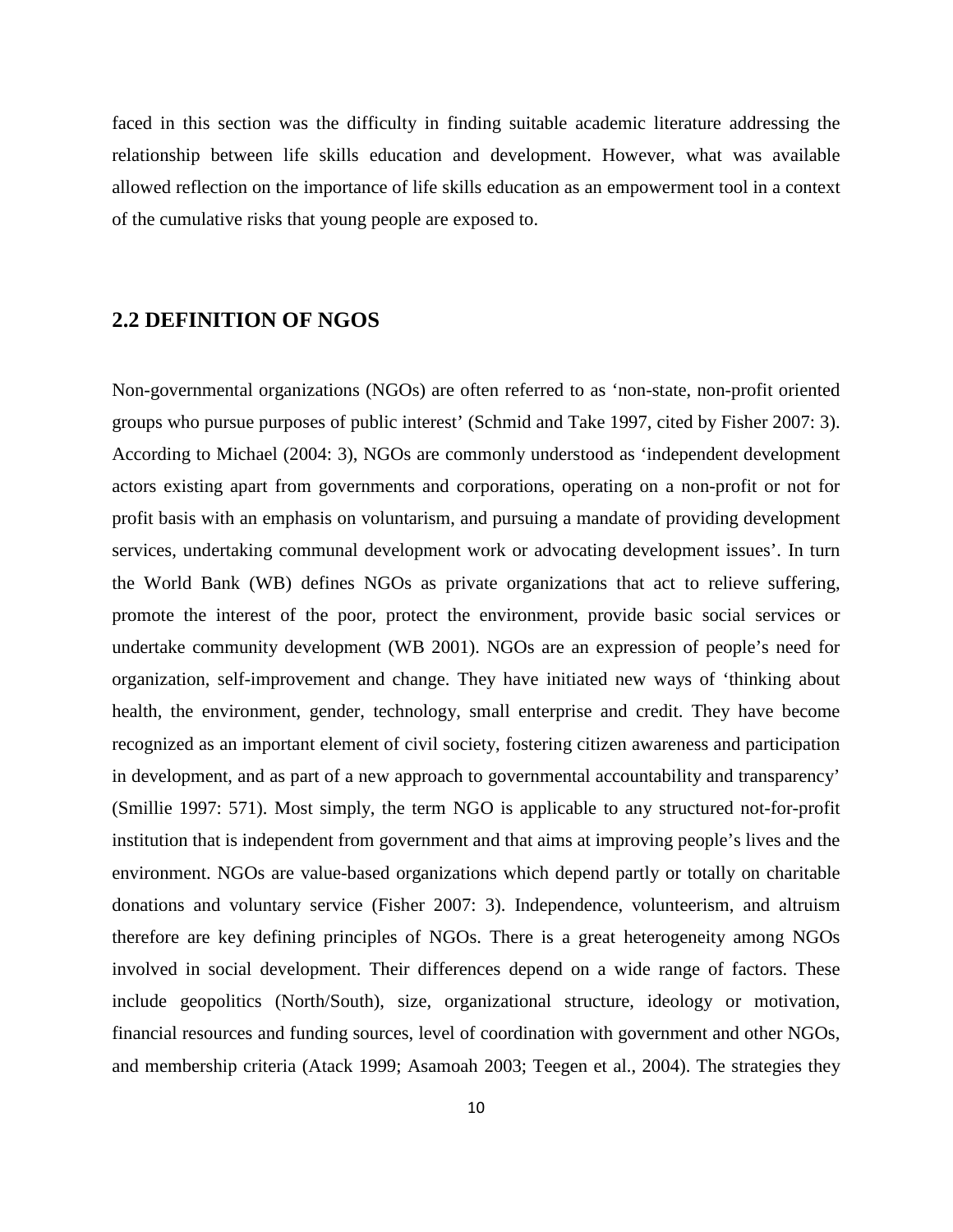use range from 'grass roots/local community organizing, education, leadership development, policy development and implementation, empowerment through local and national coalition building, to human rights and social justice promotion and monitoring' (Asamoah 2003: 2). An important distinction is made between membership organizations or club NGOs, where benefits are directed toward the welfare of their members, and social interest NGOs that help others (Atack 1999; Teegen, Doth, and Vachani 2004). This discussion limits its scope to social interest NGOs because they seek to improve the life of others including the environment.

#### **2.3 THE GROWTH OF THE NGO SECTOR IN AFRICA**

At the beginning of the 1980s many developing countries experienced severe economic crises. The welfare gains achieved since independence in areas such as food consumption, health and education were being reversed (Manji & O'Coill 2002). During that period, many developing countries applied structural adjustment programs (SAPs) that resulted in public sector cutbacks with negative social consequences (Weiss 1999). According to the United Nations Development Program (UNDP 1996), between 1981 and 1989 per-capita incomes dropped by 21 percent in sub-Saharan Africa countries. In Madagascar and Mali, per capita incomes dropped respectively from \$1,258 and \$ 89,825 to \$799 and \$753 in 25 years (UNDP 2001). Nearly 42 percent of sub-Saharan Africans live on less than \$1 a day. Fisher confirms that 'there is widespread evidence that development strategies of the past few decades have failed to adequately assist the poorest of the world's poor' (1997: 443). Developing country governments can be said therefore to have failed in their mission to bring about social and economic development. This failure has put into question the capacity to bring about social, economic and political change in many developing countries.

Due to this failure to foster social, economic and political change in many developing countries in the last three decades, the centrality of the state as agent of development process has been questioned. Statistics show that per capita incomes dropped by 21 percent between 1981 and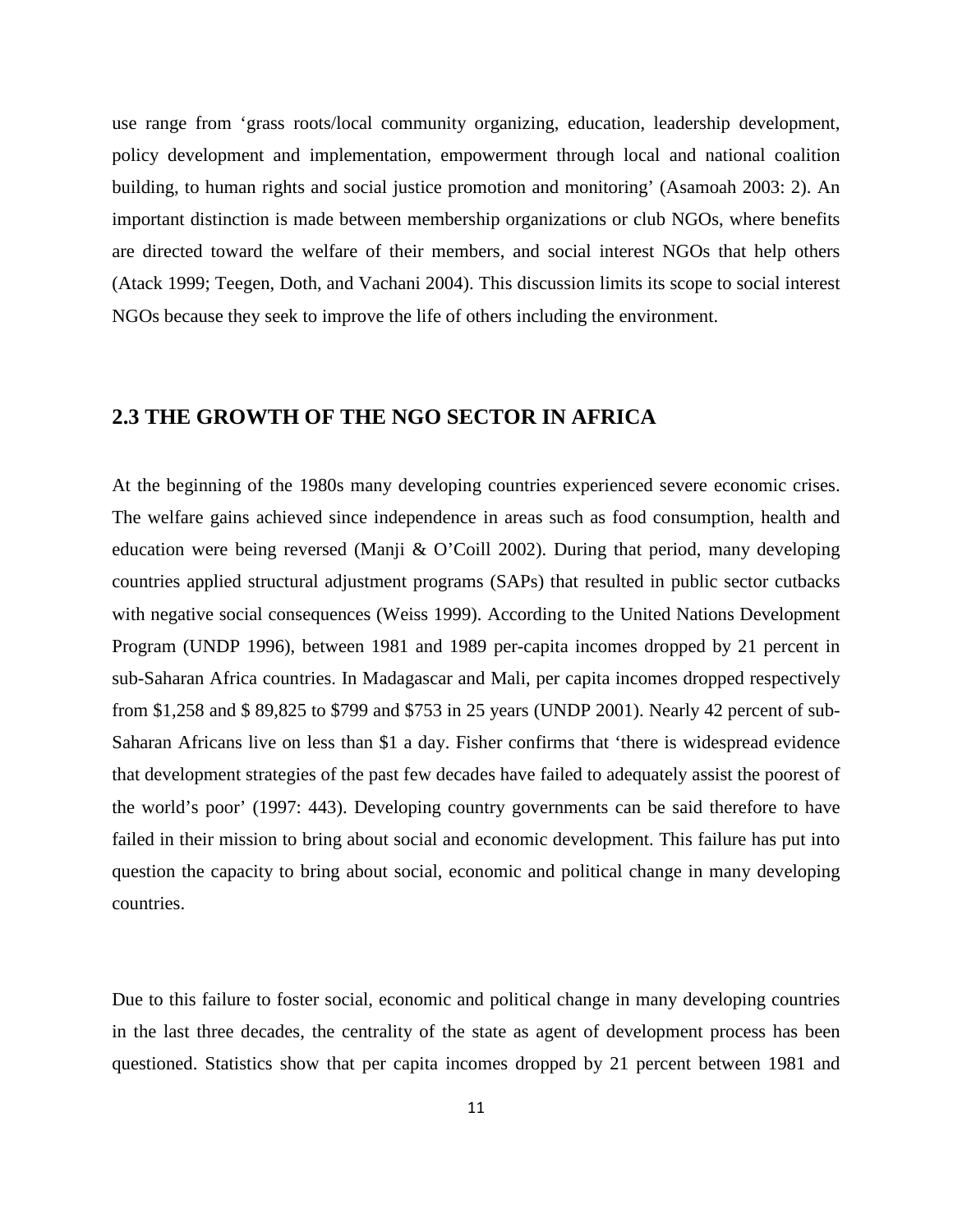1989 in many sub-Saharan African countries (Manji & Ocoill 2005: 16). Meanwhile, the 1980s witnessed an exponential growth of Western and local non-governmental organizations (NGOs) in the developing world.

In this context, non-governmental organizations (NGOs) have appeared as complements or alternatives to the failed states (Lutabingwa & Gray 1997; Michael 2004). Following this claim, Manji & O'Coill (2002: 581) affirm that NGOs have been plying their trade within the escalating impoverishment, growing conflicts and state negation of its social responsibilities. NGOs' work, they claim, is justified only within the decline of Africa's social conditions. The less stable the world becomes, the more finance will become available to organizations that can deliver stabilizing social services. NGOs have become, then, the 'favored child' of official development agencies 'hailed as the panacea to cure the ills that have befallen the development process, and imagined as a "magic bullet" which will mysteriously but efficiently find its target' (Edward & Hulme 1996a, cited by Fisher 1997: 442). Consequently, NGOs have become the driving force in social development programs. They are involved in poverty reduction programs, the improvement of access to basic services, fostering democracy, influencing public policy, advocacy, conflict prevention and resolution and many other social projects. According to Fowler (2000), NGOs' activities touch about 20 percent of the world poor.

According to Lutabingwa and Gray (1997), the NGO sector in sub-Saharan Africa has grown both in numbers and in the amount of financial resources they control. In 1995, there were about 811 NGOs in Tanzania, of which more than three quarters were established since 1980. Between 1979 and 1987, the number of international NGOs grew 260 percent while local NGOs grew by 115 percent. In Botswana the number of local NGOs increased by 60 percent between 1985 and 1989. The same pattern of growth in the number of NGOs is observed in western Africa. It is reported that 61 percent of Niger's NGOs and 95 percent of its recognized indigenous associations were formed from 1991. The ministry of interior in Cote d'Ivoire stated that between 1990 and 1992 nearly 50 new associations were registered (Lutabingwa & Gray 1997: 36).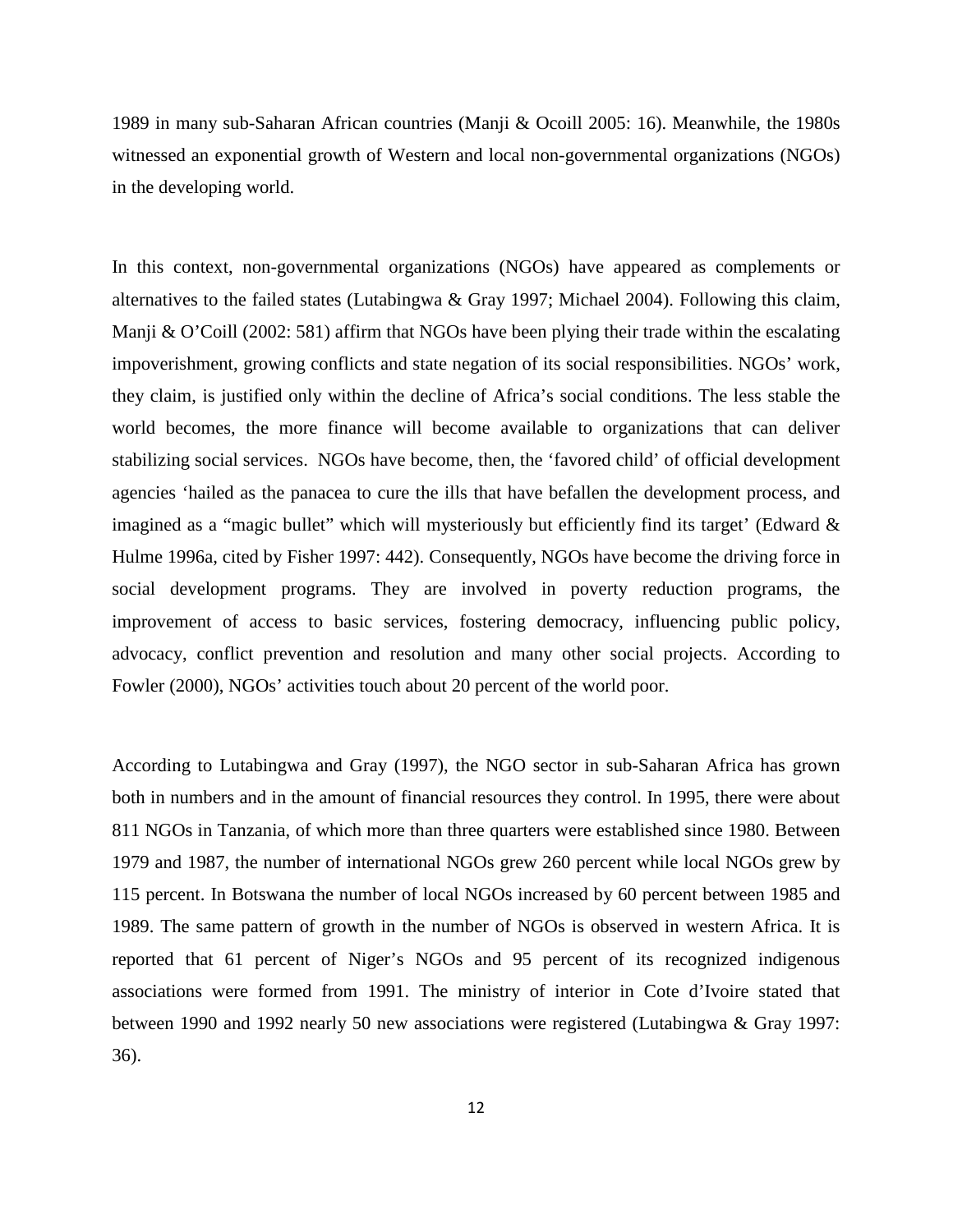The main cause for the increasing number and significance of NGO activity appears to be the growing practice of international and national development agencies to channel development through NGOs (Fisher 1997: 5). Four other reasons are put forward to explain the sudden growth of the NGOs:

- 1. The UN World Conferences of the 1990s have offered major incentives for the establishment of new NGOs and the expansion of existing organizations engaged in development and environmental issues at the international level.
- 2. The increasing power of mass media and the globalization of communication by electronic information technologies support transnational networking activities of non-state actors.
- 3. International civil society functions as a substitute for former state-driven welfare services (health, education and social policy) as a consequence of the neoliberal project of decreasing state activity in this field.
- 4. In many developing countries, NGOs function as substitutes for formerly state-run activity in health and education, especially as international programs for economic reforms, like IMF programs, forced states to reduce public services. (Debiel & Stich 2005, cited by Fisher 2007: 5).

After the 1994 democratic elections in South Africa, the NGO sector shifted its strategy from an 'oppositional' mode to a 'developmental' mode (Walters 1993, cited by Pieterse 1997: 158). Under apartheid, NGOs were mostly identified as liberation movements. They were actively involved in the struggle to oppose, circumvent and destabilize the apartheid regime. It is for that reason that their approach was labeled as the 'oppositional' mode (Pieterse 1997). Prior to the 1980s the apartheid government only supported NGOs that were serving the white community and the racial order. NGOs that were critical of apartheid, by contrast, were subjected to increasing harassment. Their leaders and activists were 'subjected to banning, arrests, detention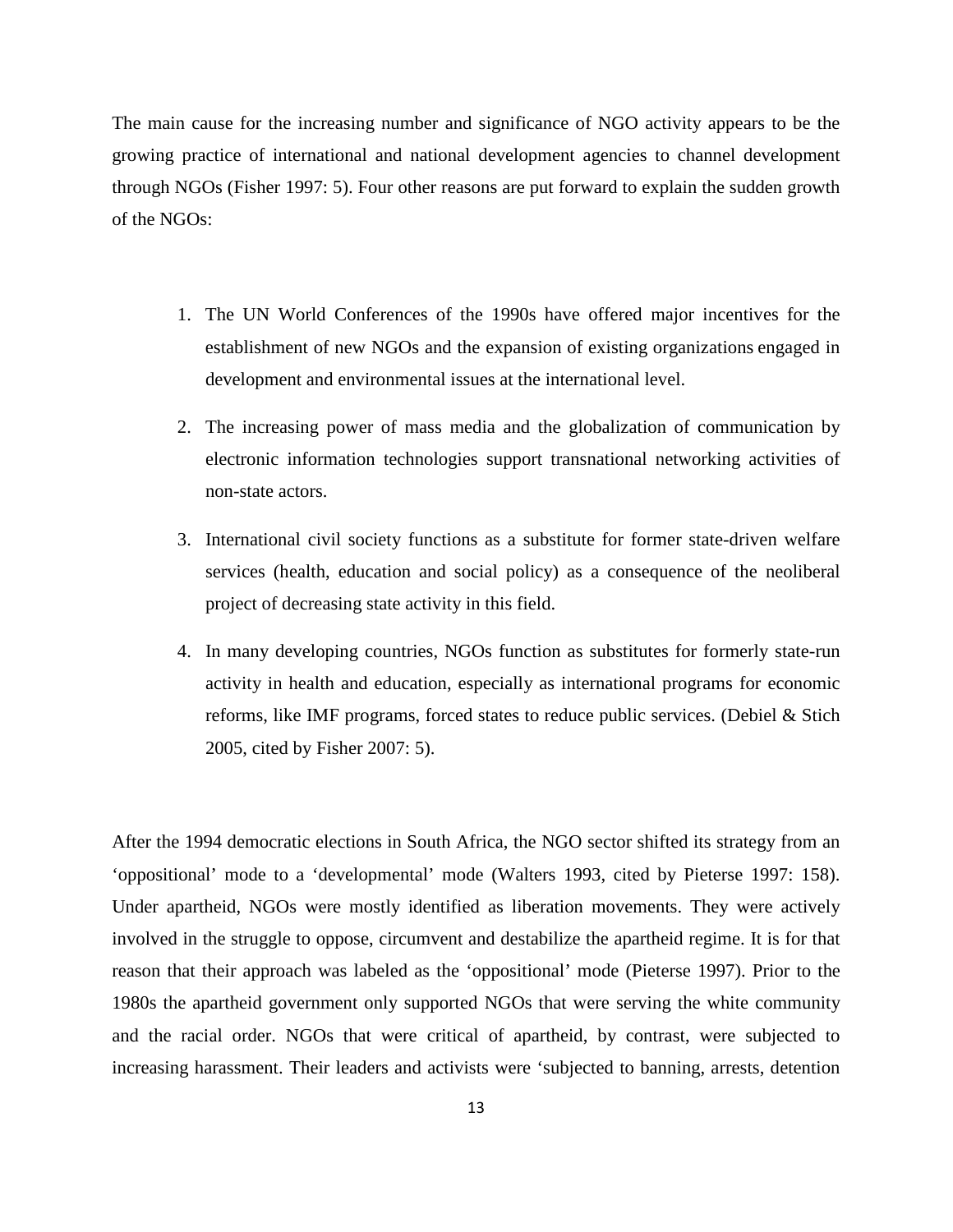without trial, death threats and assassination attempts, and having their homes and cars petrol bombed (Habib & Taylor 2001: 220). However, with the liberalization of the political environment in South Africa, the apartheid regime, though not supportive of anti-apartheid NGOs, allowed many to emerge and serve the marginalized black population. According to Habib & Taylor (2001), the particularity of the South African case during apartheid was that foreign aid was directly channeled to NGOs rather than through the government. According to Bernstein (1994), this resulted in a massive growth of the NGO sector to the extent that by 1990 it was estimated that there were about 5,000 NGOs in the country.

The period between 1990 and 1994 is characterized by the crisis of identity in the NGO sector. Under apartheid they were over-politicized, with as main focus the conscientisation and mobilization of strategies as a function of the anti-apartheid struggle. The 1994 democratic elections brought about a shift from the politics of resistance to a politics of reconstruction (Marais 1998 cited by Habib & Taylor 2001: 220). Walters (1998) speaks in term of a shift from an oppositional mode to a developmental mode. The relationship between the government and NGOs, which was adversarial and conflictual, before the first democratic election is now much more collaborative. Ballard et al. (2006: 16) addressing the issue of anti-apartheid social movements in South Africa, expressed this shift in these terms: 'The organizational mechanisms that had been used to express opposition to government prior to the transition –the UDF, ANC, civics, NGOs – were either now part of the government or operating in close collaboration with the government'. According to Pieterse (1997), one of the main characteristics of the post-1994 NGOs is the substantial volume of funding and knowledge that was flowing into the country to facilitate the development initiatives: urban and rural development, housing, education and micro-enterprise development among others. Within international NGOs, these funds were attached to a 'knowledge industry' aimed at assisting the South African NGOs in their new role as development policy-makers. This shift brought about the rapid expansion of small NGOs in terms of staff and resources, allowing them to fulfill a number of tasks: policy research, actionresearch, networking, training, design and implementation of development projects (Pieterse 1997: 158). According to Marrais (1997) cited by Ballard et al. (2006), this new relationship with government created an increasing pressure for NGOs to professionalize by adopting more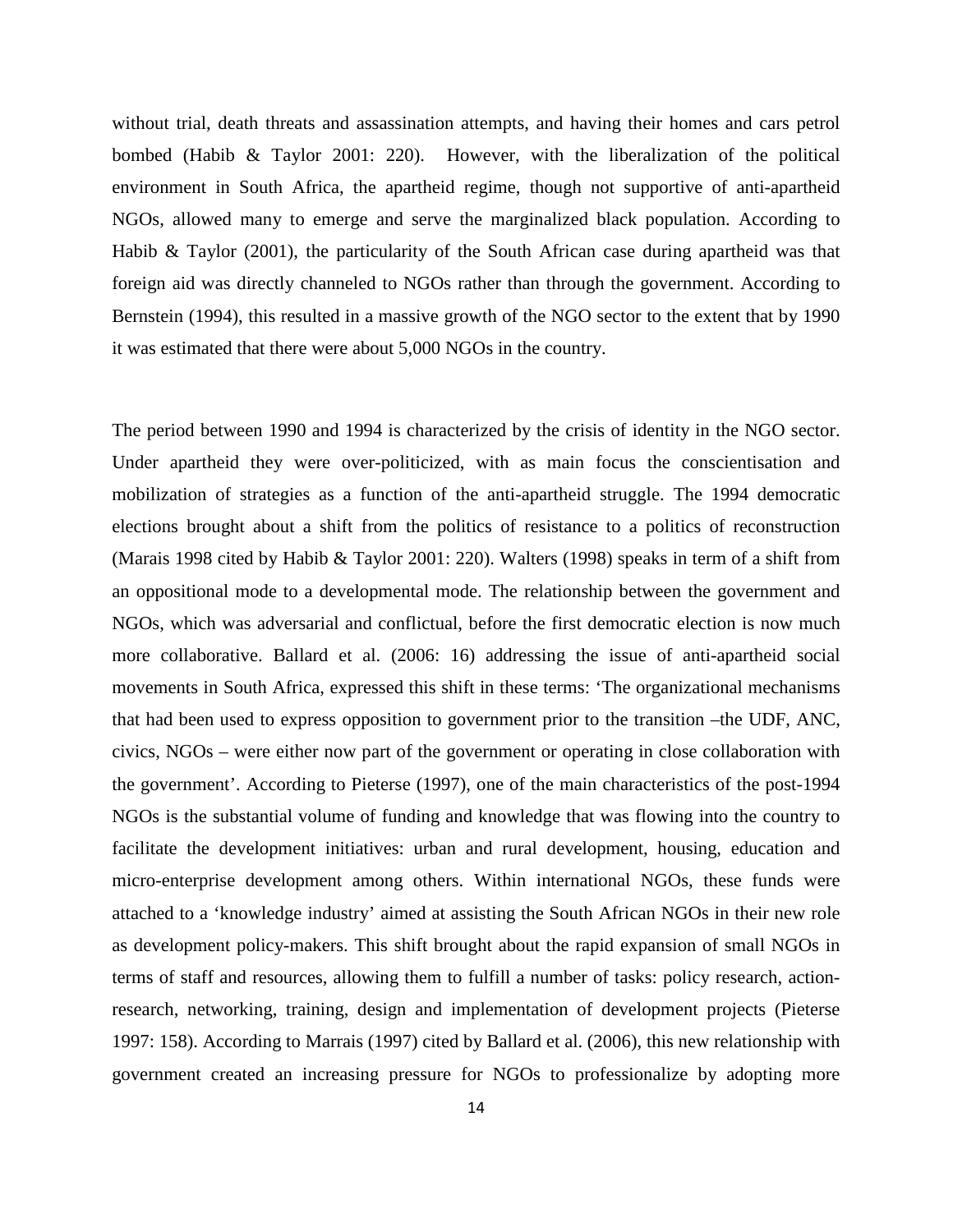'technocratic approaches to development', with the risk of falling into the trap of becoming mere service deliverers (Ballard et al. 2006: 16; Boulle 1997). Swilling et al. (2002: 5), in their study on the size and scope of the non-profit sector in South Africa, affirm that 'social watch' and 'service delivery' were the two basic expectations of NGOs in current government policy. The state's responsibility was to harness financial and institutional resources to realize its developmental goals. NGOs' role was to 'access financial resources and shape delivery processes in a way that helps sustain them in the new democratic order' (Swilling et al. 2002: 80).

## **2.4 CONTROVERSIES IN THE ASSESSMENTS OF NGOS' ROLES**

Despite their significant growth, there is a great controversy in the literature on the role NGOs play in development. These controversies can be divided into two broad categories: pro-NGO vs. NGO-skeptics. The former acknowledges the vital contribution of NGOs in development while the latter considers NGOs incapable of resolving structures of exploitation and domination. Proponents of the first position hold that NGOs are important agents of development because they play a significant role in social development processes in many regions of the world (Asamoah 2003: 1). They argue that NGOs pursue activities to relieve suffering, promote the interests of the poor, protect the environment, provide basic social services or undertake community development. Their role is of critical importance in circumstances where state funds are limited, political situations are unstable, ethnic conflict is rampant, natural disasters put people's lives at risk, and where the effects of poverty severely restrict people's ability to purchase basic goods and services (World Bank 2001; Asamoah 2003). Opponents of this view take a more critical, sometimes radical, stance against NGOs' role. They argue that NGOs are at the service of the neoliberal agenda. In that sense, Petras and Veltmeyer (2001) affirm that NGOs are in the service of the new imperialism and therefore 'are not non-governmental organizations' because they depend on funds received from overseas governments and work as private subcontractors for local government. These two broad positions are discussed below.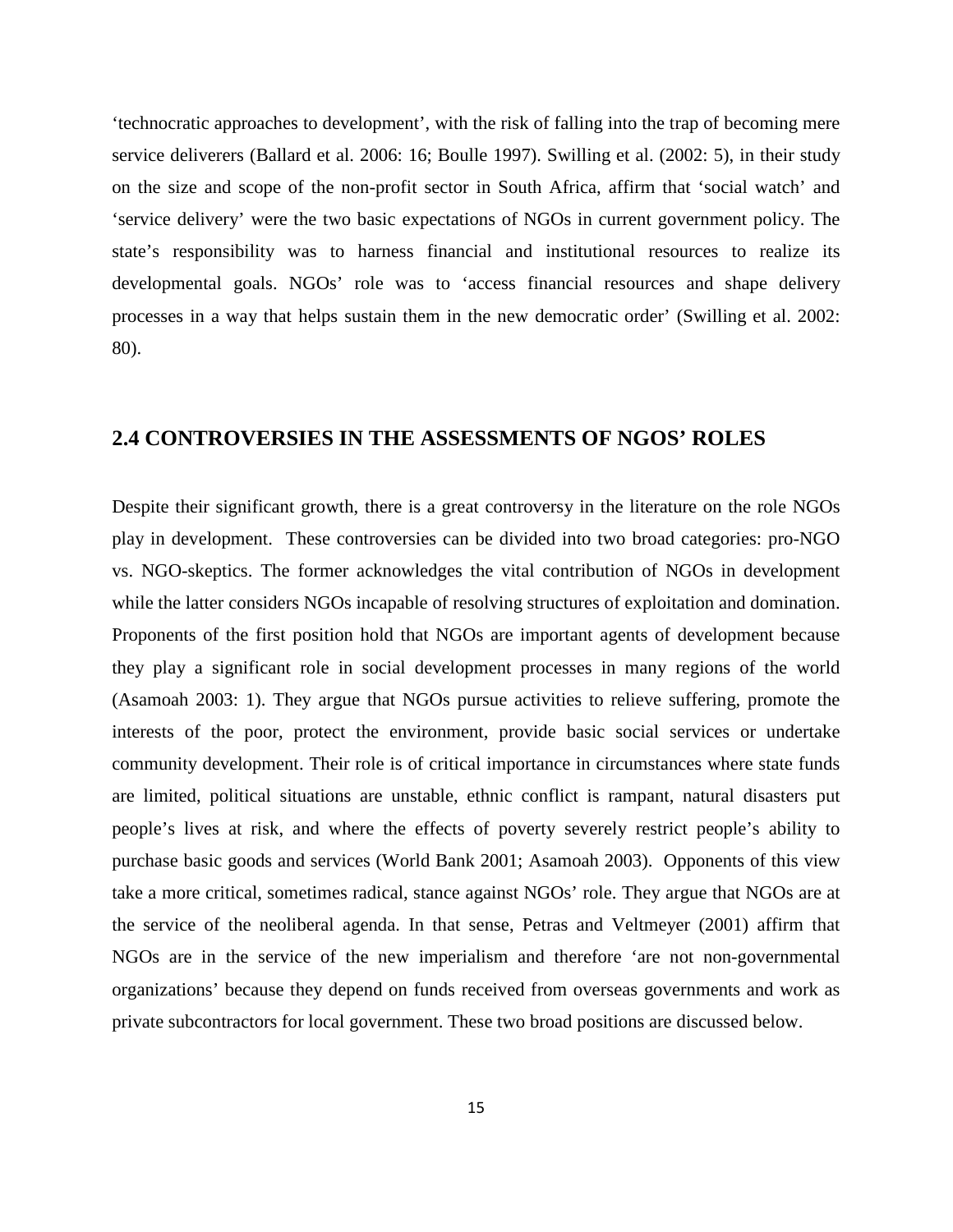#### *2.4.1 NGOS AS AGENTS OF SOCIAL DEVELOPMENT*

Many scholars and practitioners argue that NGOs are important agents of social development. Teegen et al. (2004) distinguish three main categories of NGOs' participation in social development. First, advocacy *NGOs* work on behalf of those who lack access and voice to promote their own interests and the interests of the environment. Second, *operational NGOs* provide goods and services to some of those who cannot meet their needs; they also provide assistance to people affected by humanitarian disasters. The third group are called *hybrid NGOs* because they do not fit neither to the advocacy nor to the operational NGOs but integrate both to achieve social benefits.

*Advocacy NGOs* focus on some of the important issues people face that are not often included into government policies. The poor and the most vulnerable people, for instance, do not have the power and resources to take any action that can reduce some of the social stressors and hardships they are faced with. They may be excluded from decision-making as a consequence of ethnic, religious, gender differences, age, disability or any other reason. Advocacy NGOs are equipped and well placed to understand their particular needs, grievances and voices. In this case, advocacy NGOs are 'the voices of the voiceless'. More importantly, NGOs' advocacy role is of great importance when market mechanisms ignore people's needs and when government regimes are too repressive, too weak, or too resource-strapped to deliver what is expected (Teegen et al. 2004; Korten 1990). In turn, Bird and Rowland (2003) cited by Teegen al. (2004 : 467) argue that advocacy NGOs are of critical importance because they can provide logical norms which can influence and guide the decision-making process when there are conflicts between 'marketdriven economic efficiency and ethically-bound social efficiency consideration'.

There are many other approaches to advocacy: serving as representatives and advisory experts to decision making meetings, conducting research, holding conferences, creating citizen tribunals, monitoring and exposing the action and inaction of governments and other institutions, providing information to key constituencies, setting and defining agendas, developing and promoting codes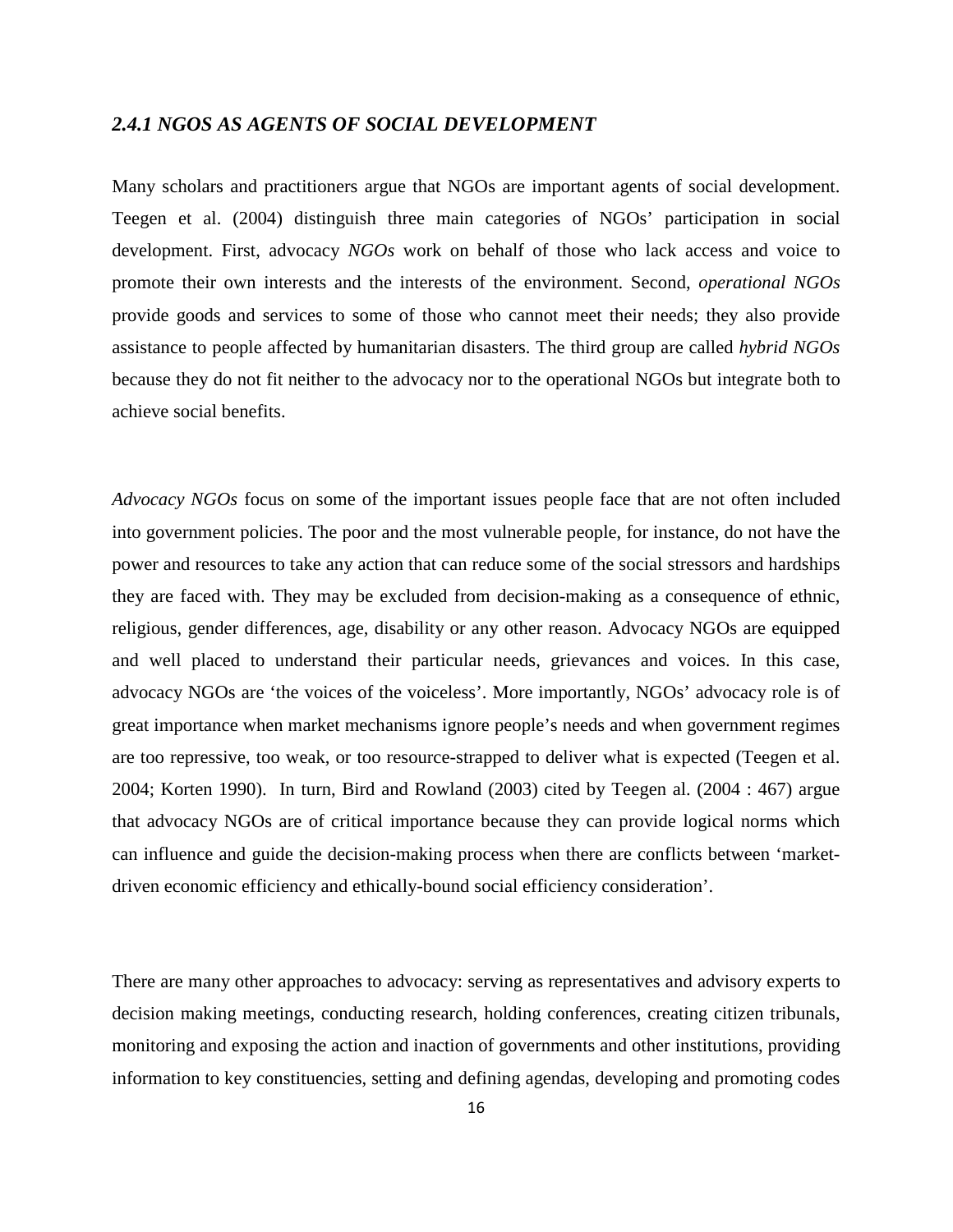of conduct, and organizing civil disobedience, strikes and boycotts. In these ways, NGOs give voice and provide access to institutions to promote social gain and or mitigate negative spillovers from other sector's actions (Teegen et al. 2004).

Alongside advocacy NGOs, operational NGOs are playing an important role in social development. Teegen et al. (2004) argue that operational NGOs serve as critical 'safety nets' where markets fail, where governments which are corrupted, indebted, politically challenged, are unable or lack the political will to provide for the basic needs of the majority of the population; and where global problems are beyond a specific country's responsibility. Atack (1999) calls operational NGOs 'service provision NGOs'. In his view they belong to the first and second generation NGOs, which directly deliver services to meet an immediate deficiency or shortage experienced by the population, such as need for food, health care or shelter. Such strategies are particularly relevant to emergency or humanitarian relief in times of disaster or crisis. Famine, flood, war, earthquakes, disease outbreak, are some of the examples of crises where operational NGOs are necessary to meet immediate human needs of the affected people.

In addition to the short term humanitarian interventions, operational NGOs are committed to long term development work; mostly in capacity building, with the hope that the outcome of their action would be sustained over and above the period of their assistance. Their main focus is to develop the capacity of people to better meet their own needs through self-sustainable local action (Atack 1999). Examples of such operational NGO involvement include the Red Cross/Red Crescent intervention in providing relief, the monitoring of natural resources and nature by the World Wide Fund for Nature, the distribution of medical drugs by Doctors Without Borders, Oxfam, Care, and many others.

The third type of NGOs, according to Teegen et al. (2004), is the integrated or *hybrid NGOs*. Unlike NGOs that primarily focus on advocacy and those who focus on operational service delivery, many others combine simultaneously advocacy and operational service delivery or shift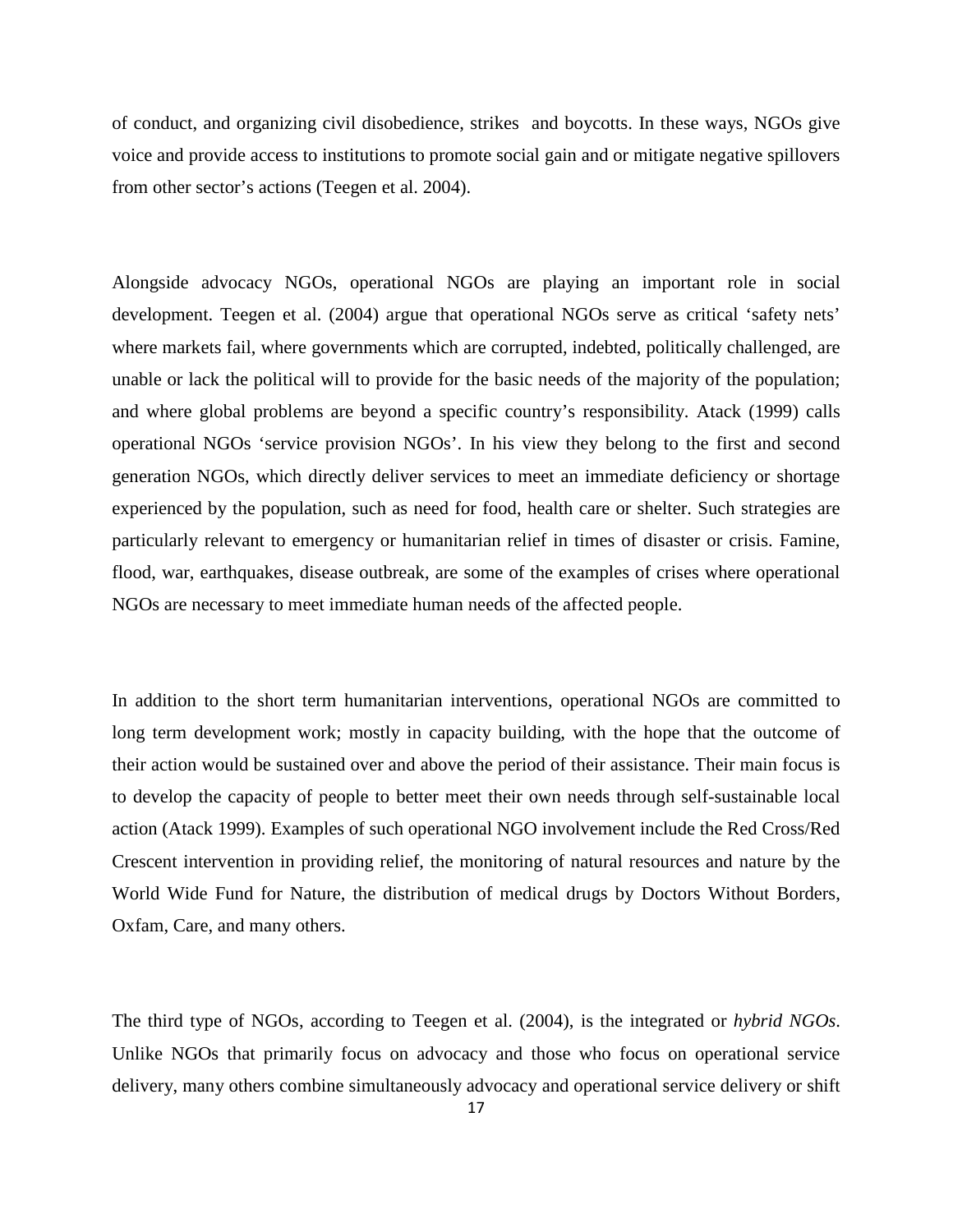from one to the other. This transformation is caused by changes in the context and environment in which they work or a redefinition of their mission and goals. They affirm that, in general, NGOs contribute to the building or rebuilding of social capacity. In order to reach their objectives some NGOs integrate advocacy and operational activities to establish codes, providing training, resource access and know-how concerning goods and service delivery, and sharing best practices, as well as creating and supporting institutional settings that promote social welfare (Brown & Kalegaonkar, 2002 cited by Teegen et al. 2004). Furthermore they affirm that, more and more, an important area is the establishment of codes of conduct for firms and states. They suggest that NGOs can start by advocating the establishment of these codes, then leverage their technical expertise and social welfare focus to develop codes or other rules as norms that promote their interests; they may also monitor compliance with these codes. Their monitoring capability is said to be more effective than those of agencies within state bureaucracies. They conclude by affirming that, by establishing codes and assessing compliance, NGOs help to govern the ability of public and private sector actors within society.

Through their involvement, whether in political advocacy or in operational activities, or through both advocacy and operational, it is certain that NGOs contribute to the building up of social capacity. NGOs also play an important role in mobilizing a diverse number of campaigns and activities to support the International Climate Convention, designing adequate policy strategies for poverty reduction, and creating better conditions for human rights and justice. By so doing, some people think that they make the world a better place to live. NGOs are therefore of paramount importance in our society. Today's society is not immunized against natural disasters, disease outbreaks, conflicts, xenophobic attacks, social exclusion, numerous types of discrimination, environmental degradation, or negative market externalities. Very often NGOs make important interventions on these issues.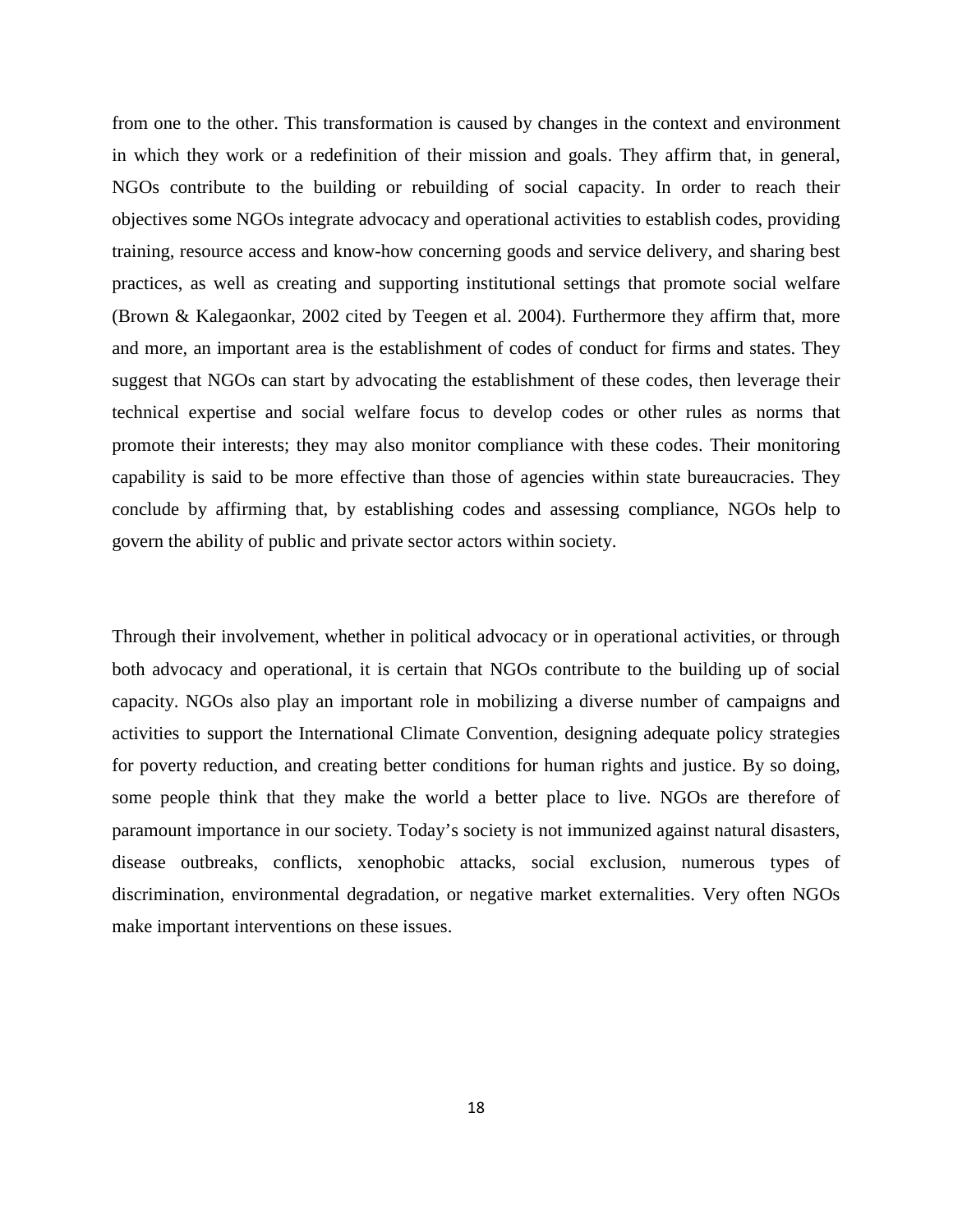#### *2.4.2 CRITICISMS AGAINST NGOs' SOCIAL INVOLVEMENT*

Although many acknowledge the importance of NGOs for their capacity to foster human rights and social development, there those who view NGOs more 'skeptically in terms of whether they can deliver what they promise and whether they are usurping the role of government in shaping development programmes and priorities' (Commins 2000: 73). Some critics consider NGOs as simply advancing the neoliberal agenda and collaborating in the depoliticization of development. From this perspective, Petras and Veltmeyer (2000) argue that NGOs are in the service of the new imperialism and therefore are not 'non-governmental organizations'. They hold that NGOs are not non-governmental organizations because of their dependence on funds received from overseas governments and because they work as private subcontractors for local government. Additionally, they are subsidized by corporate private foundations with close relations with these governments. It is argued that lest than two percent of NGO incomes came from official donors in early 1970. By the 1990s this figure had increased by 30 percent. The British government, for instance, increased its funding of NGOs by almost 400 percent (Manji & O'Coill 2002). Their dependency on official donor funds affects negatively NGOs' freedom to effectively play a role as part of civil society. Pearce (2000) and Commins (2000: 71) agree with Petras and Veltmeyer, affirming that NGOs are no longer offering significant advantages either in community development or in complex emergencies but are merely useful 'fig leaves that cover government inaction' and indifference to human and environmental suffering.

Critics also argue that NGO officials are less accountable to local people than to overseas donors who assess and supervise NGOs' performance according to their own criteria and interests. NGO officials are self-appointed and one of their main tasks is to secure funding. Petras and Veltmeyer harshly describe them as follow:

The NGOs worldwide have become the latest vehicle for upward mobility for ambitious educated classes. Academics, journalists and professionals have abandoned earlier interests in poorly rewarded leftist movements for a lucrative career managing an NGO, bringing with them their organizational and rhetorical skills and a certain populist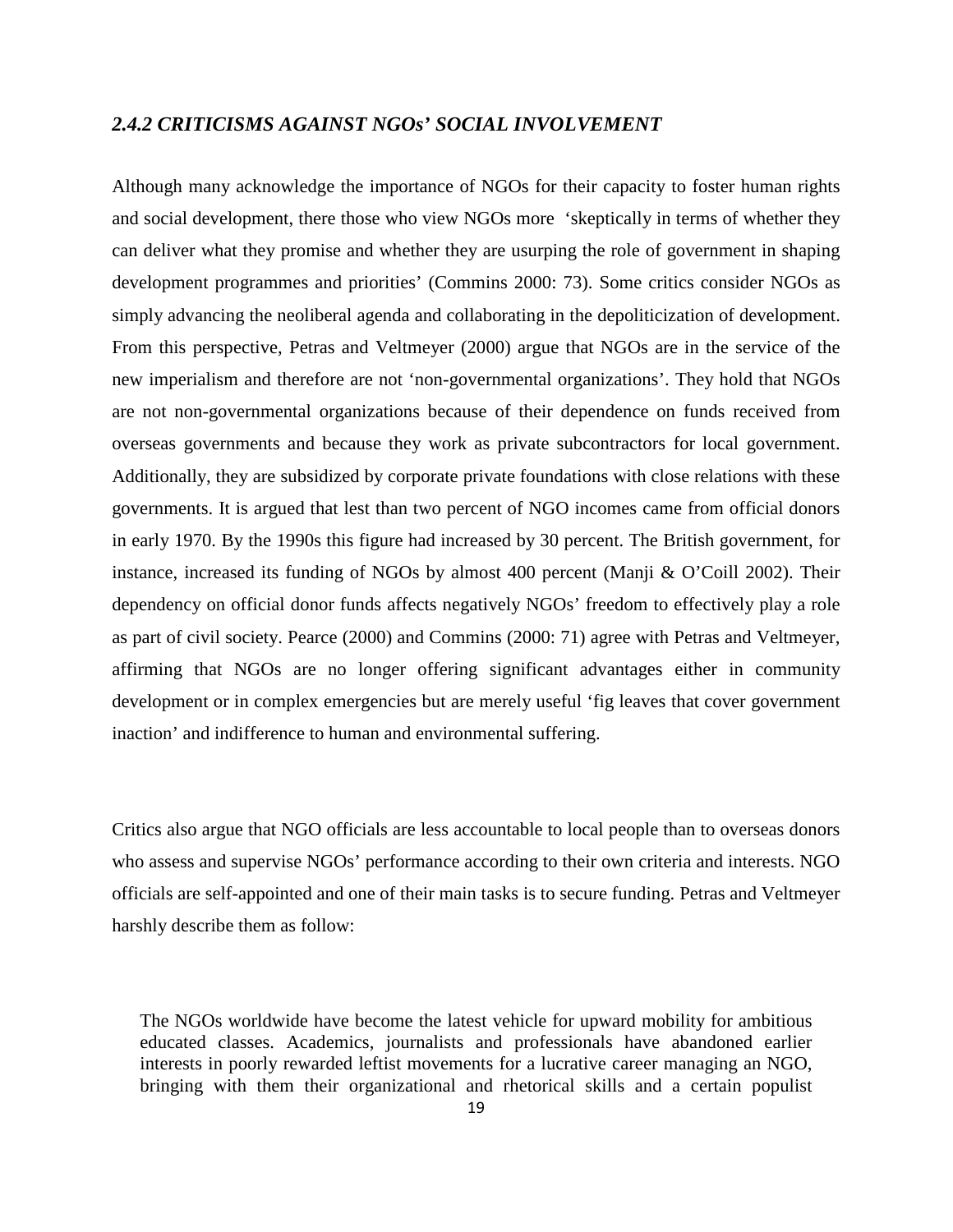vocabulary. Today, thousands of NGO directors drive \$40, 000 four-wheel-drive sports utility vehicles from their fashionable suburban homes or apartments to their wellfurnished offices and building complexes, leaving the children and domestic chores in the hands of servants and their yards to be tended by gardeners. They are more familiar with and spend more time at the overseas sites of their international conferences on poverty (Washington, Bangkok, Tokyo, Brussels, Rome, etc.) than the muddy villages of their own country'. They are more adept at writing up new proposals to bring in hard currency for "deserving professionals" than risking a rap on the head from police attacking a demonstration of underpaid rural school teachers. NGO leaders are a new class not based on property ownership or government resources but derived from imperial funding and their own capacity to control significant popular groups. The NGO leaders can be conceived of as a kind of neo-comprador group that doesn't produce any useful commodity but does function to produce services for the donor countries, trading in domestic poverty for individual perk (Petras & Veltmeyer 2001: 129).

Despite their democratic grassroots rhetoric, NGOs can be hierarchical, with the director in total control of projects, hiring and firing, as well as of deciding who gets their way paid to the next international conferences. 'NGOs undermine democracy by taking social programs and public debate out of the hands of the local people and their elected natural leaders and creating dependence on non elected overseas officials and their anointed local officials' (Pearce 2000; Commins 2000; Petras & Veltmeyer 2001: 132).

While millions of people are losing their jobs and poverty is spreading significantly, NGOs are engaging in preventive action, focusing on 'survival strategies', not general strikes; and they organize soup kitchens instead of mass demonstrations against food hoarders and the neoliberal regimes of U.S. imperialism.

The NGOs co-opt the language of the Left – "popular power," "empowerment," "gender equality," "sustainable development" "bottom-up leadership," etc. The problem is that this language is linked to a framework of collaboration with donors and government agencies committed to non-confrontational politics. The local nature of NGO activity means that "empowerment" never goes beyond influencing small areas of social life with limited resources, always within condition permitted by the neoliberal state and macroeconomy (Petras & Veltmeyer 2001:133).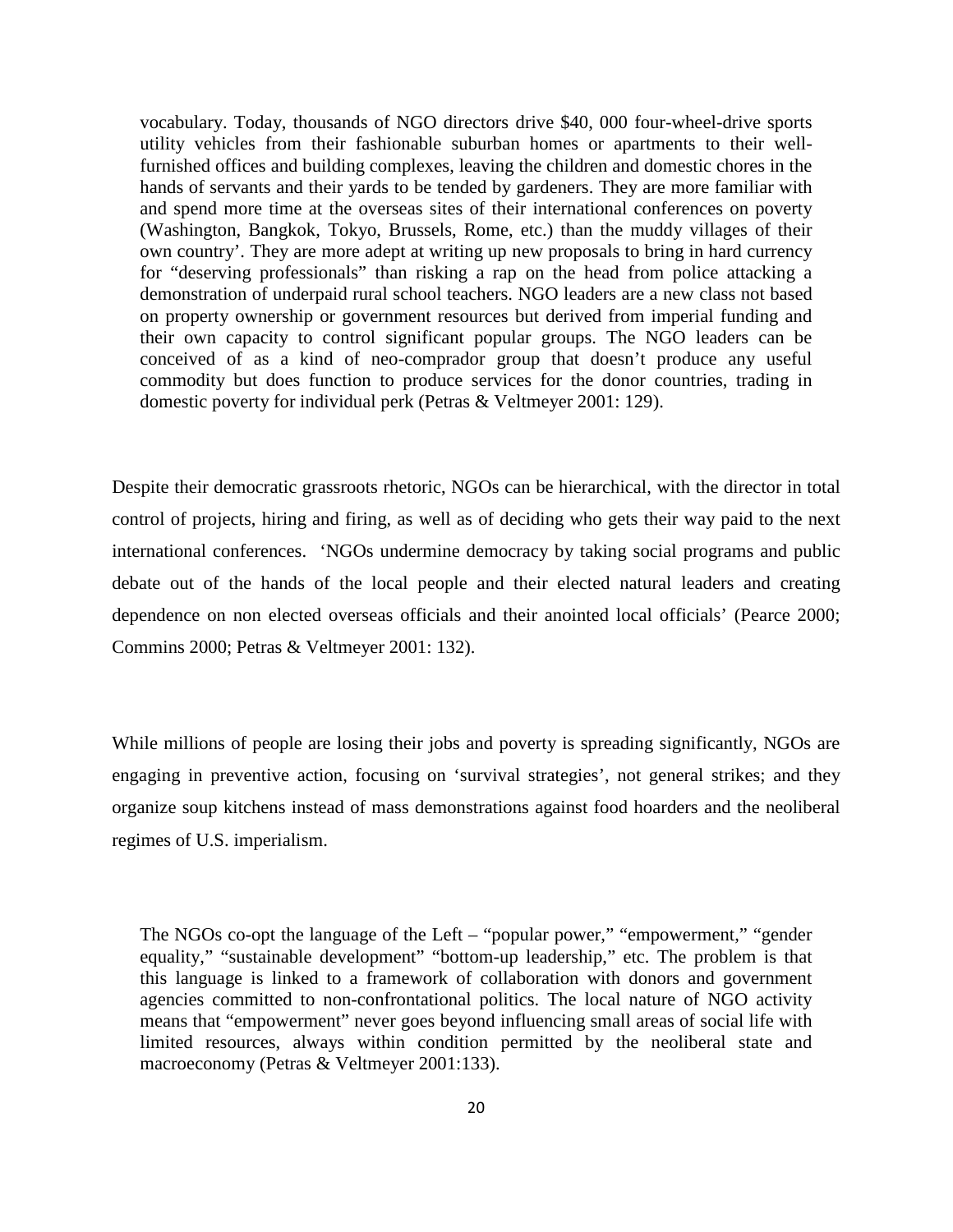Martina Fisher (2006) categorizes criticisms against NGOs into five main arguments: (1) NGOs are not 'independent' per se but often state-driven; (2) Donors, market and media requirements influence the performance of NGOs; (3) The international NGOs of Western and Northern origin are dominant in comparison to others, often exporting and imposing concepts that are inadequate in relation to social realities in other countries; (4) Some international NGOs that are driven by external state actors are seen to interfere with the internal affairs of sovereign states; (5) NGOs are not subject to any democratic control and thus lack legitimacy. I shall now briefly expand on each of these critiques.

The first critique is that NGOs lack independence. Many of them are not financially independent. Their activities are financed by governments and other funders. NGOs spend part of their time seeking donor funds through customary procedures set by the funding agencies. Consequently, their degree of independence depends on their relation to donor agendas. Their scope of action is therefore limited (Shivji 2007). Public financing of development NGOs doubled between 1995 and 2002; increasing from US \$ 3.1 billion to \$ US 7.2 billion (Fisher 2007). In both Europe and the US, for instance, approximately 50 percent of NGO activities are financed by public funding. At least 50,000 NGOs in developing countries receive in total more than \$10 billion from the international institution, European, U.S. and Japanese governmental agencies and local government (Petras & Veltmeyer 2001). For these authors, there is clear risk of NGOs becoming mere implementers of state policies. Clark (1992) speaks of NGOs on that account as contractors of public service. In this case, NGOs might end up functioning merely as private branches of governments.

The second critique is that NGOs change in performance. They have become simply service providers. According to Commins' analogy, they are just another 'ladle in the global soup kitchen', which provide meager comfort in harsh economic conditions and complex political emergencies; they hand out a little bits of comfort, dishing out cups of soup, to the victims of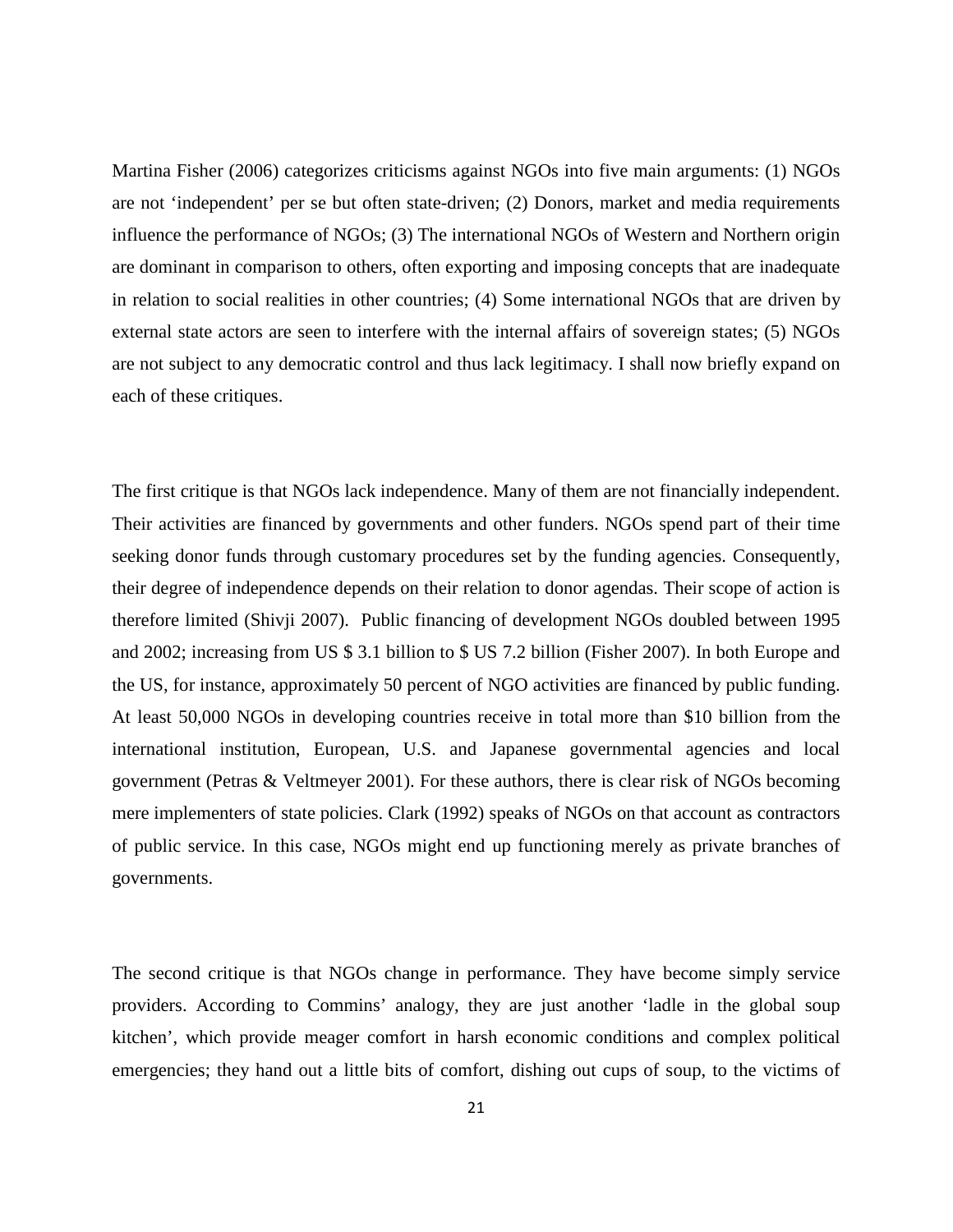massive economic changes and to the survivors of brutal civil wars (Commins 2000). There has been such an explosion in the number of NGOs in the world that the quality of the service they provide is put into question. NGOs now constitute a 'third sector', a new labor market. Since the late 1990s, there is an ongoing debate on the change in performance of NGOs, which includes the bifurcation of NGOs into either movement-oriented or service-providing (Fisher 2006).

The third critique concerns the dominance of Western NGOs. This argument points to the inequality between international NGOs and domestic NGOs in accessing finances, media and qualified staff. This situation creates power imbalances and differences in capacity, for example, in relation to putting issues and grievances on the agendas on both politics and the media. While Western NGOs, for instance, often focus on political human rights, Southern NGOs tend to focus on social human rights. Some critics further assert that NGO personnel disregard local ownership and contribute to the establishment of a culture of dominance and subordination (Reich 2006). Western NGOs tend to apply a technocratic version of conflict resolution. They transfer western concepts of civil society to other contexts and impose these on other cultures. When applied in developing countries, this can hamper efforts to strengthen state institutions (Fisher 2000).

The fourth critique concerns NGO interference with government affairs. Political interference, bad practices, and abuse of resources do exist in the NGO world. State agencies, non-state donors or lobby groups might fund private agencies and associations in order to manipulate or enhance changes of the political order in their zone of interest. Eagen (1991) suggests that NGOs have caused the underdevelopment of local governments, and slow down or reduce participation in local development activities, affecting the sustainable recovery of the country. In turn, Fisher (2000) argues that cases of exploitation have been reported; a relevant example is the resolution against Israel that was formulated in the World Conference against Racism, Discrimination, Xenophobia and Intolerance in Durban in September 2002.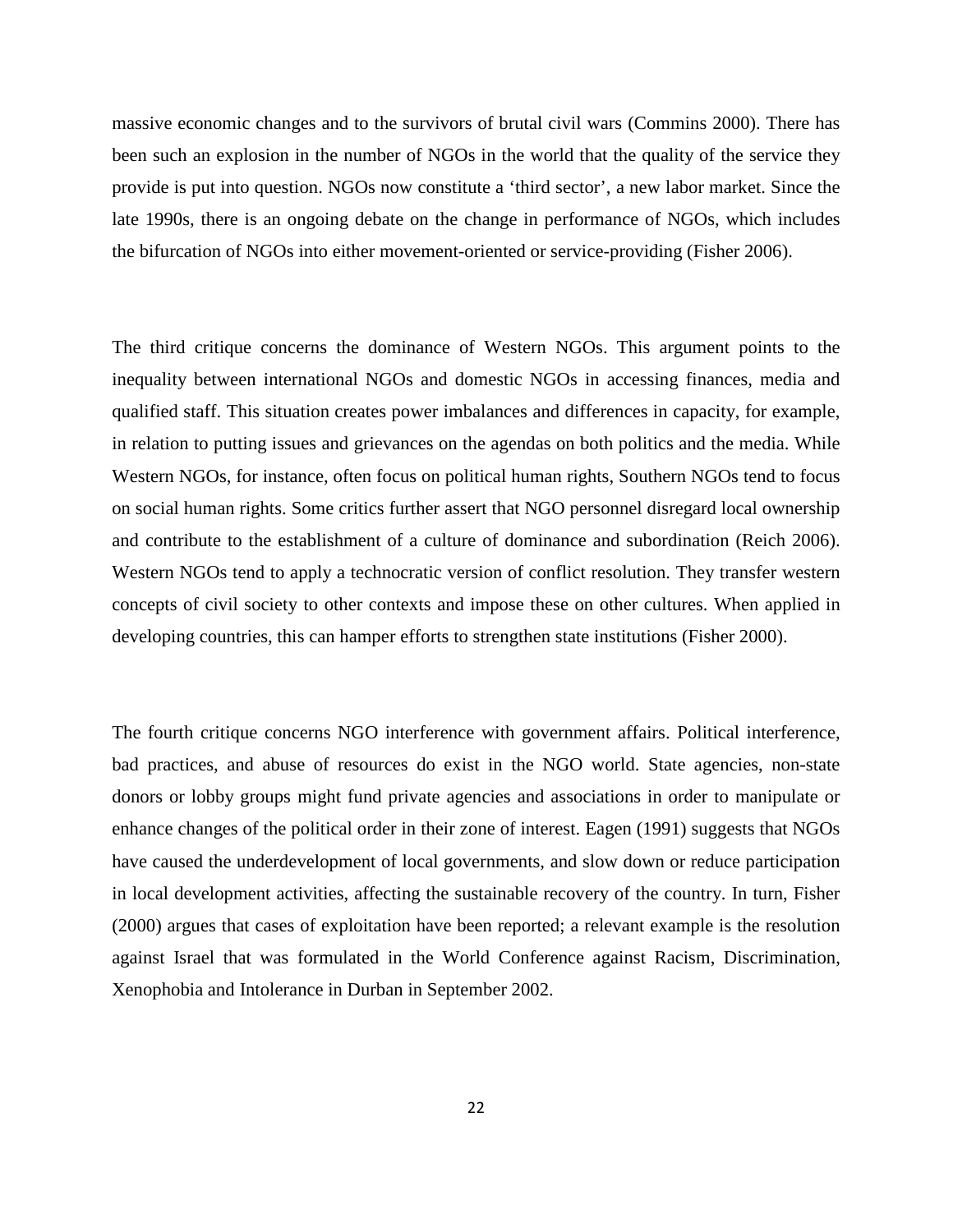NGOs in general are said to be marked by a lack of legitimacy, accountability and credibility. Many NGO officials are unaccountable; they are 'self-appointed do-gooders', and have 'rubberstamp boards of directors' (Smillie 1997: 574). Unlike government and parliaments, they do not obtain their legitimacy through public elections. They tend to act according to their free will, conscious that they won't be answerable to anyone except to those who fund their projects and perhaps to their members and supporters. Hilhorst (2003) points out that it is not an easy job to acquire legitimation as an organization claiming to be 'doing good' for the development of others. This legitimation entails 'first convincing others that the intervention of the NGO is indispensable and appropriate, and that it has no self-interest in the envisaged programme. It requires convincing others that the NGO is able and reliable, in other words, trustworthy and capable of carrying out the intervention' (2003: 78).

Besides these above criticisms Petras and Veltmeyer (2000) argue that NGOs weaken the ability of people to start social movements to fight against the oppressing system. They transform 'solidarity' into collaboration and subordination to the macroeconomy by drawing people's attention away from the state resources of the wealthy classes the self-exploitation of the poor. This basic philosophy of NGOs contrasts with Marxist's view of 'solidarity as sharing the risks of class political movements, not as being outside commentators who raise questions and defend nothing' (2004: 136).

The literature reviewed mostly focuses on the exponential growth of NGOs since the 1980s, the circumstances supporting this growth, the importance of NGOs' role, and the debate on the role they play as agents of social development. Not much is said about the concrete nature of their social involvement, less still about how the primary beneficiaries of their services perceive the effects of NGOs' intervention in their life. On that account the current research takes the above debate in the literature on NGOs and social development to be a framing context, but limits its scope to the assessment of the participants' perception of World Changers Academy's Life Skills Education program.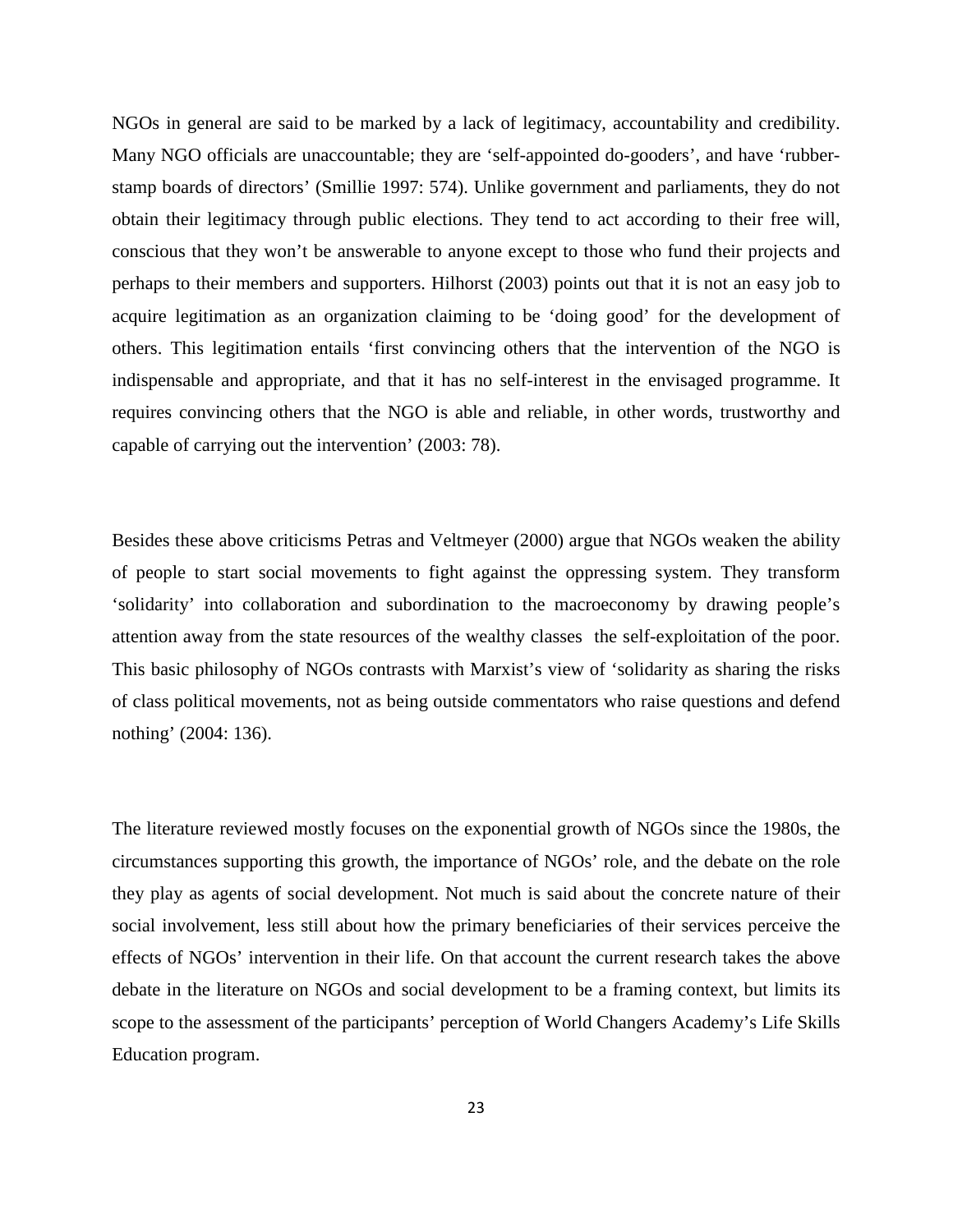#### **2.5 LIFE SKILLS EDUCATION**

#### *2.5.1 DEFINITION AND IMPORTANCE OF LIFE SKILLS EDUCATION*

According to Levine 'to be without skill is to be unfree in your activity; and to be unfree in your activity is to be irrelevant to, or at least marginal in society, and therefore poor' (Levine 2001: 12-13). People are faced with certain demands and opportunities in the process of growing up and maturing. If they lack the necessary skills, they might struggle to cope efficiently with life's demands. Life skills are those skills that help people to cope with problems, adapt to changes and effectively confront crises and conflicts (Ebersohn & Eloff 2006). The World Health Organization (WHO 1993) defines life skills as the abilities to adopt positive behavior that enable individuals to deal effectively with the demands and challenges of everyday life. According to Kingsnorth et al. (2007), a number of critical life skills must be learned for youth to be able to reach their full potential. The term 'life skills' encompasses therefore a wide range of coping behaviors necessary to function effectively in society. The concept of 'life skills' is self-explanatory; 'it is the general term for all the skills and capacities that an individual needs to be able to enrich his life in a meaningful way' (Ebersohn & Eloff 2006: 57). Unicef, Unesco, and WHO list ten core life skills strategies and techniques: critical thinking; decision making. effective communication skills; problem solving; creative thinking; self-awareness building skills; interpersonal relationship skills; empathy, and coping with stress and emotions. Life skills include the ability to set realistic goals, to solve problems, to make decisions and evaluate their outcomes, and to develop appropriate personal and interpersonal skills. 'This set of skills is critical for dealing with the everyday challenges of life such as: organizing personal affairs; managing health care; pursuing vocational, leisure, and educational activities; and engaging in positive social interaction' (Kingsnorth et al. 2007: 323). The common characteristic in the definitions of life skills is the focus on the skills and strategies that allow a person to act in accordance with his/her needs, others and the environment (Ebersohn & Eloff 2006). In other words life skills are of critical importance if individuals are to cope independently and competently with the daily activities and changes in various environments.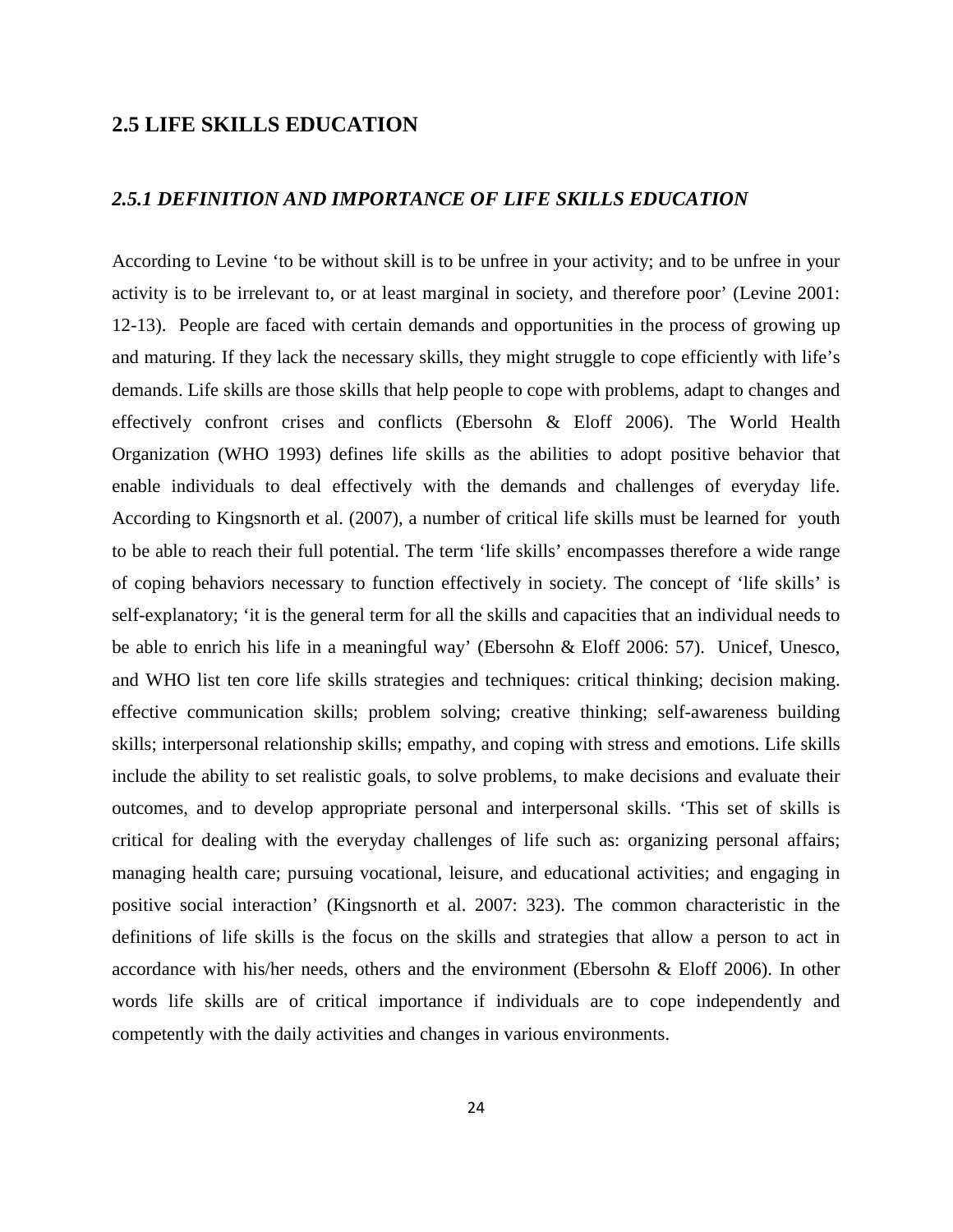In South Africa, as in most developing countries, youth have to contend with high levels of unemployment and underemployment, HIV/AIDS, poverty and major challenges in accessing and securing a decent education and skills. Thulani (2009) argues that in many countries the problem of youth unemployment is increasingly reaching dangerous proportions due to the fact that their economies and education systems are not able to accommodate these numbers of youth. In response to these challenges, youth development NGOs can play an important role in educating, empowering and supporting the individual to create improvement for themselves. Youth development NGOs can also provide platforms for young people to express their views and concerns. According to Sangonet (2009), these NGOs understand the potential of South Africa's youth and have 'dedicated themselves to preserving South Africa's future by working in support of the youth'. According to Unicef (2002), life skills education is increasingly being adopted by many institutions as a means to empower young people and reduce their vulnerability. Life skills-based education refers to an interactive process of teaching and learning which enables learners to acquire knowledge and to develop attitudes and skills which support the adoption of healthy behaviors.

Naturally some people are better equipped to cope with the challenges they face in the various aspects of life, while others have to be guided if they want to build up their repertoire of life skills. Life skills may be acquired at home, in school, on the playground, in the park, and in the mall. Sometimes the limitations of the parental home and the education system do not give people the opportunities to acquire the life skills they need (Ebersohn & Eloff 2006). From this perspective, NGOs such as World Changers Academy that provide life skills education appear as an important development intervention that can fill the gap and contribute to reduce young people's vulnerability.

.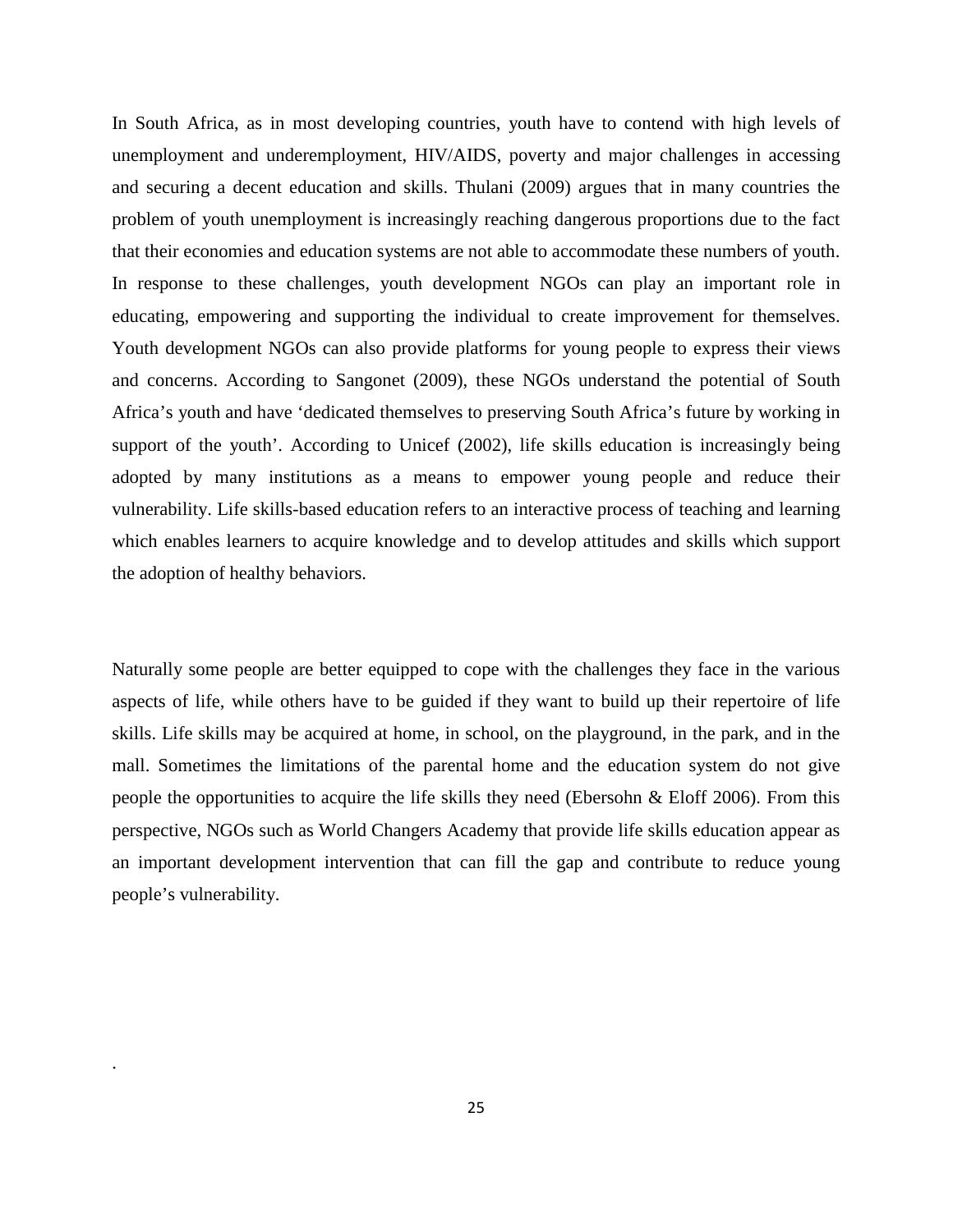#### *2.5.2 APPLICATIONS OF LIFE SKILLS EDUCATION*

The available literature indicates that life skills training has been given specific applications. It has been used to empower youth with disabilities, HIV-AIDS infected people, to educate young people to adopt healthy behaviors and to help them in adopting positive social skills (Marylin et al. 2008; Kingsnorth et al. 2007; James 2006; and Magnani 2005).

By way of illustration, the 4-H, which is one of the largest youth organizations in the United States, helps youth and adults to learn, grow and work together as catalysts for positive change. It uses the framework of targeting life skills. It is a framework based on the 4-H pledge to organize the delivery of experiences that support the growth and development of youth (Marylin et al. 2008, 1998). 4-H focuses on developing skills that are healthy and productive for both youth and their communities. 4-H teaches young people leadership, citizenship and life skills through experiential learning program. The H's stand for head, heart, hands and health. Its pledge is "my Head to clearer thinking, my Heart to greater loyalty, my Hands to larger service, and my Health to better living, for my club, my community, my country, and my world" (Iowa State University, 1996). The following diagram is the 4-H targeting life skills model. It shows the areas that 4-H life skills education targets.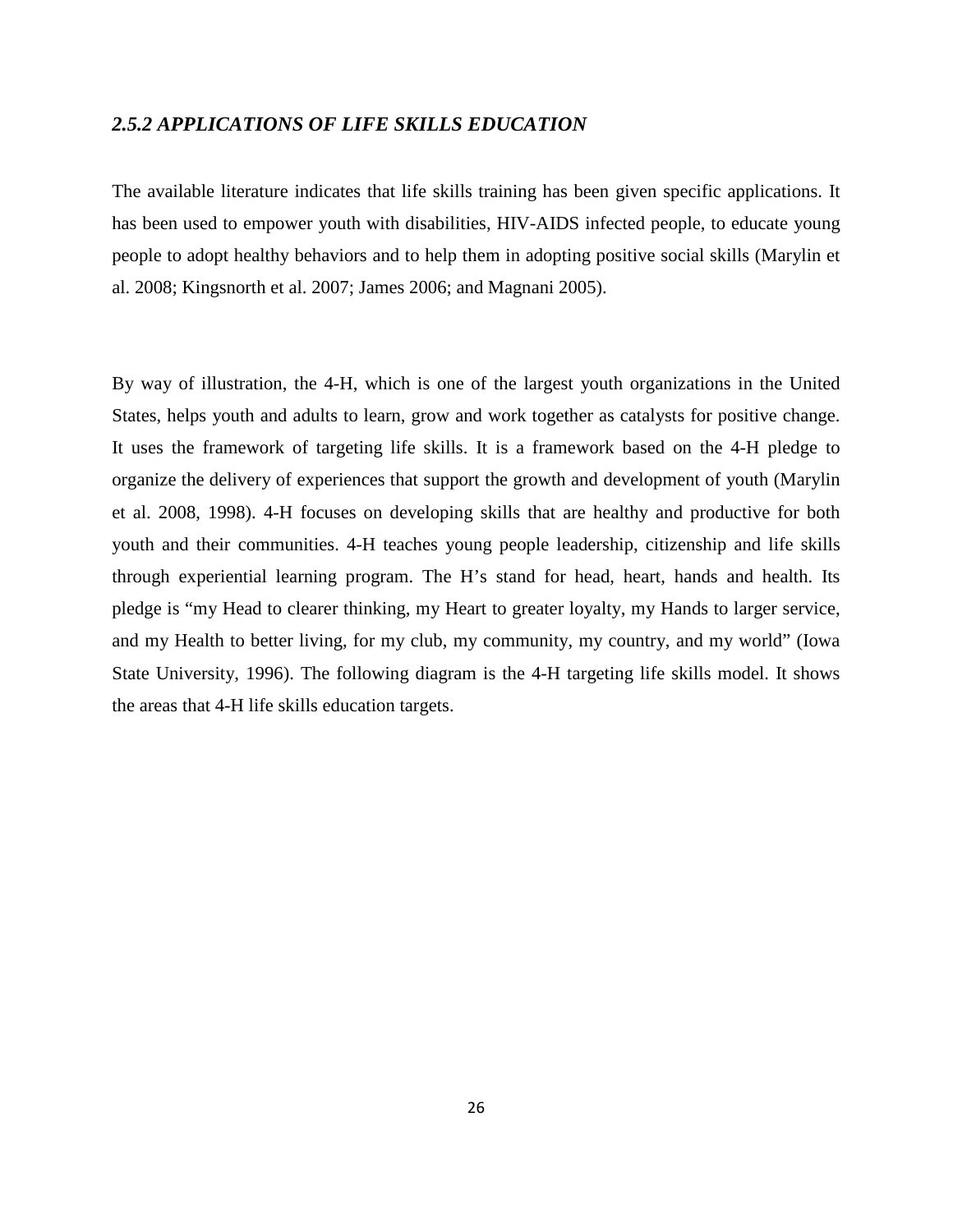#### **Figure 1: Targeting Life Skills Mode for 4-H**



Source: Iowa State University Extention (1996)

The above 4-H targeting life skills model sums up many of the areas that any life skills training seeks to achieve. This is done through helping young people to use their heads, heart, hands, health to lead a fruitful life.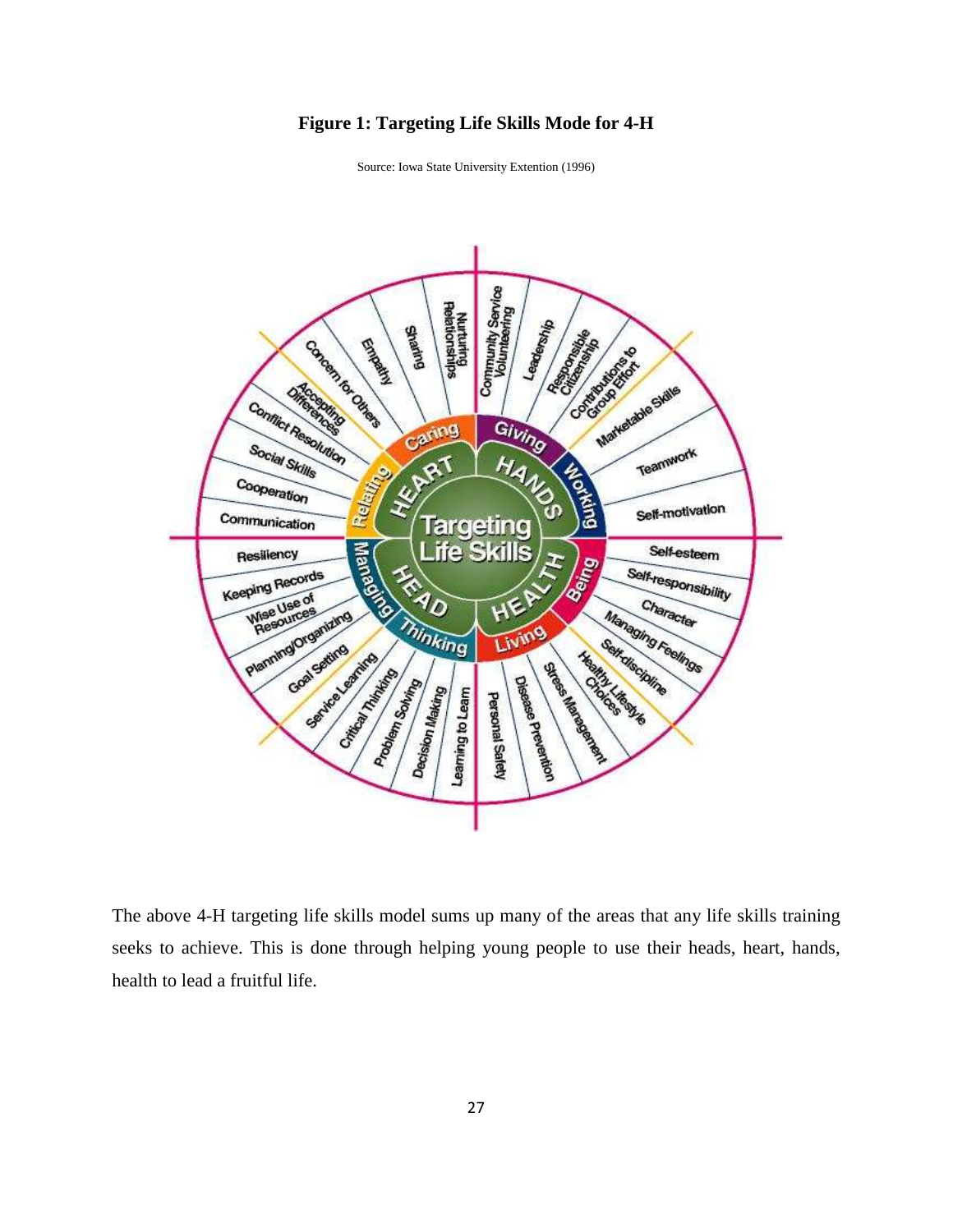Life skills education is also used to empower youth with disabilities because naturally they may be limited in acquiring these skills. A study by Kingsnorth et al. (2007) shows that life skills programs for disabled people are of critical importance because institutional, environmental, and social barriers limit the opportunities and life experiences necessary for children with physical disabilities to become independent. As a result they often lay behind their able-bodied peers in the life skills required to successfully manage the adult world. In turn, Steven et al. (1996) have found that young people with physical disabilities are less future-oriented in their educational and vocational planning compared with a national sample. Given these barriers, they conclude that specific learning opportunities are necessary to allow youth with physical disabilities to develop and practice life skills.

According to James (2006) education in life skills has been central pillar of state and NGO strategies in fighting the scourge of HIV/AIDS in South Africa. She states that some people view life skills education as a euphemism for 'teaching about sex' while others see it as an essential way of contextualizing sex education in its broader context of empowerment and striving for equitable gender relation. In their study on the impact of life skills education on adolescent sexual risks behavior in KZN, Magnani et al. (2005) conclude that school-based life skills education appears capable of communicating information and helping youth develop skills which are relevant for the reduction of HIV risks.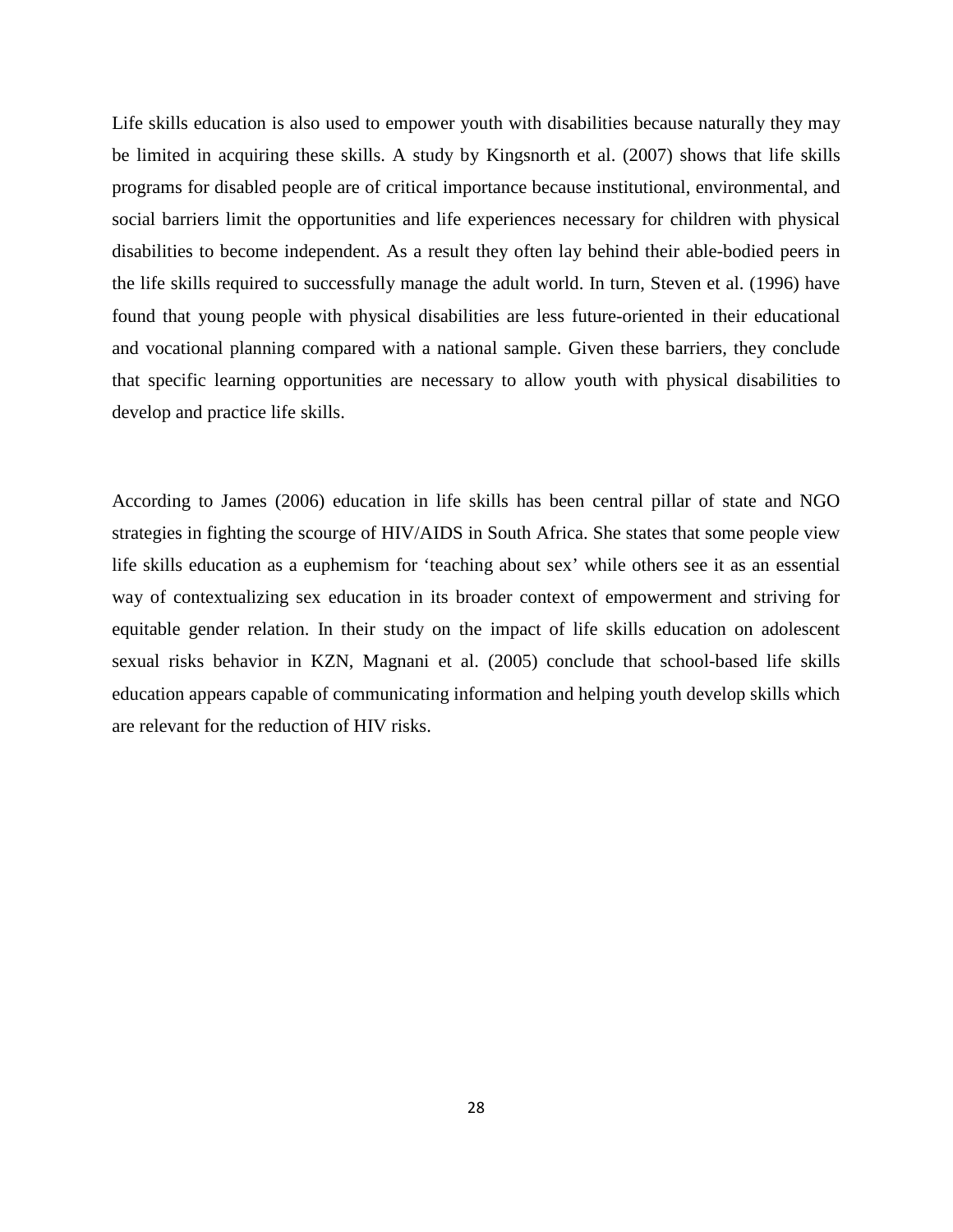## *2.5.3 HISTORY OF POVERTY AND INEQUALITY IN SOUTH AFRICA AND ITS IMPACT ON EDUCATION AND SKILLS ACQUISITION*

The history of poverty and inequality in South Africa is of great importance if one wants to understand the problem of unemployment, skills and access to opportunities. In that sense, many analysts link the history of poverty and inequality in South Africa with poor education, skills acquisition, unemployment, and low job opportunities. In their view the legacy of apartheid and colonialism has negatively impacted on education, skills and the ability of many South Africans to access income opportunities (Bhorat et al. 2001, Cheru 2001, Aliber 2003, Seekings & Nattrass 2006). According to Cheru (2001: 505) 'poverty in South Africa is intertwined with a host of social and economic issues. The burden of poverty is exacerbated by limited access to basic services, poor housing, limited employment opportunities and inadequate infrastructures, which are an outcome of the terrible legacy of apartheid'. Any attempt to alter these hardships which the poorest half of the population is struggling with will fail if the legacy of apartheid is not thoroughly recorded and studied (Terreblanche 2002). Many historical factors have contributed to South Africa's actual configuration of poverty. These can broadly be summarized into three main categories: land dispossession, repressive labour systems, and discriminatory measures.

One of the most direct effects of colonial settlement was the dispossession of land, which forced many African farmers either to retreat to other areas or to become sharecroppers or farm laborers. Subsequently, the discovery of diamonds and gold at the end of the  $19<sup>th</sup>$  century created a growing demand for African workers. To facilitate the supply of this labor, various laws and policies were introduced. The Native Land Act implemented in 1913 was the 'most notorious' and the 'most successful' (Tereblanche 2002: 386). It made official the 'distinction between the African reserves and white farming areas, prohibiting Africans from acquiring, owning, and renting land in the latter' (Aliber 2003: 474). Terreblanche (2002: 397) observes that before 1980 Africans were 'deprived of the opportunity to legally accumulate capital and entrepreneurial skills outside the Bantustans, and to develop a capitalist class'. He further argues that up to 1994,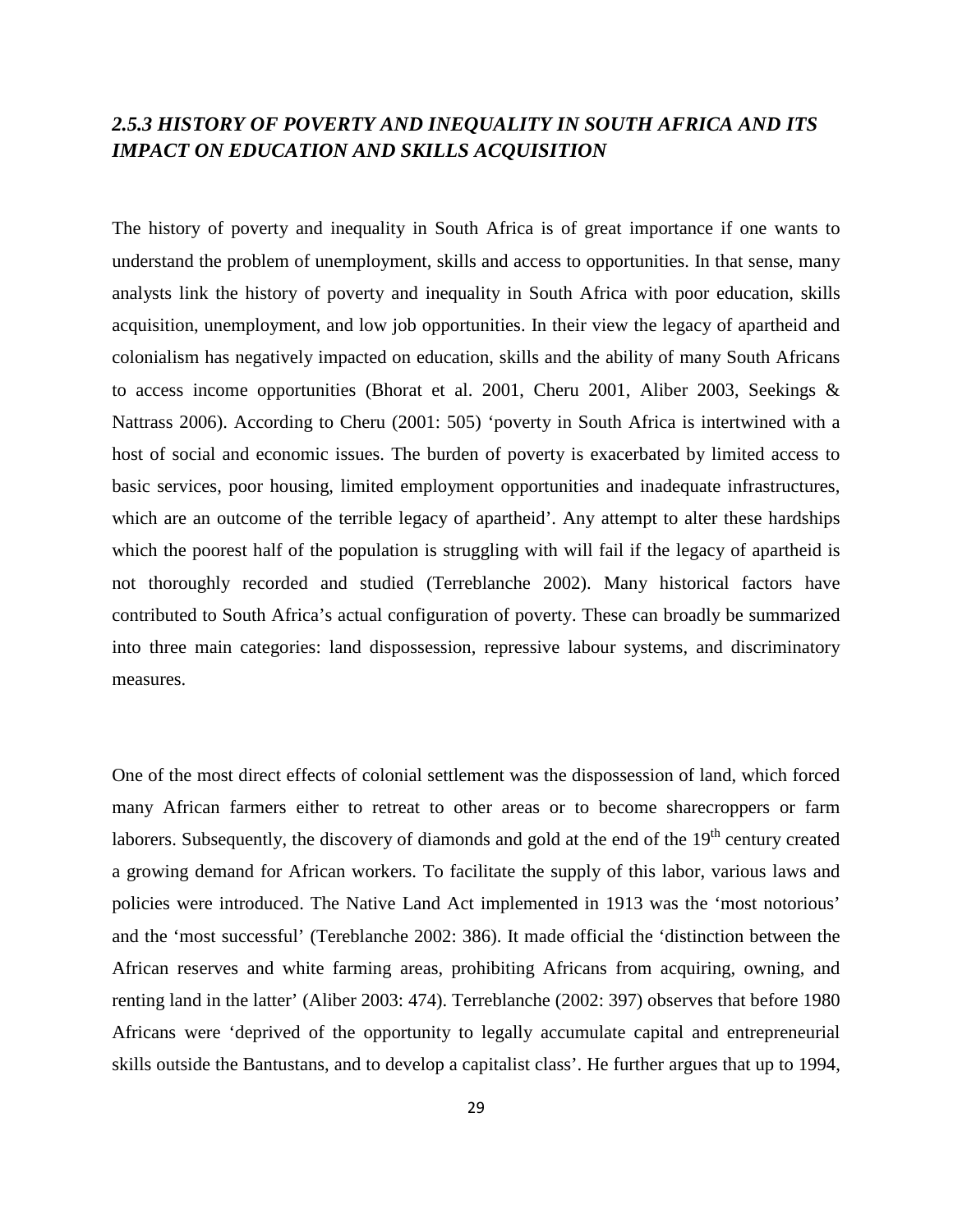Africans were forbidden from owning land in 87 percent of the country. As a consequence of this law and many others, the economic options of Africans were so severely limited that they were obliged to sell their labor to mines and white farms (Davenport 1987).

The laws regulating the labour market were also discriminatory. Leibbrandt et al. (2000) point out that over the last century the South African labour market was characterized by a set of legislation that maintained the division of the workforce on the basis of race. The real reason justifying these discriminatory laws was 'to protect poor white Afrikaners against competition from cheap black labour' (Terreblanche 2002: 386). As consequences of these laws, Africans were unable to participate in skilled and highly paid jobs. Even when they were employed in the same job categories as whites, their salaries were lower. Furthermore they were not allowed to join trade unions. For that reason they were deprived of any opportunity to participate in industrial action and wage negotiation. 'Discriminatory legislation also deprived Africans of the opportunity to gain skills and undergo professional training' (Terreblanche 2002: 387). As a consequence they were condemned to low-paid and unskilled work. Although a small elite of Africans advanced to more skilled and better-paid jobs from 1970, the majority either saw their wages declining or became unemployed. Despite the abolition of job discrimination in the labour market in 1979, it was still difficult for Africans to compete on an equal footing with whites because of unofficial discrimination and cultural barriers. From the mid-1970s, the reduction of racial and gender wage inequality increased significantly, however it was not wiped away by 1989 (van der Berg & Bhorat 1999).

Discriminatory policies have also deprived many South Africans of educational opportunities. According to Streak and van der Westhuizen (2004), the apartheid educational system provided to Africans an education that was not in relation to the labour demands. Consequently, skills supply did not match the demand. The education that black Africans were receiving allowed them to cater for the needs of the white minority rather than be oriented to the demands of the labour market (Streak & van der Westhuizen 2004). Terreblanche (2002) argues that at the end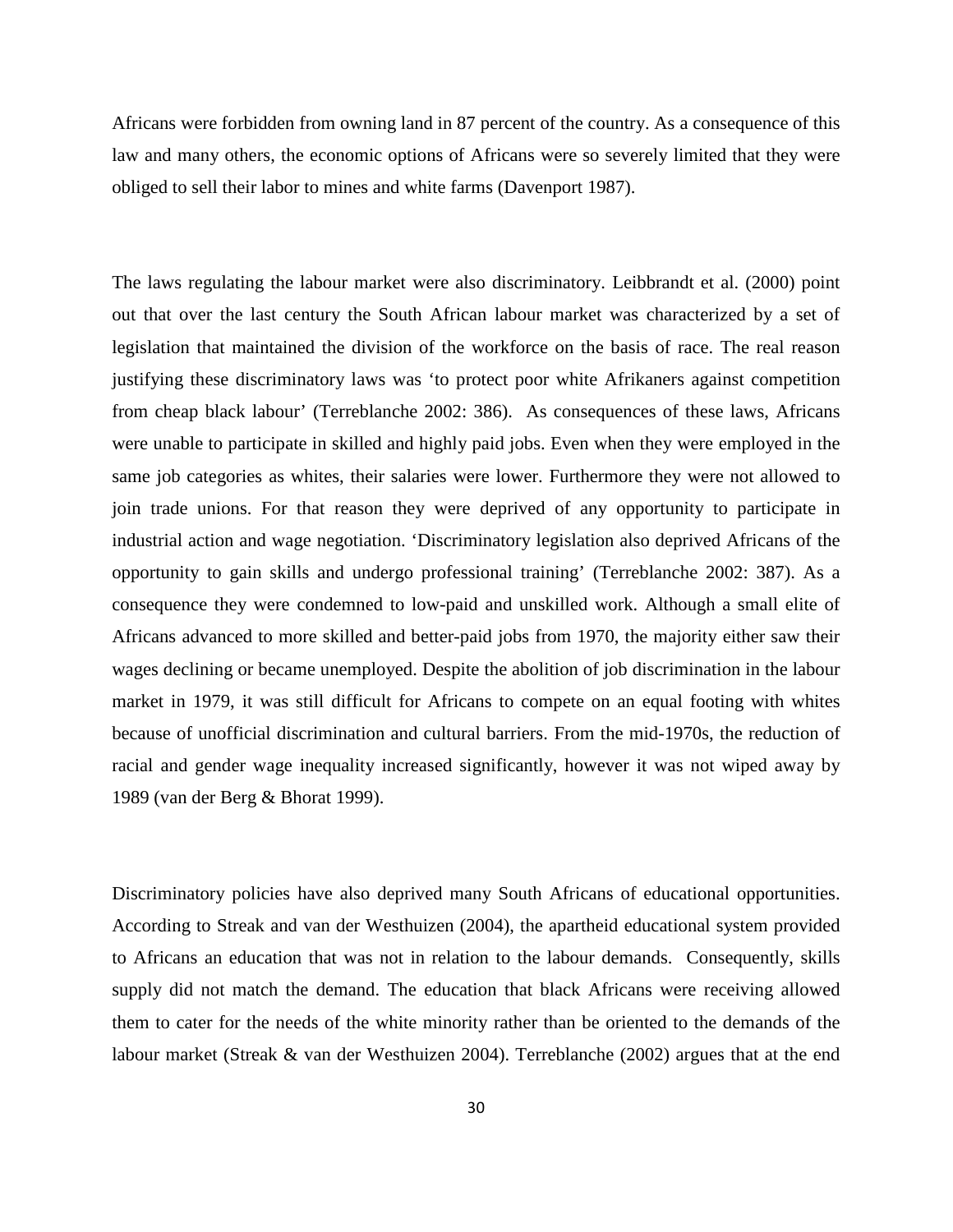of apartheid many Africans were either unemployed, or employed in low-paying jobs. This was due to their low levels of education. The lack of adequate opportunities for Africans to build up human capital during the  $20<sup>th</sup>$  century has affected them negatively and remains one of their major causes of poverty. According to May, Woolard, & Klasen (2000), the outcomes of these historical developments are easily observable. They stated that based on a per adult equivalent poverty line of R352 per month, in 1995, 61 percent of blacks, 38 percent of coloreds, 5 percent of Indians, and 1 percent of whites were poor. The same data, they argue, shows that 72 percent of people living below the poverty line reside in rural areas, while 71 percent of all rural people are poor. The poorest provinces by most measures are those that have the most populous former homeland areas. Those are the provinces of KwaZulu-Natal, Limpopo and Eastern Cape.

Since 1994 two main socioeconomic policy frameworks were introduced respectively to reduce the poverty affecting a great number of people and to redress the inequalities and injustices of the past. These were the Reconstruction and Development Program (RDP) and the Growth, Employment and Redistribution (GEAR). These policy frameworks, more particularly GEAR, which replaced the RDP, were seen by many analysts as a neoliberal sell-out by the ANC (Bond 2000). For them, it was an inappropriate way of solving the pressing economic problems such as unemployment and poverty (Adelzadeh et al., 1998). According to Aliber (2003) GEAR contributed to a jobless growth which reached its peak in 2000, when growth reached a four-year high while formal sector job losses accelerated.

Despite the dramatic economic, social and political transition South Africa has undergone in the last decade, 'many of the distortions and dynamics introduced by apartheid continue to reproduce poverty and perpetuate inequality. The correct identification of these and the introduction of remedial policies have been recognized as priorities by both government and civil society' (May 2000: 2). To overcome the inherited legacy of apartheid, it is suggested that an integrated set of programmes be designed to strengthen the assets of poor people and to enhance their access to existing livelihood opportunities (May  $\&$  Rogerson 2000: 208). From that perspective, attention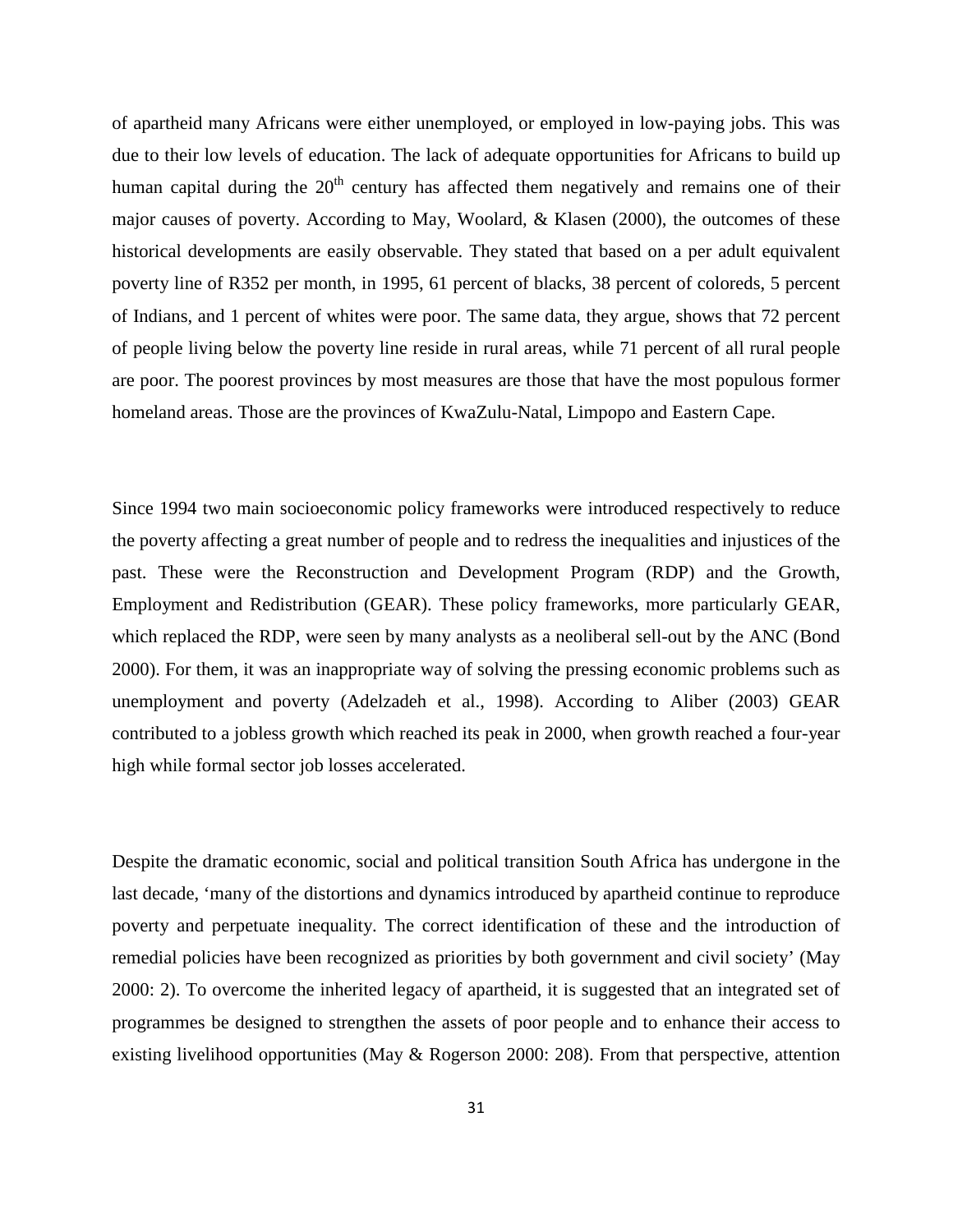should be given to governmental and non-governmental programmes that seek to increase peoples capabilities through education, skills development and access to income opportunities

#### *2.5.4 WORLD CHANGERS ACADEMY'S LIFE SKILLS PROGRAM*

World Changers Academy believes that South Africa's many problems can only be solved if people's minds are changed through life skills education. This change will allow individuals to hope again, to have a new and positive vision, to embrace new opportunities and to correct distorted value systems; in brief it will contribute in the creation of 'cumulative protection'.

Since 2002 World Changers Academy has taken as mission to empower young people with the following skills through their life skills program: goal setting; relationships; social concerns; business skills and leadership skills. In addition, some participants learn some basic computer skills. The main topics covered by WCA's life skills program are as follows: healing of the past, relationships and interpersonal skills, communication skills, leadership skills, building selfesteem, personal growth, volunteerism, HIV/AIDS, job preparation skills, financial literacy, and opportunity awareness (WCA 2008). Though many former participants have acknowledged that the program has changed their life positively, no study has been conducted to assess the real impact of World Changers Academy's Life Skills Program. Since an impact evaluation of WCA's program is beyond the scope of a mini-dissertation, this study will limit its scope to assessment of the participants' perception of World Changers Academy's Life Skills program.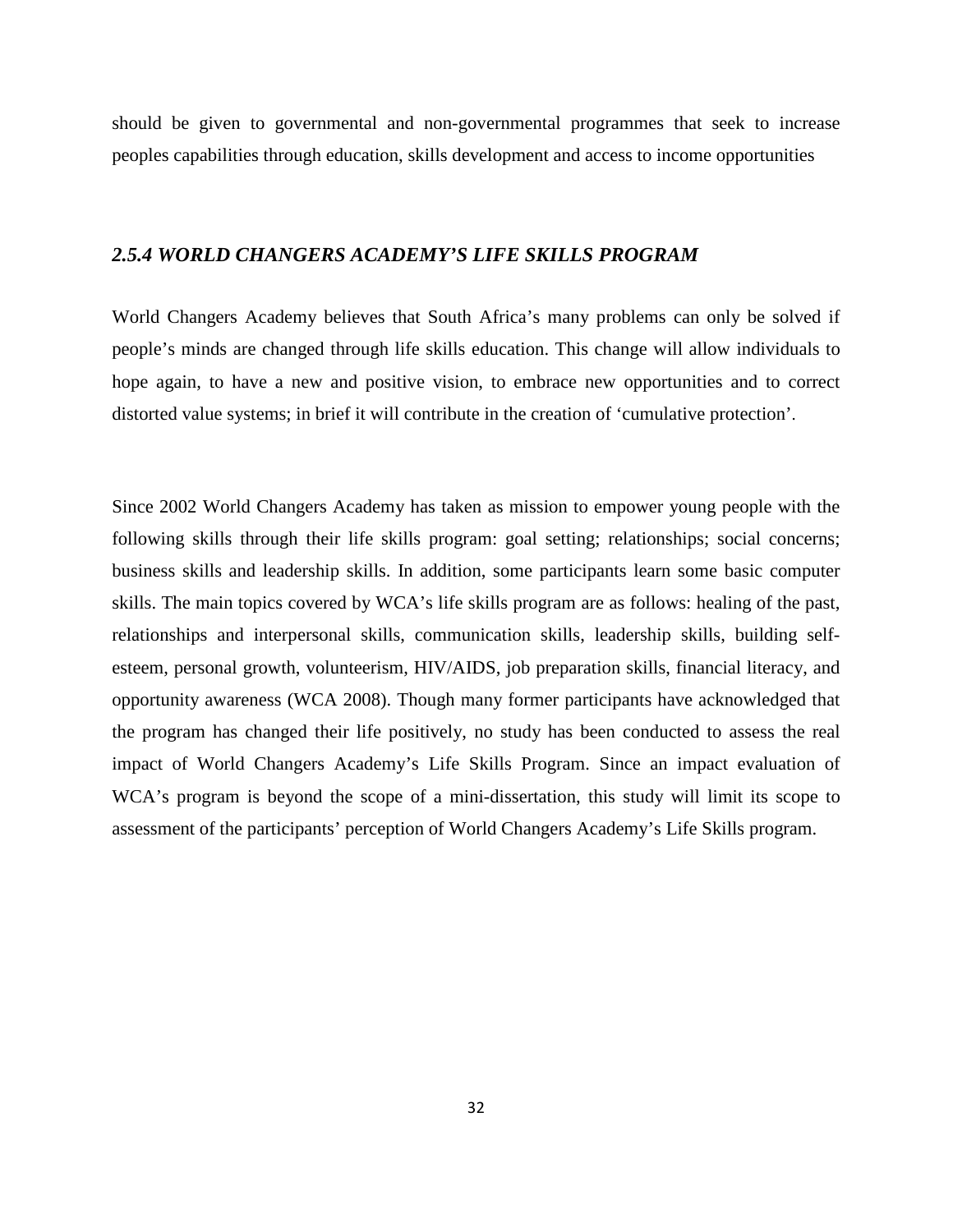### **2.6 CONCLUSION**

This chapter has reviewed the literature on the role NGOs play in social development, and the literature on life skills education. It has also investigated the impact of apartheid on education, skills and the ability of South Africans to access income opportunities. It was stated that literature on NGOs and social development can be broadly divided into two positions: pro-NGO, arguing that NGOs are important agents of social development because of their many operational and advocacy roles; and anti-NGOs, seeing NGOs as tools of exploitation and domination at the service of neoliberalism. Within this context, we have focused our attention on a specific NGO program called Life Skills Education in order to assess how people who underwent the program perceive its effects on their lives. The literature reviewed on life skills has shown the importance of life skills education. Concrete examples of the application of life skills were illustrated in 4-H targeting life skills; life skills programs for youth with disabilities and the impact of life skills education on adolescent sexual risks behaviors. The next chapter will describe the methodology followed to assess the participants' perception of World Changers Academy's Life Skills Education program.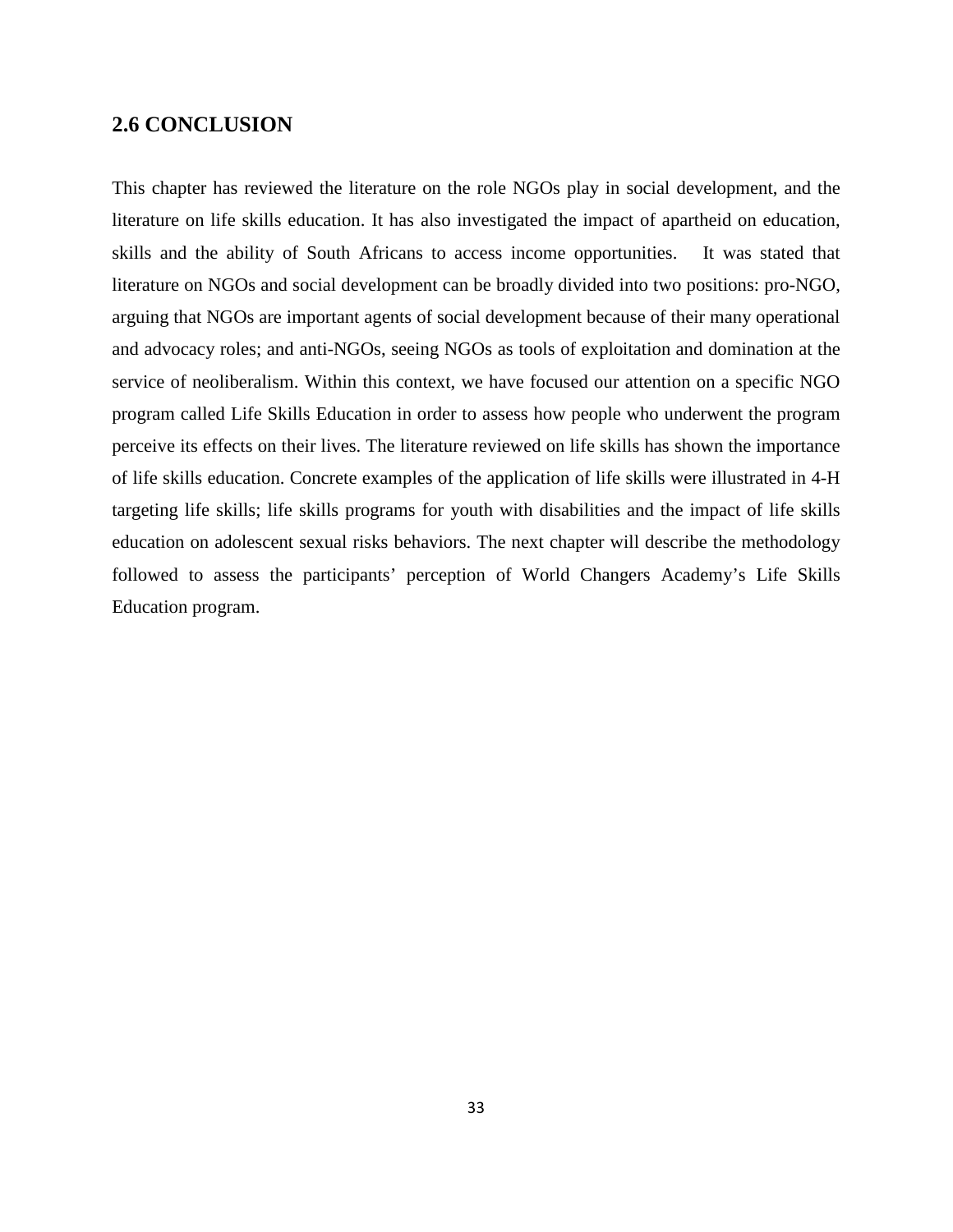## **CHAPTER 3: RESEARCH METHODOLOGY**

#### **3.1 INTRODUCTION**

This chapter presents and justifies the methodology used to assess how people who underwent World Changers Academy's Life Skills program perceived the intervention. The approach used for this project is beneficiary assessment. Mikkelsen (2005) defines beneficiary assessment as a process of gathering information in order to assess the value of an activity as perceived by its intended beneficiaries. Beneficiary assessment, he argues, is about answering the questions of how and why a certain process and activity took place and how it was perceived by beneficiaries, instead of the outcome of the process. The following discusses the type of research, sampling procedure, data collection methods, data analysis technique, ethical considerations and limitation of the study.

#### **3.2 TYPE OF RESEARCH**

This research project falls under evaluation research because it seeks to assess the participants' perception of the effects of a social intervention, which is World Changers Academy's life skills program. The purpose of evaluation research is to test social interventions in order to assess whether programs and policies are working, for whom they are working, and how they can be improved (Bless & Higson-Smith 2000; Rubin & Rubin 2005). Evaluation is often concerned not only with assessing worth or value but also with seeking to assist in the improvement of whatever is being evaluated (Robson 2002: 205). In that sense evaluation is an important means of linking action and research in a positive way. According to Paton (2002: 220), evaluation research relies greatly, even first and foremost, on qualitative method.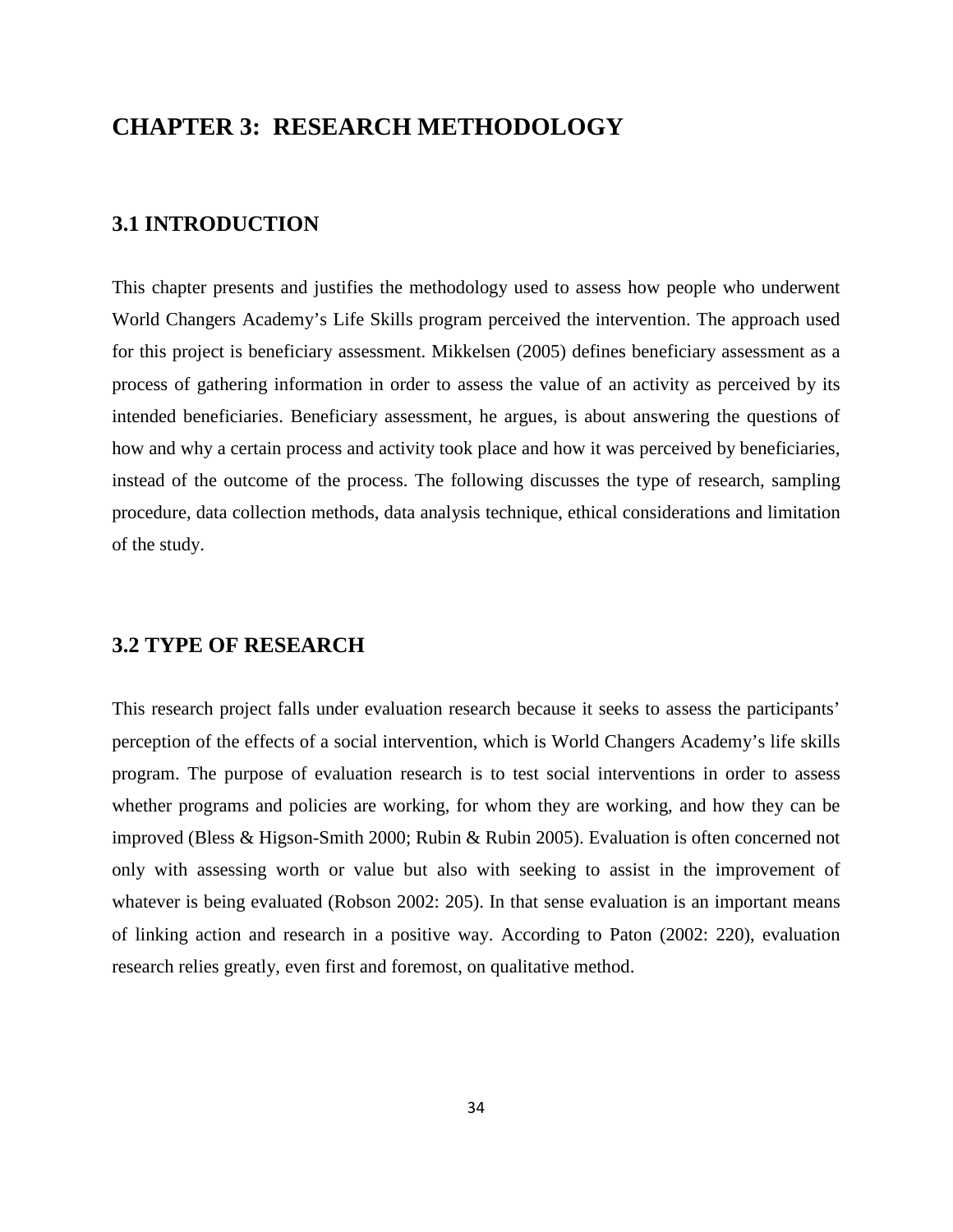This research is primarily qualitative because of the beneficiaries' subjective assessment of their own experience. Qualitative research allows the researcher to understand experiences and reconstruct events in which he/she did not participate (Rubin & Rubin 2005). Qualitative research uses open-ended methods during design, data collection, and analysis. Qualitative data can also be quantified. The advantages of qualitative method are that they are flexible, can be purposely adapted to the needs of the evaluation using open-ended questions, can be carried out quickly using rapid techniques, and can greatly improve the findings of an impact evaluation by offering a better understanding of stakeholders' perception and priorities and the conditions and processes that may have affected program impact (Barker 2000).

### **3.3 SAMPLING PROCEDURE**

Bickman & Rog (1998) define a sample as a subset of the population used to gather information about the entire population. For the purposes of this study a sample is defined as a specific group of participants used to assess how the participants in WCA life skills program perceived its effects on their life.

According to Paton (2002: 230), 'Nothing captures the difference between quantitative and qualitative methods more than the different logics that undergird sampling approaches. Qualitative inquiry typically focuses on relatively small samples, even single cases  $(N=1)$ , selected *purposefully*. Quantitative methods typically depend on larger samples selected randomly'. In qualitative research, the sampling method requires careful reflection on the purpose of the study and the resources available to carry out the research. This includes the questions being asked and the constraints being faced (Henry 1998, Paton 2002).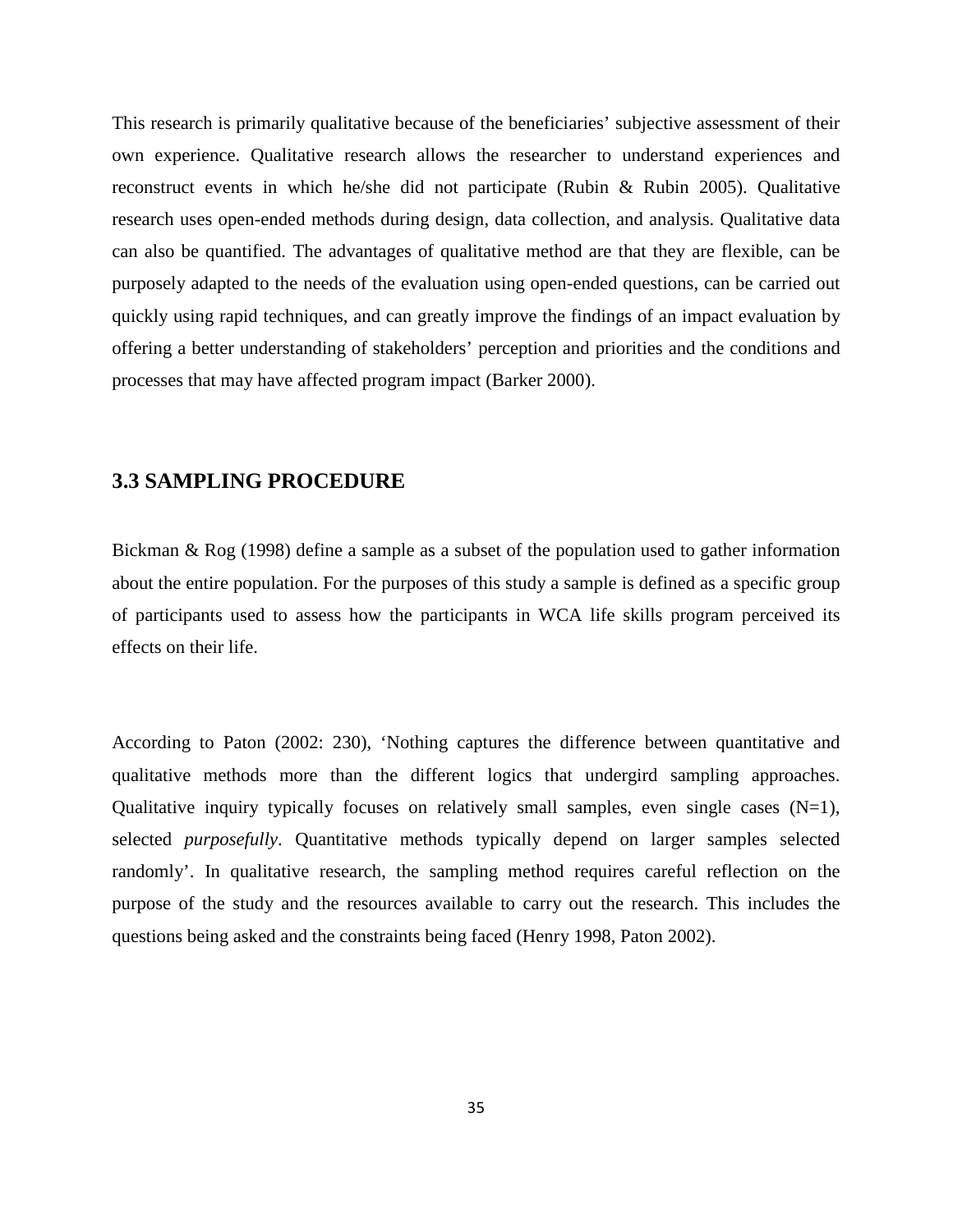A purposeful sampling of fourteen participants for semi-structured interviews and six others for a focus group discussion was used to select key informants for this research. The selection of the participants was based on their particular knowledge of the program, their fluency in English and their willingness to share their experience to the researcher. Some of the participants in the interview were suggested by WCA's management team. All the participants were out of school boys and girls aged between 17 and 26. Only those who had completed the training in the previous three months were interviewed. According to Paton (2002), purposeful sampling is one of the distinguishing characteristics of qualitative research. It focuses on selecting 'informationrich' cases that can illuminate and enrich the question under investigation.

#### **3.4 DATA COLLECTION METHODS**

The interview is one way of asking questions and, hopefully, receiving answers from the participants. It involves face to face contact with the interviewee, who is expected to answer questions relating to the research problem. A distinction is made between three types of interviews: *structured*, *semi-structured* and *unstructured*. Structured interviews use a predetermined set of questions with fixed wording and sequence of presentation. Unstructured interviews focus on a general area of concern and allow the conversation to develop within this area (Robson 2002).

The semi-structured interview, which was the main data collection method used for this research, has a predetermined set of question of which the order can be modified based of the participants' perception of what seems to be most appropriate. Flexibility and adaptability in finding out things is an important advantage of interviews. Semi-structured interviews, through face to face interaction, offer the possibility of modifying the researcher's line of enquiry, following up interesting responses and scrutinizing underlying motives in a way that other methods of investigation cannot. The main disadvantage of semi-structured interviews is that they are highly time-consuming and expensive. They may also introduce interviewer bias and other biases due to social desirability (Bless & Higson-Smith 2000, Robson 2002).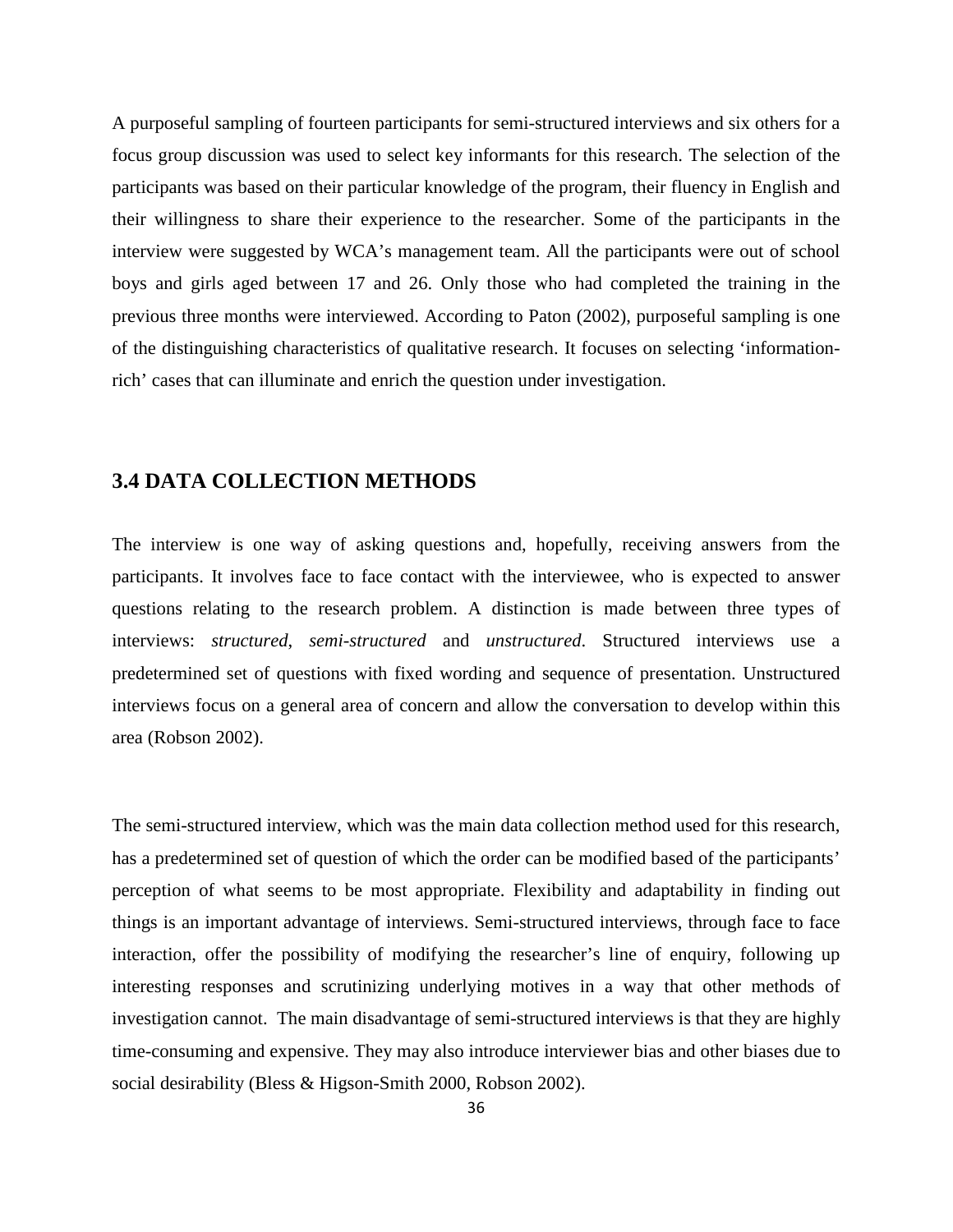It should be acknowledged here that a focus group discussion was not initially part of the research design. After a few interviews during field work, the researcher realized that it was almost impossible to carry on with face-to face-interviews because of the disproportion between the number of people to be interviewed and the time allocated for all the interviews. Since all the participants went through the program at the same period, the researcher decided to organize a focus group discussion of eight participants. This was done with the hindsight gained from the previous interviews. It turned out to be a good opportunity to debate and probe some of the issues that came out from the individual interviews.

Bless and Higson-Smith (2000) define focus groups as a group of four to eight people who are interviewed together. Their main advantage is that, while participants are discussing issues with each other, one person's ideas may generate related ideas from another. If there is disagreement the whole group will explore the disagreement in detail, thereby deepening the understanding of the problem. Another advantage is that, unlike questionnaires and interviews, which are information gathering, the focus group discussion will be an opportunity for the participants to share their views and learn from others. However the disadvantage of the focus group is that without skilled facilitation some participants may be excluded. Participants may also influence each other and that might affect individual responses.

#### **3.5 DATA COLLECTION PROCEDURE**

The data were collected between December 2008 and January 2009 using semi-structured interviews and a focus group discussion. Semi-structured interviews and the focus group discussion were carried out at the YMCA, Durban and at the WCA leadership center in Shongweni. They lasted between thirty and sixty minutes. Permission to conduct the research was granted by WCA's management, which helped in facilitating the relation between the researcher and some participants.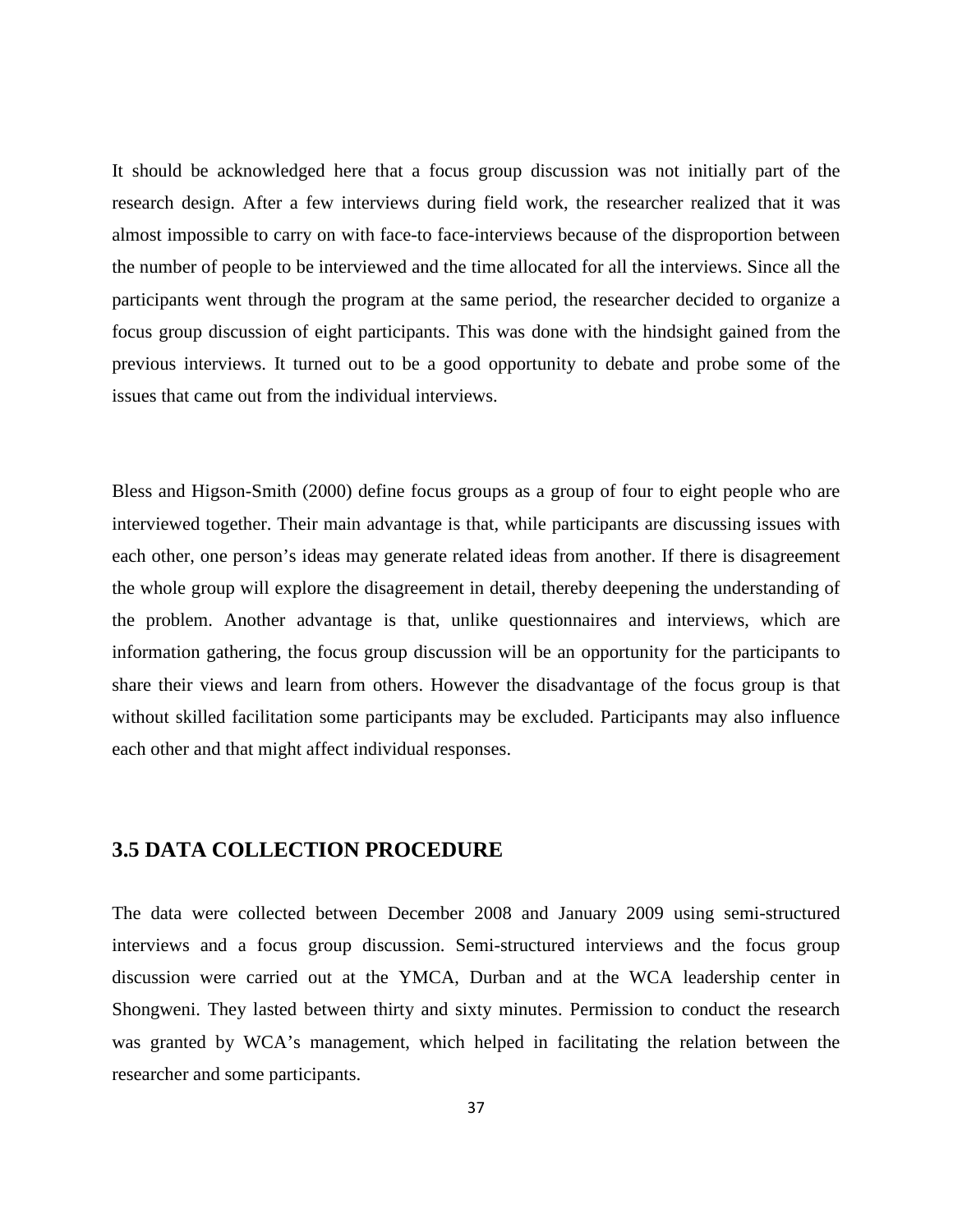Before the beginning of each interview session, the researcher had prepared a general interview guide outlining issues to be explored with each respondent. The aim was to ensure that the same basic lines of inquiry were followed for each participant.

According to Paton (2002), 'raw data' from the interviews are the prize sought by the qualitative researcher because they are the actual quotation spoken by the interviewee. He asserts that 'no matter what style of interviewing you use and no matter how carefully you word questions, it all come to naught if you fail to capture the actual words of the person being interviewed' (Paton 2002: 380). To fulfill that objective, all interviews and the focus group discussion were taperecorded. One of the advantages of tape-recording the interviews is that it allows the interviewer to be more attentive to the interviewee.

During the interviews, important notes were jotted down for non-verbal communication and as a back-up solution in case of the failure of the tape recorder. Given that English is the medium of instruction in WCA the interviews were done in English. All the interviews were conducted and transcribed by the researcher.

### **3.6 DATA ANALYSIS**

The challenge of qualitative analysis lies in making sense of massive amounts of data. This includes 'reducing the volume of raw information, sifting trivia from significance, identifying patterns, and constructing a framework communicating the essence of what the data reveal' (Paton 2002: 432). Furthermore Paton states that data interpretation and analysis is a process of explaining the findings, answering the 'why' questions, giving importance to results, and putting patterns and themes into an analytical framework.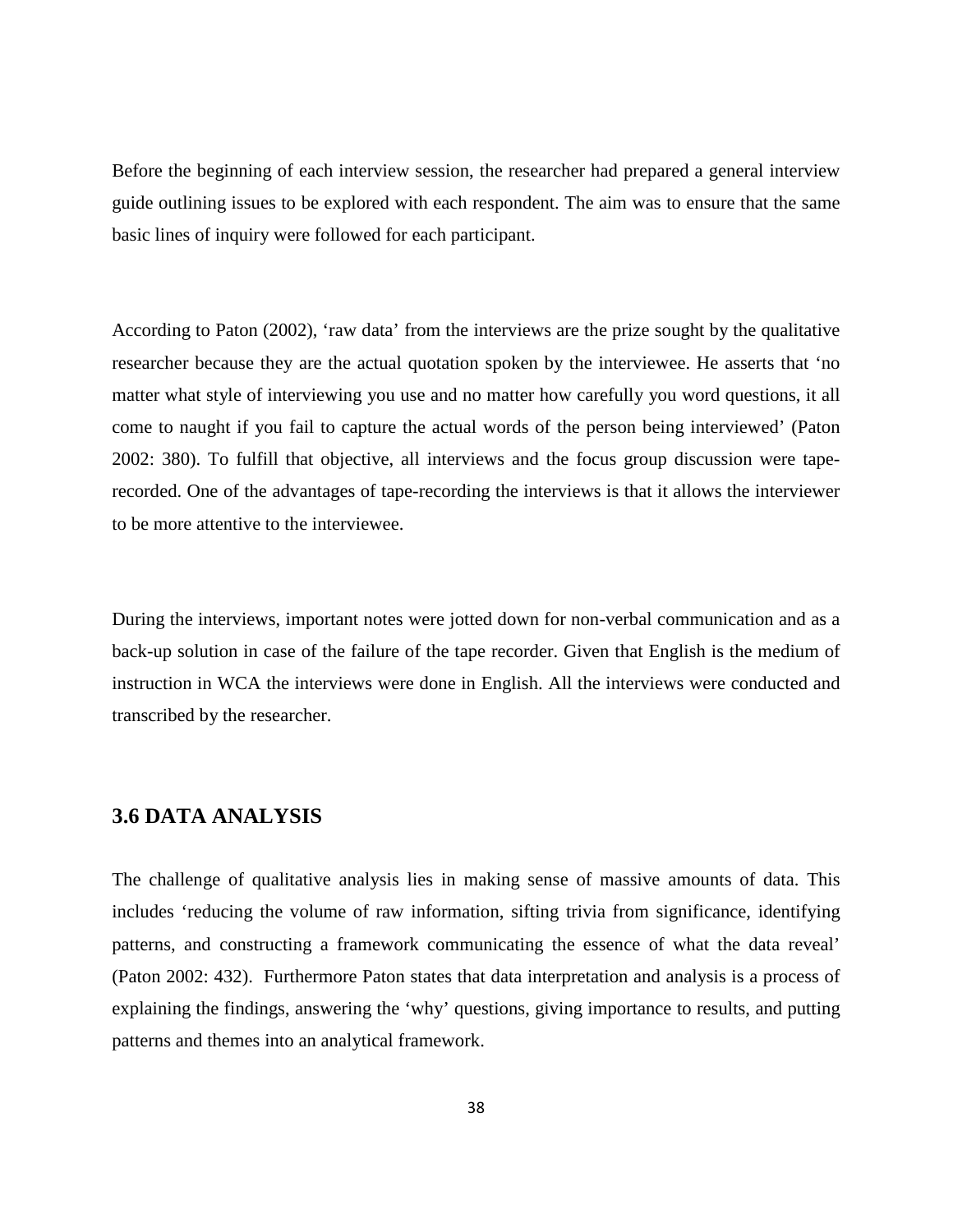Recorded interviews were analyzed using *content analysis*. Content analysis is the search for recurring patterns and themes emerging from the raw data. In general content analysis refers to any qualitative data reduction and sense-making effort that attempts to identify core consistencies and meanings in volumes of qualitative material.

The main findings were organized into six major themes constituted of several minor themes, as illustrated in table 2. Direct quotes were used to illustrate important findings, as will be shown in the next chapter.

## **3.7 ETHICAL CONSIDERATIONS**

Scientific research is a source of power which can be abused because it seeks accurate information. In this regard the process and results of any research project require strict ethical choices and careful thought from the researcher (Bless & Higson-Smith 2000). This section explains the steps followed to ensure that this research project was conducted in ethical manner.

At the start of the research, ethical clearance was obtained from the University of KwaZulu-Natal ethical committee. The three basic ethical considerations of voluntary participation, informed consent and confidentiality were the guiding principles of the research.

The informed consent statement was read at the beginning of each interview. It explained background on the research and the researcher's identity. It described the project and the purposes of the research. It emphasized that the participation was voluntary and that the participant was free to withdraw at any time from the interview, should the person feel s/he had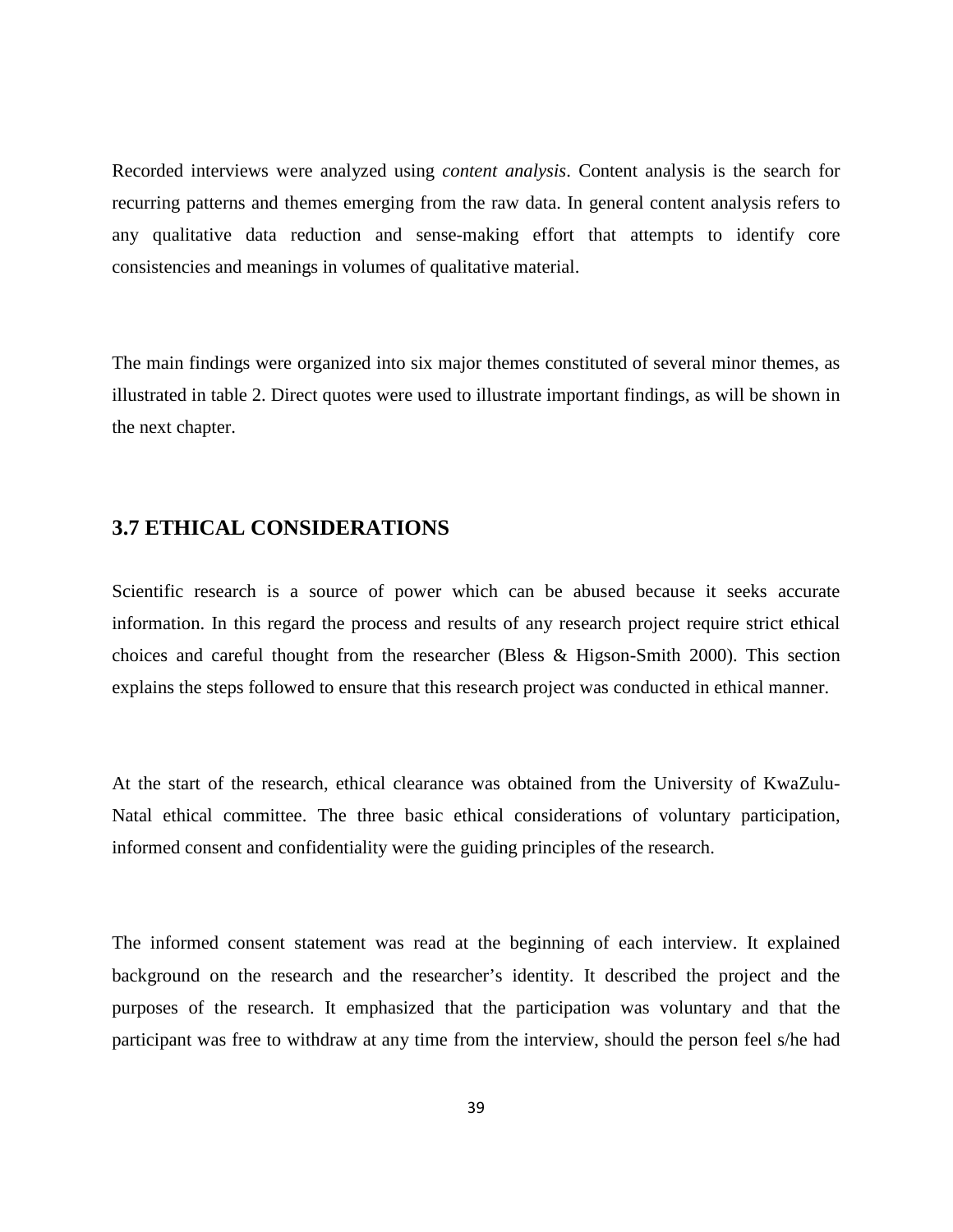to do so. Before the interviews commenced, the participants were asked to sign the informed consent forms.

Privacy, anonymity and confidentiality were meticulously observed. Participants' names were substituted by codes as a form of identification during the interviews transcription and in the dissertation. Transcripts of interviews and tapes used were stored and disposed of according to the School of Development Studies policies.

### **3.8 LIMITATIONS OF THE STUDY**

Due to financial constraints, since this was a self-sponsored study, the research was limited to participants who were easily accessible and a strictly manageable sample size. The validity of the study would have increased if some well-known success stories as well as failures were identified and interviewed.

The sites for the interviews (YMCA and WCA leadership center) were also chosen due to their easy accessibility with the aim to reduce costs.

Another limitation was the inability of the researcher to speak Zulu. For that reason the participants were sampled depending on their fluency in English. All the interviews were therefore conducted in English. It would have been more enriching if the participants were interviewed in their first language, which was Zulu.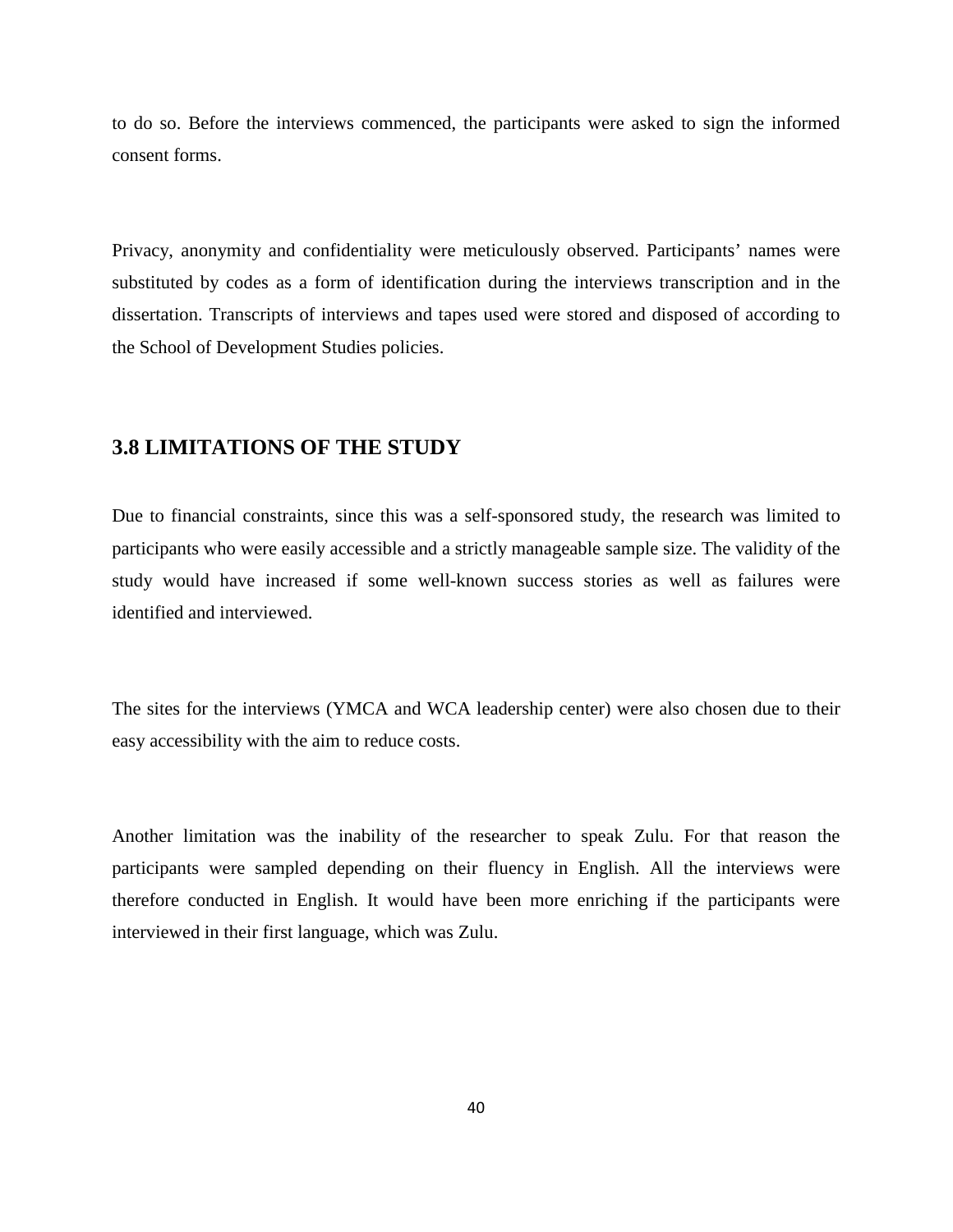# **CHAPTER 4: PRESENTATION OF THE RESULTS**

### **4.1 INTRODUCTION**

This study set out to assess the participants' perception of the effects of World Changers Academy's life skills program. This chapter summarizes the findings. A qualitative research approach was used to collect data. Semi-structured interviews of 14 participants and one focus group discussion constituted of 8 participants. Data were analyzed using content analysis. Content analysis is the search for recurring patterns and themes in the interview transcript. The findings are presented according to the objective of the study and are organized into six major themes constituted of minor themes as illustrated in table 2 below.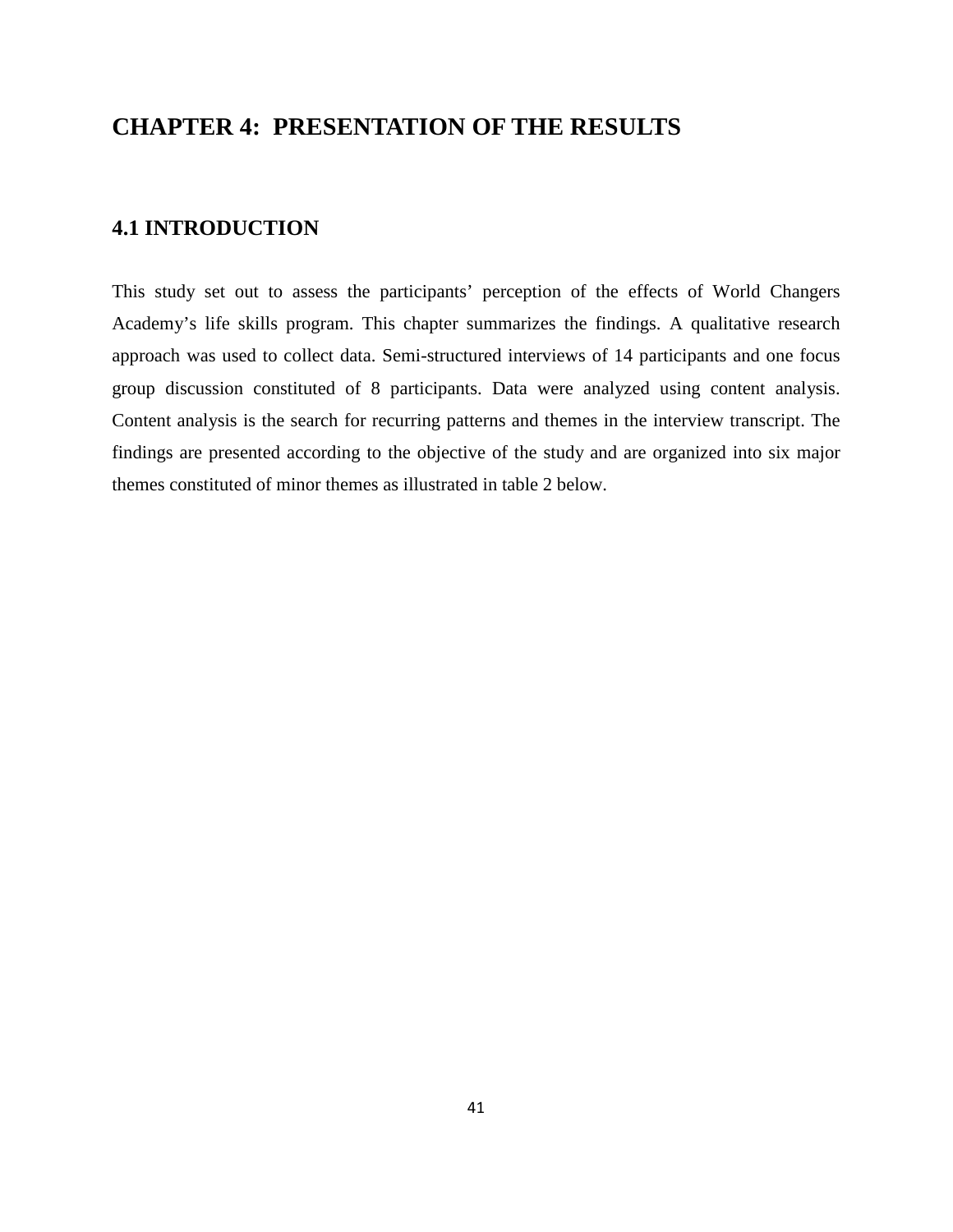Table 2. Summary of the main findings

| <b>MAJOR THEMES</b>                               | <b>MINOR THEMES</b>                                                                                                                                                                                                                                                                                                                                                                                                                                                    |
|---------------------------------------------------|------------------------------------------------------------------------------------------------------------------------------------------------------------------------------------------------------------------------------------------------------------------------------------------------------------------------------------------------------------------------------------------------------------------------------------------------------------------------|
| Reasons for participating in the<br>program       | Increased job opportunities<br>$\bullet$<br>Increased knowledge<br>Interest in knowing about life skills<br>Self-improvement<br>Improve community                                                                                                                                                                                                                                                                                                                      |
| Lifestyle/attitude before the program             | Sitting at home doing nothing (idleness)<br>Jobless<br>Criminal background<br>Studying but unable to pay school fees<br>No direction in life<br>Abuse of alcohol, drugs and cigarettes<br>Multiple partners<br>Clubbing                                                                                                                                                                                                                                                |
| Effects of the program on the<br>participants     | Change in vision/goals setting<br>Change in attitude<br>Change in knowledge<br>Discovering true potential<br>Working now<br>Social skills<br>Job preparation<br>Increased employability/opportunities<br>Spiritual growth<br>Communication skills                                                                                                                                                                                                                      |
| Effects on others as perceived by<br>participants | Working with diverse organizations<br>Volunteering<br>Helping their community<br>Staying at home doing nothing despite the training                                                                                                                                                                                                                                                                                                                                    |
| Less beneficial aspects of the program            | Religious clash<br>Failure to attract former participants to follow-up<br>program                                                                                                                                                                                                                                                                                                                                                                                      |
| <b>Suggestions/Recommendations</b>                | Extension of the duration of the programs<br>Finding ways to channel as many participants as<br>$\bullet$<br>possible to leadership course<br>Finding strategies to attract ex-LS participants to<br>follow-up program<br>Speakers to interact more with participants<br>Finding ways to reintegrate failed students into the<br>program<br>Intervention at an early age when youth 'are not yet<br>spoiled'<br>Seminar for parents to instruct them about life skills |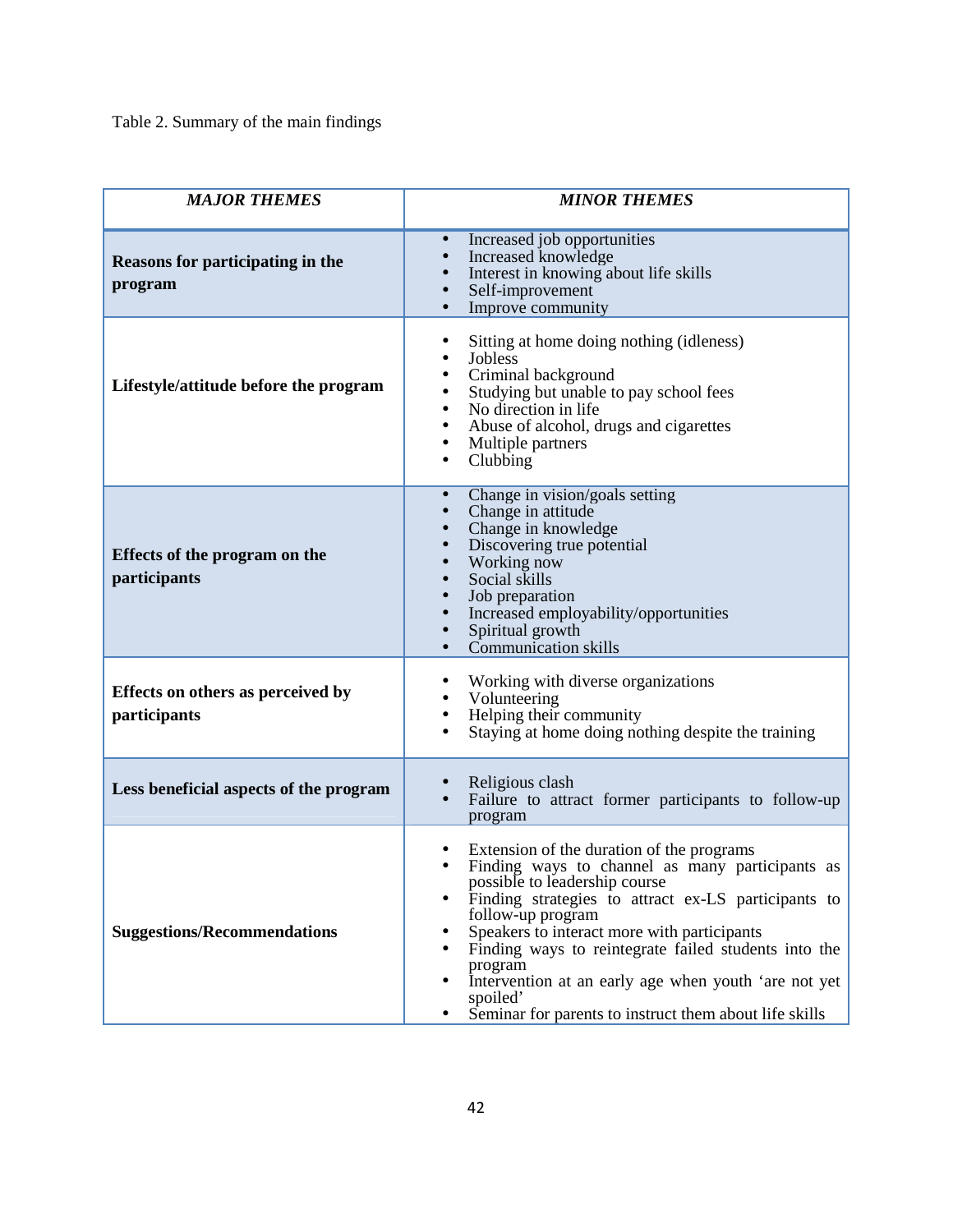#### **4.2 REASONS FOR PARTICIPATING IN THE PROGRAM**

During the interview participants were asked to state the reasons for their participation in the program. Most of them reported that the reasons motivating their choice to participate into the program were: increase their opportunities to find a job, increase their knowledge, satisfy their interest about life skills programs, improve their personality, and improve their community.

The common reason why people participated in WCA's life skills program was the access to opportunities. In that sense many participants interviewed reported that increasing their chances and opportunities of getting into the job market was the deciding factor that made them participate. This is illustrated by the following statements.

*"The first time I heard about WCA? Actually… it is a true story; I was sleeping at home and my mom wakes me up and said 'you have to go there to the community hall, there are jobs opportunities'. Then I wake up and took my ID and went"* (Interviewee 6, male)

*"I was at school before and after finishing school I spent about four month at home doing nothing. There were no opportunities. That is why I joined WCA"* (Interviewee 11, male)

*"Since I was struggling to find a job I thought that WCA will increase my chances of getting a job"* (Interviewee 8, female)

Some of the participants reported that they were interested in participation in the program because they wanted to increase their knowledge in general. This is captured by the following quotes.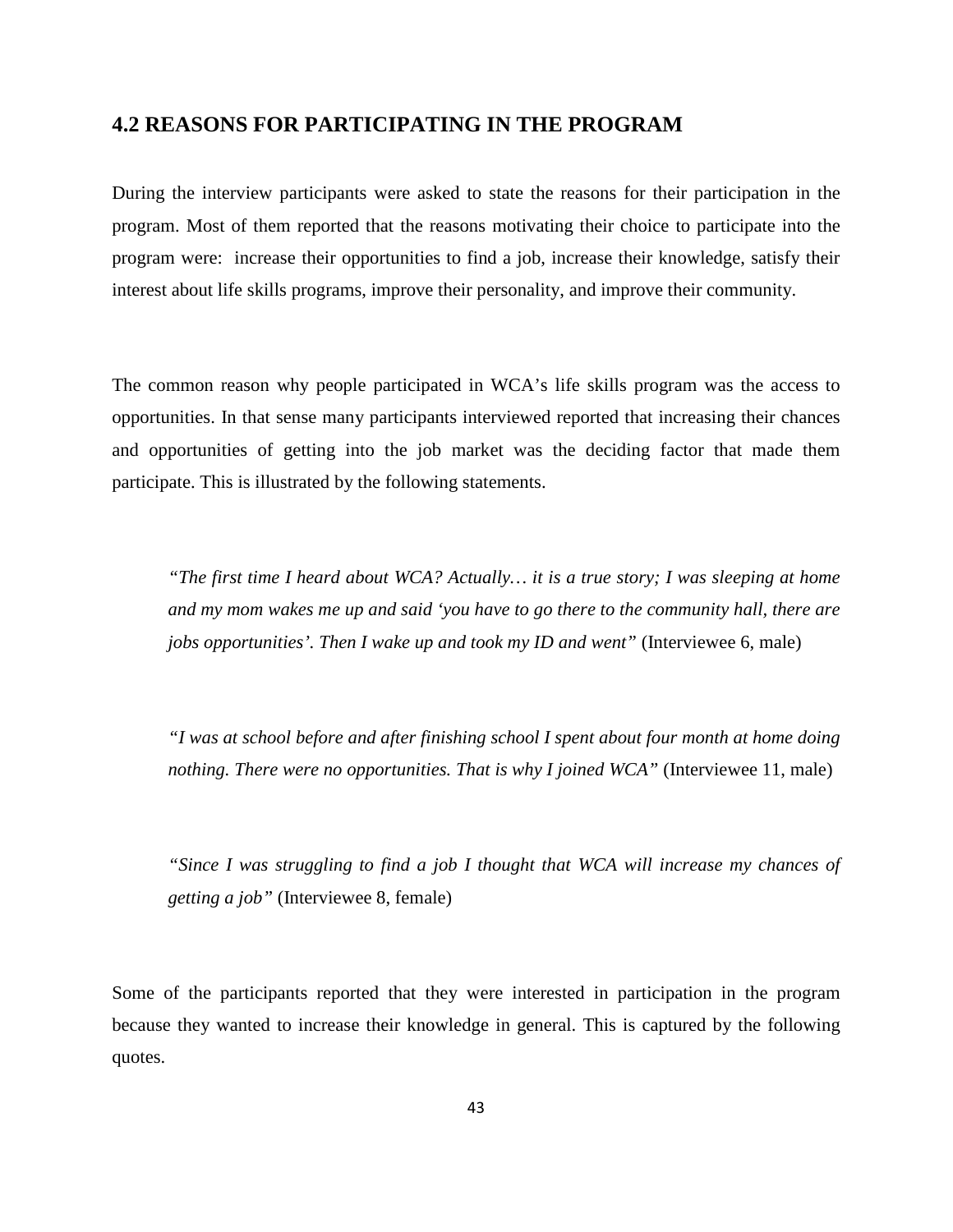*"I needed to understand better, what are life skills, then what is the purpose of knowing the life skills"* (Interviewee 13, female)

*"Actually I heard about life skills in the radio; local radio station and I was interested on whatever they were talking about and I made a phone"* (Interviewee 5, female)

It was reported that people participate in the program because of their desire to improve themselves and their community.

"*I wanted to improve myself in life; I wanted to develop my community and I wanted to show the talents to other people; which talents I have and nothing more about life skills. Just that I wanted to know myself and the direction where I'm going"* (Focus group)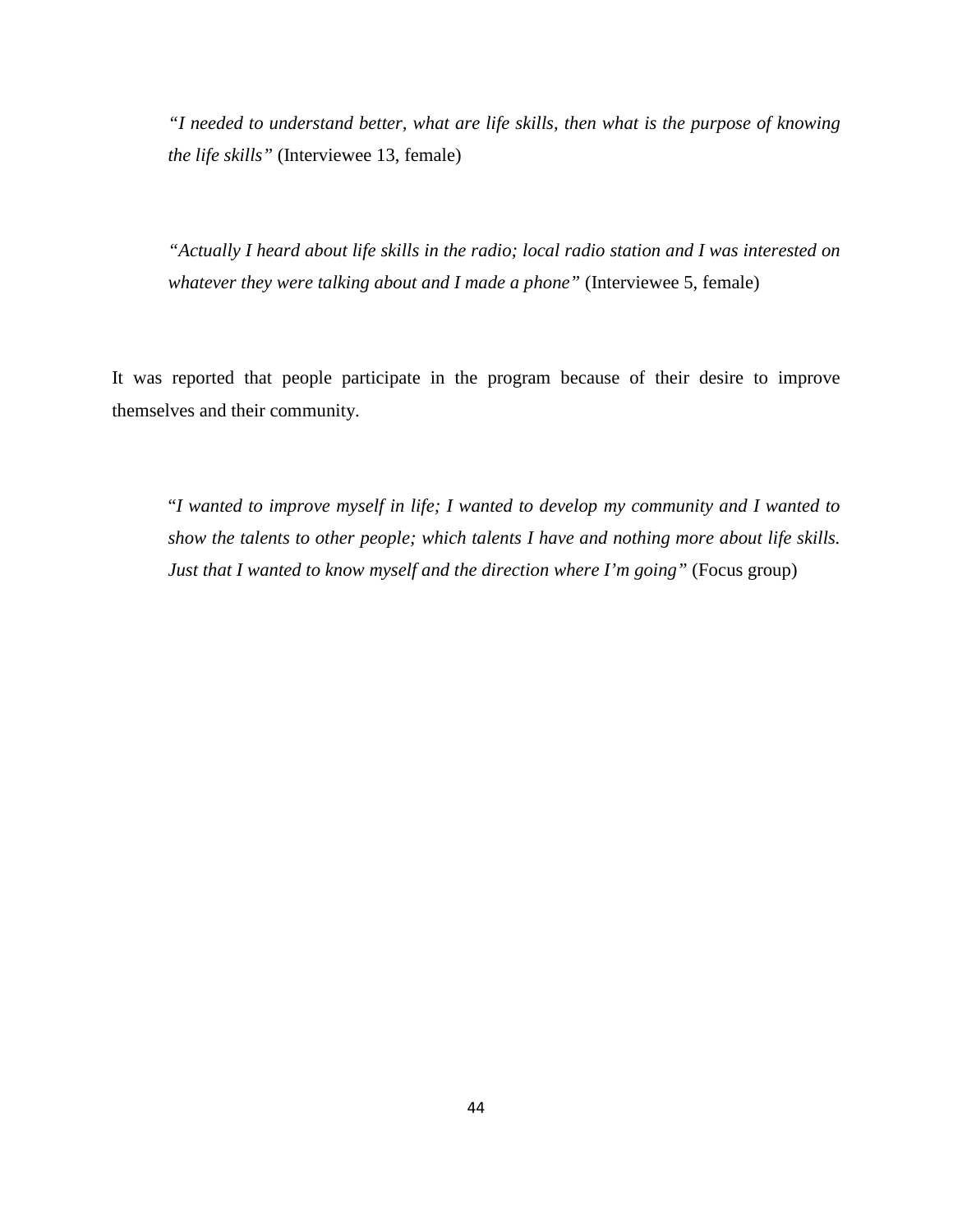#### **4.3 LIFESTYLE AND ATTITUDE BEFORE THE PROGRAM**

Participants were also asked to describe their life just before joining the program. Some of the common points in the interviews can be summarized thus: 'sitting at home doing nothing', joblessness, studying but unable to pay for school fees, criminal background, living a life without purpose and direction, abuse of alcohol, drugs and cigarettes, having many girlfriends and clubbing.

Many people interviewed reported that before joining WCA's program they were 'sitting at home doing nothing' because they were unemployed. Some stated that they did not have any direction. The following statements better illustrate the participants' views in this regard.

*"I was jobless; at that time I was looking for job and I was an opportunist because I was looking for anything that can come on my way"* (Interviewee 8, female)

*"I was at school before and after finishing school I spent about four month at home doing nothing"* (Interviewee 11, male)

*"At first, I was doing things… I had no direction, no purpose until I came to WCA"* (Focus group)

A few respondents reported that they had criminal backgrounds before joining WCA's program. They had been in prison several times, and were involved in drug and alcohol abuse. The life skills program helped them to change their behavior and 'view life differently'.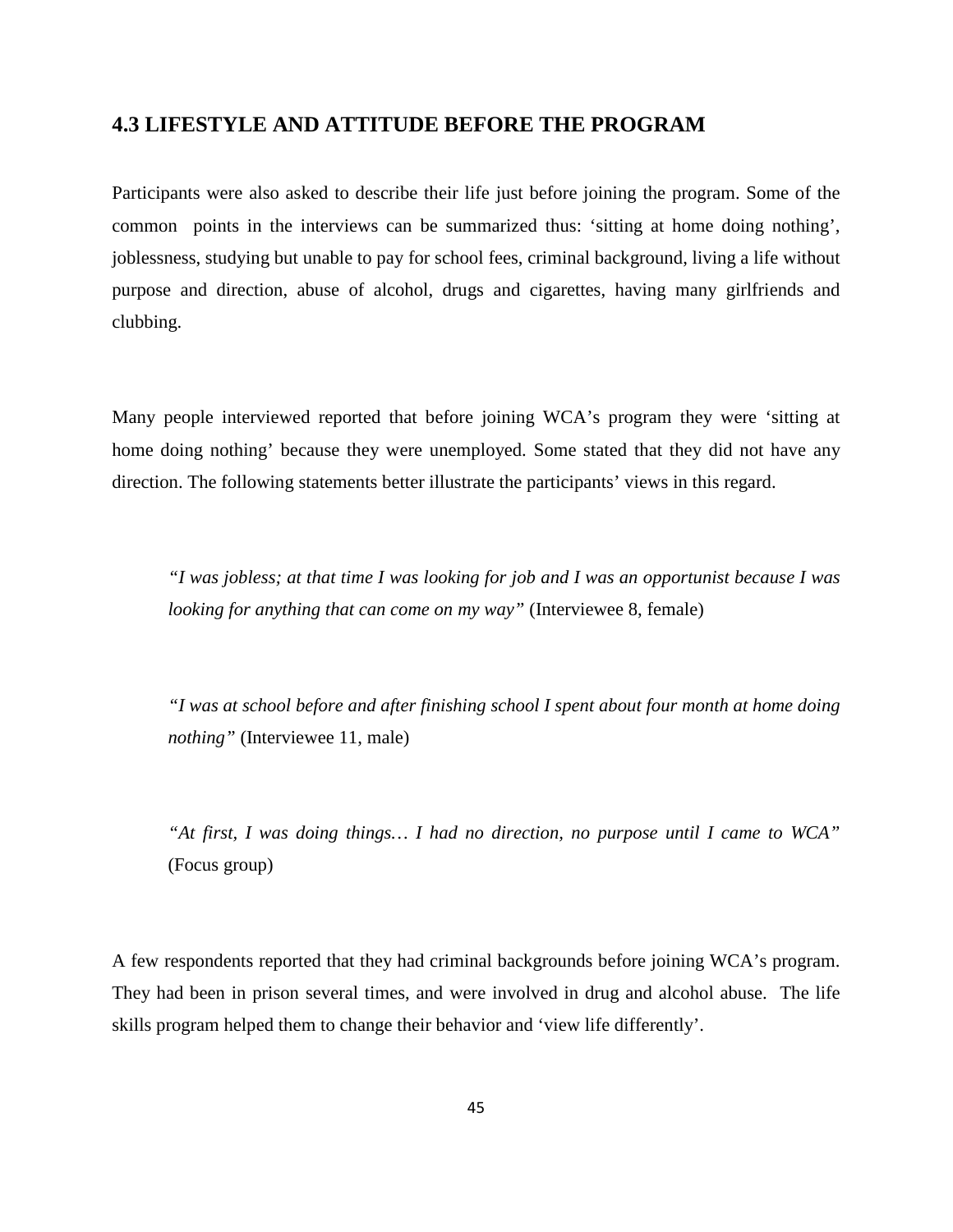*"World Changers helped a lot. I have a little bit of criminal background, I was very active in my community, doing stuff in order to get money and in order to be on the same level as other young people"* (Interviewee 1, male)

*"I have stopped drinking and smoking dagga through World Changers"* (Focus group)

*"Basically, I was in and out of jail many times before WC came into my way and helped me change. They help made me view life differently"* (Interviewee 10, male)

Before joining the program some people were studying but dropped out because they could not effort to pay for their school fees. Others were desperately looking for a job and could not find it. Out of that desperation they chose to participate in WCA's life skills program. They expressed it as follows:

*"I was studying in 2007 a BA Social Work at UNISA but I had financial problem and was obliged to drop. After that I start looking for a job but still I was not able to find. I thought it was enough because did not even have money to go to town … I just gave up*" (Interviewee 8, female)

*"I was doing nothing at that time. I was just studying at UNISA and most of the time when I don't have money to attend classes I was sitting at home doing nothing that is why I was interested in life skill program"* (Interviewee 7, female)

*"I was that person who was looking for a job. I could take any job, anything as long as it can help me to support my family"* (interviewee 5, female)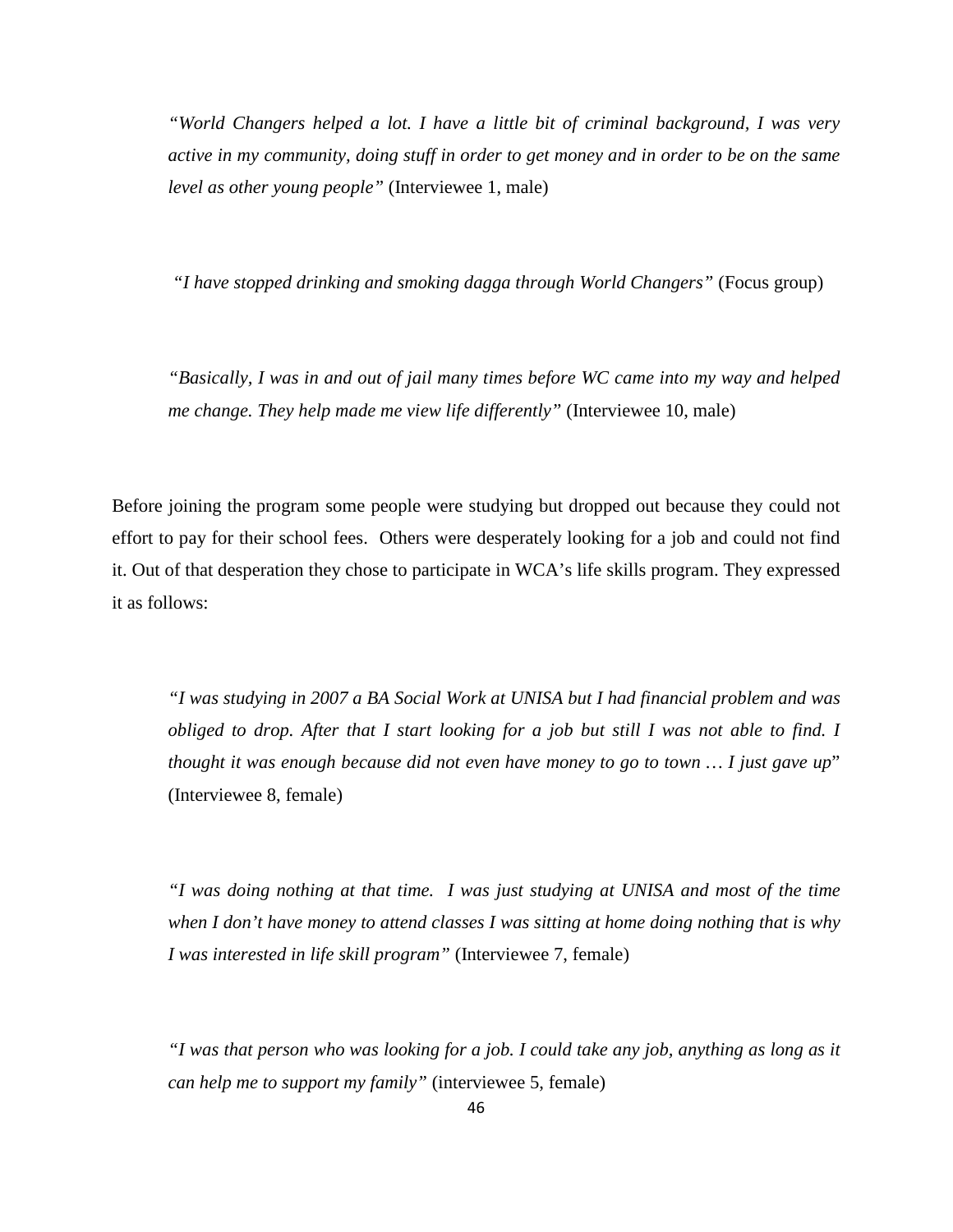A number of interviewees reported that they were had unhealthy social and sexual lifestyles. They were spending their time in clubs and shebeens, and had multiple partners before joining the program.

*"Before I was a person who was using alcohol and cigarette. I was spending most of time with my friends in shebeens… and I was a person of girlfriends. So when WCA came they help me to see life differently and I decided to change" (*Interviewee 6, male)

*"Clubbing and alcohol was my life before… For me it was the meaning of life; other things were not important"* (Focus group)

## **4.4 EFFECTS OF THE PROGRAM ON THE PARTICIPANTS**

This research project set out to assess the participants' perception of the effects of WCA's life skills program. Participants were asked to identify and describe how the program has impacted their lives. All the participants but one answered that the program was very beneficial because it has positively influenced and changed their lives. It was also reported that the program helped them in changing their vision, increasing their knowledge, changing their attitude, discovering their true potential, building social skills, increasing their employability and opportunities, contributing to their mental and spiritual growth, increasing their communication skills and preparing them for the job market. However, two participants mentioned that despite the program and the skills learned they are still struggling to find jobs. They have reported that have learned a lot but were still relying on the follow-up program to get job opportunities.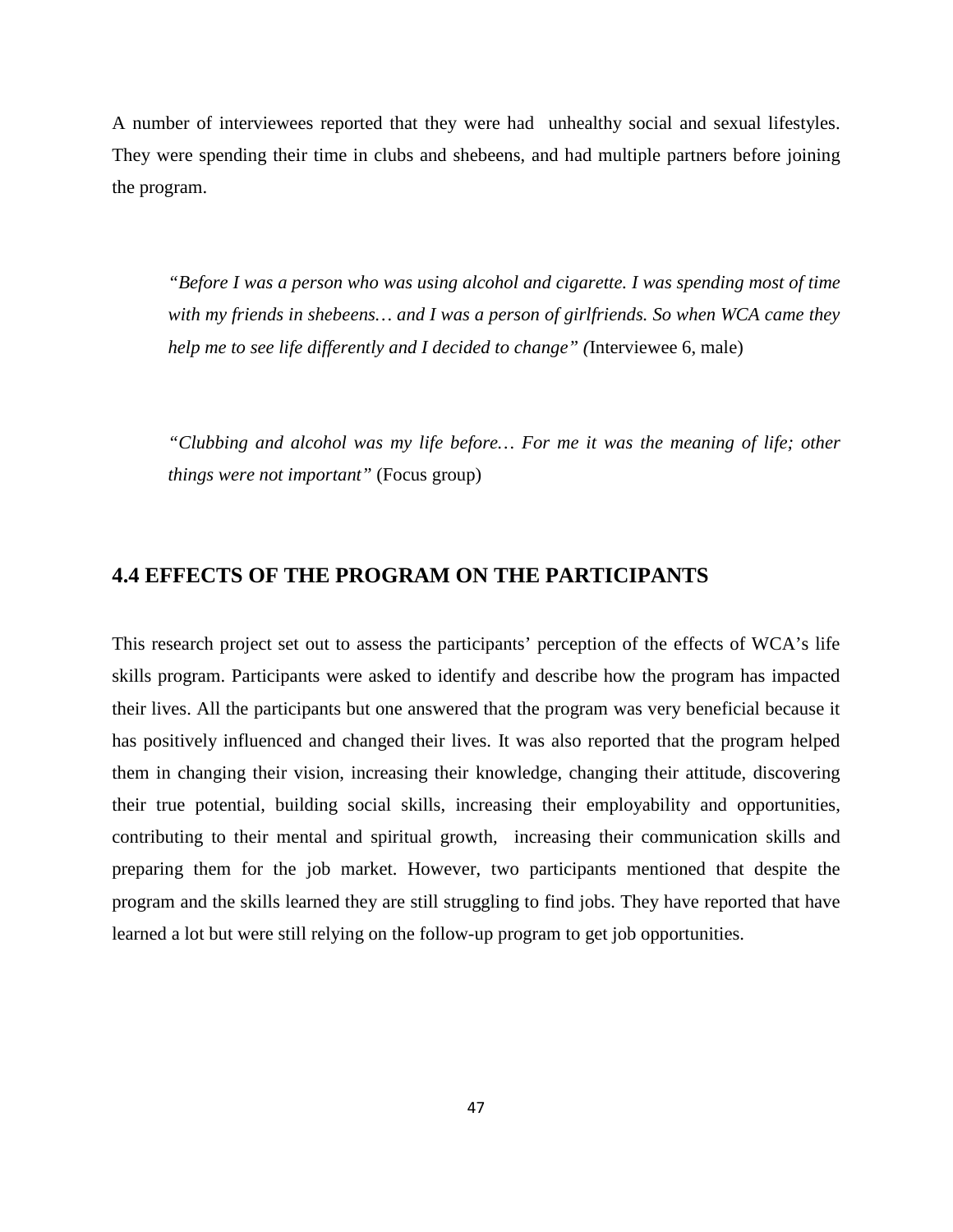The program, according to some interviewees, has changed their vision and helped them discover their true potential. They have reported that the program helped them to view life positively. Through the program they have learned and acknowledged that without vision there is no direction in life.

*"WCA gave me vision, something that I did not have. Without a vision there is no direction to life"* (Interviewee 3, female)

*"Now I know how to plan and I know what is the vision and know how I will discover it…I know that this is my vision and all those stuff… So yah… I have learned a lot really"* (Interviewee 14, female)

Almost all the participants reported that the program helped them in finding ways to build their knowledge and know-how to search for useful information. In that sense the program has contributed to their knowledge building. This is how they expressed it:

*"When I went there, I was just empty, empty inside myself. I did not know about love, life, I didn't know even about the values of human person. But now I know were to go, what to look for, and how to do it"* (Focus group)

*"So they introduce me to go to library… something that I was not used to. Now, I am hungry to get knowledge, I go to the library to collect information on things that I want to know"* (Interviewee 4, female)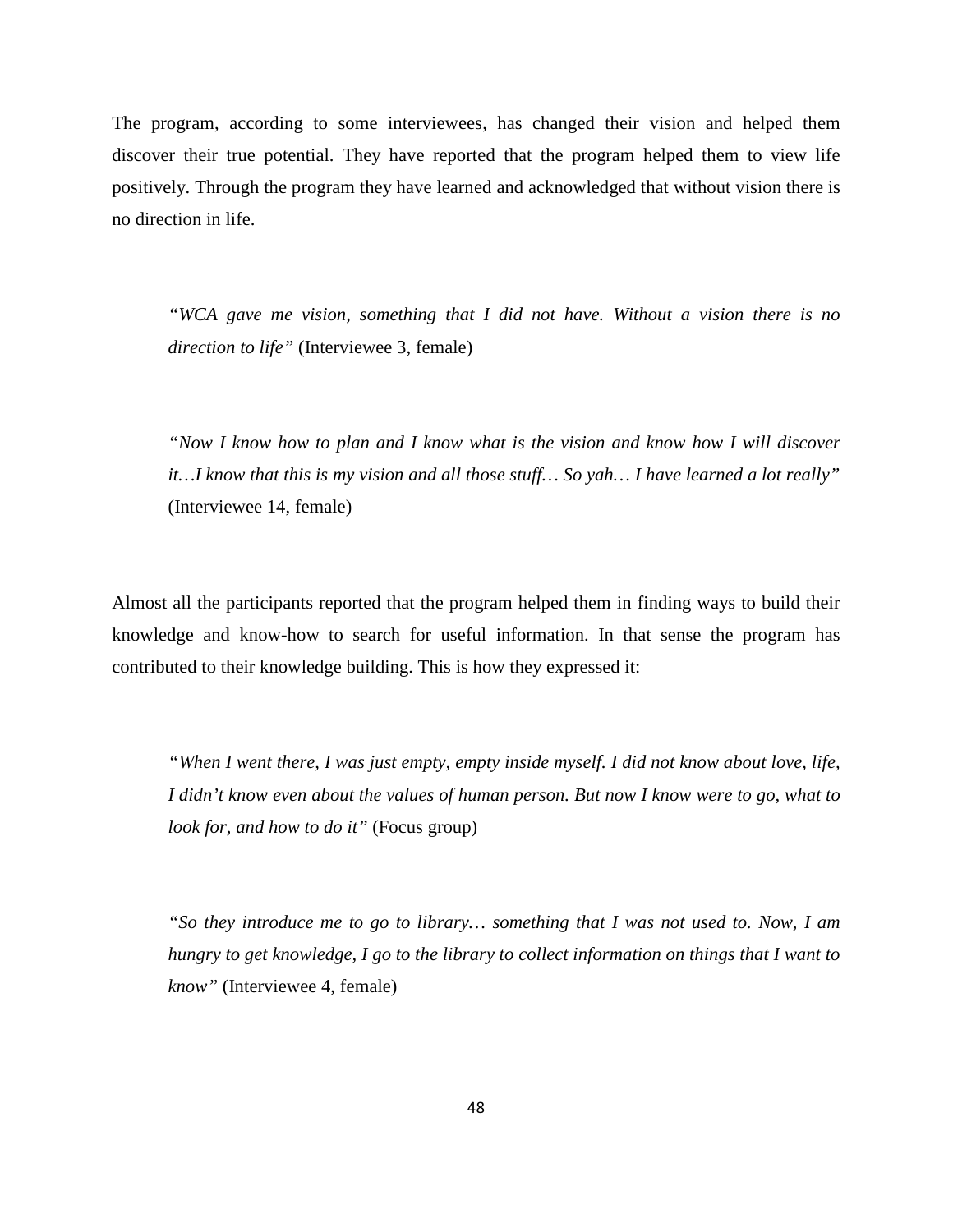*"The environment that is outside there need people who know who they are, who know what are their purpose, who know what they are going to supply… So for me being here at WC gave me the identity to know who I am and where I'm going"* (Interviewee 8, female)

#### *4.4.1 CHANGE IN ATTITUDE*

Participants have reported that the program has helped them to change their attitude. These changes in attitude are organized into four broad areas. Goal setting, purpose and vision; reconciliation with the past; improving self-esteem and future-orientation; and developing social skills by growing self-awareness and a sense of involvement in community.

Goal setting, purpose and vision were the recurrent theme in every interview. Participants attested that these were the areas in which they had learned a great deal. The issue of goal setting, particularly realistic goals, appears as one area which people participating in the interview were very excited about. They now view goal setting as an important factor for their success in life. This is captured by the following quotes.

*"If you fight for what you need you get it. What you need in life, you need to have goal"* (Interviewee 3, female)

*"Now I have a goal in my life in everything but I know when I plan, even if you can wake me up in the middle of the night, I know what I want to be"* (interviewee 13, female)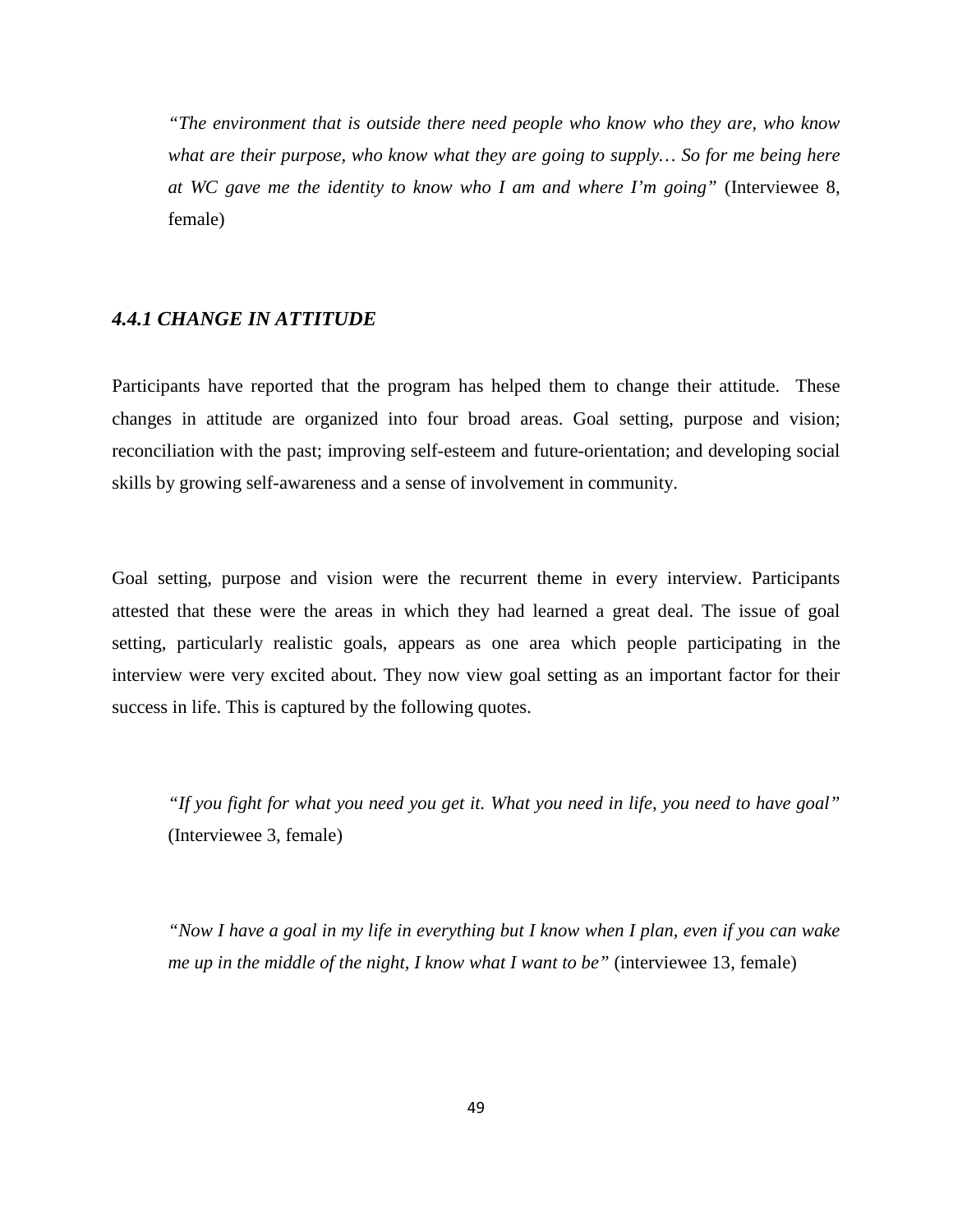*"I've never thought about vision and setting goals and… you know? All of that stuff; I've never thought about, I never even have a diary in my life. Now I have learned the importance of setting goal and work on how to achieve them"* (Interviewee 4, female)

## *4.4.2 CHANGE IN MIND, CHANGE IN BEHAVIOUR AND INCREASED SELF-ESTEEM*

Many participants indicated that the program helped them to transform their mind, to change their behavior and to increase their self-esteem. They reported that the program helped them to renew their minds. They also mentioned that the program has completely changed the way they think. One participant reported that, before, every girl for him was just a girlfriend. Now he has learned how to respect women and see them as sisters and helpers.

*"Their teachings seriously renew and transform my mind. Attending WC training and workshop changed totally the way I used to think before, it has empower me*" (Interviewee 6, male)

*"So I'm proud to be who I am. I'm not afraid to speak to anyone about my future and what I want to be and I'm proud and excited about what I want to be. It makes me to prepare in every step, take one step at a time and understand where I am going…I'm really proud, I'm a go-getter"* (Interviewee 4, female)

*"So I view life differently. Not only using my eyes but also using my mind. Now when I see a girl, I don't look at her as before that she must be my girlfriend… So when WC came they bring me the light that is I can see a girl in a different way, not as my girlfriend but as my sister or an assisting person in my life so that I can progress in life; yah… WC helped me a lot"* (Interviewee 10, male)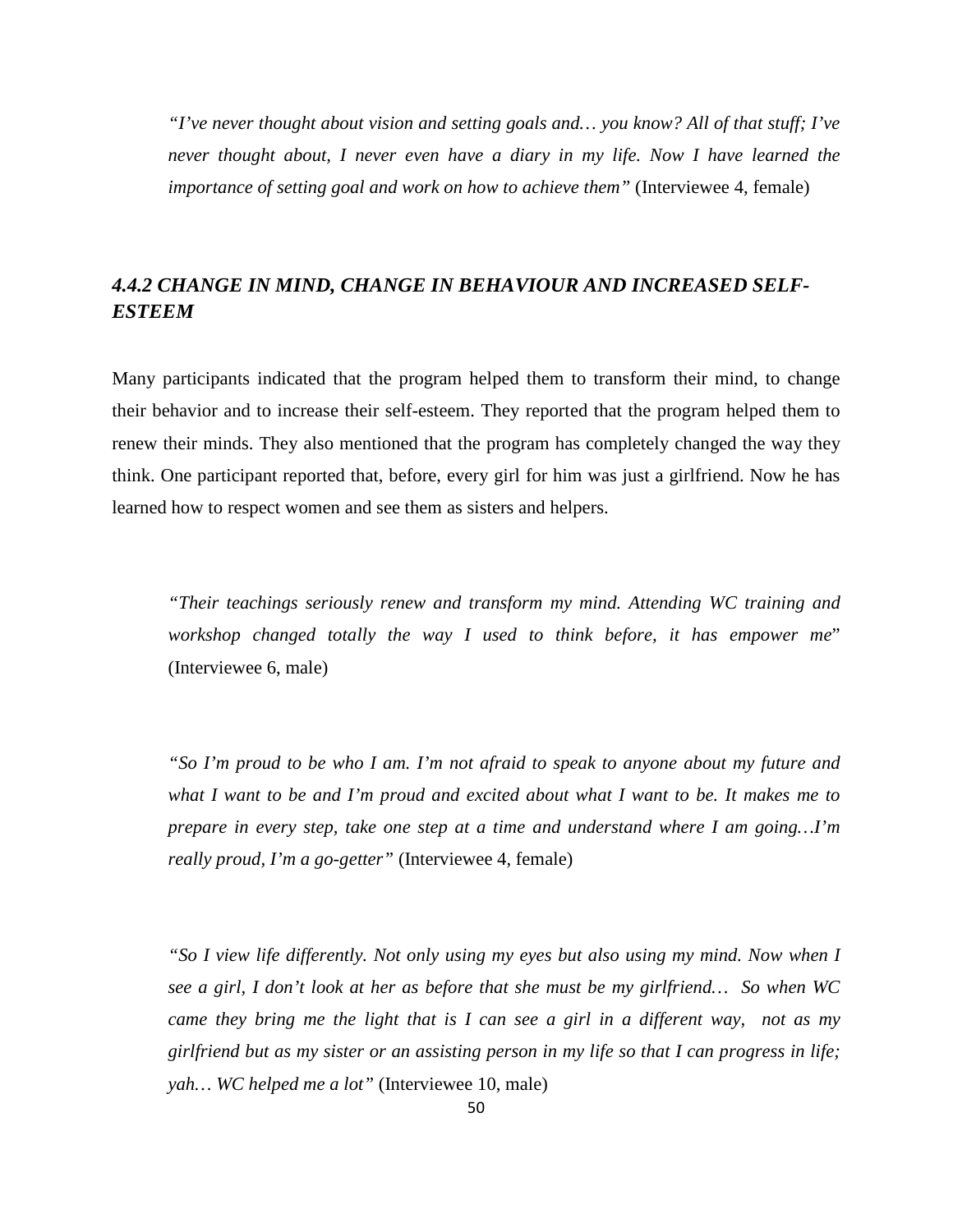Reconciliation with the past was reported as one area in which participants have benefited. In that sense, some mentioned that the program was helpful because it helped them to heal their past wounds. One participant reported she has learned not only to forgive others but herself. Another reported that the program helped her to accept her HIV-positive status, and talk about it, in order to help others.

*"So healing of the past… I have issues with that. I could forgive my father. But I was touched by the topic healing of the past and forgiveness… they helped me a lot dealing with it. I am now in good term with my father"* (Interviewee 4, female)

*"I must understand that the past is the past. I have stopped holding grudges and blaming others. I have learned to forgive others and myself… So let the past be the past and I must face the future now"* (Interviewee 13, female)

*"I have learned to accept my status and talk about it. I am not afraid to say that I'm HIVpositive. I believe it is in that way that I can succeed in helping others"* (Interviewee 4, female)

Through the program many participants have learned and developed positive social skills such as volunteering and helping in their community. One interviewee mentioned that after WCA he has volunteered for several organizations, where he gained a lot of experience. He is now involved in his own community.

*"World Changers taught me the importance of volunteering. I have volunteered in many organizations where I have learned a lot. Now I have decided to serve my community where I'm involved in different projects"* (Interviewee 6, male)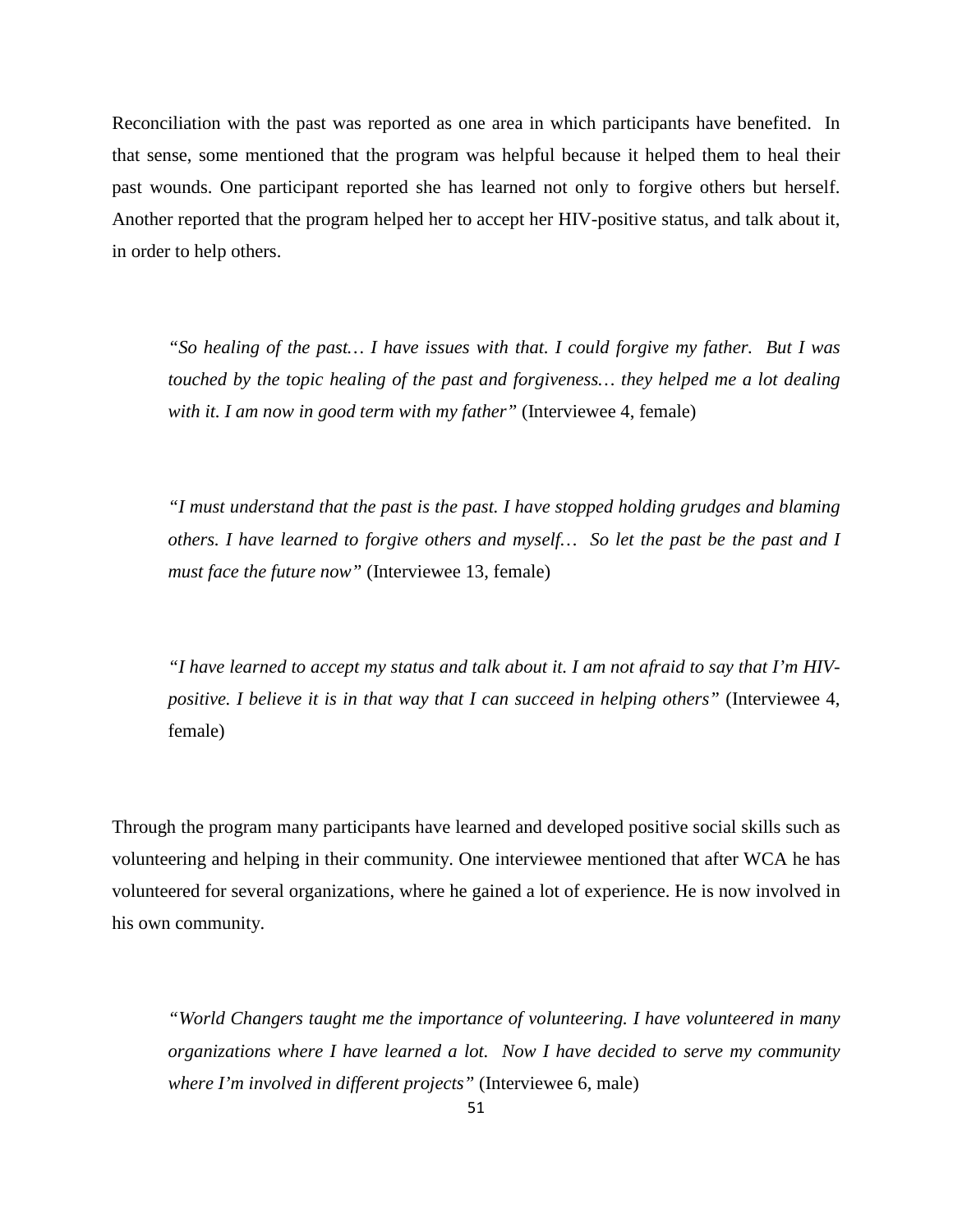*"I must not sit in my comfort zone; I must not limit myself; I have to be wide, know what is happening in my community and everything because at the end I am accountable for my community"* (Interviewee 8, female)

Some of the participants indicated their intention to return to their studies as a result of the program.

*"I have already have my plan for next year so… next year I'm gonna go to school and continue my studies"* (Interviewee 4, female)

*"WCA gave me inspiration to go back to school try and find loan so that I can carry on with my studies"* (Interviewee 3, female)

# **4.5 EFFECTS OF THE PROGRAM ON OTHERS AS PERCEIVED BY PARTICIPANTS**

People interviewed were asked to give their views on their fellow participants who went through the program with them. It was reported that while some are working either in their communities or in different organization and others have resumed their studies, many others went back to their previous lives. For these latter it can be said that the program did not meet its objectives. One participant attributed this failure to their non-participation in the follow-up program. These views are expressed in these terms: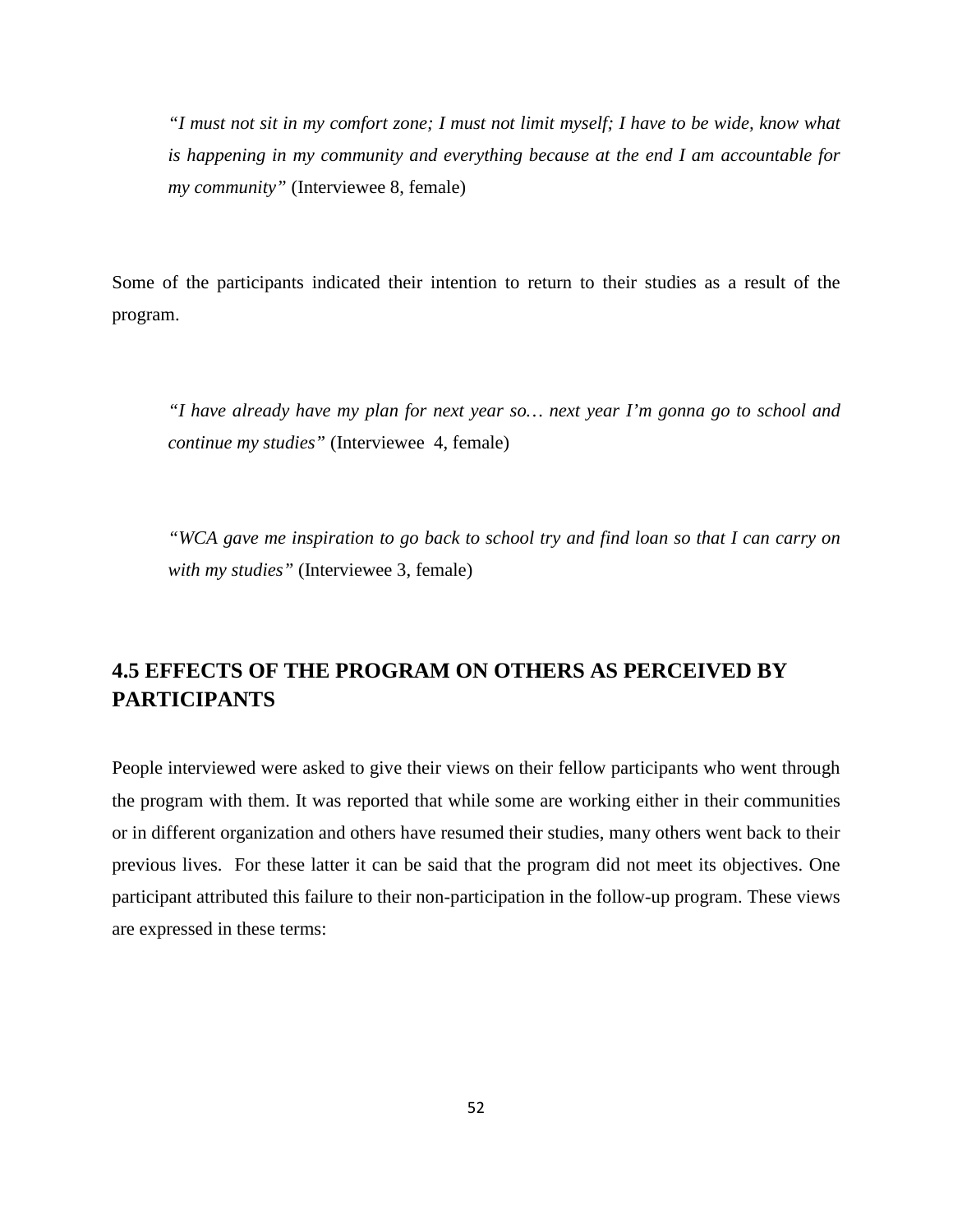*"Some are working and they are still leaving positively. I know some of them and some of them are helping in the community, they are working with different organization"*  (Interviewee 11, male)

*"I've met some of the people I was attending the life skills class with. Some of them have register at UNISA, they told me… So some are working, their life is going effectively and positively"* (Interviewee 6, male)

*"Some of them came here for the leadership course. Some of them just stay at home and carry on with their poor life"* (Interviewee 7, female)

*"They failed to attend the follow up for getting themselves assisted. They still don't know what they want for their life… even if you told them to come for the follow up, they do not want to come"*(Interviewee 6, male)

#### **4.6 LESS BENEFICIAL ASPECTS OF THE PROGRAM**

The negative aspect of the program reported by the participants was primarily the cultural clash they perceived between African values and Western values, mostly with regard to the issue of difference of religious belief; African traditional religions versus Western Christianity.

Many participants perceived the religious and cultural clashes as negative aspects of the program. They reported that the topic on African Renaissance was very confusing because of the clashes it caused between the participants' cultures and the Western religion. One participant mentioned that, some days, people were spending a lot of time arguing on the issue of religion.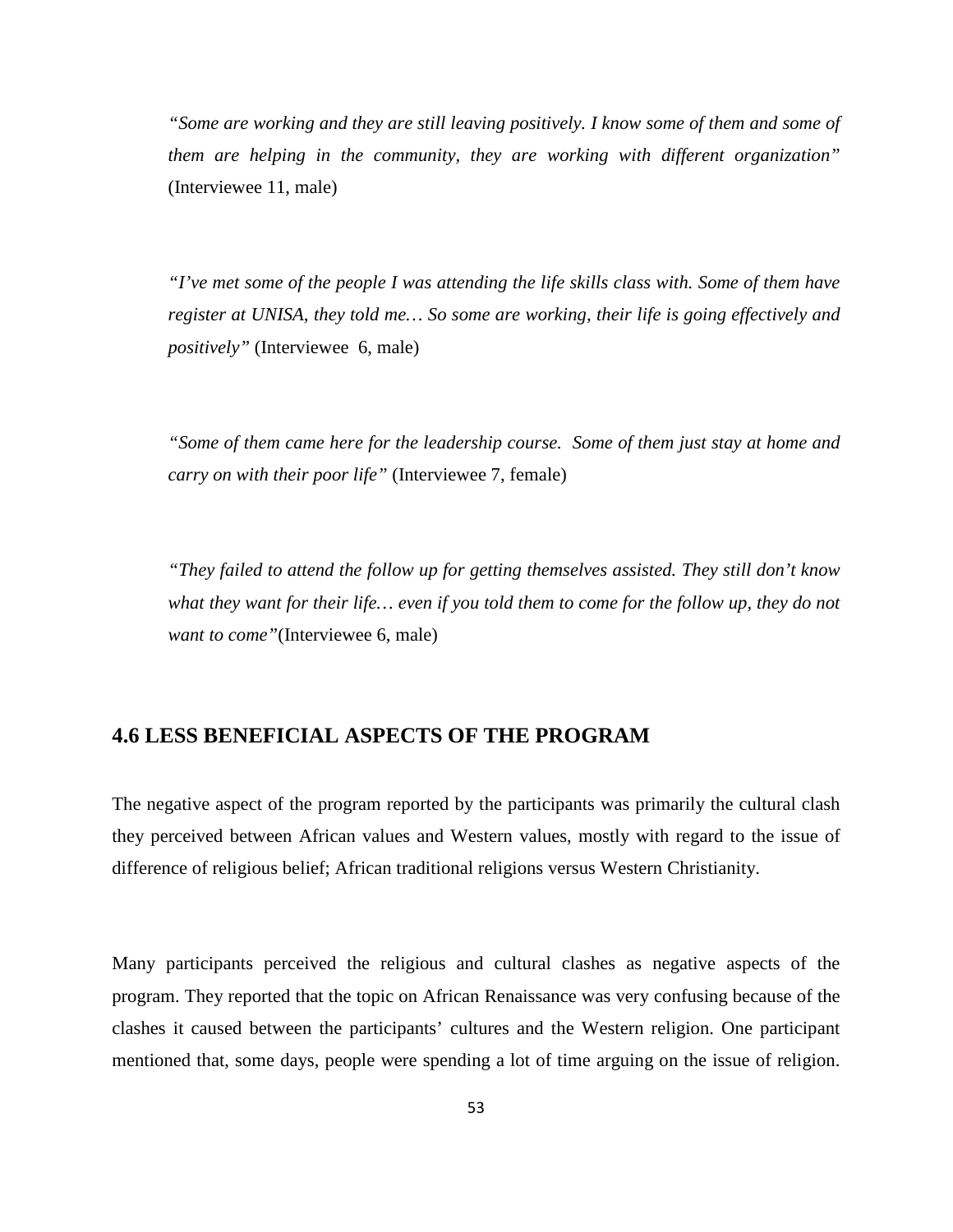Spending time arguing on the issue of whose religion, for instance, is the best was perceived by them as not beneficial. The following statements capture their views and feelings.

*"I believe in ancestors but they had another way of seeing things… the way they teach about ancestors, is like when they teach you get lost… there were areas that I was completely lost because I believe in ancestors and my family also believes in ancestors"*  (Interviewee 4, female)

*"We are coming from different family background; we have been raised in a particular culture and then… Suddenly somebody tell you that you are wrong. The topic of African Renaissance was confusing for me because of that point"* (Interviewee 1, male)

*"Some days people was just arguing in the issue of religion; Oh I'm a Roman... I'm Shembe… I'm Zionist and blah blah blah. It was something like that, so there were so many questions in a class. Everyone wants to show he has a God. Yah It was like that*" (Interviewee 8, female)

One particular interviewee was quite negative about the program. Though he felt that although he had benefited from the program, he felt that some people left WCA unhappy because of its leadership. Furthermore, he mentioned that the system was limiting young leaders to show their true potential. When asked to elaborate, he answered that there was nothing more to explain.

*"I know some people who left WCA being not happy with the system and its leadership… I think the problem is the leadership… And then it is this thing of domesticating people or of telling people to think on this level, to do this and that and that and that… to minimize the potentials of young emerging leaders… there was many, many, many… the system*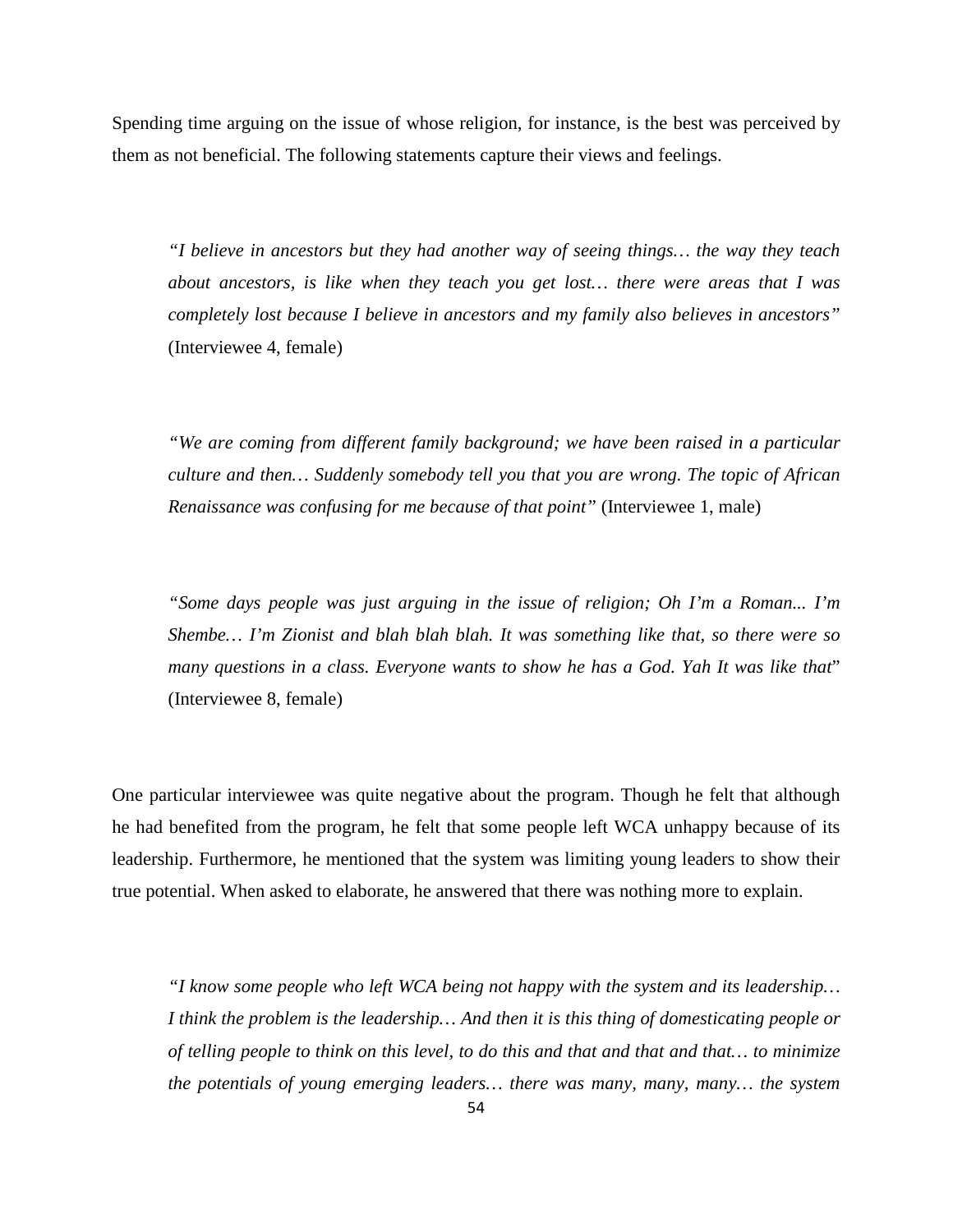*was limiting young emerging leaders to show their potential… yah"* (Interviewee 1, male)

#### **4.7 SUGGESTIONS FOR THE IMPROVEMENT OF THE PROGRAM**

Participants were asked to give their views on how to improve the program. These views are summarized in three broad groups. The duration of the program, increasing as much as possible participation in the leadership program, looking for ways to attract participants into follow up meetings, organizing seminars for parents.

Many participants agreed that both the life skills and the leadership program were very short. They suggested that the duration of these programs should be extended in order to allow participants to fully reap their benefits. Some participants manifested their concern about the limited number of people selected for the leadership course and suggested that WCA should find a way to increase participation in the leadership course. These views are summed up as follows.

*"I would say the time is too short, because you have done life skills in just a month… and if you are lucky, you are selected for leadership program for another month at WCA, then after you go for six weeks outside in outreach. After that there is another week for feedback and then you are done with the leadership… You then get your certificate and just live the life you want to live. Everything just happens in just a small space of time… maybe it should be just extended"* (Interviewee 3, female)

*"I wish the majority of people participating into life skills course can also get the chance that I got to come to the leadership course because that is where most of the things you do at life skills classes… you know? Are more effective; that they are more deeper than…*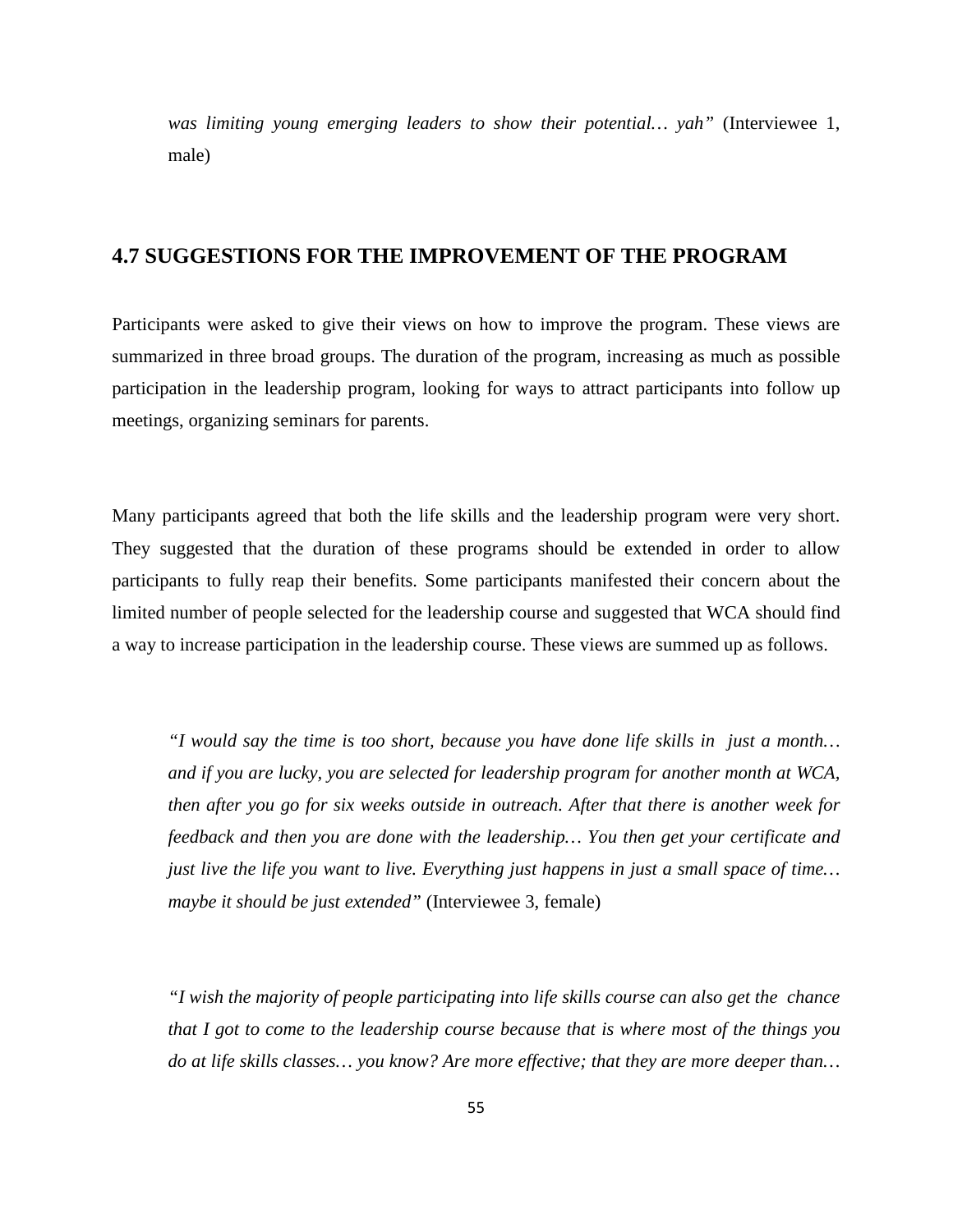*In the life skills class. Life skills courses are just the basic, the surface. But when you come to the leadership class, that is were you go deeper with the things that WCA teaches you"* (Interviewee 8, female)

Other suggestions to improve the quality and the impact of the program focused on finding ways to attract as many former participants as possible into follow-up meetings. Many participants acknowledged the role and importance of the follow-up meetings. In that regard, it was suggested that WCA should work out strategies that would enhance participation in the follow up meetings. This was viewed as the best way to monitor progress and link participants with the available opportunities.

*"World Changers must make sure that people who have completed life skills course are doing some positive things with their life. There must therefore have effective follow up meetings and find ways to make sure many people participate"* (Interviewee 10, male)

*"WC must look for ways to invite people into follow-up meetings"* (Interviewee 13, female)

Some general suggestions concerned the increase of the number of speakers. It was suggested that speakers should interact more with students. It was also suggested that life skills should target teenagers younger than 15 years old. Some interviewees mentioned the importance of introducing seminars for parents in order to make them aware of what their children have learned at WCA. This, according to them, is necessary due to the fact that participants can be influenced negatively by their families who have no clue about some of the values learned at WCA. This can also help families to be more supportive of their children. These views are broadly reported in these words: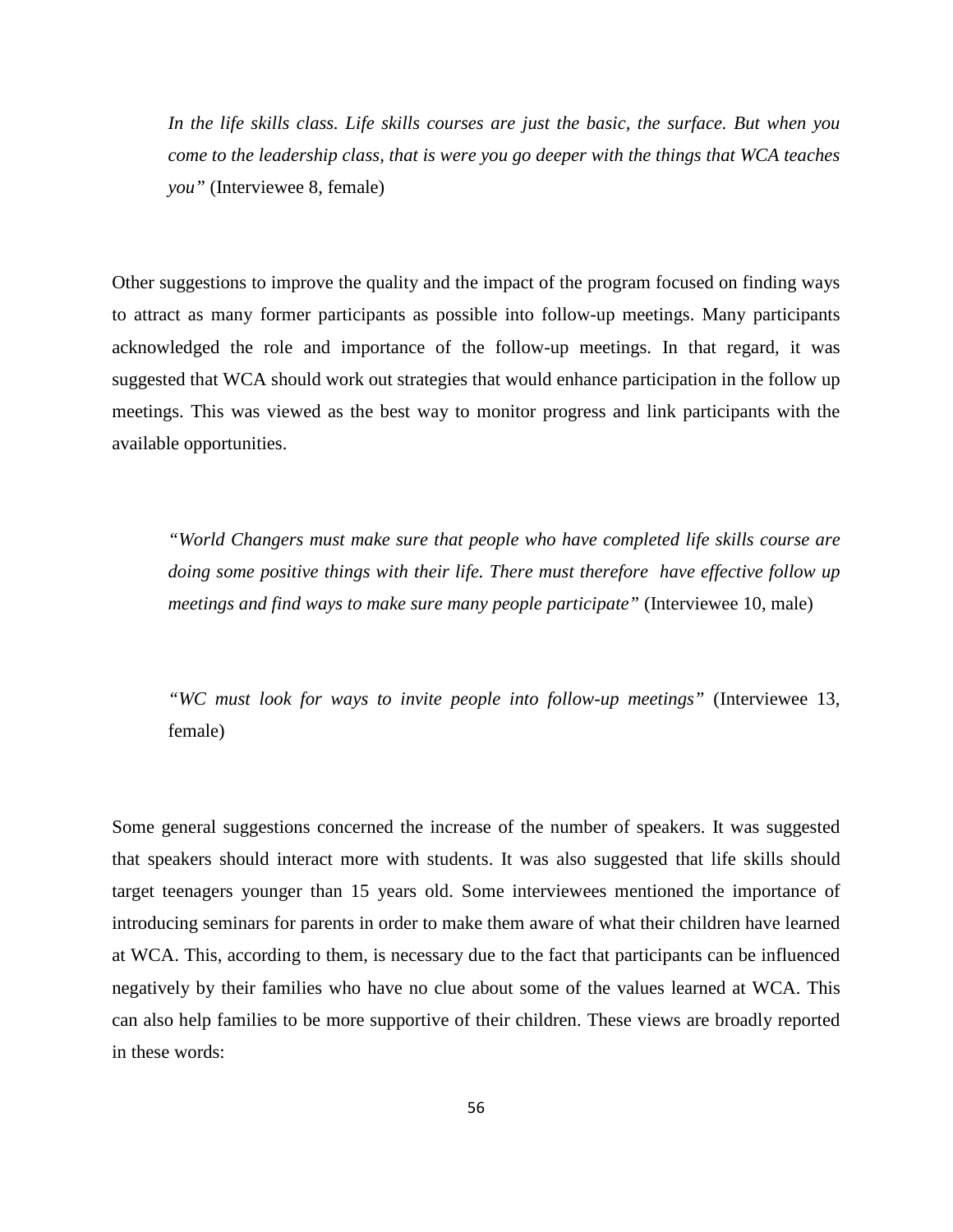*"Mostly the speakers were not much because the coordinator has to do some other topics because there were no speakers to come and just present that topic that day. But I cannot say much… and on a break time they can just chat with us, talk, get to know us, what is wrong and how are thinking and how are we gonna get along with the life skills"*  (Interviewee 3, female )

*"So I thing the corruption is starting around 15 years old or less. I think if they can have more programs that target those children, now people will come to life skills… they are already destroyed… like now WCA is doing the fire fighting; you know? People are already broken but if we can have a program that targets those teenagers/young people and direct them into the right direction, it will be"* (Interviewee 7, female)

*"Why if we try to teach our parents about life skills so that they can understand the way… so that they can understand the things that we learn here at WC. Because I can learn something and go back home and they are saying I'm great. And I'll live with this family 24/7 yes… and they will influence me because most of the time I'm spending with them so they will influence me; so we can try to have some classes maybe for two hours with parents…. Because you can influence the child and the child is living with the elders and the elders will demand the child to do something that may contradict what s/he have learned"* (Interviewee 10, male)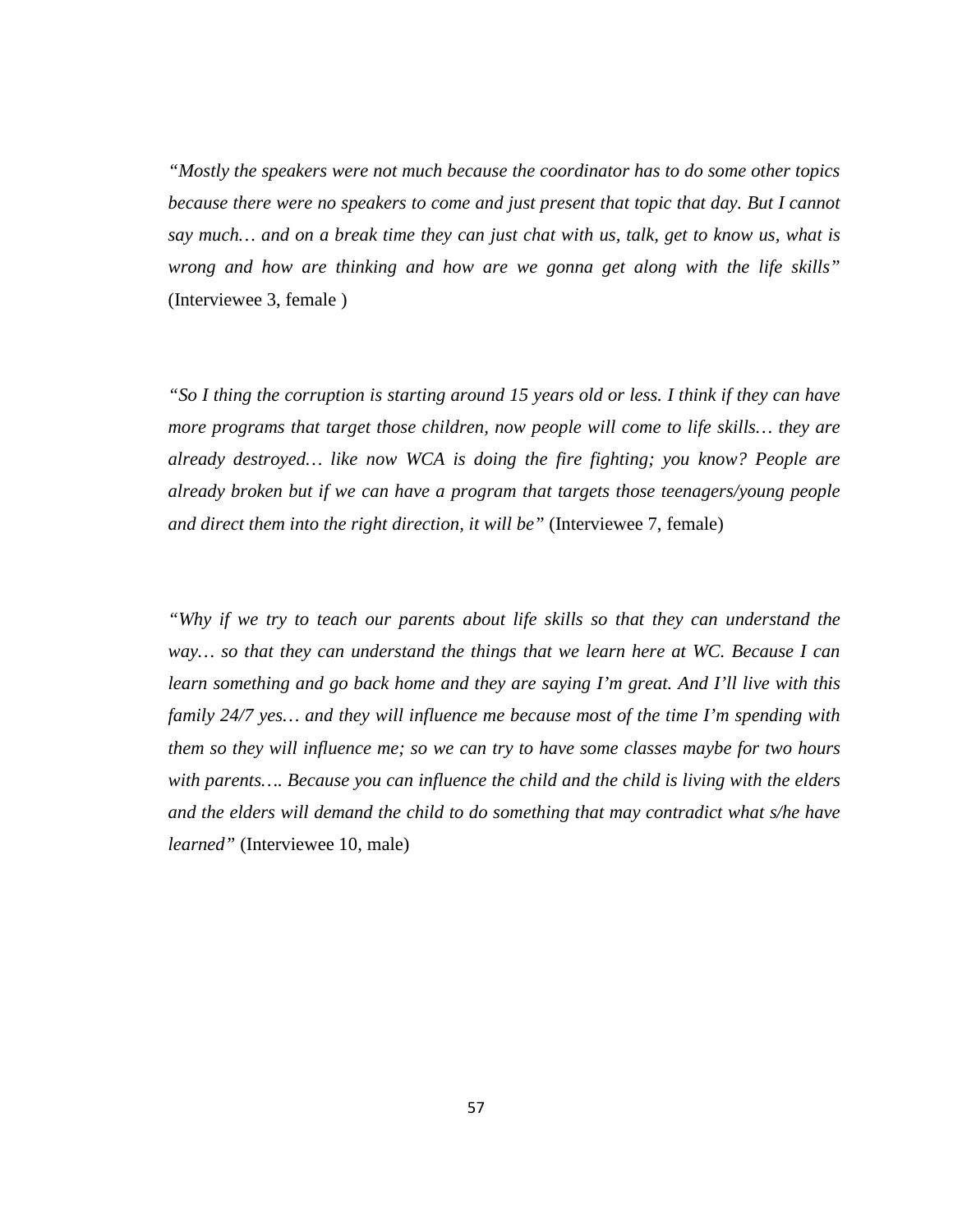### **4.8 CONCLUSION**

This chapter has presented the summary of the main findings of the study conducted on the participants' perception of the effects of WCA's life skills education. Data were collected through semi-structured interviews and a focus group discussion at YMCA, Durban and at WCA leadership center, Shongweni. Content analysis was used to identify, categorize, classify, and label patterns and themes in the data. The results were summarized into five major themes: reasons for the participants' enrolment into the program; their lifestyle or attitude before the program; their perception of the effects of the program; the less beneficial aspects of the program, and their suggestions and recommendations. These five major themes were subdivided into minor themes as shown in Table 2. The next chapter will discuss these findings.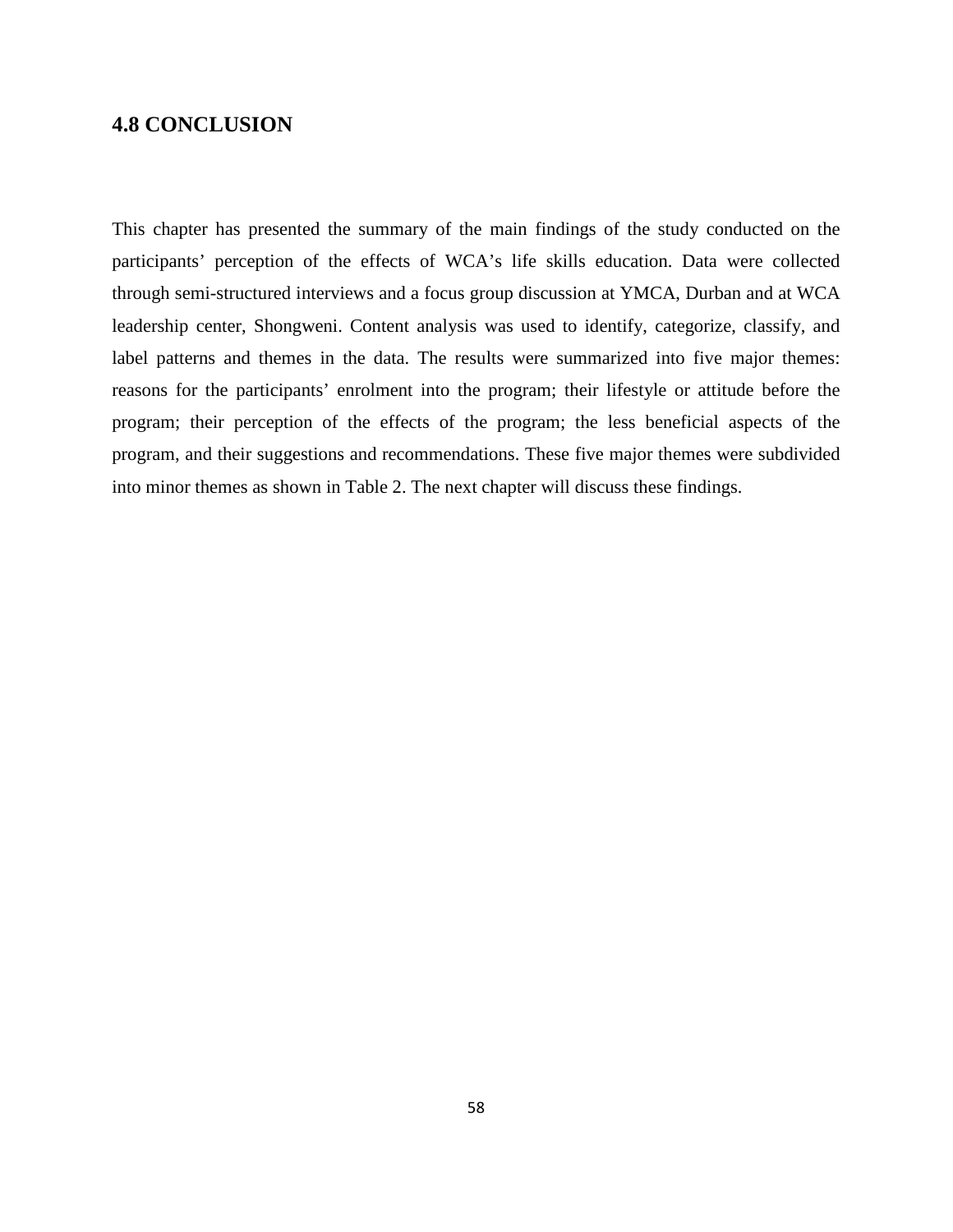# **CHAPTER 5: DISCUSSION**

#### **5.1 INTRODUCTION**

The aim of this research was to assess the participants' perception of the effects of WCA's Life Skills education program. The research project was informed by Sen's capability approach, which holds that the 'the enhancement of human freedom is both the main object and the primary means of development' (Sen 1999: 53). The rationale behind the use of the capability approach framework was justified by the fact that the study aimed at assessing the participants' perceptions of whether WCA's life skills education has enhanced their capabilities. It was assumed that people participating in the program would learn skills, knowledge and attitudes that could cause changes in behavior and empower them for life success. The objectives of the study were: (1) Assessing the participants' perception of the effects of WCA's life skills program (2) matching the participants' expectations and experiences against what WCA perceives as its goals, (3) giving recommendations for the improvement of the program. In the following, these objectives will be discussed in relation to the findings.

# **5.2 PARTICIPANTS' PERCEPTION OF THE EFFECTS OF THE PROGRAM**

The findings revealed that many participants perceived that the program has caused a positive change in diverse aspects of their life. The literature on life skills holds that life skills are important skills that help people to cope with problems, adapt to changes and effectively confront crises and conflicts. In that sense a set of life skills is of critical importance if one has to deal with organizing personal affairs; managing health care; pursuing vocational, leisure, and educational activities and engaging in positive and fruitful social interaction (Ebersohn & Eloff 2006, Kingsnorth, Healy & Macarthur 2007: 323). The findings support the literature on life skills in the sense that before the program, many participants reported that they were jobless, some had criminal backgrounds, and others were living a purposeless life. After the program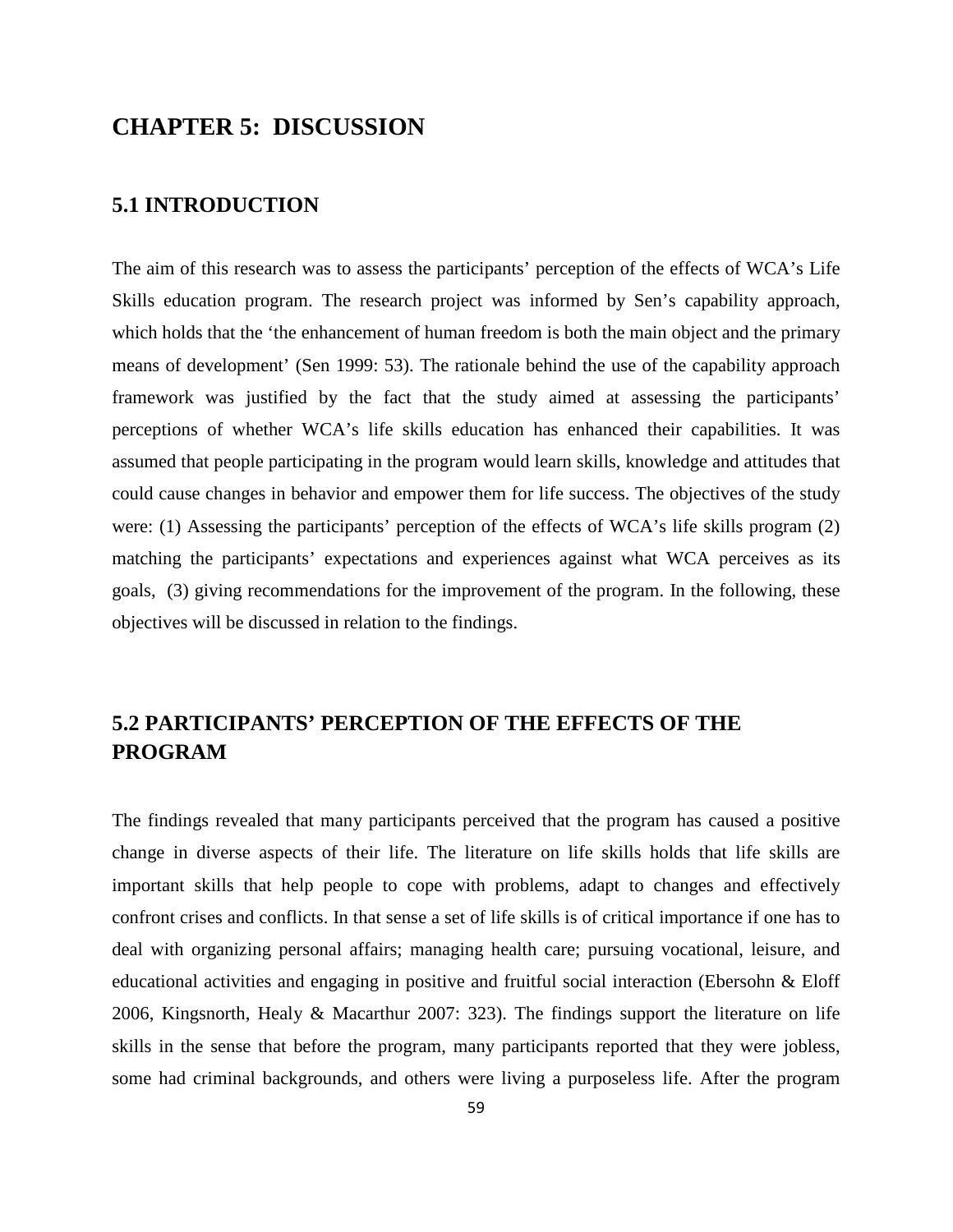they reported that the program has helped them to change their behavior, attitudes and knowledge, improving their self-esteem, healing their past, contributing to their spiritual growth, increasing their employability and opportunities, and allowing them to discover their true potential and to learn critical personal, interpersonal and social skills. They reported that the program has also helped many of them to set realistic goals.

# **5.3 MACHING PARTICIPANTS' EXPECTATIONS AGAINST WCA's GOALS**

Matching participants' expectations against WCA's goals is way of checking whether the program is meeting its objectives and therefore can be said to be legitimate. Hilhorst (2003) points out that it is not an easy job to acquire legitimation as an organization claiming to be 'doing good' for the development of others. Their legitimation entails 'first convincing others that the intervention of the NGO is indispensable and appropriate, and that it has no self-interest in the envisaged programme… it requires convincing others that the NGO is able and reliable, in other words, trustworthy and capable of carrying out the intervention' (Hilhorst 2003: 78). These criteria of legitimation will be discussed with regard to the outcome of the program as perceived by WCA's participants.

## *5.3.1 WCA's INTERVENTION: INDISPENSABLE AND APPROPRIATE? EMPOWERMENT THROUGH WCA'S LIFE SKILLS PROGRAM*

According to Rowlands (1995: 105) 'Programmes that build on the demands and wishes of the people who participate in them are a step toward empowerment'. The aim and objective of World Changers Academy is to empower people for life success through value-based life skills education. The concept of 'empowerment' according to Rowlands (1995) is problematic. In development thinking and practice, it is usually used uncritically. It is used in community development, adult education, and particularly in social work. However, it means different things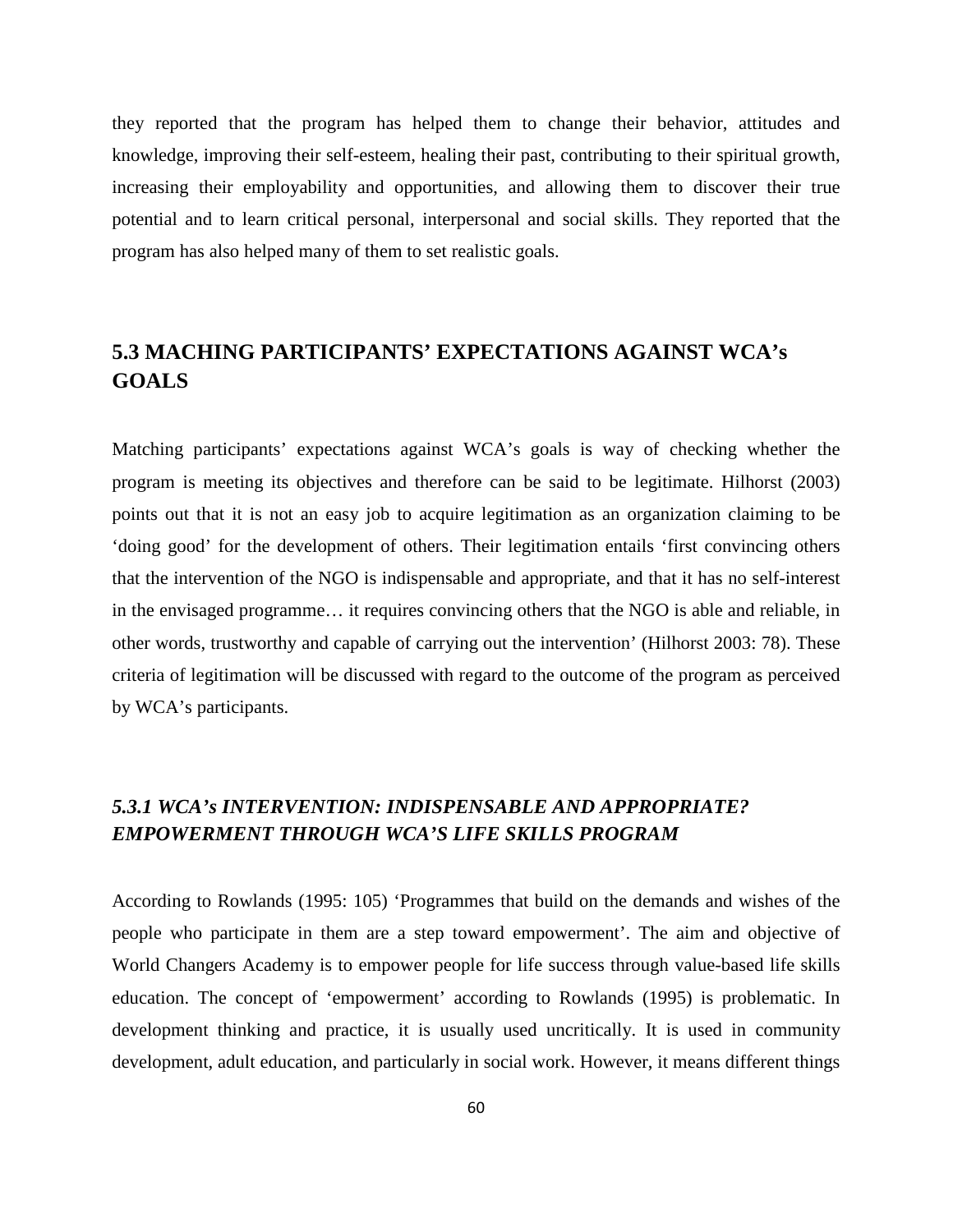for different people. The root concept of empowerment -power- suggests that empowerment terminology allows the analyses of power, oppression and inequality. Many politicians, social activists, publicists and an increasing number of intelligentsia see empowerment as an effective answer to exploitation, oppression, injustice and many other problems which our society is facing (Berteille 1999, Rowlands 1995). Empowerment is conceptualized more clearly as a socio-political process. Within empowerment, there is power; therefore, empowerment is 'about shifts in political, social, and economic power between and across both individuals and social groups' (Batliwala 2007: 559).

In relation to the use and interpretation of power, empowerment is sometimes linked to the issue of participation in governance and development projects. It that sense, it can be seen primarily as bringing people who are outside the decision-making process into it. This is a conventional approach to empowerment. The generic interpretation of power has led to a definition of 'empowerment' that includes access to 'intangible decision-making' processes. It is concerned, as Rowlands (1995: 103) put it, 'with the processes by which people become aware of their own interests and how they relate to those of others, in order to participate from a position of greater strength in decision-making and actually to influence such decisions' . Chambers (1997) concurs with this later definition by stating that empowerment is an ongoing interaction among people oriented toward equity and well-being. He describes this process as follows:

Empowerment, unless abused, serves equity and well-being. It is not a static condition. It is a process not a product; it is not something that is ever finished. There is no 'empowerment' box which can be ticked as complete. It entails enhanced capabilities and wider scope for action. Nor is it just something that happens among lowers. It is interactive, between lowers, peers and uppers. Especially, it requires and implies changes in power relations and behavior. These can be analysed under three heads: institutional; professional; and personal (Chambers 1997: 220).

In practice, empowerment is increasingly used as tool to understand what is needed in order to change the situation of poor and marginalized people. In that sense empowerment can be defined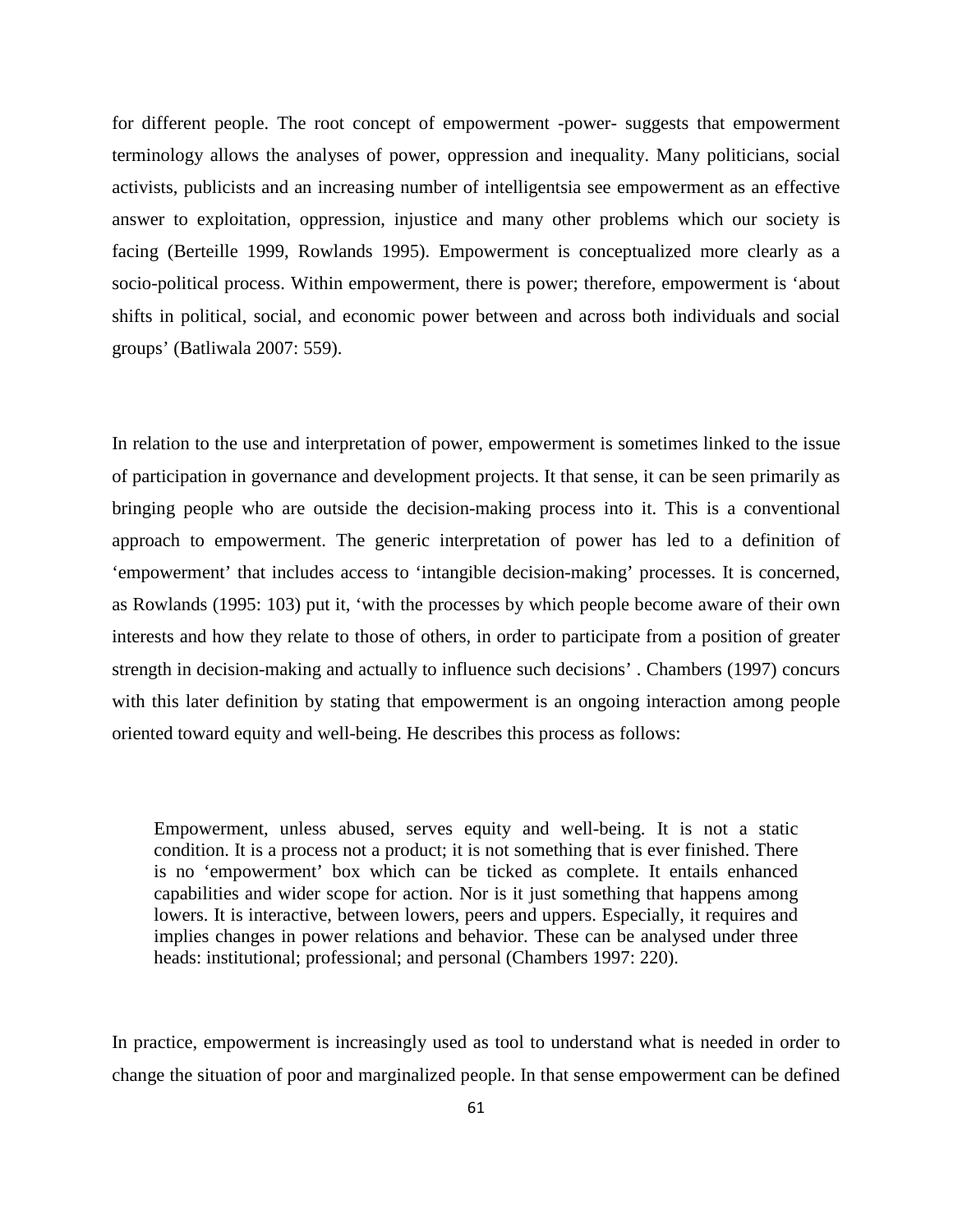as 'the process by which people, organizations or groups who are powerless became aware of the power dynamics at work in their life context, develop the skills and capacity for gaining some reasonable control over their lives, exercise this control without infringing upon the rights of others and support the empowerment of others in the community' (Mc Whirter 1991, cited in Rowlands 1995: 103).

The findings confirmed the above definition of empowerment. People reported that the program has helped participants not only to build and develop important skills but also to improve awareness of their potential. The expectations of the participants before starting the program, as reported, were to increase their opportunities in getting jobs, build their knowledge, improve themselves, improve their community. Some participants interviewed have expressed their willingness to be involved in their community in order to assist and share what they have learned with those who did not have the opportunity to participate in the program. Other participants attributed the fact that they are already working or volunteering in their community and diverse organizations to their participation in WCA's life skills program.

World Changers Academy's aim and objective fit into the definition of empowerment because almost all the participants interviewed have acknowledged in one way or another that the program was built on their demands, needs and wishes and therefore has constituted a milestone toward their empowerment. From that perspective it can be argued that WCA's life skills program is not only legitimate but it is of critical importance because it contributes in building people capacity.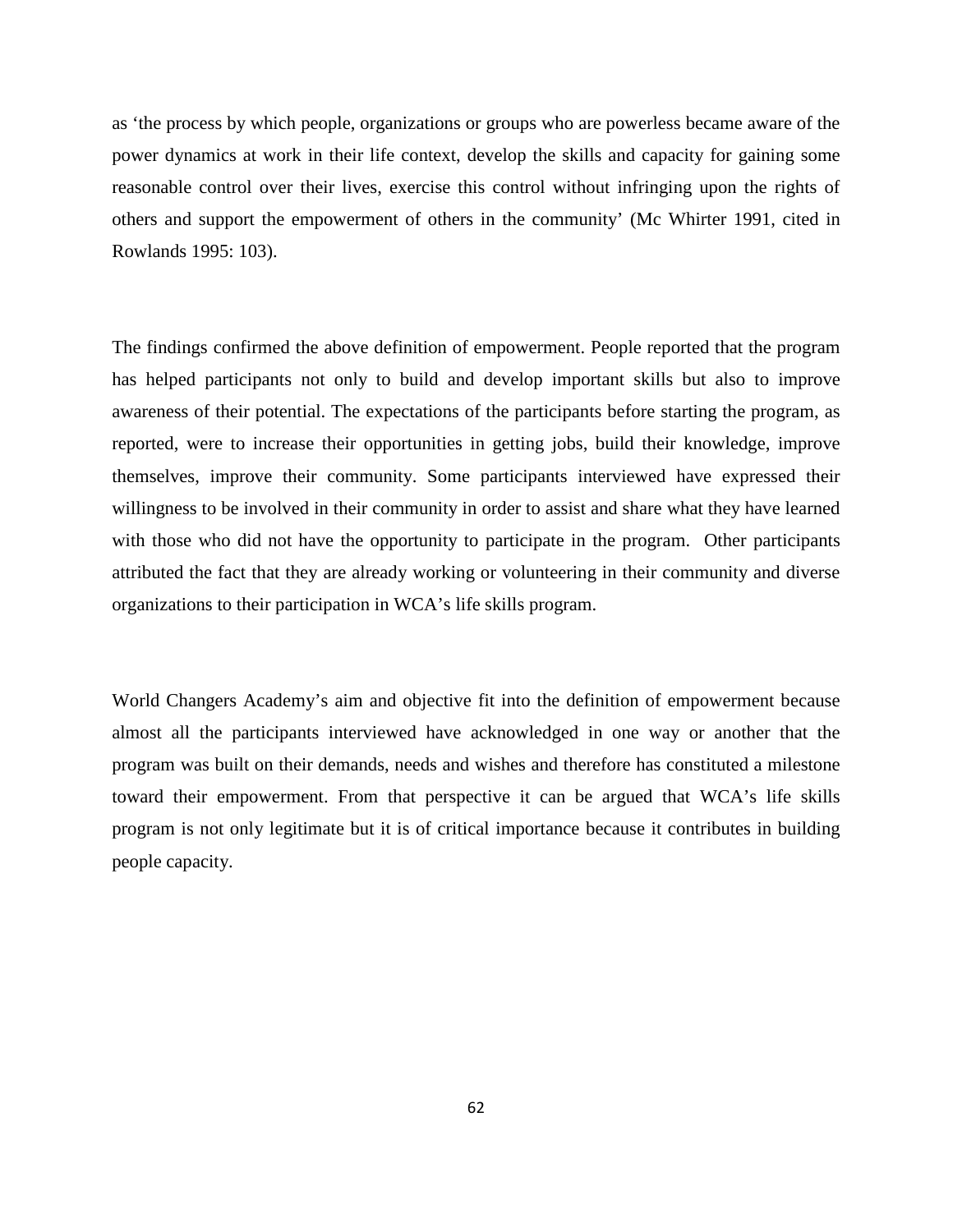### **5.4 LIFE SKILLS AS AN ASSET**

There is strong relationship between asset ownership and vulnerability; 'the more assets people have, the less vulnerable they are, and the greater the erosion of people's assets, the greater their insecurity' (Moser 1998: 3). The findings revealed that World Changers Academy's life skills program had helped the participants to improve their condition by reducing their vulnerability and by the building up of their human capital. Moser (1998:4) describes human capital as encompassing, 'health status, which determines people's capacity to work, and skills and education, which determine the return to their labor'. Life skills therefore are important assets that the participants have acquired at World Changers Academy.

### **5.5 FITTING THE STUDY WITHIN THE THEORETICAL FRAMEWORK**

The theoretical framework of the study, based on the capability approach, holds that development must focus on the expansion of human capability. Poverty, within this framework, is seen as deprivation of people's basic capabilities. People's capabilities are influenced by factors ranging from the prospect of earning a living, to the social and psychological effects of deprivation and exclusion. These include people's basic needs, employment at reasonable wages and health and educational facilities (Birdsall  $&$  Londono 1997). The Capability approach aims then at building people's capacity, reducing their vulnerability and increasing their opportunities.

The Capability approach may consist of capacity building and the increase of opportunities. Capacity refers to people's skills, knowledge and attitudes, including any ability to do something, such as caring for others, the environment or the increase of self-esteem. Opportunities are places and areas where people can utilize their capacity – skills, knowledge and attitude- to generate income and other rewards. It is in this sense that Anderson and Woodrow (1989, cited by Moser 1998: 3) define development as a 'process through which people's physical/material, social/organizational and motivational/attitudinal vulnerabilities (or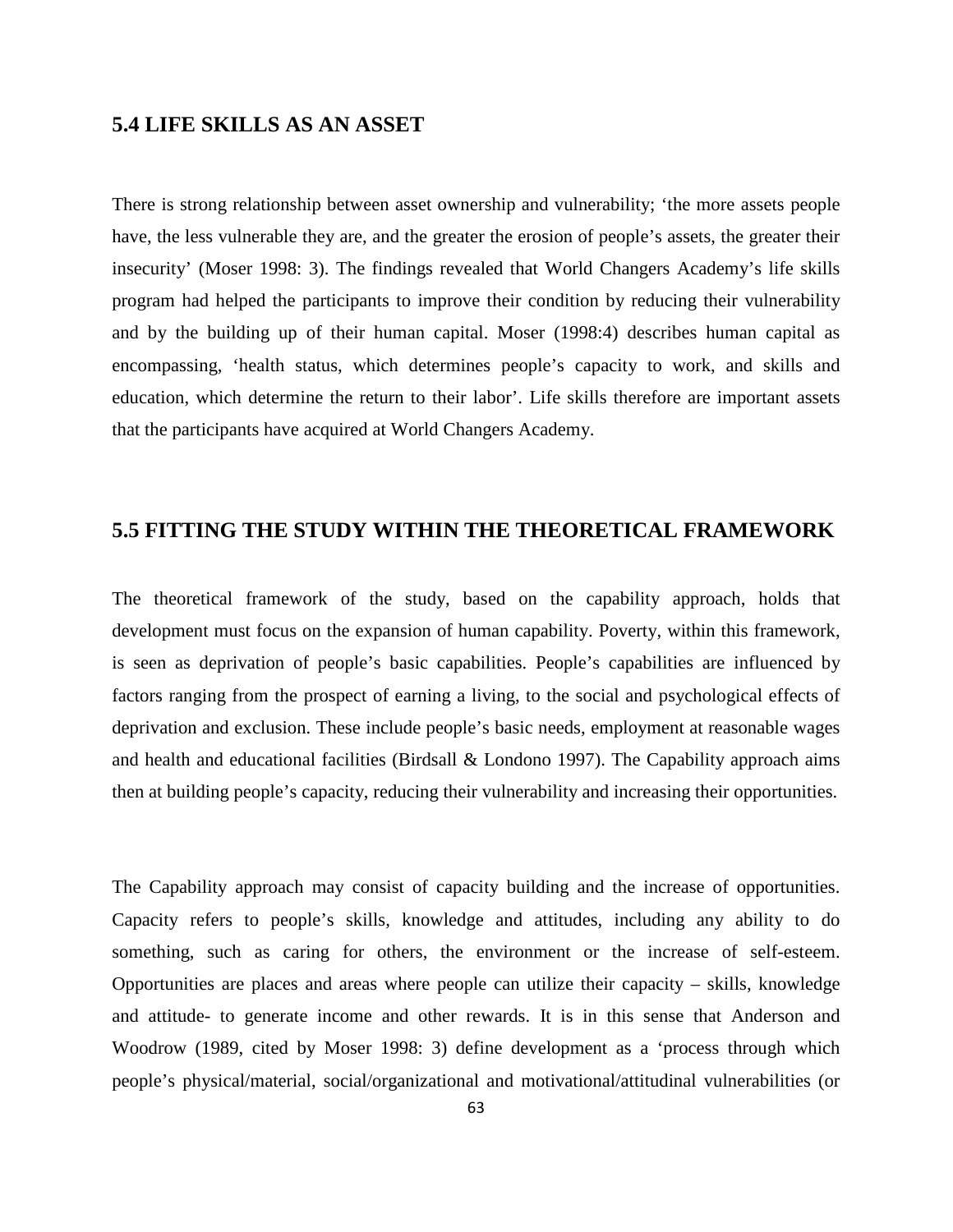capacities) are reduced or increased'. Preece (2006) sums up some of the basic capabilities as follows: vocational skills, management skills, financial skills, technology skills, business knowledge, access to loans/credit, skills updating opportunities and trade agreements.

The findings reveal that participants in World Changers Academy's life skills program have learned positive attitudes, skills, knowledge that have increased their opportunities and reduced their vulnerability. Through WCA, participants reported that they have learned the ability to adapt and adopt positive behavior that will enable them to deal effectively with the challenges and demands of their daily life. It can therefore be said that, according to the interviewees, WCA's life skills program contributes to the expansion of the real capabilities of its participants through the increase of their knowledge, helping them to adopt positive attitudes, helping them to set achievable goals, providing job preparation skills that increase their employability and helping them to discover their true potential.

### **5.6 STRENGTHS AND WEAKNESSES OF THE PROGRAM**

Identifying the strengths and weaknesses of the program was one of the objectives of the study. The findings reveal that some of the major strengths of the program are: its ability to build vision and achievable goals with the participants; to equip them with knowledge; to develop values and attitudes; to facilitate job preparation skills, communication skills and other important skills that empower participants for effective functioning in the society. Almost every participant interviewed stated that one of the areas in which they have benefited the most was when they were instructed on how they view their future and set achievable goals.

Although almost all the participants in the study have acknowledged that the program was greatly beneficial and has impacted them positively, they have pointed out some areas that were less beneficial and therefore need to be improved. These were related to the issue of religious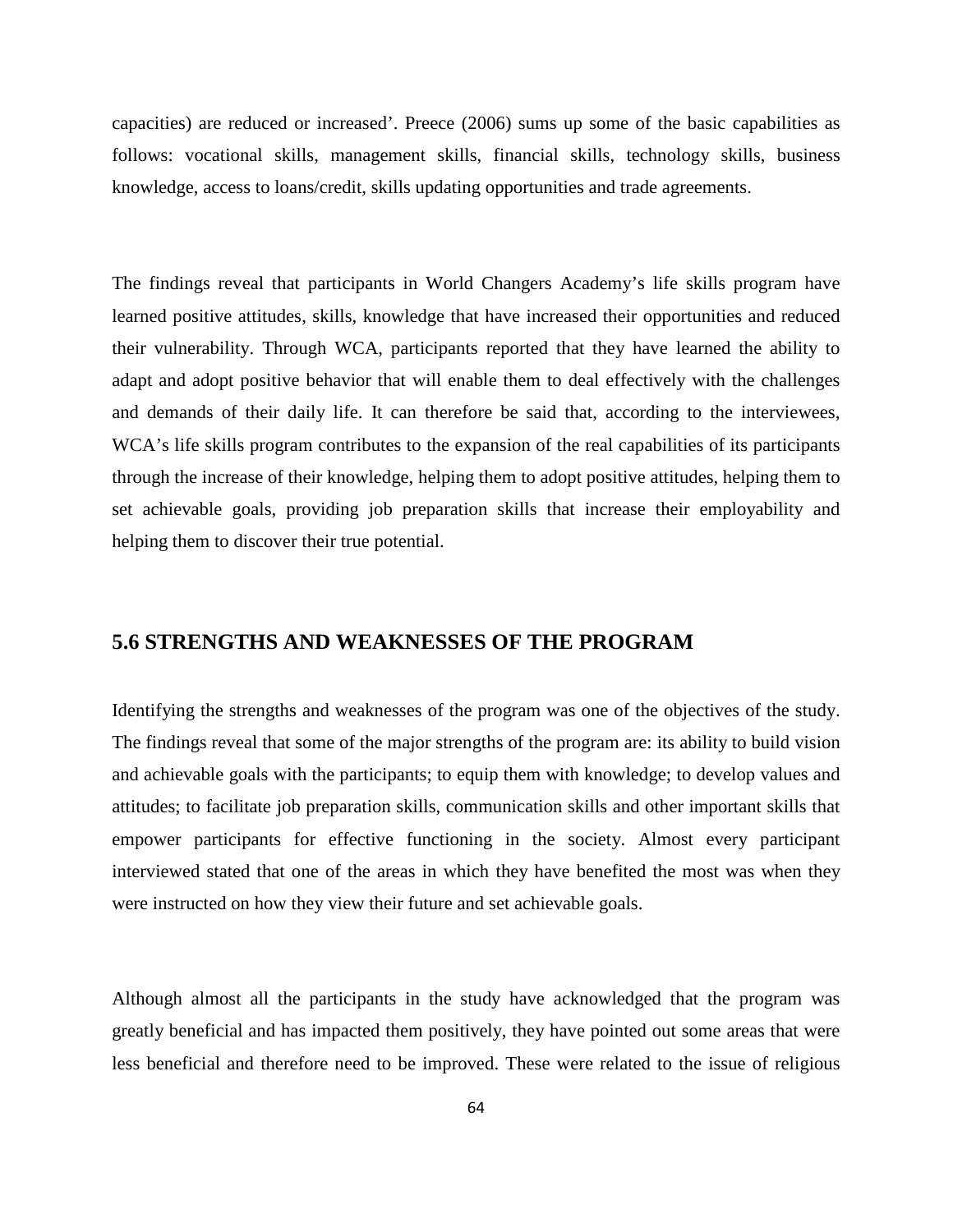clashes between African traditional religions and Western religions; the failure to attract former life skills participants to follow-programs; the duration of the programs; the limited number of students participating in leadership course, and the failure to reintegrate failed students into the program.

According to many participants, the issue of religions covered on the topic of African Renaissance was very confusing. They pointed out that sometime the class was sidetracked due to the fact that people were arguing over the issue of religions instead of focusing on what was planned. In that sense the program failed to take into consideration the religious diversity of participants. Many have suggested that people should not be told to abandon their culture and belief systems since they are part and parcel of their identity and personality. From that perspective it is important that the issue of religion be handled with care, taking into consideration the cultural and religious diversity of the participants.

The second area of improvement pointed out by the participants was about the follow upprogram. Participants have deplored the fact that follow-up sessions are not succeeding in attracting former life skills participants. In their view the follow-up programs are meant to check the progress of ex-life skills students. They are therefore an important component of the program that should be taken seriously. The fact that many students don't participate in these follow-up programs shows that they need to be reviewed and improved.

The third area of improvement concerns the duration of the program. It was pointed out by some participants that the duration of both life skills and leadership programs was insufficient to master all the subjects covered.

Some participants manifested their desire to see the number of people taking part in the leadership program increased. However, they reckoned that logistically it is not feasible.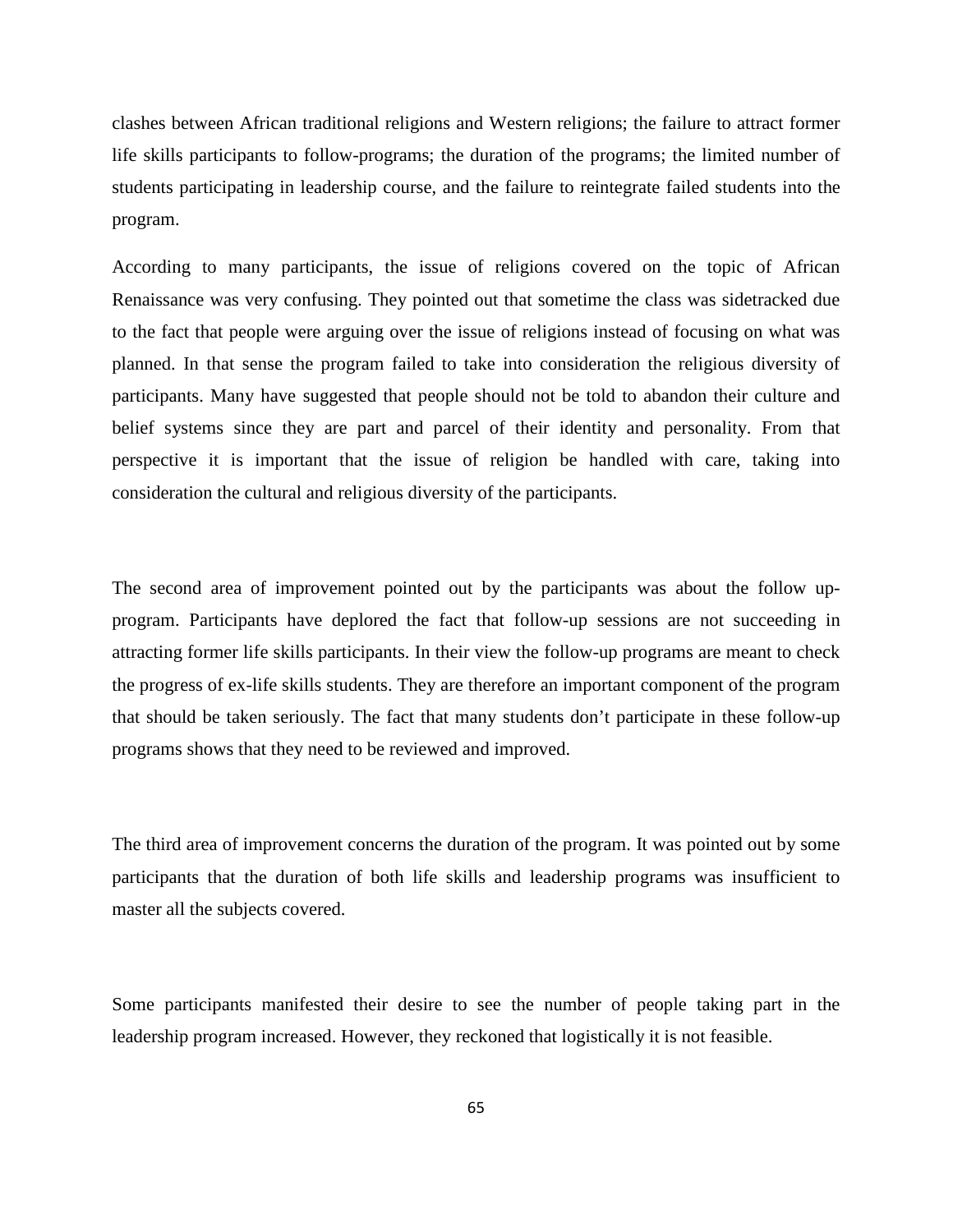Another area of improvement mentioned by the people interviewed concerned the distance between some speakers and the participants. In that regard, they advocated for a greater and livelier interaction between the students and the speakers. This would allow for a friendlier environment of sharing and learning.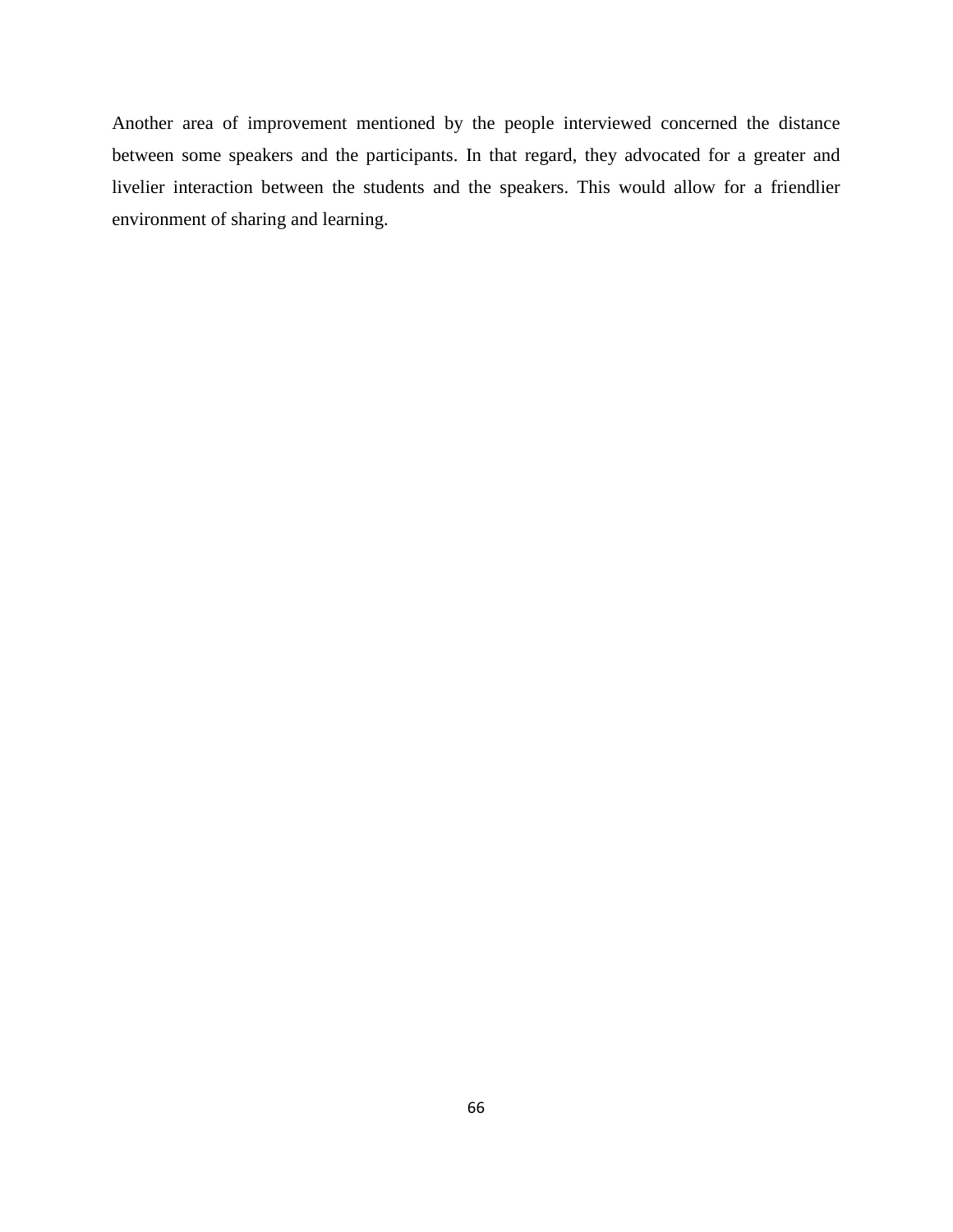# **CHAPTER 6: CONCLUSION AND RECOMMENDATIONS**

# **6.1 CONCLUSION**

Despite some criticism, many agree that the role of NGOs is of critical importance in social development. This is due to their countless social interventions. World Changers Academy, as profiled in this research, is a local NGO operating within the Greater eThekweni municipality. Its contribution to social development is to empower people for life success through value-based life skills education.

The aim of this research project was to assess the participants' perception of the effect of World Changers Academy's life skills program. To serve the intended purpose, the research questions were designed in relation to the main research question which was: 'how do the participants perceive the effects of WCA's life skills program in their life?' The research objectives were: to assess the participants' perceptions of the effects of WCA's Life Skills program, to identify program strengths and weaknesses, to match the participants' expectations and experiences against WCA goals and to give some recommendations. To reach its objectives, a qualitative research method was adopted because of the participants' assessment of their own experience. Data were collected in fourteen face to face interviews and one focus group discussion.

The findings revealed that in most of the case, World Changers Academy's life skills program has positively impacted the life the participants. Many of them perceived that it has helped them to improve their life. They have reported that, through the program, they have learned how to have new vision and to set achievable goals. The also indicated that the program has helped them to increase their knowledge, to develop values and attitudes, to acquire job preparation skills, communication skills and many other critical skills that have empowered them to cope effectively with the many challenges they are confronted with daily. However, a few have reported that despite the program and its beneficial aspects, they were still struggling to find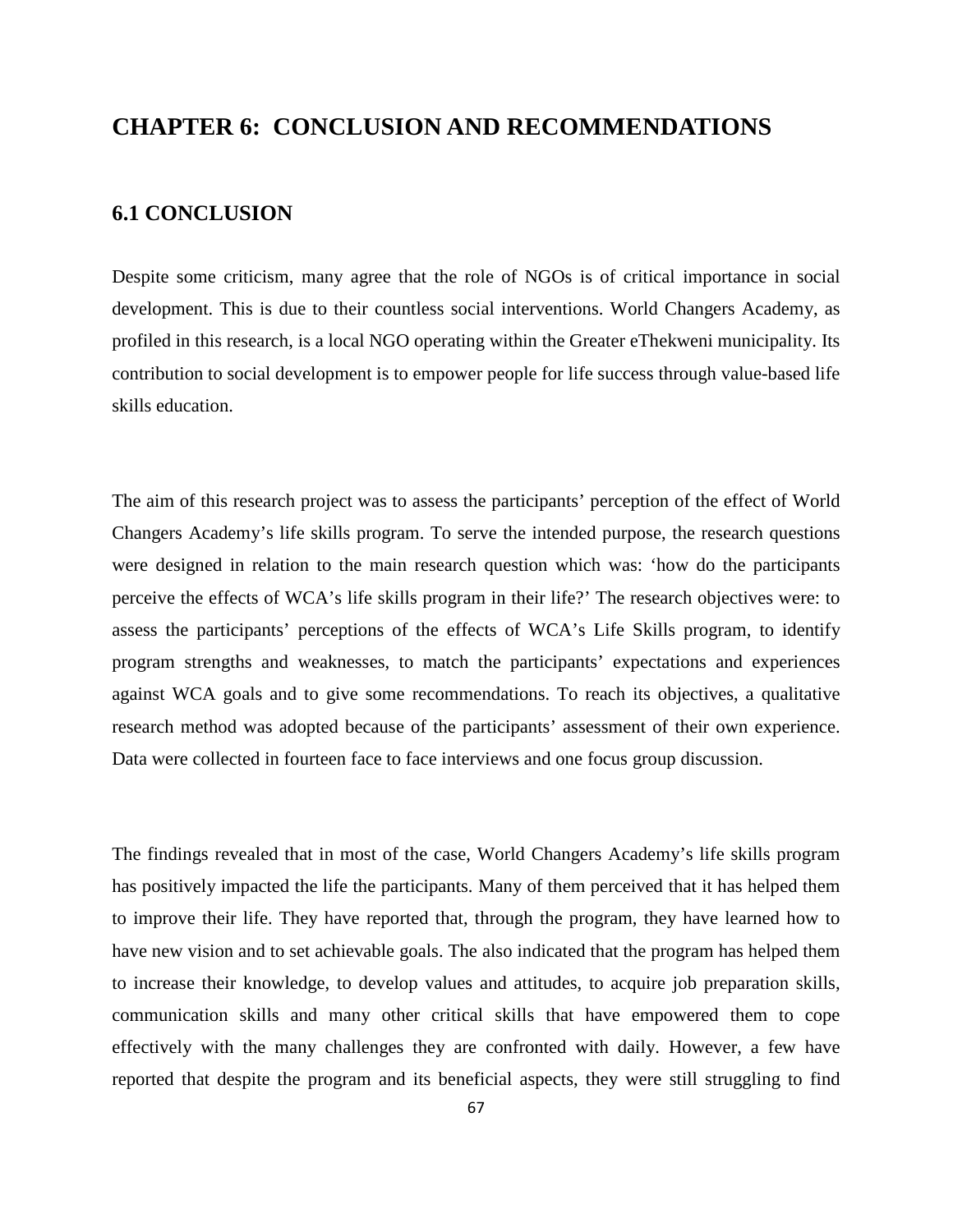jobs. This justifies Budlender's (2000: 98) argument that 'education and training alone do not provide the opportunities (such as jobs) which allow individuals to utilise their skills and knowledge to escape from poverty'.

Whether all the beneficial aspect of WCA's life skills program as perceived by the participants will translate into material changes in their lives remains a matter for further examination. This can be done through a broader impact evaluation of WCA's life skills program.

Although acknowledging the program's beneficial aspects, participants have also identified areas which were less beneficial and therefore need to be improved. These were related to religious clashes, to the difficulties of attracting former participants into the follow-up program, to the short duration of both life skills and leadership programs and to the reintegration of failed students into the program. The next section will provide some recommendations based on these less beneficial aspects of WCA's program.

## **6.2 RECOMMENDATIONS**

The follow-up program is an important means to monitor and evaluate the progress of former life skills students. This carries many advantages because it is a means through which WCA can check former participants' evolution and be able connect them to opportunities available through its various networks. It is also an important means to re-orient failed students into the program. For these reasons, strategies to attract former students into the follow-up program should be improved.

Many interviewees mentioned the fact that the duration of the programs, especially the life skills program, was too short to allow students to acquire all the necessary skills. Finding ways to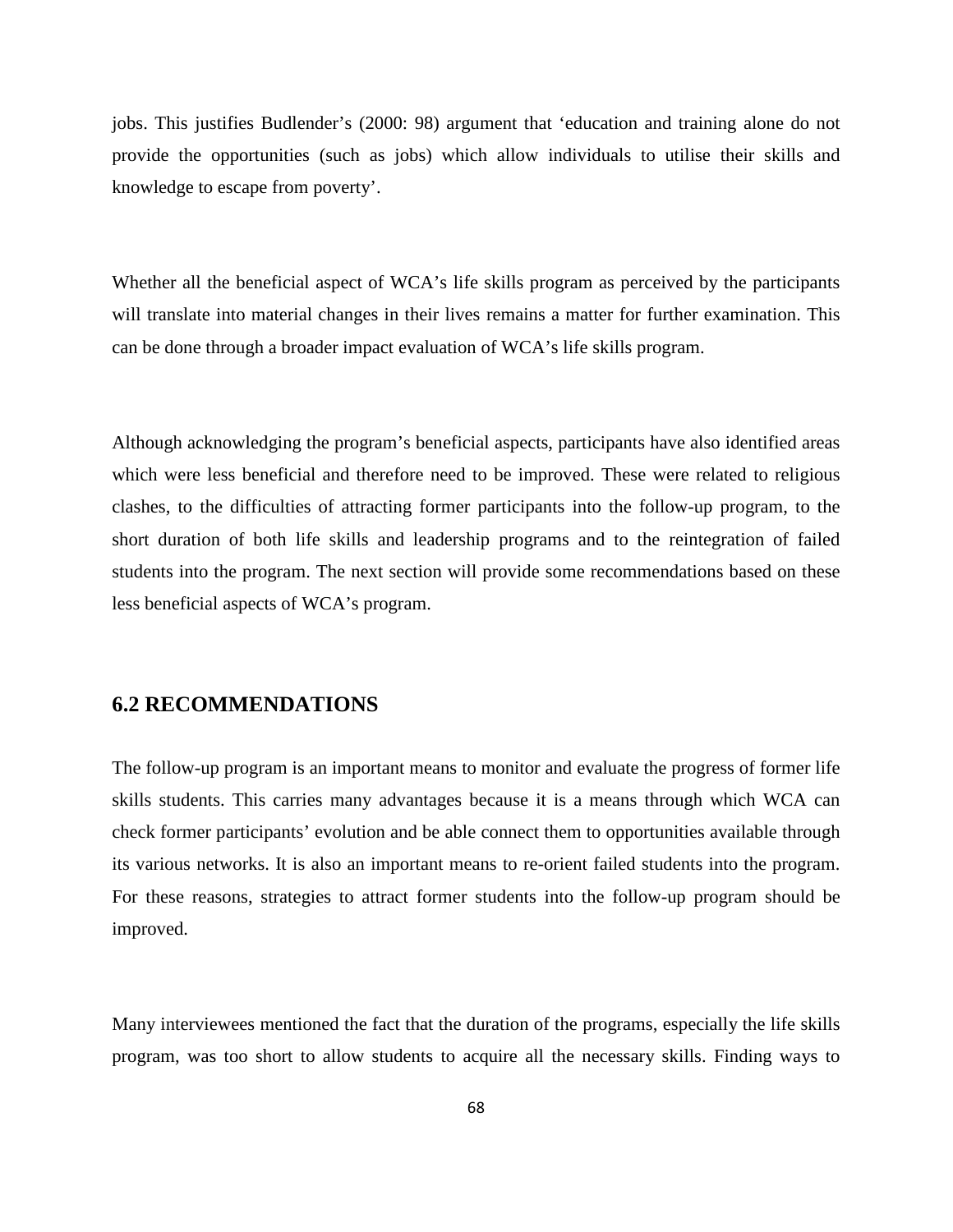increase the duration of the program would surely increase its impact on the participants. In that regard, the issue of the duration of the life skills program should be taken into consideration.

It was also mentioned that, after the life skills program, a very small number of participants are selected for leadership course. Although the number of participants in the leadership course depends on World Changers Academy's capacity to host them, alternative ways of conducting leadership courses should be thought upon.

## **6.3 RECOMMENDATION FOR A BROADER IMPACT EVALUATION**

This research was conducted as a pilot study, aimed at informing a broad impact evaluation to be conducted in the future. In this regard, the findings resulting from this qualitative approach can be used to design questionnaires for a quantitative survey of a broad random sample of participants. The Likert Scale could be used in designing questionnaires that will measure the participants' level of agreement or disagreement on the subjective assessment of their experiences.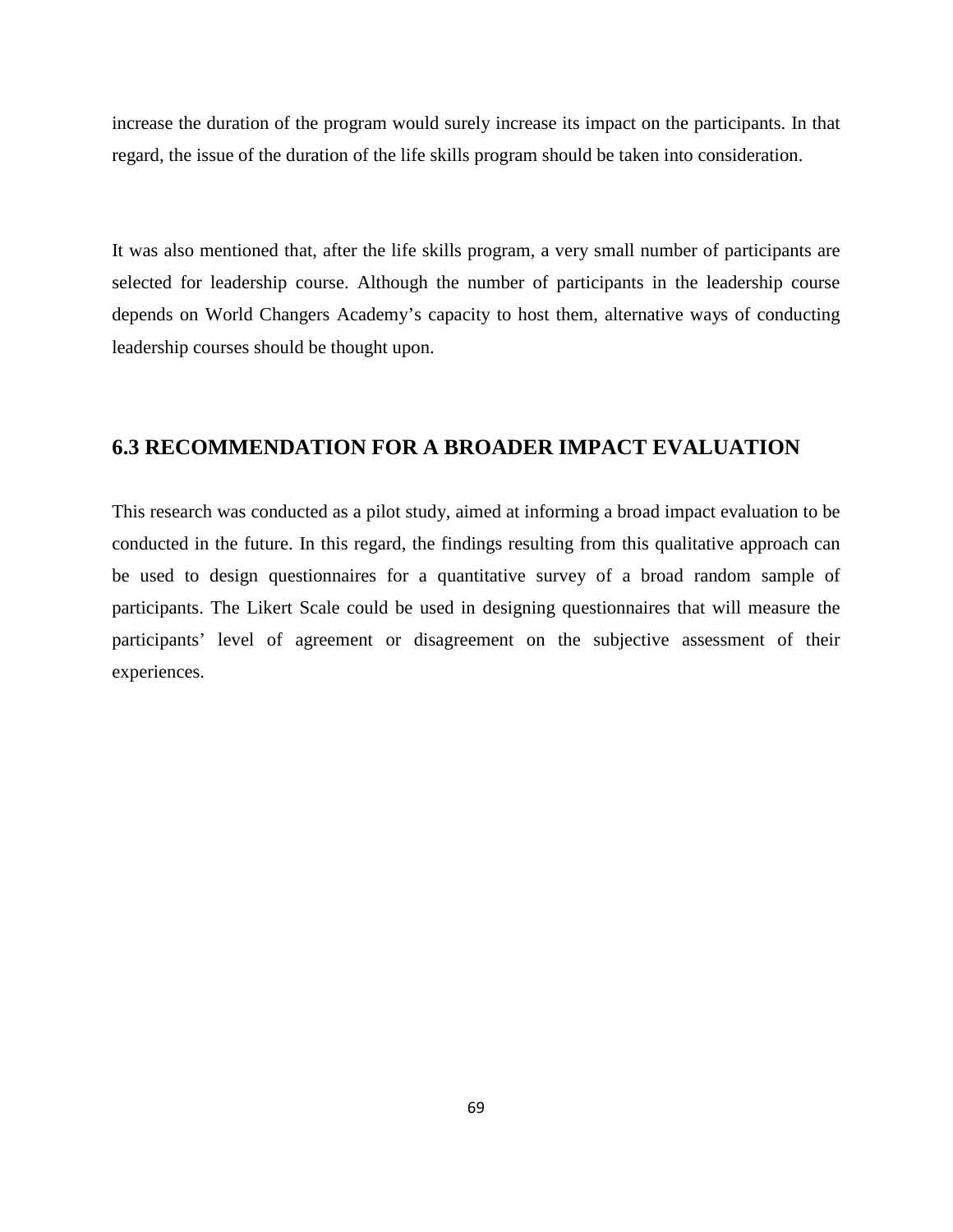# **BIBLIOGRAPHY**

Adelzadeh, A. ; Alvillar C. ; & Mather C. (1998)*. Poverty Elimination, Employment Creation and Sustainable Livelihoods in South Africa*. NIEP Research Articles no. 12

Aliber, M. (2003). Chronic Poverty in South Africa: Incidence, Causes and Policies, in *World Development,* Vol. 31, No. 3, pp. 473-490.

Attack, I. (1999). 'Four Criteria of Development NGO Legitimacy' in *World Development* Vol. 27 (5), pp. 855-864.

Asamoah, Y. (2003). NGOs, Social Development and Sustainability in http//www.foreignaid,com/thinktank/articles/NGOsAndSocialDevelopment.html. Access on the  $24<sup>th</sup>$  April 2008.

Baker, J. L. (2000). *Evaluating the Impact of Development Projects on Poverty: A Handbook for Practitioners*. The World Bank, Washington, D.C.

Ballard, R. ; Habib A. ; Valodia, I. eds. (2006). *Introduction: Voices of Protest, Social Movements in Post-Apartheid South Africa*. Scottsville: University of KwaZulu-Natal Press.

Ballard, R. ; Habib, A. ; Valodia, I (2006). Social Movements in South Africa: Promoting Crisis or Creating Stability? in Padayachee, V. (ed.), *The Development Decade? Economic and Social Change in South Africa, 1994-2004*, Cape Town, HSRC Press, pp. 397-412.

Batliwala, S. (2007). Taking the power out of empowerment - an experiential account, in *Development in Practice*. Volume 17, No 4 & 5, pp. 557 -565.

Bernstein, A. (1994). NGOs and a Democratic South Africa, in *Development and Democracy*, 7.

Bhorat, H. et al. (2001). *Fighting Poverty: Labour Markets and Inequality in South Africa*, Cape Town: UCT Press.

Bickman, L. & Rog, D. (1998). *Handbook of Applied Social Research Methods*. Thousand Oaks, CA: Sage Publications.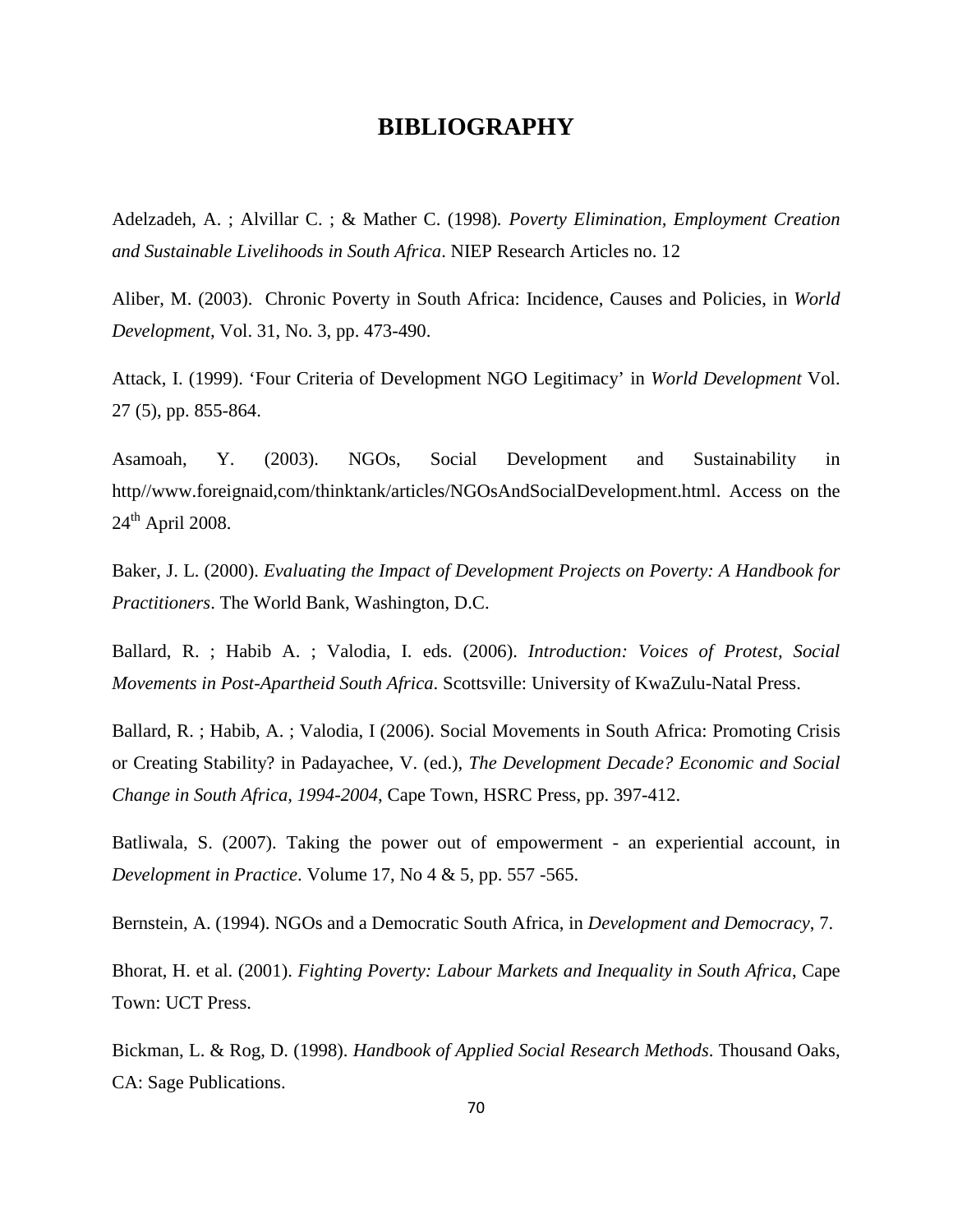Birdsall, N. & Londono, J. L. (1997). Asset Inequality Matters: An Assessment of the World Bank's Approach to Poverty Reduction. *AEA Papers and Proceedings* 87(2): pp. 32-37.

Bless, C. & Higson-Smith, C. (1995). *Fundamentals of Social Research Methods: An African Perspective.* 2<sup>nd</sup> edition, Cape Town: Juta and Co, Ltd.

Bless, C. & Higson-Smith (2000). *Fundamentals of Social Research Methods: An African Perspective*. 3rd edition, Cape Town: Juta and Co, Ltd.

Bond, P. (2000). *Elite Transition: From Apartheid to Neoliberalism in South Africa*. Pietermaritzburg: University of Natal Press.

Boulle, J. (1997). Putting the Voluntary Sector on the Map, in *Development update* (1).

Chambers, R. (1997). *Whose Reality Counts? Putting the First Last*. London: Intermediate Technology Publications.

Chapman, J. & Fisher, T. (2000). The effectiveness of NGO Campaigning: Lesson from experience. *Development in Practice*, Vol. 10, No. 2, pp. 151-165.

Cheru, F. (2001). Overcoming Apartheid's Legacy: The Ascendancy of Neoliberalism in South Africa's Anti-Poverty Strategy, in *Third World Quarterly*, Vol. 22, No. 4, pp. 505-527.

Clark, A. D. (2006). *The Capability Approach: Its Development, Critiques and Recent Advances*. Global Poverty Research Group (GPRG), WPS-032.

Clark, J. (1992). Democratising Development: NGOs and the State*, in Development in Practice*, vol. 2, No 3, pp. 151-162.

Commins, S. (2000). 'NGOs: Ladles in the Global Soup Kitchen?' in Eade, D. (ed.) *Development, NGOs and Civil Society*. Oxfam GM, pp.70-74.

Davenport, T. (1987). Can Sacred Cows be culled? A Historical Review of Land Policy in South Africa with some Question about the Future, in *Development Southern Africa*, 4(3), pp. 388-400.

Eade, D. (ed.), *Development, NGOs, and Civil Society*, Oxfam GM. pp. 15-43.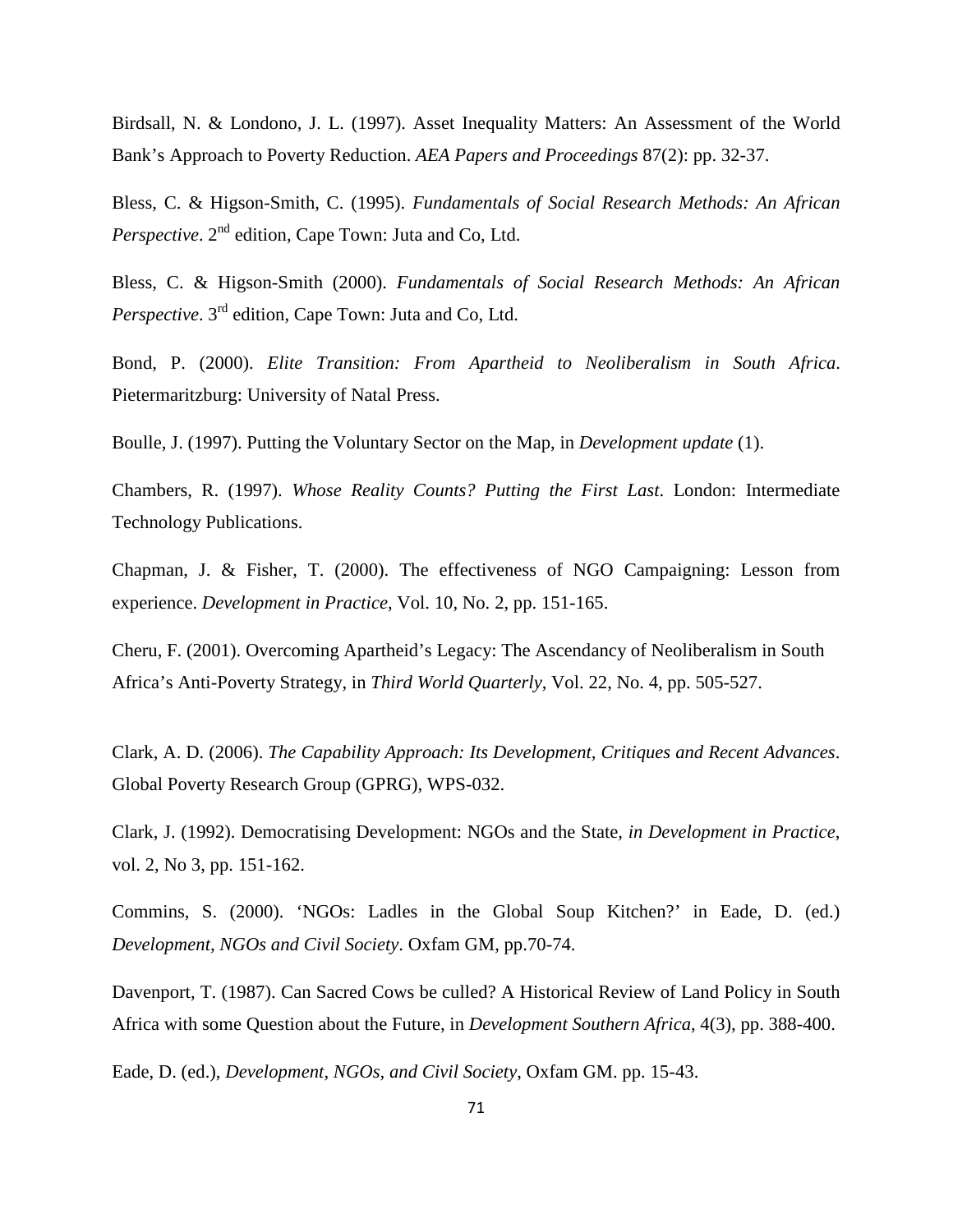Eagen, E. (1991). 'Relief and Rehabilitation Work in Mozambique: Institutional Capacity and NGO executional Strategies' in *Development in Practic,e*, 113, pp. 297-307

Ebersohm, L. & Eloff, I. (2006). *Life Skills and Assets*. 2<sup>nd</sup> edition, Pretoria: Van Schaik Publisher.

Edwards, M. & Hulme, D. (1992). Scaling up NGO Impact on Development: Learning from Experience in *Development in Practice*. Vol. 2, No. 2, pp. 77-91.

Evan, P. (2002). *Studies in Comparative International Development,* Vol. 37, No. 2, pp. 54-60.

Fisher, M. (2006). *Civil Society in Conflict Transformation: Ambivalence, Potentials and Challenges.* Berghof Occasional Paper, Berling: Berghof Research Center for Constructive Conflict Management. In http://www.berghofhandbook.net/uploads/download/fischer\_cso\_handbook.pdf access 12th October 08

Fisher, W. F, (1997). Doing Good? The Politic and Antipolitics of NGO Practices, in *Annual Review of Anthropology*, Vol. 26, pp. 439-464.

Fowler, A. (2000). *Civil Society, NGDOs and Social Development: Changing the Rules of the Game*. United Nations Research Institute for Social Development. Occasional Paper No. 1.

Henry, G. J. (1998). Practical Sampling, in Bickman L. & Rog D. J. (eds.) *Handbook of Applied Social Research Methods*, London: SAGE Publication.

Giddens, A. (1984). *The constitution of society: Outline of the Theory of Structuraction.* Berkeley: University of California Press.

Giddens, A. (2006). *Sociology*. 5<sup>th</sup> ed. Cambridge: Polity Press.

Habib, A. & Taylor, R. (2001). *South Africa: Anti-apartheid NGOs in Transition*, in Anheier, H. K. & Kendal J., Third Sector Policy at the Crossroads. An International Non-Profit Analysis. London & New York: Routledge

Hilhorst, D. (2003). *The Real World of NGOs. Discourses, Diversity and Development*. London: Zed Book.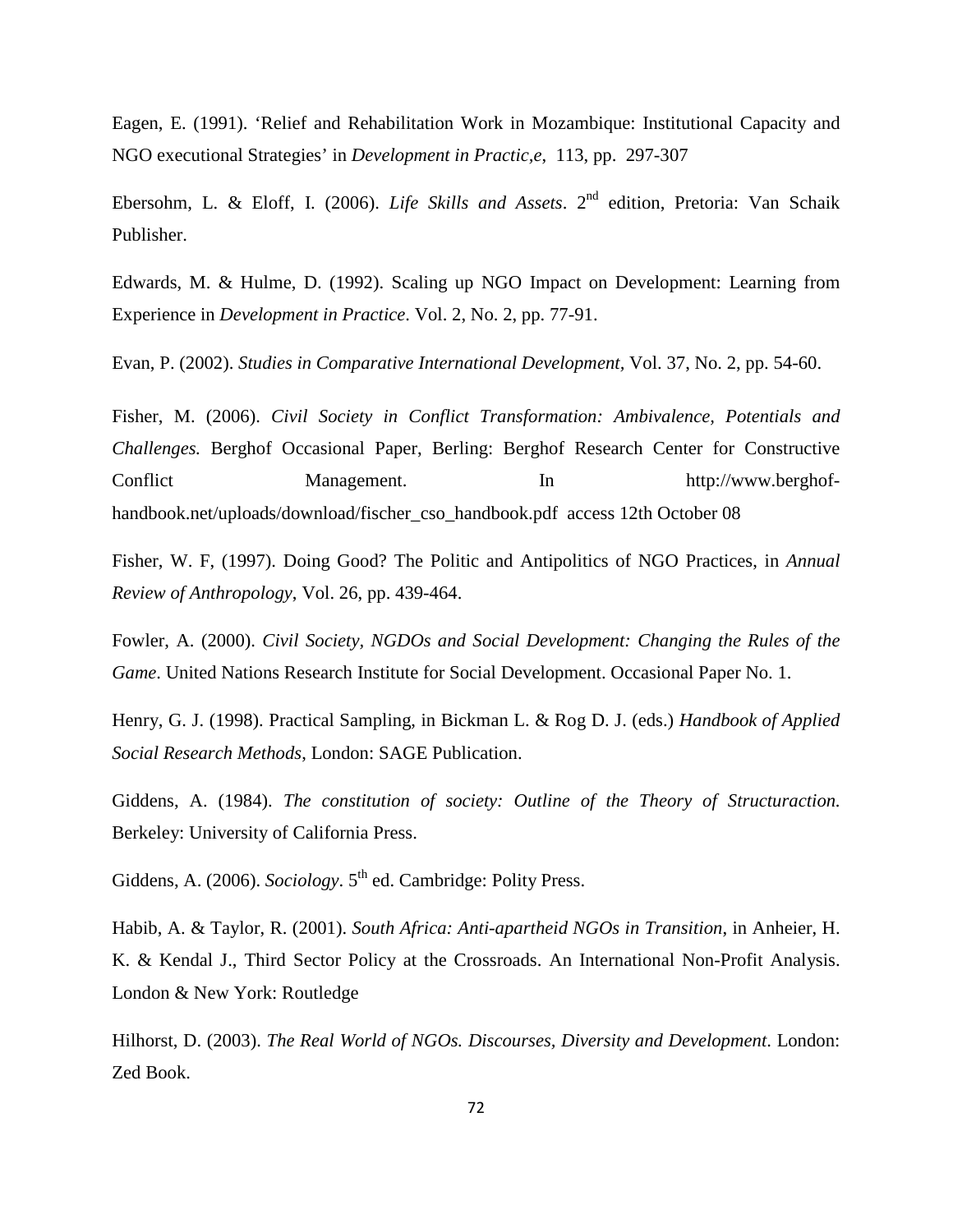Iowa State University Extension (1996), Targeting Life Skills Model, in *www.:\Life skill documents\Iowa 4-H Targeting Life Skills.htm, access on the 7<sup>th</sup> November 1998.* 

James, D. (2006). "To take the information down to the people": Life Skills and HIV/AIDS Peer Educators in the Durban Area. *In http:// eprints.Ise.ac.uk/archive/00000793*, access on 12<sup>th</sup> October 2008

Kingdon, G. & Knight J. (2001). What have we learnt about unemployment from microdatasets in South Africa? Centre for the Study of African Economies Department of Economics University of Oxford. In *http://www.csae.ox.ac.uk/resprogs/usam/social%20dynamics%20paper.pdf*, access on 12th October 2008

Kingdon, G. & Knight J. (2004). Unemployment in South Africa: The Nature of the Beast. *World Development,* Vol. 32, No. l 3. pp. 391-408.

Kingsnorth, S.; Healy, H. & Macarthur, C. (2007). Preparing for Adulthood: A Systematic Review of Life Skill Programs for Youth with Physical Disabilities, in *Journal of Adolescent Health*, 41 (2007), 323-332.

Korten, D. C. (1990). *Getting to the 21st Century: Voluntary action and the global agenda*. West Hartford: Kumarian Press.

Leibrandt, M., van der Berg, S., & Bhorat, H. (2001). Introduction, in Bhorat, H. et al., *Fighting Poverty, Labour Markets and Inequality in South Africa*. Cape Town: UCT Press.

Levine D. P. (2004). Poverty, Capabilities and Freedom, in *Review of Political Economy*, Vol. 16, No. 1, pp. 101-115.

Lutabingwa, J. & Gray, R. K. (1997). NGOs in Sub-Saharan African: Developing Critical Capacity for Political Advocacy. *International Journal on World Peace*. No. 14, 3. International Research Library.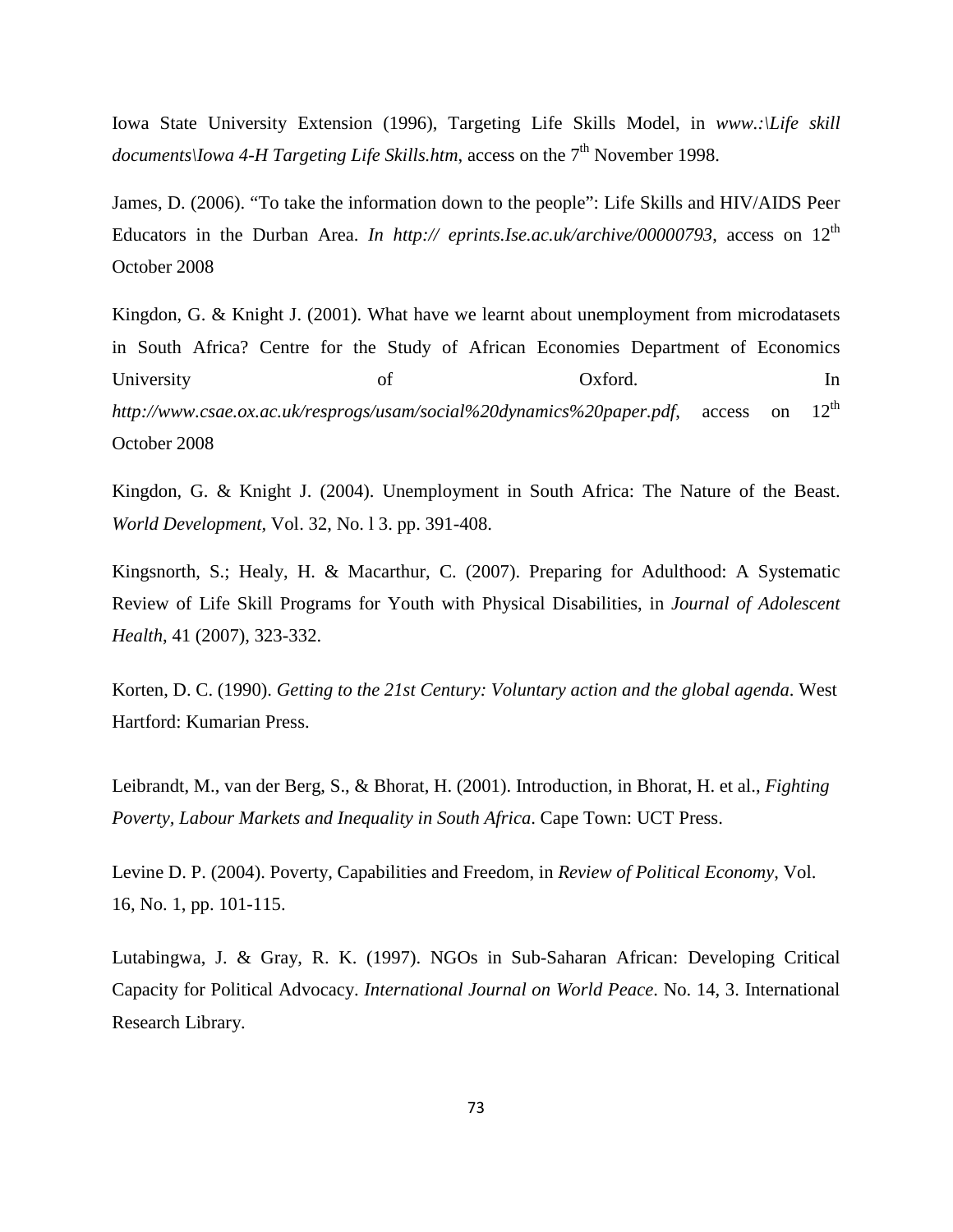Lutabingwa, J. & Gray, K. R. (2007). NGOs in Sub-Saharan: Developing Critical Capacity for Policy Advocacy in *Journal of World Peace*, Sept 1997; 14; 3.

Magnani et al. (2005). The impact of life skills education on adolescent sexual risk behaviors in KwaZulu-Natal, South Africa, in *Journal of Adolescent Health*, 36, pp 289-304.

Manji, F. & O'Coill, C. (2002). The Missionary Position: NGOs and Development in Africa, in *International Affairs*. Vol. 78, No. 3. pp 567-583.

Manji, F. & O'Coill, C. (2005). NGOs a Tainted History, in *New African*, Aug/Sep 2005.

May, J. (2000). Growth, Development, Poverty and Inequality, in May, J. (ed.), *Poverty and Inequality in South Africa: Meeting the Challenge*, Cape Town: David Philip Publishers.

May, J.; Woolard, I., & Klasen, S. (2000). The Nature and Measurement of Poverty and Inequality, in May, J. (ed), *Poverty and Inequality in South Africa: Meeting the Challenge*. Cape Town: David Philip.

May, J. & Rogerson, C. (2000). The Spatial Context, in May, J. (ed), *Poverty and Inequality in South Africa: Meeting the Challenge*. Cape Town: David Philip.

Mikkelsen, B. (2005). *Method for Development Work and Research: A New Guide for Practitioners.* New Delhi: SAGE Publication.

Michael, S. (2004). *Undermining Development. The Absence of Power Among Local NGOs in Africa.* Bloomington & Indianapolis: Indiana University Press.

Moser, C. O. N. (1998). The Asset Vulnerability Framework: Reassessing Urban Poverty Reduction Strategies, in *World Development*, Vol. 26, No. 1, pp. 1-19.

Norman, M. & Jordan, J. C. (2008), Targeting Life Skills in 4-H, in *http://4h.ifas.ufl.ed*, access on the  $7<sup>th</sup>$  November 2008.

Paton, M. (2002). *Qualitative Research and Evaluation methods*. 3<sup>rd</sup> edition Newbury, Park: Sage Publication, Inc.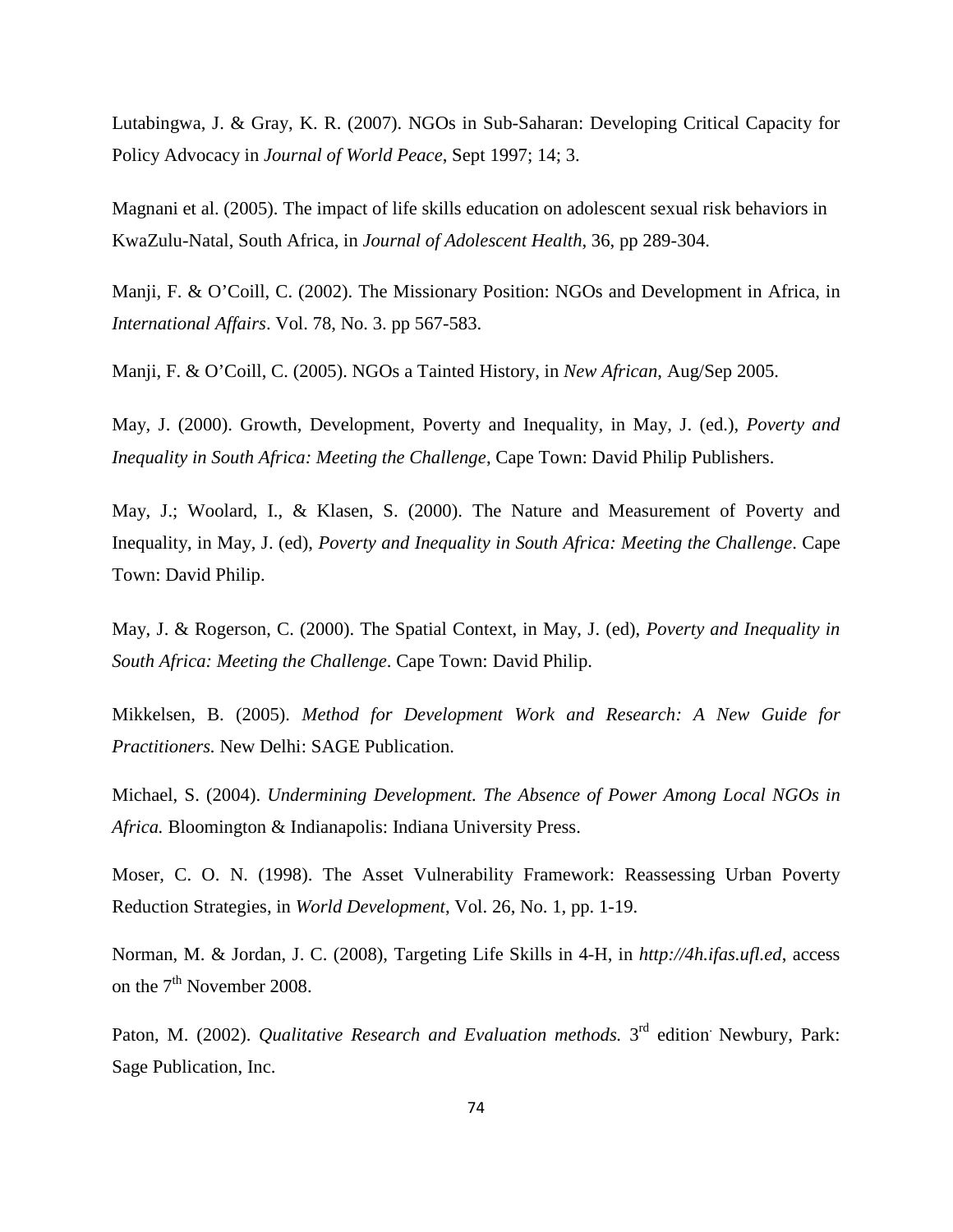Pearce, J. (2000). 'Development, NGOs, and Civil Society: The Debate and its Future', in Eade, D. (ed.), *Development, NGOs, and Civil Society*, Oxfam GM, pp. 15-43.

Petras, J. & Veltmeyer, H. (2001). *Globalisation Unmasked – Imperialism in the 21st* Century. London: Zed Books.

Pieterse, E. (1997). South African NGOs and the Trials of Transition, in *Development in Practice*, vol. 7. No 2, pp 157-166.

Preece, J. (2006). *The Role of Education in Poverty Alleviation for Sustainable Development.* University of Glasgow: Centre for Research and Development in Adult and Lifelong Learning.

Reich, H. (2006). *Local Ownership in Conflict Transformation Projects Partnership, Participation or Patronage?* Berghof Occasional Paper, Berling: Berghof Research Center for Constructive Conflict Management.

Robson, C. (2002). *Real World Research: A Resource for Social Scientists and Practitioner-Researchers*, 2nd ed. Oxford: Blackwell Publishing.

Rowlands, J. (1995). Empowerment Examined, in *Development in Practice* Vol. 5, No. 2, pp. 101-107.

Rubin, J. H. & Rubin, I. S. (2005). *Qualitative Interviewing: The Art of Hearing Data*, 2<sup>nd</sup> ed. London: Sage Publication, Inc.

Ryan, M. (2004). A Chance to Start Again, in *Sunday Tribune*, June 6, 2004.

Sangonet (2009). Youth Empowerment and Skills Development. *http://www.sangonet.org.za/portal/index.php?option=com\_content&task=view&id=4295&Itemi*  $d=442$ , access on  $12<sup>th</sup>$  June 2009.

Seekings J. & Nattrass, N. (2006). *Class, Race, and Inequality in South Africa*. Scottsville: University of KwaZulu-Natal Press.

Sen, A. (1999)*. Development as Freedom*. Oxford: Oxford University Press.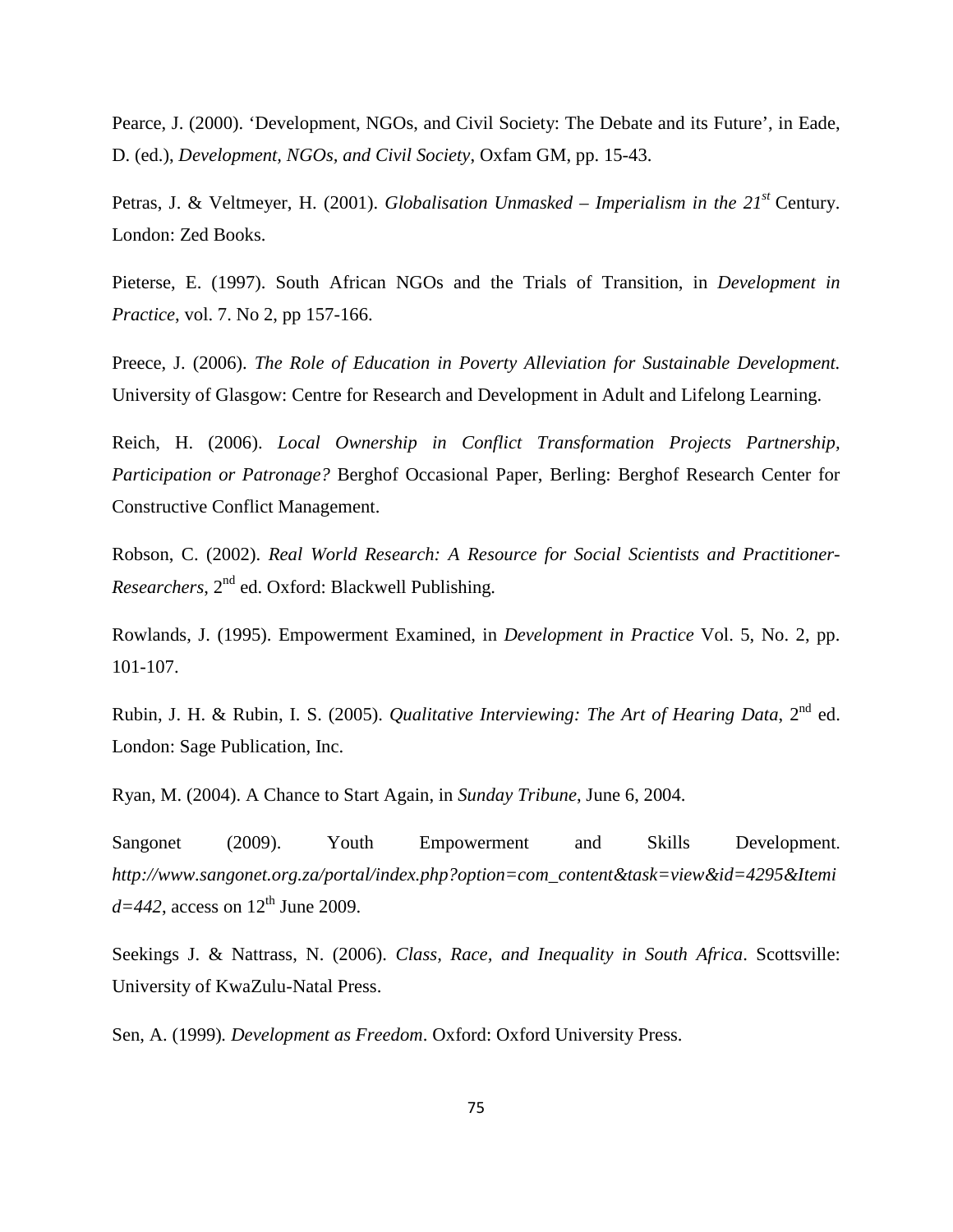SETA (2009). About the Service Seta, in *http://www.serviceseta.org.za/About/about\_index.html*, access on  $12<sup>th</sup>$  June 2009.

Shivji, I. (2007). *Silence in NGO Discourse: The Role and Future of NGOs in Africa*. Oxford: Fahamu.

Smillie, I (1997). NGOs and Development Assistance: A Change in Mind Set, *in Third World Quarterly*, Vol. 18. No 3. Pp 563-577.

Stevens, S. E et al. (1996). Adolescents with physical disabilities: Some psychosocial aspects of health, in *Journal of Adolescent Health*, 19, pp 157-164.

Streak, J. & van der Westhuizen (2004). *Fitting the Pieces Together: A composite view of government's strategy to assist the unemployed in South Africa 1994-2004*, Idasa Occasional Paper.

Swilling, M. & Russell, B. (2002). *The Size and Scope of the Non-Profit Sector in South Africa.* Co-Published by the Centre for Civil Society, University of Natal, and the Graduate School of Public and Development Management (P&DM), University of the Witwatersrand.

Teegen, H.; Doth P. G. & Vachani S. (2004). The Importance of Nongovernmental Organization (NGOs) in Global Governance and Value Creation: an International Business Research Agenda, in *Journal of International Business S*tudies, Vol. 35, No 6, pp. 463-483.

Terreblanche, S. J. (2002). *A History of Inequality in South Africa 1652-2002*. Pietermaritzburg: University of Natal Press.

Thulani, G. (2008). Exploring the state of youth unemployment in South Africa: A Disaster in the making, in *http://training.itcilo.org/actrav/courses/2007/A1- 51620\_web/resource%20material%20from%20CD/South%20Africa%20Youth%20Employment* %20second%20draft.doc, access on 16<sup>th</sup> June 2009.

UNICEF, (2002). *Adolescence, a Time that Matters*. United Nation Children Children's Fund: New York.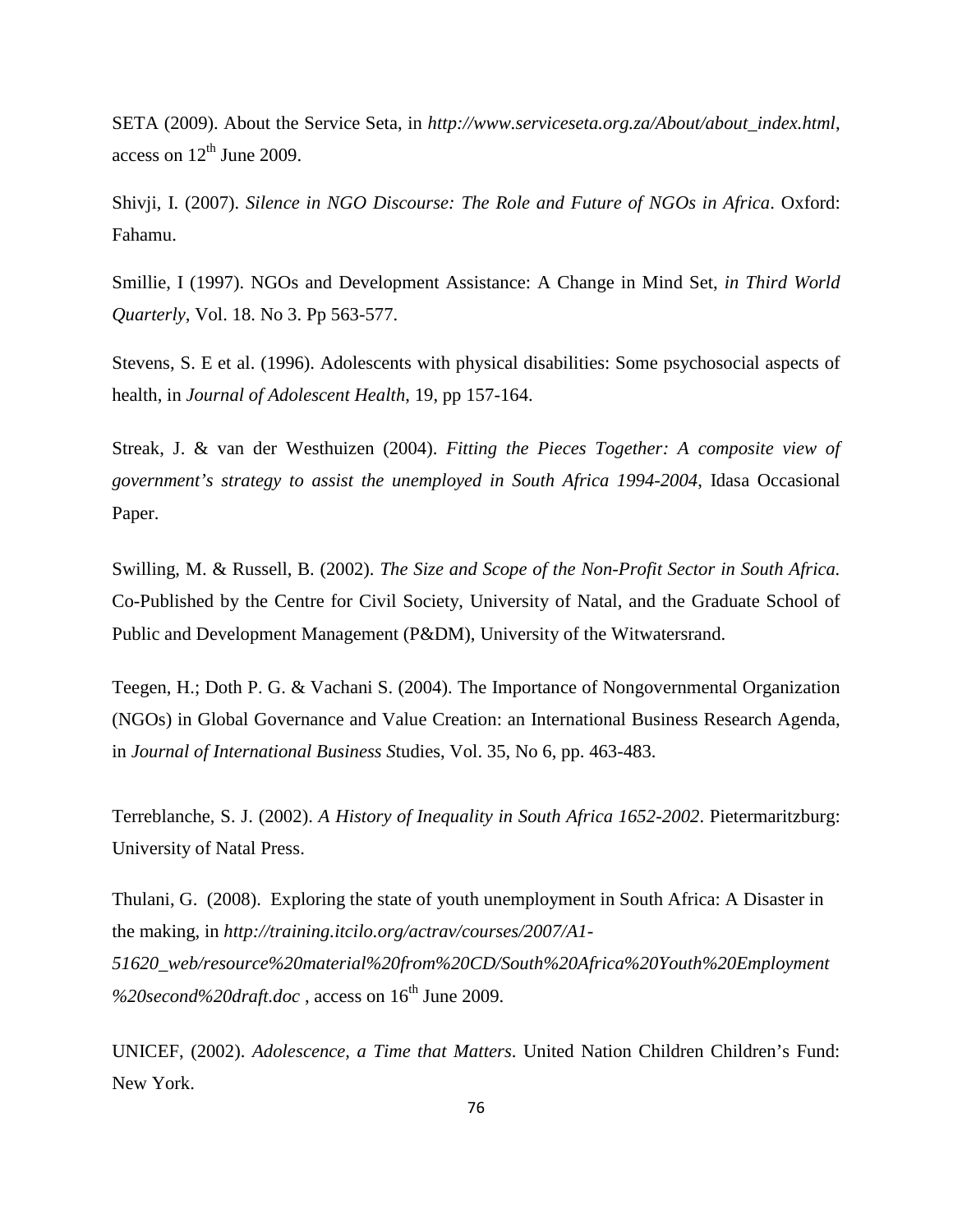UNDP (1996). *Human Development Report*, pp 2-10.

UNDP (2001). *Human Development Report*, pp 1-8. .

van der Berg, S. & Bhorat, H. (1999). *The Present as a Legacy of the Past: The Labour Market, Inequality and Poverty in South Africa*. Working Paper,

Walters, S. (1993). Non-governmental Organisations and the South African State: Present and Future Relations, in *Community Development Journal*, vol. 28 (1): 1-10.

WCA (2009). Master Document in *http://www.wca-sa.org/background.htm*, access on the 12<sup>th</sup>, September, 2008.

Weiss T. G. (1999). *International NGOs, Global Governance, and Social Policy in the World System*, GASPP occasional paper, No3.

World Bank (2001). *World Bank-Civil Society Collaboration- Progress Report for Fiscal Years 2000 and 2001.* 

World Bank (2001). Non-governmental Organizations and Civil Society Overview, in *www.world health organization. The development and dissemination of life skills education: An overview,* Geneva, Switzerland.

World Health Organization (1993). *Increasing the Relevance of Education for Health Professionals.* Geneva, Switzerland: WHO Technical Report Series, No. 838.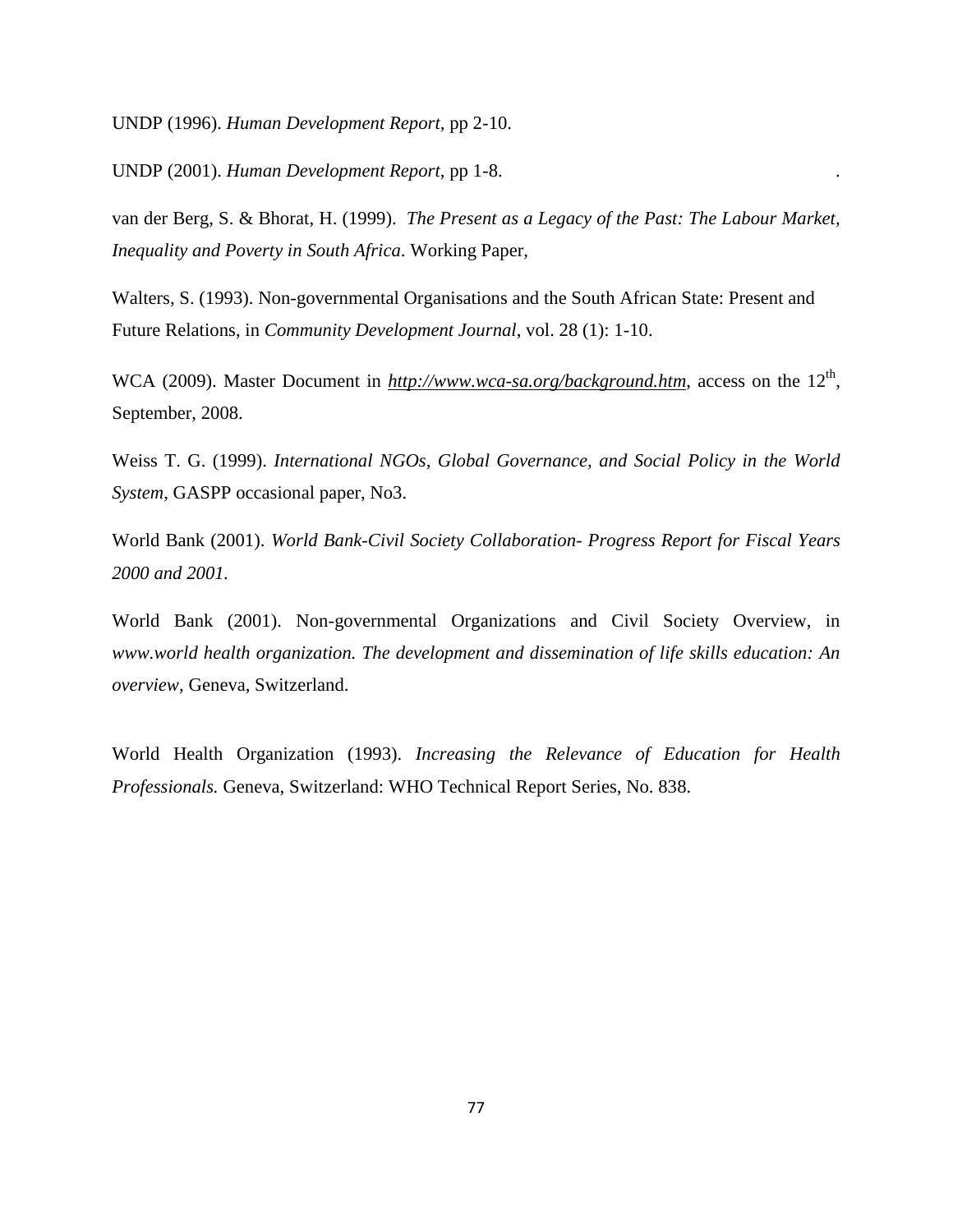### **APPENDIX I**

# **Letter of Introduction to the Study and Informed Consent Form**

Good morning/afternoon, my name is Momo Lekane Gillo (student number 208511197). I am doing research on a project entitled 'NGO and Social Development: An Assessment of the Participants' Perception of the Effects of World Changers Academy's Life Skills Education Program, eThekwini Municipality'. This project is supervised by Dr Richard Ballard at the School of Development Studies, University of KwaZulu-Natal. I am managing the project and would appreciate greatly your contribution. Should you have any question my contact details are:

School of Development Studies, University of KwaZulu-Natal, Durban. Cell: 0783419531. Email: momo\_gillo@yahoo.fr or 208511197@ukzn.ac.za

Thank you for agreeing to take part in the project. Before we start I would like to emphasize that:

-your participation is entirely voluntary;

-you are free to refuse to answer any question;

-you are free to withdraw at any time.

The interview will be kept strictly confidential and will be available only to members of the research team. Excerpts from the interview may be made part of the final research report. Do you give your consent for: *(please tick one of the options below)*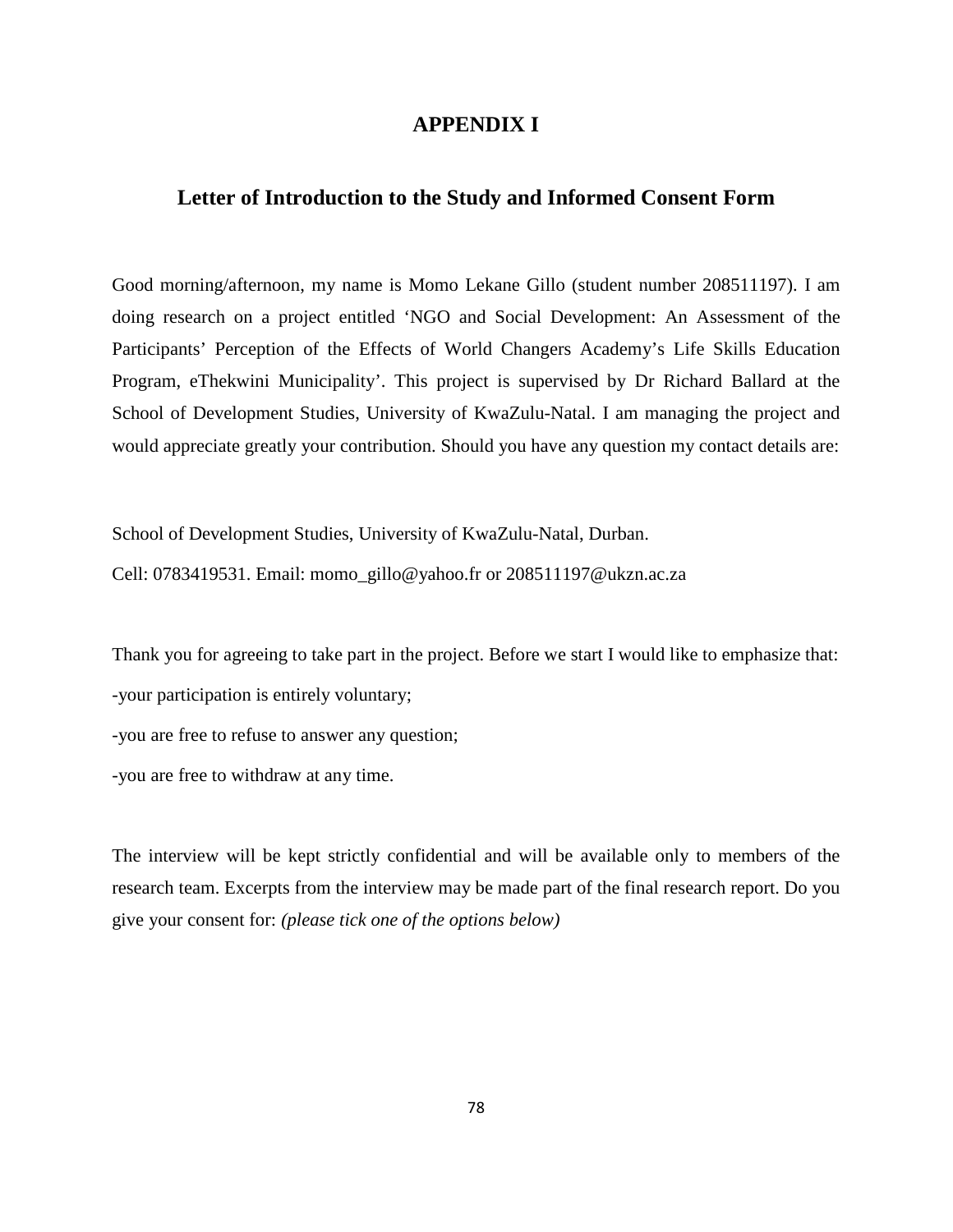| Your name, position and organisation, or                               |  |
|------------------------------------------------------------------------|--|
| Your position and organisation, or                                     |  |
| Your organisation or type of organisation <i>(please specify)</i> , or |  |
| None of the above                                                      |  |

to be used in the report?

Please sign this form to show that I have read the contents to you.

----------------------------------------- (signed) ------------------------ (date)

----------------------------------------- (print name)

Write your address below if you wish to receive a copy of the research report: